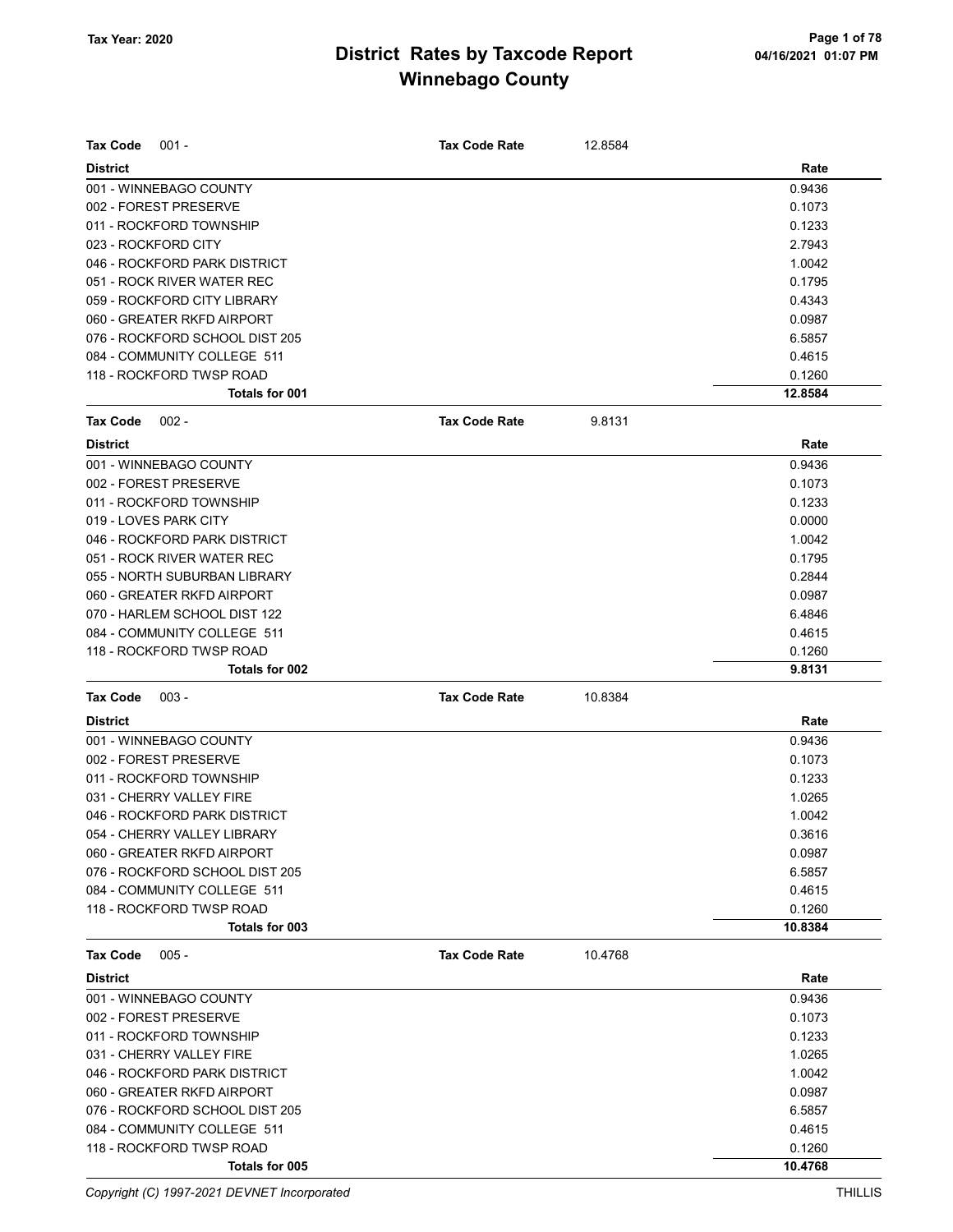| <b>Tax Code</b><br>$006 -$               | <b>Tax Code Rate</b> | 9.7145  |                  |
|------------------------------------------|----------------------|---------|------------------|
| <b>District</b>                          |                      |         | Rate             |
| 001 - WINNEBAGO COUNTY                   |                      |         | 0.9436           |
| 002 - FOREST PRESERVE                    |                      |         | 0.1073           |
| 006 - HARLEM TOWNSHIP                    |                      |         | 0.1055           |
| 019 - LOVES PARK CITY                    |                      |         | 0.0000           |
| 046 - ROCKFORD PARK DISTRICT             |                      |         | 1.0042           |
| 051 - ROCK RIVER WATER REC               |                      |         | 0.1795           |
| 055 - NORTH SUBURBAN LIBRARY             |                      |         | 0.2844           |
| 060 - GREATER RKFD AIRPORT               |                      |         | 0.0987           |
| 070 - HARLEM SCHOOL DIST 122             |                      |         | 6.4846           |
| 084 - COMMUNITY COLLEGE 511              |                      |         | 0.4615           |
| 113 - HARLEM TWSP ROAD<br>Totals for 006 |                      |         | 0.0452<br>9.7145 |
|                                          |                      |         |                  |
| $007 -$<br>Tax Code                      | <b>Tax Code Rate</b> | 9.5350  |                  |
| <b>District</b>                          |                      |         | Rate             |
| 001 - WINNEBAGO COUNTY                   |                      |         | 0.9436           |
| 002 - FOREST PRESERVE                    |                      |         | 0.1073           |
| 006 - HARLEM TOWNSHIP                    |                      |         | 0.1055           |
| 019 - LOVES PARK CITY                    |                      |         | 0.0000           |
| 046 - ROCKFORD PARK DISTRICT             |                      |         | 1.0042           |
| 055 - NORTH SUBURBAN LIBRARY             |                      |         | 0.2844           |
| 060 - GREATER RKFD AIRPORT               |                      |         | 0.0987           |
| 070 - HARLEM SCHOOL DIST 122             |                      |         | 6.4846           |
| 084 - COMMUNITY COLLEGE 511              |                      |         | 0.4615           |
| 113 - HARLEM TWSP ROAD                   |                      |         | 0.0452           |
| Totals for 007                           |                      |         | 9.5350           |
|                                          |                      |         |                  |
| <b>Tax Code</b><br>$008 -$               | <b>Tax Code Rate</b> | 9.9142  |                  |
| <b>District</b>                          |                      |         | Rate             |
| 001 - WINNEBAGO COUNTY                   |                      |         | 0.9436           |
| 002 - FOREST PRESERVE                    |                      |         | 0.1073           |
| 011 - ROCKFORD TOWNSHIP                  |                      |         | 0.1233           |
| 019 - LOVES PARK CITY                    |                      |         | 0.0000           |
| 046 - ROCKFORD PARK DISTRICT             |                      |         | 1.0042           |
| 051 - ROCK RIVER WATER REC               |                      |         | 0.1795           |
| 055 - NORTH SUBURBAN LIBRARY             |                      |         | 0.2844           |
| 060 - GREATER RKFD AIRPORT               |                      |         | 0.0987           |
| 076 - ROCKFORD SCHOOL DIST 205           |                      |         | 6.5857           |
| 084 - COMMUNITY COLLEGE 511              |                      |         | 0.4615           |
| 118 - ROCKFORD TWSP ROAD                 |                      |         | 0.1260           |
| Totals for 008                           |                      |         | 9.9142           |
| $010 -$<br>Tax Code                      | <b>Tax Code Rate</b> | 10.2464 |                  |
| <b>District</b>                          |                      |         | Rate             |
| 001 - WINNEBAGO COUNTY                   |                      |         | 0.9436           |
| 002 - FOREST PRESERVE                    |                      |         | 0.1073           |
| 011 - ROCKFORD TOWNSHIP                  |                      |         | 0.1233           |
| 037 - NORTH PARK FIRE                    |                      |         | 0.4333           |
| 046 - ROCKFORD PARK DISTRICT             |                      |         | 1.0042           |
| 051 - ROCK RIVER WATER REC               |                      |         | 0.1795           |
| 055 - NORTH SUBURBAN LIBRARY             |                      |         | 0.2844           |
| 060 - GREATER RKFD AIRPORT               |                      |         | 0.0987           |

084 - COMMUNITY COLLEGE 511 **0.4615** 

Copyright (C) 1997-2021 DEVNET Incorporated THILLIS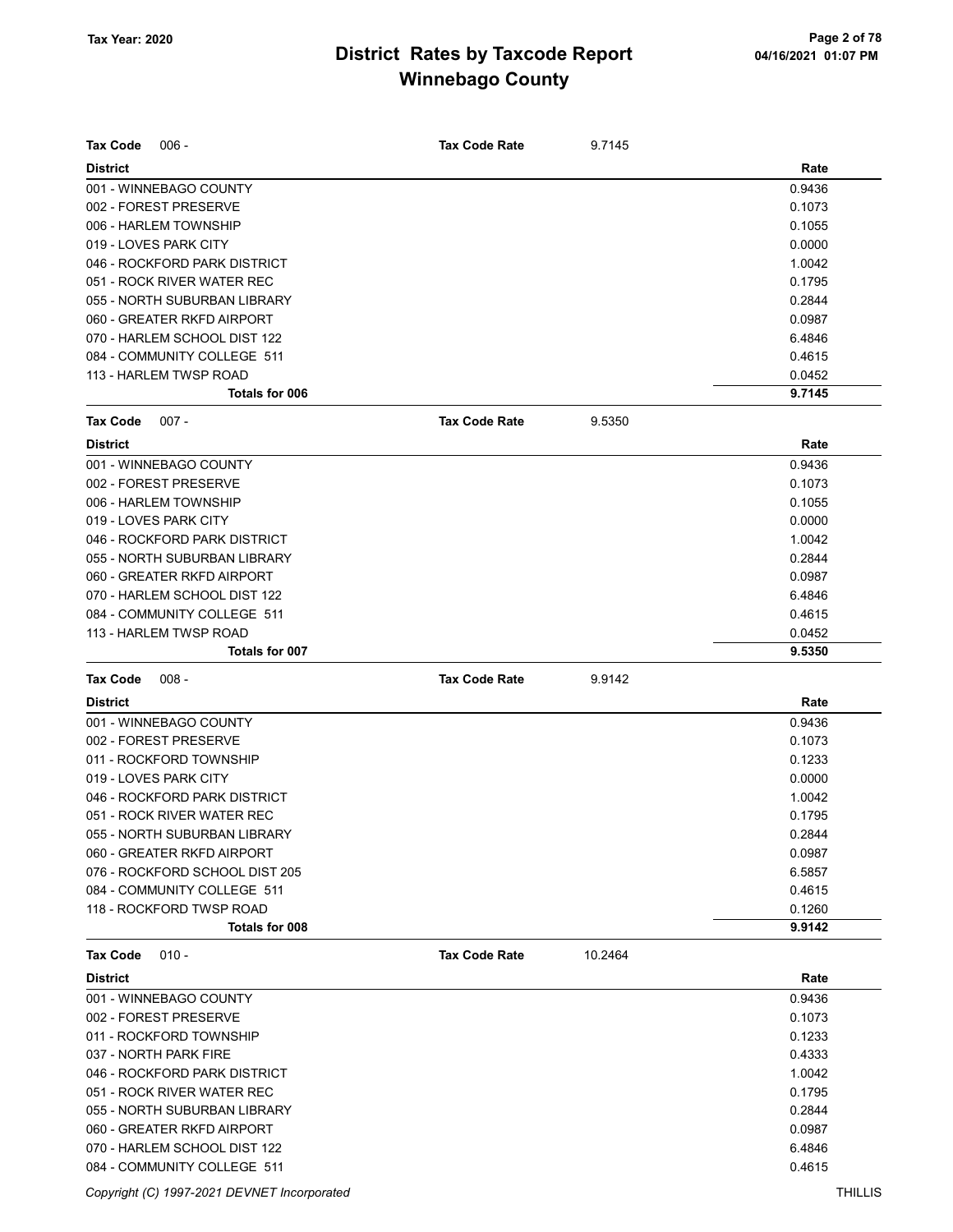| <b>Tax Code</b><br>$010 -$                  | <b>Tax Code Rate</b> | 10.2464 |                |
|---------------------------------------------|----------------------|---------|----------------|
| <b>District</b>                             |                      |         |                |
| 118 - ROCKFORD TWSP ROAD                    |                      |         | Rate<br>0.1260 |
| <b>Totals for 010</b>                       |                      |         | 10.2464        |
|                                             |                      |         |                |
| <b>Tax Code</b><br>$012 -$                  | <b>Tax Code Rate</b> | 8.6319  |                |
| <b>District</b>                             |                      |         | Rate           |
| 001 - WINNEBAGO COUNTY                      |                      |         | 0.9436         |
| 002 - FOREST PRESERVE                       |                      |         | 0.1073         |
| 006 - HARLEM TOWNSHIP                       |                      |         | 0.1055         |
| 019 - LOVES PARK CITY                       |                      |         | 0.0000         |
| 055 - NORTH SUBURBAN LIBRARY                |                      |         | 0.2844         |
| 060 - GREATER RKFD AIRPORT                  |                      |         | 0.0987         |
| 076 - ROCKFORD SCHOOL DIST 205              |                      |         | 6.5857         |
| 084 - COMMUNITY COLLEGE 511                 |                      |         | 0.4615         |
| 113 - HARLEM TWSP ROAD                      |                      |         | 0.0452         |
| Totals for 012                              |                      |         | 8.6319         |
| <b>Tax Code</b><br>$013 -$                  | <b>Tax Code Rate</b> | 10.0631 |                |
| <b>District</b>                             |                      |         | Rate           |
| 001 - WINNEBAGO COUNTY                      |                      |         | 0.9436         |
| 002 - FOREST PRESERVE                       |                      |         | 0.1073         |
| 011 - ROCKFORD TOWNSHIP                     |                      |         | 0.1233         |
| 037 - NORTH PARK FIRE                       |                      |         | 0.4333         |
| 046 - ROCKFORD PARK DISTRICT                |                      |         | 1.0042         |
| 051 - ROCK RIVER WATER REC                  |                      |         | 0.1795         |
| 060 - GREATER RKFD AIRPORT                  |                      |         | 0.0987         |
| 076 - ROCKFORD SCHOOL DIST 205              |                      |         | 6.5857         |
| 084 - COMMUNITY COLLEGE 511                 |                      |         | 0.4615         |
| 118 - ROCKFORD TWSP ROAD                    |                      |         | 0.1260         |
| Totals for 013                              |                      |         | 10.0631        |
| 014 - SOUTH ROCKFORD TIF<br><b>Tax Code</b> | <b>Tax Code Rate</b> | 12.8584 |                |
| <b>District</b>                             |                      |         | Rate           |
| 001 - WINNEBAGO COUNTY                      |                      |         | 0.9436         |
| 002 - FOREST PRESERVE                       |                      |         | 0.1073         |
| 011 - ROCKFORD TOWNSHIP                     |                      |         | 0.1233         |
| 023 - ROCKFORD CITY                         |                      |         | 2.7943         |
| 046 - ROCKFORD PARK DISTRICT                |                      |         | 1.0042         |
| 051 - ROCK RIVER WATER REC                  |                      |         | 0.1795         |
| 059 - ROCKFORD CITY LIBRARY                 |                      |         | 0.4343         |
| 060 - GREATER RKFD AIRPORT                  |                      |         | 0.0987         |
| 076 - ROCKFORD SCHOOL DIST 205              |                      |         | 6.5857         |
| 084 - COMMUNITY COLLEGE 511                 |                      |         | 0.4615         |
| 104 - SOUTH ROCKFORD TIF                    |                      |         | 0.0000         |
| 118 - ROCKFORD TWSP ROAD                    |                      |         | 0.1260         |
| <b>Totals for 014</b>                       |                      |         | 12.8584        |
| Tax Code<br>$016 -$                         | <b>Tax Code Rate</b> | 9.6298  |                |
| <b>District</b>                             |                      |         | Rate           |
| 001 - WINNEBAGO COUNTY                      |                      |         | 0.9436         |
| 002 - FOREST PRESERVE                       |                      |         | 0.1073         |
| 011 - ROCKFORD TOWNSHIP                     |                      |         | 0.1233         |
| 046 - ROCKFORD PARK DISTRICT                |                      |         | 1.0042         |
| 051 - ROCK RIVER WATER REC                  |                      |         | 0.1795         |
| 060 - GREATER RKFD AIRPORT                  |                      |         | 0.0987         |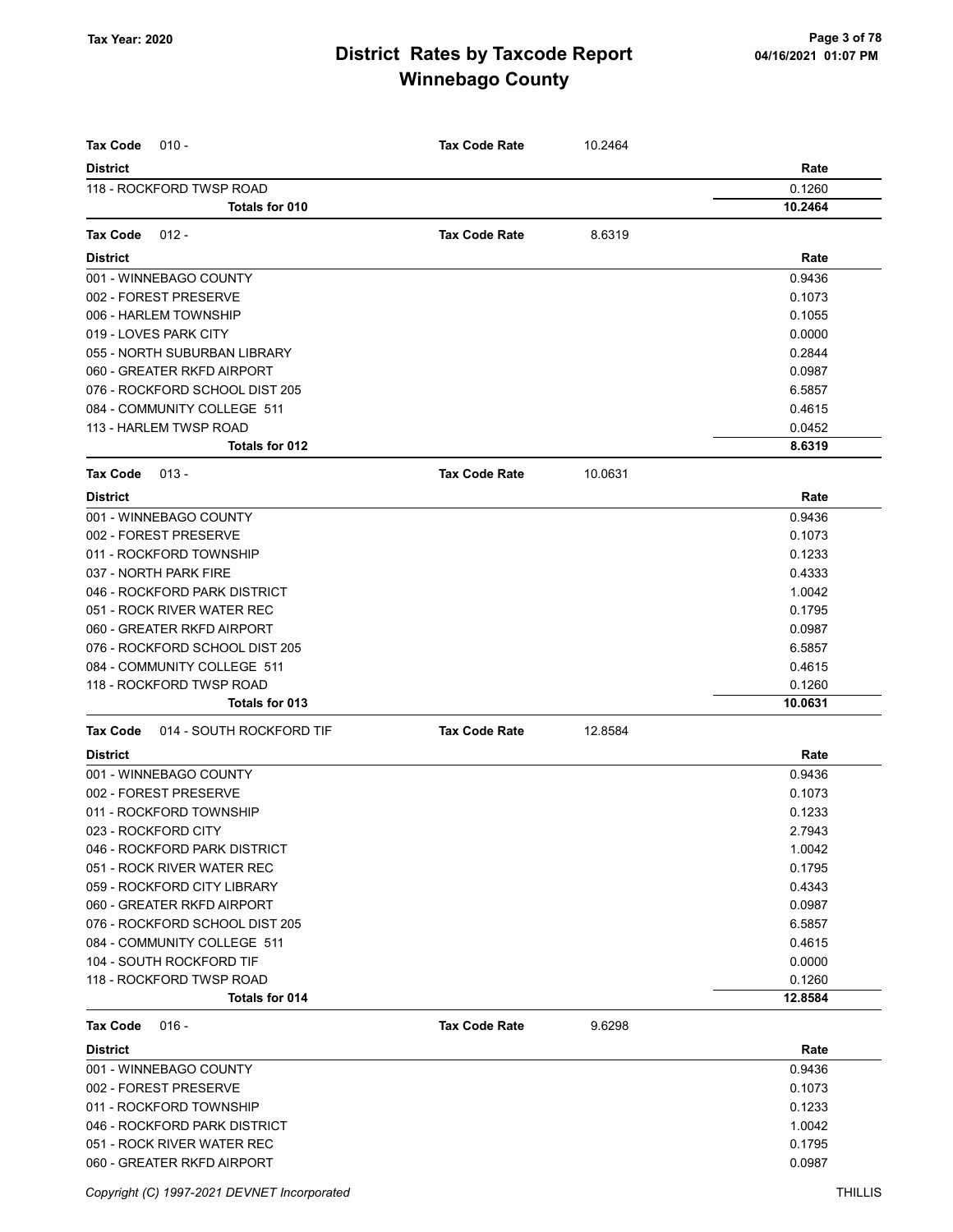| <b>Tax Code</b><br>$016 -$                        | <b>Tax Code Rate</b> | 9.6298  |                |
|---------------------------------------------------|----------------------|---------|----------------|
| <b>District</b><br>076 - ROCKFORD SCHOOL DIST 205 |                      |         | Rate<br>6.5857 |
| 084 - COMMUNITY COLLEGE 511                       |                      |         | 0.4615         |
| 118 - ROCKFORD TWSP ROAD                          |                      |         | 0.1260         |
| <b>Totals for 016</b>                             |                      |         | 9.6298         |
|                                                   |                      |         |                |
| $017 -$<br>Tax Code                               | <b>Tax Code Rate</b> | 11.0179 |                |
| <b>District</b>                                   |                      |         | Rate           |
| 001 - WINNEBAGO COUNTY                            |                      |         | 0.9436         |
| 002 - FOREST PRESERVE                             |                      |         | 0.1073         |
| 011 - ROCKFORD TOWNSHIP                           |                      |         | 0.1233         |
| 031 - CHERRY VALLEY FIRE                          |                      |         | 1.0265         |
| 046 - ROCKFORD PARK DISTRICT                      |                      |         | 1.0042         |
| 051 - ROCK RIVER WATER REC                        |                      |         | 0.1795         |
| 054 - CHERRY VALLEY LIBRARY                       |                      |         | 0.3616         |
| 060 - GREATER RKFD AIRPORT                        |                      |         | 0.0987         |
| 076 - ROCKFORD SCHOOL DIST 205                    |                      |         | 6.5857         |
| 084 - COMMUNITY COLLEGE 511                       |                      |         | 0.4615         |
| 118 - ROCKFORD TWSP ROAD                          |                      |         | 0.1260         |
| <b>Totals for 017</b>                             |                      |         | 11.0179        |
| Tax Code<br>$018 -$                               | <b>Tax Code Rate</b> | 10.6563 |                |
| <b>District</b>                                   |                      |         | Rate           |
| 001 - WINNEBAGO COUNTY                            |                      |         | 0.9436         |
| 002 - FOREST PRESERVE                             |                      |         | 0.1073         |
| 011 - ROCKFORD TOWNSHIP                           |                      |         | 0.1233         |
| 031 - CHERRY VALLEY FIRE                          |                      |         | 1.0265         |
| 046 - ROCKFORD PARK DISTRICT                      |                      |         | 1.0042         |
| 051 - ROCK RIVER WATER REC                        |                      |         | 0.1795         |
| 060 - GREATER RKFD AIRPORT                        |                      |         | 0.0987         |
| 076 - ROCKFORD SCHOOL DIST 205                    |                      |         | 6.5857         |
| 084 - COMMUNITY COLLEGE 511                       |                      |         | 0.4615         |
| 118 - ROCKFORD TWSP ROAD                          |                      |         | 0.1260         |
| Totals for 018                                    |                      |         | 10.6563        |
| Tax Code<br>$019 -$                               | <b>Tax Code Rate</b> | 9.2506  |                |
| District                                          |                      |         | Rate           |
| 001 - WINNEBAGO COUNTY                            |                      |         | 0.9436         |
| 002 - FOREST PRESERVE                             |                      |         | 0.1073         |
| 006 - HARLEM TOWNSHIP                             |                      |         | 0.1055         |
| 019 - LOVES PARK CITY                             |                      |         | 0.0000         |
| 046 - ROCKFORD PARK DISTRICT                      |                      |         | 1.0042         |
| 060 - GREATER RKFD AIRPORT                        |                      |         | 0.0987         |
| 070 - HARLEM SCHOOL DIST 122                      |                      |         | 6.4846         |
| 084 - COMMUNITY COLLEGE 511                       |                      |         | 0.4615         |
| 113 - HARLEM TWSP ROAD                            |                      |         | 0.0452         |
| <b>Totals for 019</b>                             |                      |         | 9.2506         |
| $020 -$<br>Tax Code                               | <b>Tax Code Rate</b> | 9.6361  |                |
| <b>District</b>                                   |                      |         | Rate           |
| 001 - WINNEBAGO COUNTY                            |                      |         | 0.9436         |
| 002 - FOREST PRESERVE                             |                      |         | 0.1073         |
| 006 - HARLEM TOWNSHIP                             |                      |         | 0.1055         |
| 019 - LOVES PARK CITY                             |                      |         | 0.0000         |
| 046 - ROCKFORD PARK DISTRICT                      |                      |         | 1.0042         |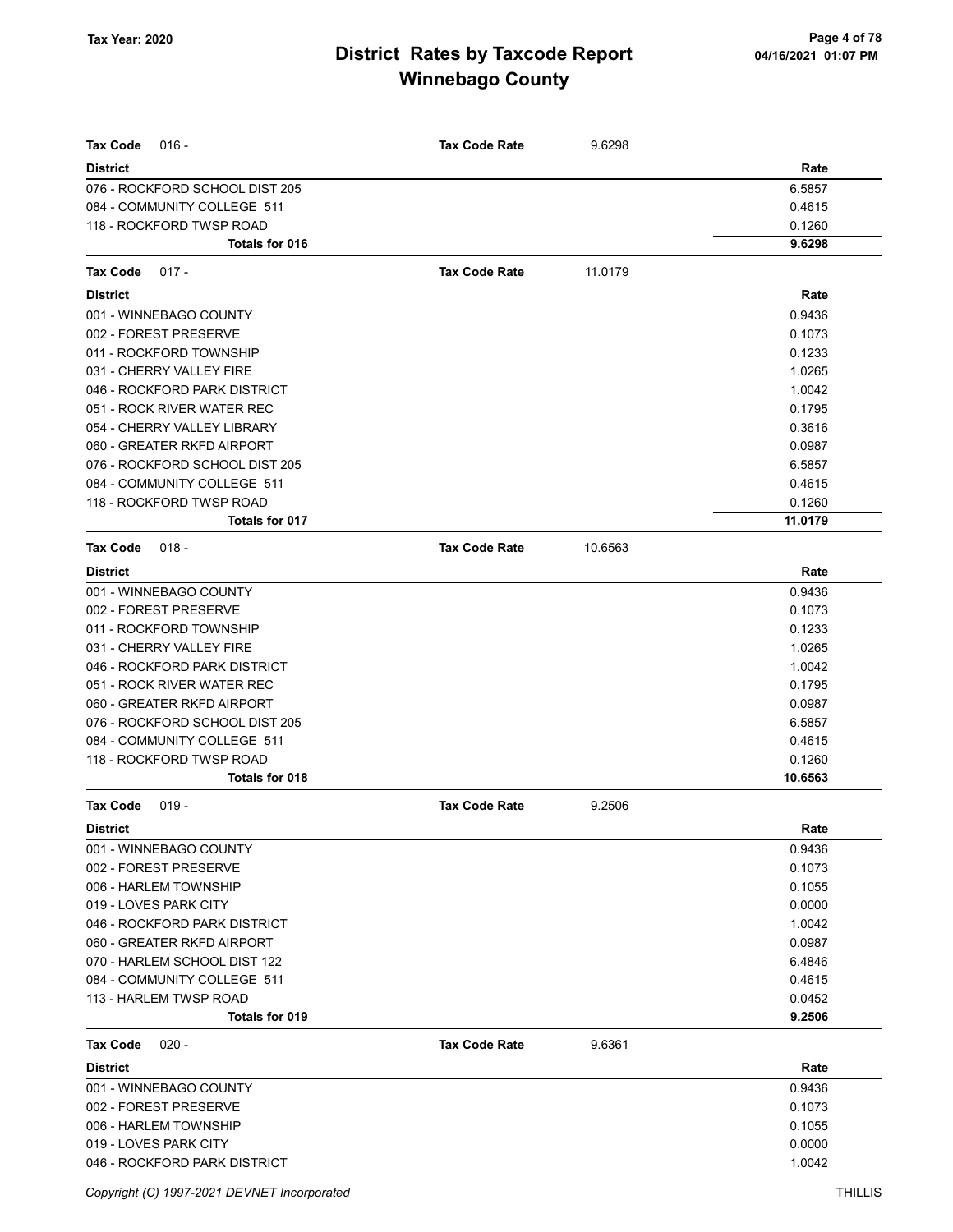| <b>Tax Code</b><br>$020 -$     | <b>Tax Code Rate</b> | 9.6361  |         |
|--------------------------------|----------------------|---------|---------|
| <b>District</b>                |                      |         | Rate    |
| 055 - NORTH SUBURBAN LIBRARY   |                      |         | 0.2844  |
| 060 - GREATER RKFD AIRPORT     |                      |         | 0.0987  |
| 076 - ROCKFORD SCHOOL DIST 205 |                      |         | 6.5857  |
| 084 - COMMUNITY COLLEGE 511    |                      |         | 0.4615  |
| 113 - HARLEM TWSP ROAD         |                      |         | 0.0452  |
| Totals for 020                 |                      |         | 9.6361  |
| <b>Tax Code</b><br>$021 -$     | <b>Tax Code Rate</b> | 12.7573 |         |
| <b>District</b>                |                      |         | Rate    |
| 001 - WINNEBAGO COUNTY         |                      |         | 0.9436  |
| 002 - FOREST PRESERVE          |                      |         | 0.1073  |
| 011 - ROCKFORD TOWNSHIP        |                      |         | 0.1233  |
| 023 - ROCKFORD CITY            |                      |         | 2.7943  |
| 046 - ROCKFORD PARK DISTRICT   |                      |         | 1.0042  |
| 051 - ROCK RIVER WATER REC     |                      |         | 0.1795  |
| 059 - ROCKFORD CITY LIBRARY    |                      |         | 0.4343  |
| 060 - GREATER RKFD AIRPORT     |                      |         | 0.0987  |
| 070 - HARLEM SCHOOL DIST 122   |                      |         | 6.4846  |
| 084 - COMMUNITY COLLEGE 511    |                      |         | 0.4615  |
| 118 - ROCKFORD TWSP ROAD       |                      |         | 0.1260  |
| <b>Totals for 021</b>          |                      |         | 12.7573 |
| <b>Tax Code</b><br>026 -       | <b>Tax Code Rate</b> | 9.8156  |         |
| <b>District</b>                |                      |         | Rate    |
| 001 - WINNEBAGO COUNTY         |                      |         | 0.9436  |
| 002 - FOREST PRESERVE          |                      |         | 0.1073  |
| 006 - HARLEM TOWNSHIP          |                      |         | 0.1055  |
| 019 - LOVES PARK CITY          |                      |         | 0.0000  |
| 046 - ROCKFORD PARK DISTRICT   |                      |         | 1.0042  |
| 051 - ROCK RIVER WATER REC     |                      |         | 0.1795  |
| 055 - NORTH SUBURBAN LIBRARY   |                      |         | 0.2844  |
| 060 - GREATER RKFD AIRPORT     |                      |         | 0.0987  |
| 076 - ROCKFORD SCHOOL DIST 205 |                      |         | 6.5857  |
| 084 - COMMUNITY COLLEGE 511    |                      |         | 0.4615  |
| 113 - HARLEM TWSP ROAD         |                      |         | 0.0452  |
| Totals for 026                 |                      |         | 9.8156  |
| $030 -$<br><b>Tax Code</b>     | <b>Tax Code Rate</b> | 9.6298  |         |
| <b>District</b>                |                      |         | Rate    |
| 001 - WINNEBAGO COUNTY         |                      |         | 0.9436  |
| 002 - FOREST PRESERVE          |                      |         | 0.1073  |
| 011 - ROCKFORD TOWNSHIP        |                      |         | 0.1233  |
| 019 - LOVES PARK CITY          |                      |         | 0.0000  |
| 046 - ROCKFORD PARK DISTRICT   |                      |         | 1.0042  |
| 051 - ROCK RIVER WATER REC     |                      |         | 0.1795  |
| 060 - GREATER RKFD AIRPORT     |                      |         | 0.0987  |
| 076 - ROCKFORD SCHOOL DIST 205 |                      |         | 6.5857  |
| 084 - COMMUNITY COLLEGE 511    |                      |         | 0.4615  |
| 118 - ROCKFORD TWSP ROAD       |                      |         | 0.1260  |
| Totals for 030                 |                      |         | 9.6298  |
| Tax Code<br>$031 -$            | <b>Tax Code Rate</b> | 9.8836  |         |
| <b>District</b>                |                      |         | Rate    |
| 001 - WINNEBAGO COUNTY         |                      |         | 0.9436  |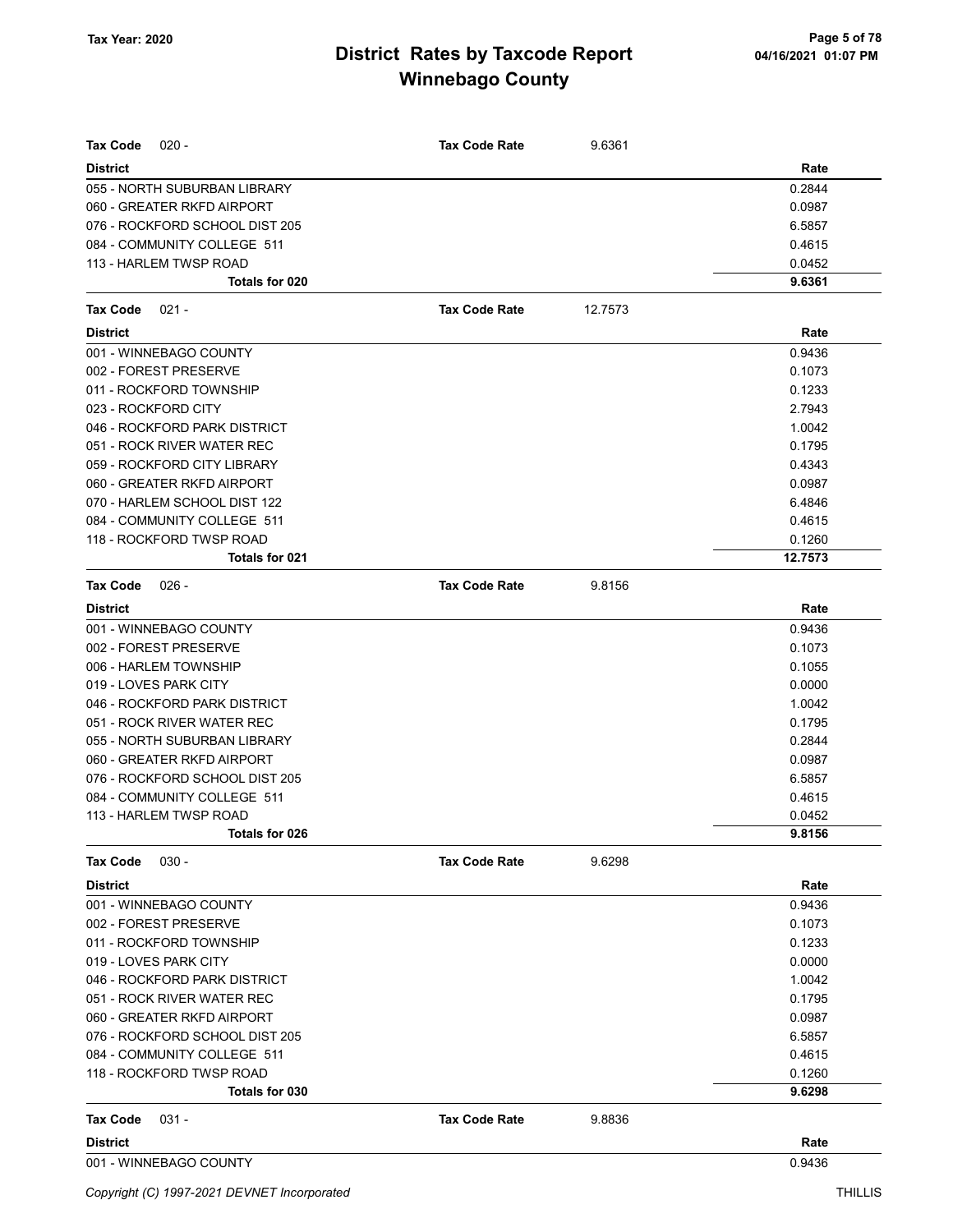| Tax Code<br>$031 -$            | <b>Tax Code Rate</b> | 9.8836  |         |
|--------------------------------|----------------------|---------|---------|
| <b>District</b>                |                      |         | Rate    |
| 002 - FOREST PRESERVE          |                      |         | 0.1073  |
| 011 - ROCKFORD TOWNSHIP        |                      |         | 0.1233  |
| 037 - NORTH PARK FIRE          |                      |         | 0.4333  |
| 046 - ROCKFORD PARK DISTRICT   |                      |         | 1.0042  |
| 060 - GREATER RKFD AIRPORT     |                      |         | 0.0987  |
| 076 - ROCKFORD SCHOOL DIST 205 |                      |         | 6.5857  |
| 084 - COMMUNITY COLLEGE 511    |                      |         | 0.4615  |
| 118 - ROCKFORD TWSP ROAD       |                      |         | 0.1260  |
| Totals for 031                 |                      |         | 9.8836  |
| Tax Code<br>$035 -$            | <b>Tax Code Rate</b> | 9.6336  |         |
| <b>District</b>                |                      |         | Rate    |
| 001 - WINNEBAGO COUNTY         |                      |         | 0.9436  |
| 002 - FOREST PRESERVE          |                      |         | 0.1073  |
| 011 - ROCKFORD TOWNSHIP        |                      |         | 0.1233  |
| 019 - LOVES PARK CITY          |                      |         | 0.0000  |
| 046 - ROCKFORD PARK DISTRICT   |                      |         | 1.0042  |
| 055 - NORTH SUBURBAN LIBRARY   |                      |         | 0.2844  |
| 060 - GREATER RKFD AIRPORT     |                      |         | 0.0987  |
| 070 - HARLEM SCHOOL DIST 122   |                      |         | 6.4846  |
| 084 - COMMUNITY COLLEGE 511    |                      |         | 0.4615  |
| 118 - ROCKFORD TWSP ROAD       |                      |         | 0.1260  |
| Totals for 035                 |                      |         | 9.6336  |
| Tax Code<br>$036 -$            | <b>Tax Code Rate</b> | 12.6789 |         |
| <b>District</b>                |                      |         | Rate    |
| 001 - WINNEBAGO COUNTY         |                      |         | 0.9436  |
| 002 - FOREST PRESERVE          |                      |         | 0.1073  |
| 011 - ROCKFORD TOWNSHIP        |                      |         | 0.1233  |
| 023 - ROCKFORD CITY            |                      |         | 2.7943  |
| 046 - ROCKFORD PARK DISTRICT   |                      |         | 1.0042  |
| 059 - ROCKFORD CITY LIBRARY    |                      |         | 0.4343  |
| 060 - GREATER RKFD AIRPORT     |                      |         | 0.0987  |
| 076 - ROCKFORD SCHOOL DIST 205 |                      |         | 6.5857  |
| 084 - COMMUNITY COLLEGE 511    |                      |         | 0.4615  |
| 118 - ROCKFORD TWSP ROAD       |                      |         | 0.1260  |
| Totals for 036                 |                      |         | 12.6789 |
| $038 -$<br><b>Tax Code</b>     | <b>Tax Code Rate</b> | 12.8584 |         |
| <b>District</b>                |                      |         | Rate    |
| 001 - WINNEBAGO COUNTY         |                      |         | 0.9436  |
| 002 - FOREST PRESERVE          |                      |         | 0.1073  |
| 011 - ROCKFORD TOWNSHIP        |                      |         | 0.1233  |
| 023 - ROCKFORD CITY            |                      |         | 2.7943  |
| 046 - ROCKFORD PARK DISTRICT   |                      |         | 1.0042  |
| 051 - ROCK RIVER WATER REC     |                      |         | 0.1795  |
| 059 - ROCKFORD CITY LIBRARY    |                      |         | 0.4343  |
| 060 - GREATER RKFD AIRPORT     |                      |         | 0.0987  |
| 076 - ROCKFORD SCHOOL DIST 205 |                      |         | 6.5857  |
| 084 - COMMUNITY COLLEGE 511    |                      |         | 0.4615  |
| 118 - ROCKFORD TWSP ROAD       |                      |         | 0.1260  |
| Totals for 038                 |                      |         | 12.8584 |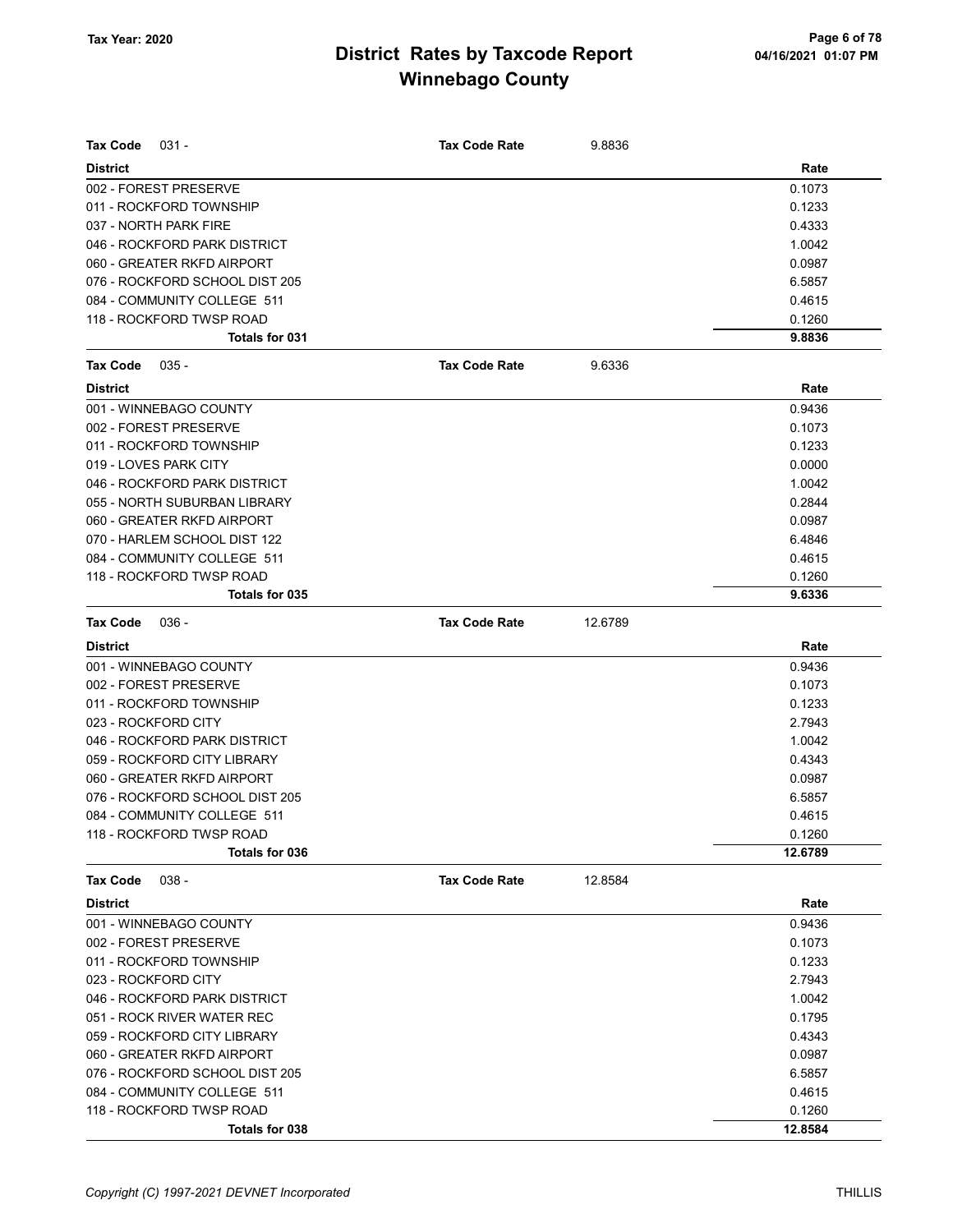| Tax Code<br>040 -                                 | <b>Tax Code Rate</b> | 10.1680 |                  |
|---------------------------------------------------|----------------------|---------|------------------|
| <b>District</b>                                   |                      |         | Rate             |
| 001 - WINNEBAGO COUNTY                            |                      |         | 0.9436           |
| 002 - FOREST PRESERVE                             |                      |         | 0.1073           |
| 011 - ROCKFORD TOWNSHIP                           |                      |         | 0.1233           |
| 037 - NORTH PARK FIRE                             |                      |         | 0.4333           |
| 046 - ROCKFORD PARK DISTRICT                      |                      |         | 1.0042           |
| 055 - NORTH SUBURBAN LIBRARY                      |                      |         | 0.2844           |
| 060 - GREATER RKFD AIRPORT                        |                      |         | 0.0987           |
| 076 - ROCKFORD SCHOOL DIST 205                    |                      |         | 6.5857           |
| 084 - COMMUNITY COLLEGE 511                       |                      |         | 0.4615           |
| 118 - ROCKFORD TWSP ROAD                          |                      |         | 0.1260           |
| Totals for 040                                    |                      |         | 10.1680          |
| <b>Tax Code</b><br>$042 -$                        | <b>Tax Code Rate</b> | 10.2489 |                  |
| <b>District</b>                                   |                      |         | Rate             |
| 001 - WINNEBAGO COUNTY                            |                      |         | 0.9436           |
| 002 - FOREST PRESERVE                             |                      |         | 0.1073           |
| 006 - HARLEM TOWNSHIP                             |                      |         | 0.1055           |
| 037 - NORTH PARK FIRE                             |                      |         | 0.4333           |
| 046 - ROCKFORD PARK DISTRICT                      |                      |         | 1.0042           |
| 051 - ROCK RIVER WATER REC                        |                      |         | 0.1795           |
| 055 - NORTH SUBURBAN LIBRARY                      |                      |         | 0.2844           |
| 060 - GREATER RKFD AIRPORT                        |                      |         | 0.0987           |
| 076 - ROCKFORD SCHOOL DIST 205                    |                      |         | 6.5857           |
| 084 - COMMUNITY COLLEGE 511                       |                      |         | 0.4615           |
| 113 - HARLEM TWSP ROAD                            |                      |         | 0.0452           |
| Totals for 042                                    |                      |         | 10.2489          |
|                                                   |                      |         |                  |
|                                                   |                      |         |                  |
| <b>Tax Code</b><br>044 -                          | <b>Tax Code Rate</b> | 9.7347  |                  |
| <b>District</b>                                   |                      |         | Rate             |
| 001 - WINNEBAGO COUNTY                            |                      |         | 0.9436           |
| 002 - FOREST PRESERVE                             |                      |         | 0.1073           |
| 011 - ROCKFORD TOWNSHIP                           |                      |         | 0.1233           |
| 019 - LOVES PARK CITY                             |                      |         | 0.0000           |
| 046 - ROCKFORD PARK DISTRICT                      |                      |         | 1.0042           |
| 055 - NORTH SUBURBAN LIBRARY                      |                      |         | 0.2844           |
| 060 - GREATER RKFD AIRPORT                        |                      |         | 0.0987           |
| 076 - ROCKFORD SCHOOL DIST 205                    |                      |         | 6.5857           |
| 084 - COMMUNITY COLLEGE 511                       |                      |         | 0.4615           |
| 118 - ROCKFORD TWSP ROAD<br><b>Totals for 044</b> |                      |         | 0.1260           |
|                                                   |                      |         | 9.7347           |
| <b>Tax Code</b><br>045 -                          | <b>Tax Code Rate</b> | 8.8114  |                  |
| <b>District</b>                                   |                      |         | Rate             |
| 001 - WINNEBAGO COUNTY                            |                      |         | 0.9436           |
| 002 - FOREST PRESERVE                             |                      |         | 0.1073           |
| 006 - HARLEM TOWNSHIP                             |                      |         | 0.1055           |
| 019 - LOVES PARK CITY                             |                      |         | 0.0000           |
| 051 - ROCK RIVER WATER REC                        |                      |         | 0.1795           |
| 055 - NORTH SUBURBAN LIBRARY                      |                      |         | 0.2844           |
| 060 - GREATER RKFD AIRPORT                        |                      |         | 0.0987           |
| 076 - ROCKFORD SCHOOL DIST 205                    |                      |         | 6.5857           |
| 084 - COMMUNITY COLLEGE 511                       |                      |         | 0.4615           |
| 113 - HARLEM TWSP ROAD<br><b>Totals for 045</b>   |                      |         | 0.0452<br>8.8114 |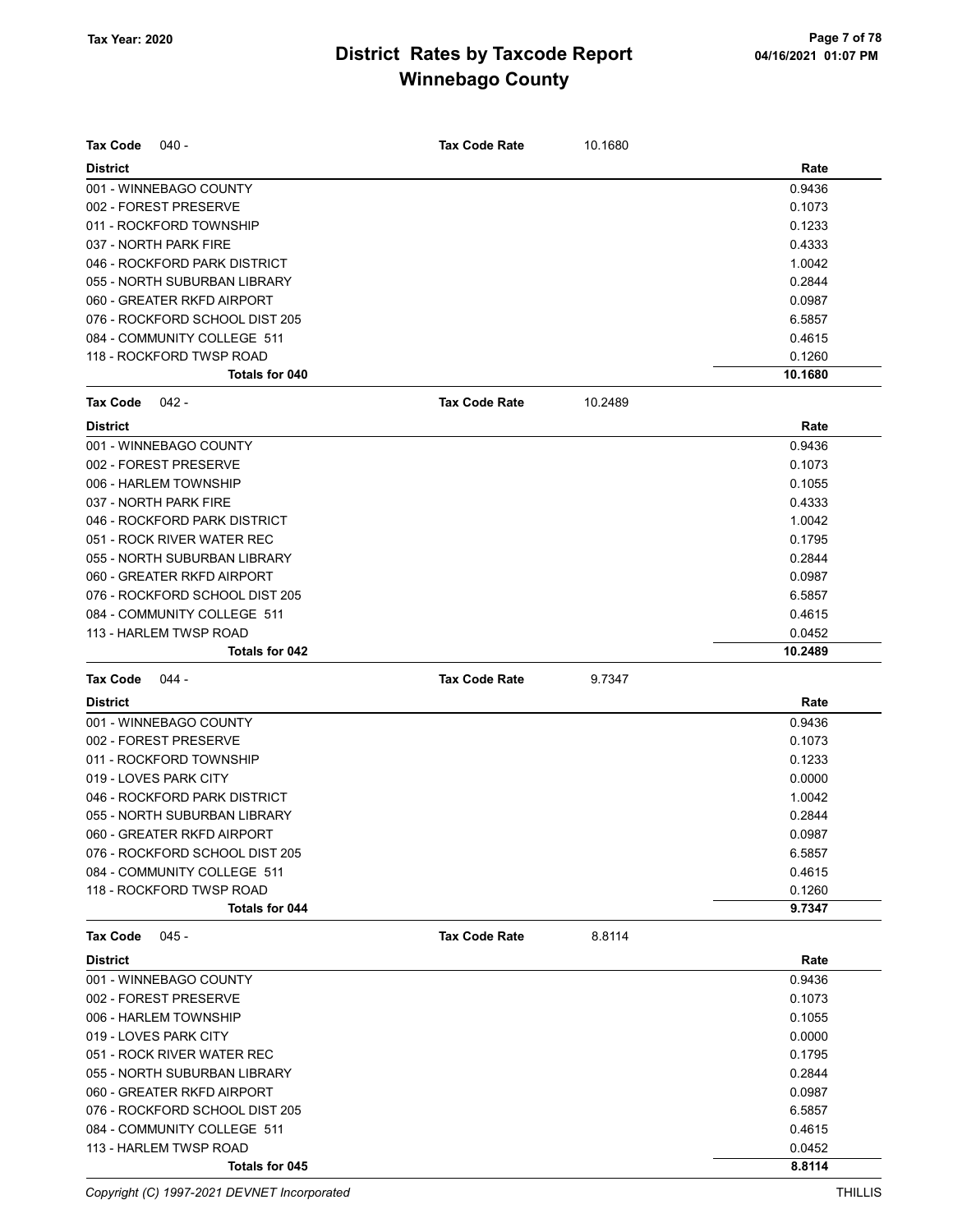| <b>Tax Code</b><br>046                           | <b>Tax Code Rate</b> | 12.6623 |         |
|--------------------------------------------------|----------------------|---------|---------|
| <b>District</b>                                  |                      |         | Rate    |
| 001 - WINNEBAGO COUNTY                           |                      |         | 0.9436  |
| 002 - FOREST PRESERVE                            |                      |         | 0.1073  |
| 009 - OWEN TOWNSHIP                              |                      |         | 0.1377  |
| 023 - ROCKFORD CITY                              |                      |         | 2.7943  |
| 046 - ROCKFORD PARK DISTRICT                     |                      |         | 1.0042  |
| 059 - ROCKFORD CITY LIBRARY                      |                      |         | 0.4343  |
| 076 - ROCKFORD SCHOOL DIST 205                   |                      |         | 6.5857  |
| 084 - COMMUNITY COLLEGE 511                      |                      |         | 0.4615  |
| 116 - OWEN TWSP ROAD                             |                      |         | 0.1937  |
| <b>Totals for 046</b>                            |                      |         | 12.6623 |
| <b>Tax Code</b><br>047 - LINCOLNWOOD TIF         | <b>Tax Code Rate</b> | 12.8584 |         |
| <b>District</b>                                  |                      |         | Rate    |
| 001 - WINNEBAGO COUNTY                           |                      |         | 0.9436  |
| 002 - FOREST PRESERVE                            |                      |         | 0.1073  |
| 011 - ROCKFORD TOWNSHIP                          |                      |         | 0.1233  |
| 023 - ROCKFORD CITY                              |                      |         | 2.7943  |
| 046 - ROCKFORD PARK DISTRICT                     |                      |         | 1.0042  |
| 051 - ROCK RIVER WATER REC                       |                      |         | 0.1795  |
| 059 - ROCKFORD CITY LIBRARY                      |                      |         | 0.4343  |
| 060 - GREATER RKFD AIRPORT                       |                      |         | 0.0987  |
| 076 - ROCKFORD SCHOOL DIST 205                   |                      |         | 6.5857  |
| 084 - COMMUNITY COLLEGE 511                      |                      |         | 0.4615  |
| 105 - LINCOLNWOOD TIF                            |                      |         | 0.0000  |
| 118 - ROCKFORD TWSP ROAD                         |                      |         | 0.1260  |
| Totals for 047                                   |                      |         | 12.8584 |
| <b>Tax Code</b><br>048 - SPRINGFIELD CORNERS TIF | <b>Tax Code Rate</b> | 12.8584 |         |
| <b>District</b>                                  |                      |         | Rate    |
| 001 - WINNEBAGO COUNTY                           |                      |         | 0.9436  |
| 002 - FOREST PRESERVE                            |                      |         | 0.1073  |
| 011 - ROCKFORD TOWNSHIP                          |                      |         | 0.1233  |
| 023 - ROCKFORD CITY                              |                      |         | 2.7943  |
| 046 - ROCKFORD PARK DISTRICT                     |                      |         | 1.0042  |
| 051 - ROCK RIVER WATER REC                       |                      |         | 0.1795  |
| 059 - ROCKFORD CITY LIBRARY                      |                      |         | 0.4343  |
| 060 - GREATER RKFD AIRPORT                       |                      |         | 0.0987  |
| 076 - ROCKFORD SCHOOL DIST 205                   |                      |         | 6.5857  |
| 084 - COMMUNITY COLLEGE 511                      |                      |         | 0.4615  |
| 107 - SPRINGFIELD CORNERS TIF                    |                      |         | 0.0000  |
| 118 - ROCKFORD TWSP ROAD                         |                      |         | 0.1260  |
| Totals for 048                                   |                      |         | 12.8584 |
| $049 -$<br><b>Tax Code</b>                       | <b>Tax Code Rate</b> | 10.0648 |         |
| <b>District</b>                                  |                      |         | Rate    |
| 001 - WINNEBAGO COUNTY                           |                      |         | 0.9436  |
| 002 - FOREST PRESERVE                            |                      |         | 0.1073  |
| 006 - HARLEM TOWNSHIP                            |                      |         | 0.1055  |
| 025 - ROSCOE VILLAGE                             |                      |         | 0.6304  |
| 035 - HARLEM-ROSCOE FIRE                         |                      |         | 0.7241  |
|                                                  |                      |         |         |
| 051 - ROCK RIVER WATER REC                       |                      |         | 0.1795  |
| 055 - NORTH SUBURBAN LIBRARY                     |                      |         | 0.2844  |
| 060 - GREATER RKFD AIRPORT                       |                      |         | 0.0987  |
| 070 - HARLEM SCHOOL DIST 122                     |                      |         | 6.4846  |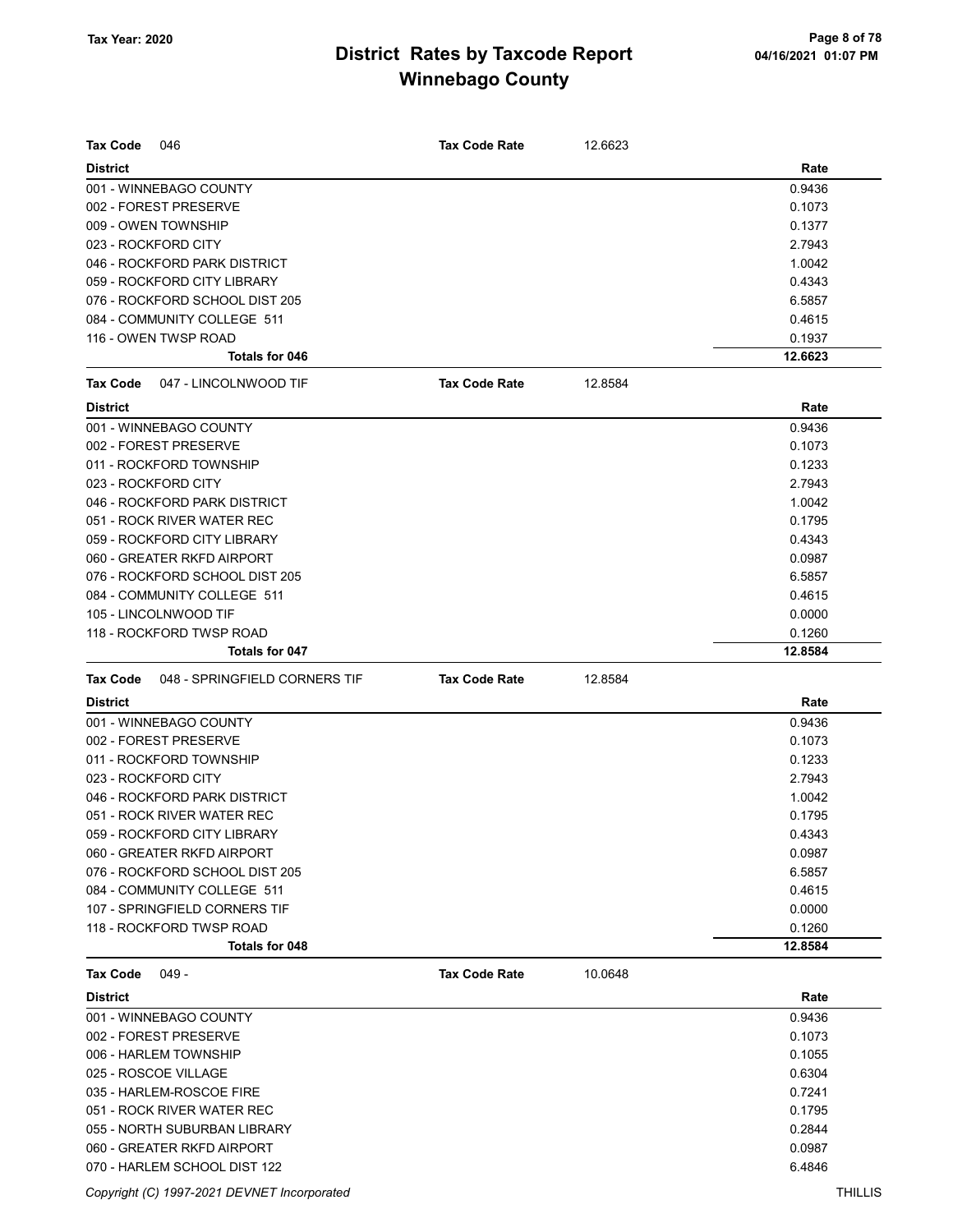| <b>Tax Code</b><br>049 -                                | <b>Tax Code Rate</b> | 10.0648 |                   |
|---------------------------------------------------------|----------------------|---------|-------------------|
| <b>District</b>                                         |                      |         | Rate              |
| 084 - COMMUNITY COLLEGE 511                             |                      |         | 0.4615            |
| 113 - HARLEM TWSP ROAD                                  |                      |         | 0.0452            |
| Totals for 049                                          |                      |         | 10.0648           |
| <b>Tax Code</b><br>$050 -$                              | <b>Tax Code Rate</b> | 10.1597 |                   |
| <b>District</b>                                         |                      |         | Rate              |
| 001 - WINNEBAGO COUNTY                                  |                      |         | 0.9436            |
| 002 - FOREST PRESERVE                                   |                      |         | 0.1073            |
| 011 - ROCKFORD TOWNSHIP                                 |                      |         | 0.1233            |
| 038 - NORTHWEST FIRE                                    |                      |         | 0.5299            |
|                                                         |                      |         |                   |
| 046 - ROCKFORD PARK DISTRICT                            |                      |         | 1.0042            |
| 051 - ROCK RIVER WATER REC                              |                      |         | 0.1795            |
| 060 - GREATER RKFD AIRPORT                              |                      |         | 0.0987            |
| 076 - ROCKFORD SCHOOL DIST 205                          |                      |         | 6.5857            |
| 084 - COMMUNITY COLLEGE 511<br>118 - ROCKFORD TWSP ROAD |                      |         | 0.4615            |
| Totals for 050                                          |                      |         | 0.1260<br>10.1597 |
|                                                         |                      |         |                   |
| <b>Tax Code</b><br>$051 -$                              | <b>Tax Code Rate</b> | 9.9802  |                   |
| <b>District</b>                                         |                      |         | Rate              |
| 001 - WINNEBAGO COUNTY                                  |                      |         | 0.9436            |
| 002 - FOREST PRESERVE                                   |                      |         | 0.1073            |
| 011 - ROCKFORD TOWNSHIP                                 |                      |         | 0.1233            |
| 038 - NORTHWEST FIRE                                    |                      |         | 0.5299            |
| 046 - ROCKFORD PARK DISTRICT                            |                      |         | 1.0042            |
| 060 - GREATER RKFD AIRPORT                              |                      |         | 0.0987            |
| 076 - ROCKFORD SCHOOL DIST 205                          |                      |         | 6.5857            |
| 084 - COMMUNITY COLLEGE 511                             |                      |         | 0.4615            |
| 118 - ROCKFORD TWSP ROAD                                |                      |         | 0.1260            |
| Totals for 051                                          |                      |         | 9.9802            |
| <b>Tax Code</b><br>$052 -$                              | <b>Tax Code Rate</b> | 10.2006 |                   |
| <b>District</b>                                         |                      |         | Rate              |
| 001 - WINNEBAGO COUNTY                                  |                      |         | 0.9436            |
| 002 - FOREST PRESERVE                                   |                      |         | 0.1073            |
| 011 - ROCKFORD TOWNSHIP                                 |                      |         | 0.1233            |
| 038 - NORTHWEST FIRE                                    |                      |         | 0.5299            |
| 046 - ROCKFORD PARK DISTRICT                            |                      |         | 1.0042            |
| 058 - WINNEBAGO LIBRARY                                 |                      |         | 0.2018            |
| 060 - GREATER RKFD AIRPORT                              |                      |         | 0.0987            |
| 082 - WINNEBAGO UNIT SD #323                            |                      |         | 6.6043            |
| 084 - COMMUNITY COLLEGE 511                             |                      |         | 0.4615            |
| 118 - ROCKFORD TWSP ROAD                                |                      |         | 0.1260            |
| Totals for 052                                          |                      |         | 10.2006           |
| <b>Tax Code</b><br>$053 -$                              | <b>Tax Code Rate</b> | 10.4498 |                   |
| <b>District</b>                                         |                      |         | Rate              |
| 001 - WINNEBAGO COUNTY                                  |                      |         | 0.9436            |
| 002 - FOREST PRESERVE                                   |                      |         | 0.1073            |
| 011 - ROCKFORD TOWNSHIP                                 |                      |         | 0.1233            |
| 036 - NEW MILFORD FIRE                                  |                      |         | 0.8200            |
| 046 - ROCKFORD PARK DISTRICT                            |                      |         | 1.0042            |
| 051 - ROCK RIVER WATER REC                              |                      |         | 0.1795            |
| 060 - GREATER RKFD AIRPORT                              |                      |         | 0.0987            |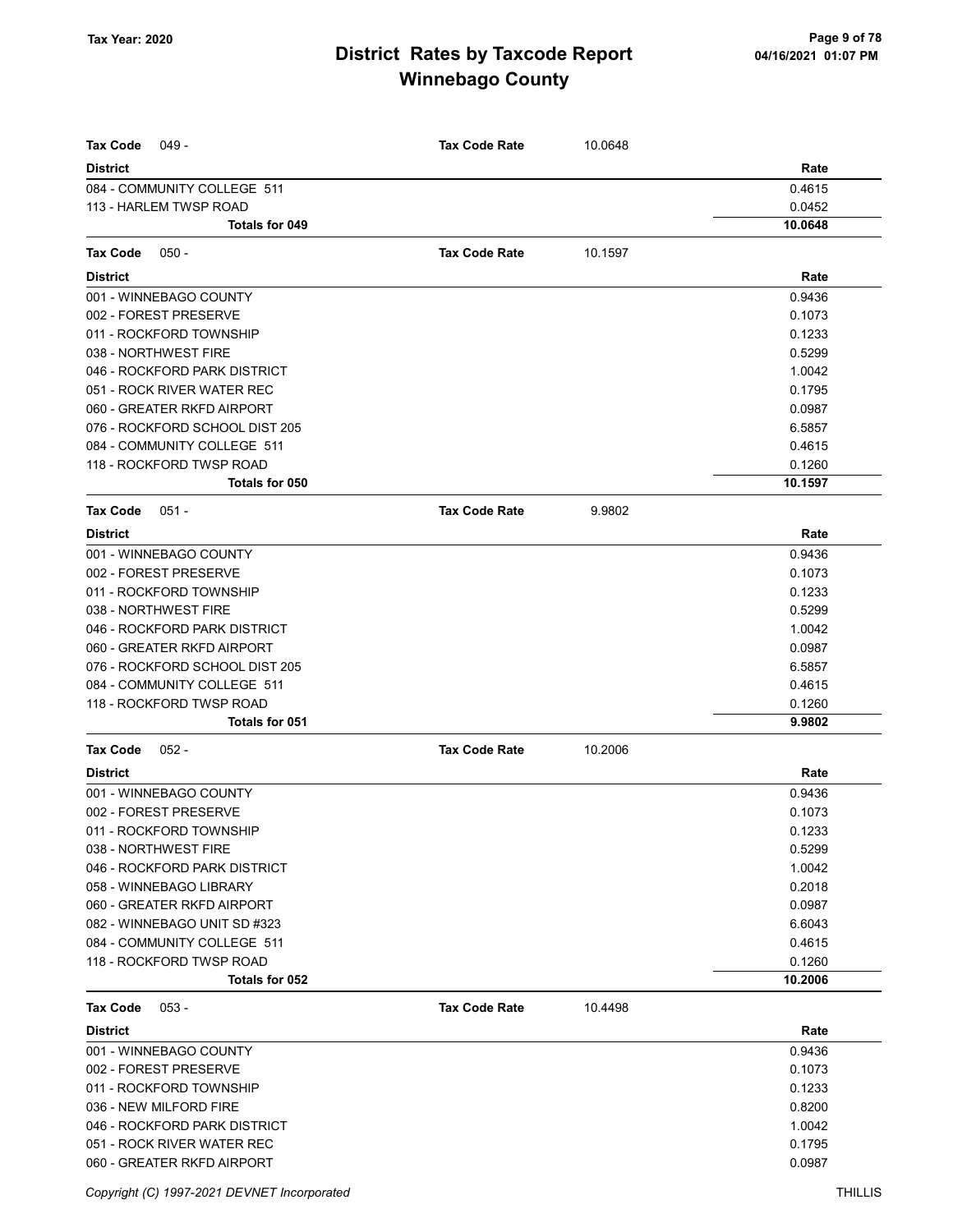| Tax Code<br>$053 -$                                           | <b>Tax Code Rate</b> | 10.4498 |                  |
|---------------------------------------------------------------|----------------------|---------|------------------|
|                                                               |                      |         |                  |
| <b>District</b>                                               |                      |         | Rate             |
| 076 - ROCKFORD SCHOOL DIST 205<br>084 - COMMUNITY COLLEGE 511 |                      |         | 6.5857<br>0.4615 |
| 118 - ROCKFORD TWSP ROAD                                      |                      |         | 0.1260           |
| Totals for 053                                                |                      |         | 10.4498          |
| 056 - COUNTRY OAKS SSA<br><b>Tax Code</b>                     | <b>Tax Code Rate</b> | 12.8584 |                  |
|                                                               |                      |         |                  |
| <b>District</b>                                               |                      |         | Rate             |
| 001 - WINNEBAGO COUNTY                                        |                      |         | 0.9436           |
| 002 - FOREST PRESERVE                                         |                      |         | 0.1073           |
| 011 - ROCKFORD TOWNSHIP<br>023 - ROCKFORD CITY                |                      |         | 0.1233<br>2.7943 |
| 046 - ROCKFORD PARK DISTRICT                                  |                      |         | 1.0042           |
| 051 - ROCK RIVER WATER REC                                    |                      |         | 0.1795           |
| 059 - ROCKFORD CITY LIBRARY                                   |                      |         | 0.4343           |
| 060 - GREATER RKFD AIRPORT                                    |                      |         | 0.0987           |
| 076 - ROCKFORD SCHOOL DIST 205                                |                      |         | 6.5857           |
| 084 - COMMUNITY COLLEGE 511                                   |                      |         | 0.4615           |
| 109 - COUNTRY OAKS SSA                                        |                      |         | 0.0000           |
| 118 - ROCKFORD TWSP ROAD                                      |                      |         | 0.1260           |
| Totals for 056                                                |                      |         | 12.8584          |
| <b>Tax Code</b><br>$057 -$                                    | <b>Tax Code Rate</b> | 10.1548 |                  |
| <b>District</b>                                               |                      |         | Rate             |
| 001 - WINNEBAGO COUNTY                                        |                      |         | 0.9436           |
| 002 - FOREST PRESERVE                                         |                      |         | 0.1073           |
| 011 - ROCKFORD TOWNSHIP                                       |                      |         | 0.1233           |
| 043 - WEST SUBURBAN FIRE                                      |                      |         | 0.5250           |
| 046 - ROCKFORD PARK DISTRICT                                  |                      |         | 1.0042           |
| 051 - ROCK RIVER WATER REC                                    |                      |         | 0.1795           |
| 060 - GREATER RKFD AIRPORT                                    |                      |         | 0.0987           |
| 076 - ROCKFORD SCHOOL DIST 205                                |                      |         | 6.5857           |
| 084 - COMMUNITY COLLEGE 511                                   |                      |         | 0.4615           |
| 118 - ROCKFORD TWSP ROAD                                      |                      |         | 0.1260           |
| Totals for 057                                                |                      |         | 10.1548          |
| Tax Code 058 -                                                | <b>Tax Code Rate</b> | 9.9753  |                  |
| <b>District</b>                                               |                      |         | Rate             |
| 001 - WINNEBAGO COUNTY                                        |                      |         | 0.9436           |
| 002 - FOREST PRESERVE                                         |                      |         | 0.1073           |
| 011 - ROCKFORD TOWNSHIP                                       |                      |         | 0.1233           |
| 043 - WEST SUBURBAN FIRE                                      |                      |         | 0.5250           |
| 046 - ROCKFORD PARK DISTRICT                                  |                      |         | 1.0042           |
| 060 - GREATER RKFD AIRPORT                                    |                      |         | 0.0987           |
| 076 - ROCKFORD SCHOOL DIST 205                                |                      |         | 6.5857           |
| 084 - COMMUNITY COLLEGE 511                                   |                      |         | 0.4615           |
| 118 - ROCKFORD TWSP ROAD                                      |                      |         | 0.1260           |
| Totals for 058                                                |                      |         | 9.9753           |
| Tax Code<br>$059 -$                                           | <b>Tax Code Rate</b> | 10.9581 |                  |
| <b>District</b>                                               |                      |         | Rate             |
| 001 - WINNEBAGO COUNTY                                        |                      |         | 0.9436           |
| 002 - FOREST PRESERVE                                         |                      |         | 0.1073           |
| 011 - ROCKFORD TOWNSHIP                                       |                      |         | 0.1233           |
| 043 - WEST SUBURBAN FIRE                                      |                      |         | 0.5250           |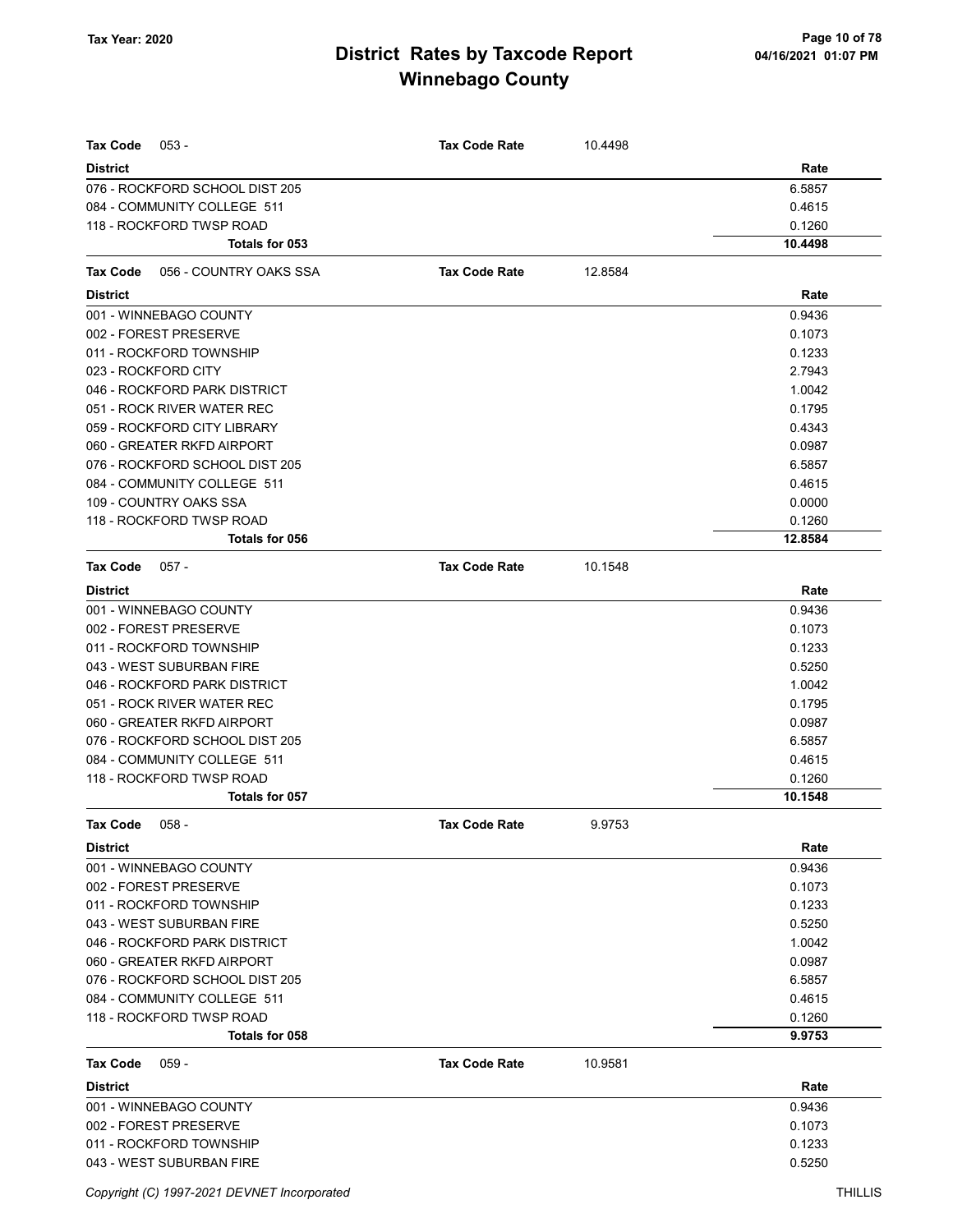| Tax Code<br>$059 -$                | <b>Tax Code Rate</b> | 10.9581 |         |
|------------------------------------|----------------------|---------|---------|
| <b>District</b>                    |                      |         | Rate    |
| 046 - ROCKFORD PARK DISTRICT       |                      |         | 1.0042  |
| 051 - ROCK RIVER WATER REC         |                      |         | 0.1795  |
| 060 - GREATER RKFD AIRPORT         |                      |         | 0.0987  |
| 065 - WASHINGTON PARK STREET LIGHT |                      |         | 0.8033  |
| 076 - ROCKFORD SCHOOL DIST 205     |                      |         | 6.5857  |
| 084 - COMMUNITY COLLEGE 511        |                      |         | 0.4615  |
| 118 - ROCKFORD TWSP ROAD           |                      |         | 0.1260  |
| Totals for 059                     |                      |         | 10.9581 |
| <b>Tax Code</b><br>$060 -$         | <b>Tax Code Rate</b> | 10.0145 |         |
| <b>District</b>                    |                      |         | Rate    |
| 001 - WINNEBAGO COUNTY             |                      |         | 0.9436  |
| 002 - FOREST PRESERVE              |                      |         | 0.1073  |
| 011 - ROCKFORD TOWNSHIP            |                      |         | 0.1233  |
| 043 - WEST SUBURBAN FIRE           |                      |         | 0.5250  |
| 046 - ROCKFORD PARK DISTRICT       |                      |         | 1.0042  |
| 060 - GREATER RKFD AIRPORT         |                      |         | 0.0987  |
| 062 - RKFD - WINN DRAINAGE         |                      |         | 0.0392  |
| 076 - ROCKFORD SCHOOL DIST 205     |                      |         | 6.5857  |
| 084 - COMMUNITY COLLEGE 511        |                      |         | 0.4615  |
| 118 - ROCKFORD TWSP ROAD           |                      |         | 0.1260  |
| Totals for 060                     |                      |         | 10.0145 |
| <b>Tax Code</b><br>$061 -$         | <b>Tax Code Rate</b> | 10.3475 |         |
| <b>District</b>                    |                      |         | Rate    |
| 001 - WINNEBAGO COUNTY             |                      |         | 0.9436  |
| 002 - FOREST PRESERVE              |                      |         | 0.1073  |
| 011 - ROCKFORD TOWNSHIP            |                      |         | 0.1233  |
| 037 - NORTH PARK FIRE              |                      |         | 0.4333  |
| 046 - ROCKFORD PARK DISTRICT       |                      |         | 1.0042  |
| 051 - ROCK RIVER WATER REC         |                      |         | 0.1795  |
| 055 - NORTH SUBURBAN LIBRARY       |                      |         | 0.2844  |
| 060 - GREATER RKFD AIRPORT         |                      |         | 0.0987  |
| 076 - ROCKFORD SCHOOL DIST 205     |                      |         | 6.5857  |
| 084 - COMMUNITY COLLEGE 511        |                      |         | 0.4615  |
| 118 - ROCKFORD TWSP ROAD           |                      |         | 0.1260  |
| <b>Totals for 061</b>              |                      |         | 10.3475 |
| $062 -$<br>Tax Code                | <b>Tax Code Rate</b> | 10.1940 |         |
| <b>District</b>                    |                      |         | Rate    |
| 001 - WINNEBAGO COUNTY             |                      |         | 0.9436  |
| 002 - FOREST PRESERVE              |                      |         | 0.1073  |
| 011 - ROCKFORD TOWNSHIP            |                      |         | 0.1233  |
| 043 - WEST SUBURBAN FIRE           |                      |         | 0.5250  |
| 046 - ROCKFORD PARK DISTRICT       |                      |         | 1.0042  |
| 051 - ROCK RIVER WATER REC         |                      |         | 0.1795  |
| 060 - GREATER RKFD AIRPORT         |                      |         | 0.0987  |
| 062 - RKFD - WINN DRAINAGE         |                      |         | 0.0392  |
| 076 - ROCKFORD SCHOOL DIST 205     |                      |         | 6.5857  |
| 084 - COMMUNITY COLLEGE 511        |                      |         | 0.4615  |
| 118 - ROCKFORD TWSP ROAD           |                      |         | 0.1260  |
| Totals for 062                     |                      |         | 10.1940 |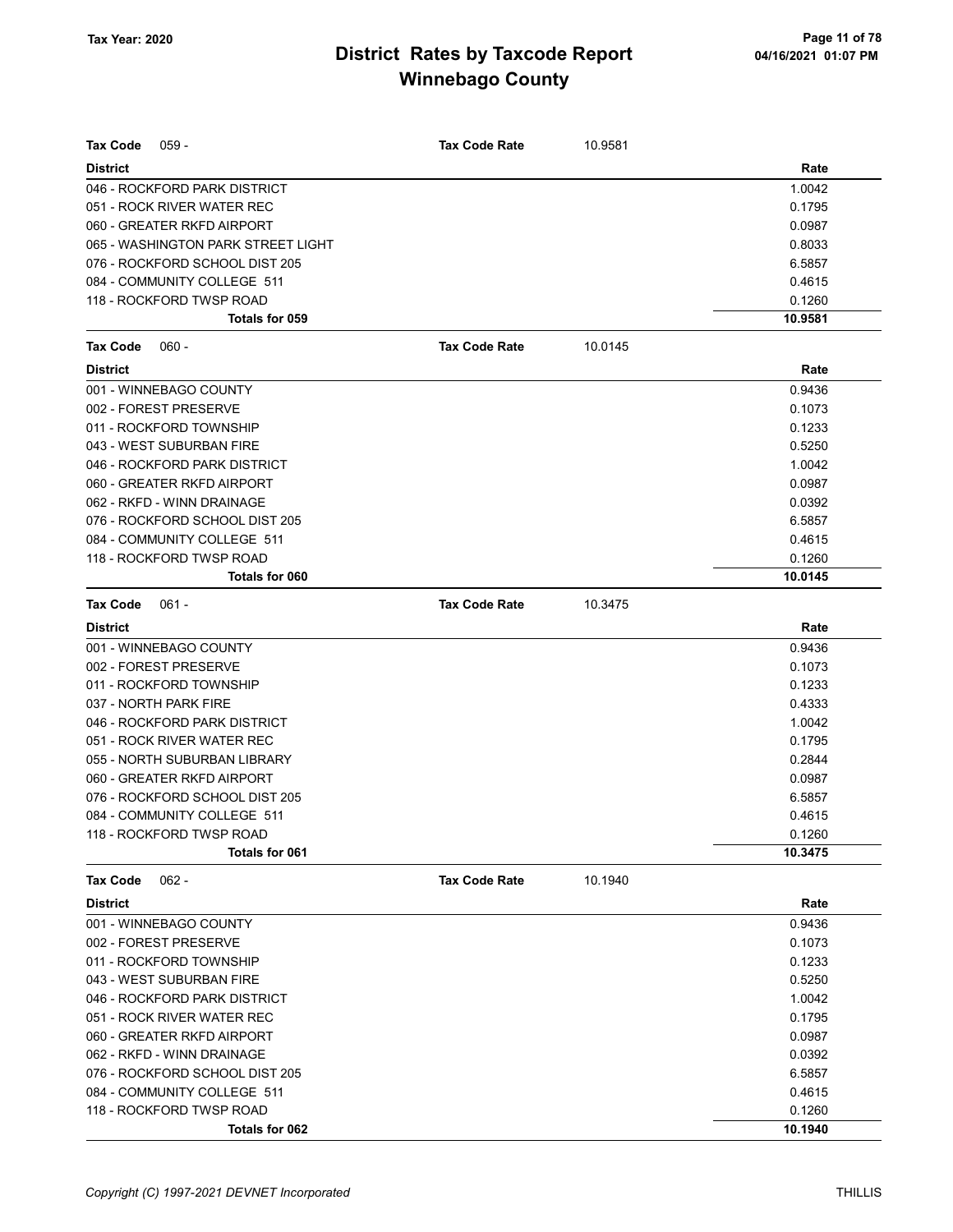| <b>Tax Code</b><br>$063 -$         | <b>Tax Code Rate</b> | 10.1957 |         |
|------------------------------------|----------------------|---------|---------|
| <b>District</b>                    |                      |         | Rate    |
| 001 - WINNEBAGO COUNTY             |                      |         | 0.9436  |
| 002 - FOREST PRESERVE              |                      |         | 0.1073  |
| 011 - ROCKFORD TOWNSHIP            |                      |         | 0.1233  |
| 043 - WEST SUBURBAN FIRE           |                      |         | 0.5250  |
| 046 - ROCKFORD PARK DISTRICT       |                      |         | 1.0042  |
| 058 - WINNEBAGO LIBRARY            |                      |         | 0.2018  |
| 060 - GREATER RKFD AIRPORT         |                      |         | 0.0987  |
| 082 - WINNEBAGO UNIT SD #323       |                      |         | 6.6043  |
| 084 - COMMUNITY COLLEGE 511        |                      |         | 0.4615  |
| 118 - ROCKFORD TWSP ROAD           |                      |         | 0.1260  |
| Totals for 063                     |                      |         | 10.1957 |
| <b>Tax Code</b><br>064 -           | <b>Tax Code Rate</b> | 9.9161  |         |
| <b>District</b>                    |                      |         | Rate    |
| 001 - WINNEBAGO COUNTY             |                      |         | 0.9436  |
| 002 - FOREST PRESERVE              |                      |         | 0.1073  |
| 011 - ROCKFORD TOWNSHIP            |                      |         | 0.1233  |
| 030 - BLACKHAWK FIRE               |                      |         | 0.4658  |
| 046 - ROCKFORD PARK DISTRICT       |                      |         | 1.0042  |
| 060 - GREATER RKFD AIRPORT         |                      |         | 0.0987  |
| 076 - ROCKFORD SCHOOL DIST 205     |                      |         | 6.5857  |
| 084 - COMMUNITY COLLEGE 511        |                      |         | 0.4615  |
| 118 - ROCKFORD TWSP ROAD           |                      |         | 0.1260  |
| <b>Totals for 064</b>              |                      |         | 9.9161  |
| $066 -$<br><b>Tax Code</b>         | <b>Tax Code Rate</b> | 10.0956 |         |
| <b>District</b>                    |                      |         | Rate    |
| 001 - WINNEBAGO COUNTY             |                      |         | 0.9436  |
| 002 - FOREST PRESERVE              |                      |         | 0.1073  |
| 011 - ROCKFORD TOWNSHIP            |                      |         | 0.1233  |
| 030 - BLACKHAWK FIRE               |                      |         | 0.4658  |
| 046 - ROCKFORD PARK DISTRICT       |                      |         | 1.0042  |
| 051 - ROCK RIVER WATER REC         |                      |         | 0.1795  |
| 060 - GREATER RKFD AIRPORT         |                      |         | 0.0987  |
| 076 - ROCKFORD SCHOOL DIST 205     |                      |         | 6.5857  |
| 084 - COMMUNITY COLLEGE 511        |                      |         | 0.4615  |
| 118 - ROCKFORD TWSP ROAD           |                      |         | 0.1260  |
| Totals for 066                     |                      |         | 10.0956 |
| <b>Tax Code</b><br>$068 -$         | <b>Tax Code Rate</b> | 10.2212 |         |
| <b>District</b>                    |                      |         | Rate    |
| 001 - WINNEBAGO COUNTY             |                      |         | 0.9436  |
| 002 - FOREST PRESERVE              |                      |         | 0.1073  |
| 013 - ROSCOE TOWNSHIP              |                      |         | 0.1394  |
| 025 - ROSCOE VILLAGE               |                      |         | 0.6304  |
| 035 - HARLEM-ROSCOE FIRE           |                      |         | 0.7241  |
| 051 - ROCK RIVER WATER REC         |                      |         | 0.1795  |
| 055 - NORTH SUBURBAN LIBRARY       |                      |         | 0.2844  |
| 072 - PRAIRIE HILL SCHOOL DIST 133 |                      |         | 3.9970  |
| 077 - HONONEGAH HIGH SD #207       |                      |         | 2.5921  |
| 084 - COMMUNITY COLLEGE 511        |                      |         | 0.4615  |
| 120 - ROSCOE TWSP ROAD             |                      |         | 0.1619  |
| Totals for 068                     |                      |         | 10.2212 |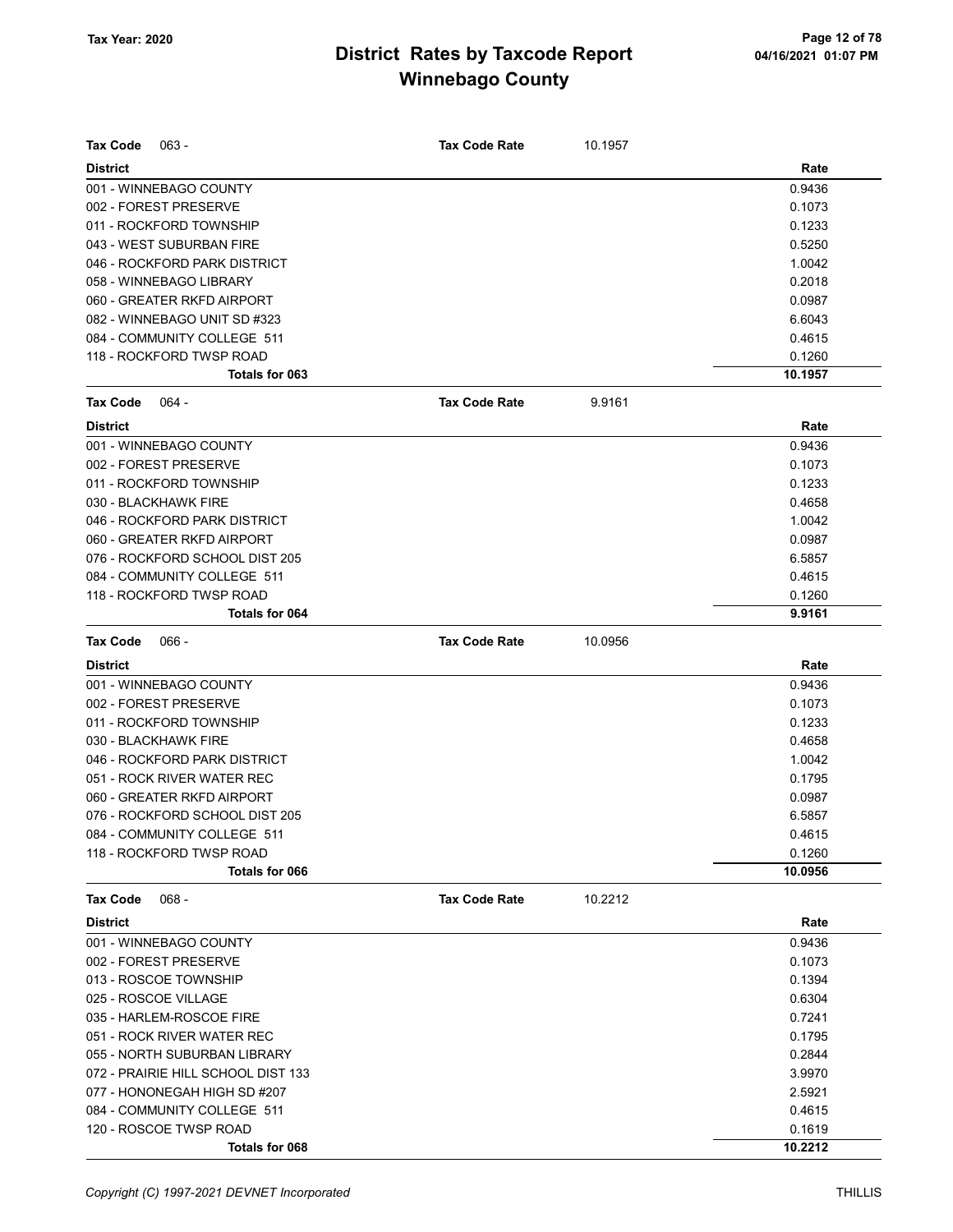| <b>Tax Code</b><br>$069 -$                 | <b>Tax Code Rate</b> | 10.3160 |         |
|--------------------------------------------|----------------------|---------|---------|
| <b>District</b>                            |                      |         | Rate    |
| 001 - WINNEBAGO COUNTY                     |                      |         | 0.9436  |
| 002 - FOREST PRESERVE                      |                      |         | 0.1073  |
| 011 - ROCKFORD TOWNSHIP                    |                      |         | 0.1233  |
| 030 - BLACKHAWK FIRE                       |                      |         | 0.4658  |
| 046 - ROCKFORD PARK DISTRICT               |                      |         | 1.0042  |
| 051 - ROCK RIVER WATER REC                 |                      |         | 0.1795  |
| 058 - WINNEBAGO LIBRARY                    |                      |         | 0.2018  |
| 060 - GREATER RKFD AIRPORT                 |                      |         | 0.0987  |
| 082 - WINNEBAGO UNIT SD #323               |                      |         | 6.6043  |
| 084 - COMMUNITY COLLEGE 511                |                      |         | 0.4615  |
| 118 - ROCKFORD TWSP ROAD                   |                      |         | 0.1260  |
| Totals for 069                             |                      |         | 10.3160 |
| <b>Tax Code</b><br>070 - Harvest Hills SSA | <b>Tax Code Rate</b> | 9.9142  |         |
| <b>District</b>                            |                      |         | Rate    |
| 001 - WINNEBAGO COUNTY                     |                      |         | 0.9436  |
| 002 - FOREST PRESERVE                      |                      |         | 0.1073  |
| 011 - ROCKFORD TOWNSHIP                    |                      |         | 0.1233  |
| 019 - LOVES PARK CITY                      |                      |         | 0.0000  |
| 046 - ROCKFORD PARK DISTRICT               |                      |         | 1.0042  |
| 051 - ROCK RIVER WATER REC                 |                      |         | 0.1795  |
| 055 - NORTH SUBURBAN LIBRARY               |                      |         | 0.2844  |
| 060 - GREATER RKFD AIRPORT                 |                      |         | 0.0987  |
| 076 - ROCKFORD SCHOOL DIST 205             |                      |         | 6.5857  |
| 084 - COMMUNITY COLLEGE 511                |                      |         | 0.4615  |
| 118 - ROCKFORD TWSP ROAD                   |                      |         | 0.1260  |
| 136 - HARVEST HILLS SSA                    |                      |         | 0.0000  |
| <b>Totals for 070</b>                      |                      |         | 9.9142  |
| <b>Tax Code</b><br>$071 -$                 | <b>Tax Code Rate</b> | 10.1365 |         |
| <b>District</b>                            |                      |         | Rate    |
| 001 - WINNEBAGO COUNTY                     |                      |         | 0.9436  |
| 002 - FOREST PRESERVE                      |                      |         | 0.1073  |
| 011 - ROCKFORD TOWNSHIP                    |                      |         | 0.1233  |
| 030 - BLACKHAWK FIRE                       |                      |         | 0.4658  |
| 046 - ROCKFORD PARK DISTRICT               |                      |         | 1.0042  |
| 058 - WINNEBAGO LIBRARY                    |                      |         | 0.2018  |
| 060 - GREATER RKFD AIRPORT                 |                      |         | 0.0987  |
| 082 - WINNEBAGO UNIT SD #323               |                      |         | 6.6043  |
| 084 - COMMUNITY COLLEGE 511                |                      |         | 0.4615  |
| 118 - ROCKFORD TWSP ROAD                   |                      |         | 0.1260  |
| Totals for 071                             |                      |         | 10.1365 |
| <b>Tax Code</b><br>072                     | <b>Tax Code Rate</b> | 9.8342  |         |
| <b>District</b>                            |                      |         | Rate    |
| 001 - WINNEBAGO COUNTY                     |                      |         | 0.9436  |
| 002 - FOREST PRESERVE                      |                      |         | 0.1073  |
| 011 - ROCKFORD TOWNSHIP                    |                      |         | 0.1233  |
| 017 - CHERRY VALLEY VILLAGE                |                      |         | 0.0000  |
| 031 - CHERRY VALLEY FIRE                   |                      |         | 1.0265  |
| 054 - CHERRY VALLEY LIBRARY                |                      |         | 0.3616  |
| 060 - GREATER RKFD AIRPORT                 |                      |         | 0.0987  |
| 076 - ROCKFORD SCHOOL DIST 205             |                      |         | 6.5857  |
| 084 - COMMUNITY COLLEGE 511                |                      |         | 0.4615  |

Copyright (C) 1997-2021 DEVNET Incorporated THILLIS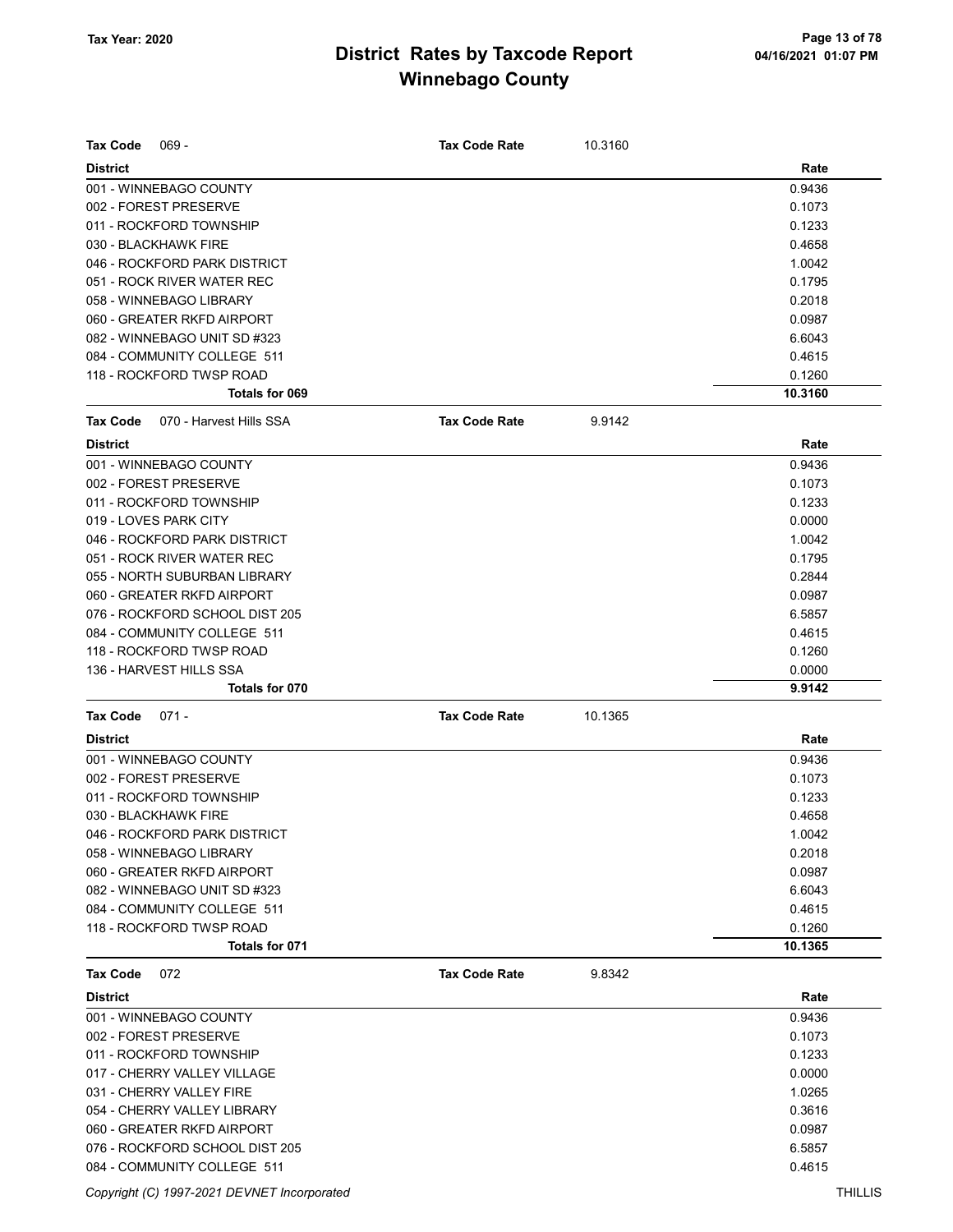| <b>Tax Code</b><br>072                     | <b>Tax Code Rate</b> | 9.8342  |         |
|--------------------------------------------|----------------------|---------|---------|
| <b>District</b>                            |                      |         | Rate    |
| 118 - ROCKFORD TWSP ROAD                   |                      |         | 0.1260  |
| Totals for 072                             |                      |         | 9.8342  |
| <b>Tax Code</b><br>$073 -$                 | <b>Tax Code Rate</b> |         |         |
|                                            |                      | 10.2349 |         |
| <b>District</b>                            |                      |         | Rate    |
| 001 - WINNEBAGO COUNTY                     |                      |         | 0.9436  |
| 002 - FOREST PRESERVE                      |                      |         | 0.1073  |
| 011 - ROCKFORD TOWNSHIP                    |                      |         | 0.1233  |
| 043 - WEST SUBURBAN FIRE                   |                      |         | 0.5250  |
| 046 - ROCKFORD PARK DISTRICT               |                      |         | 1.0042  |
| 058 - WINNEBAGO LIBRARY                    |                      |         | 0.2018  |
| 060 - GREATER RKFD AIRPORT                 |                      |         | 0.0987  |
| 062 - RKFD - WINN DRAINAGE                 |                      |         | 0.0392  |
| 082 - WINNEBAGO UNIT SD #323               |                      |         | 6.6043  |
| 084 - COMMUNITY COLLEGE 511                |                      |         | 0.4615  |
| 118 - ROCKFORD TWSP ROAD                   |                      |         | 0.1260  |
| Totals for 073                             |                      |         | 10.2349 |
| 076 - Harvest Hills SSA<br><b>Tax Code</b> | <b>Tax Code Rate</b> | 9.7347  |         |
| <b>District</b>                            |                      |         | Rate    |
| 001 - WINNEBAGO COUNTY                     |                      |         | 0.9436  |
| 002 - FOREST PRESERVE                      |                      |         | 0.1073  |
| 011 - ROCKFORD TOWNSHIP                    |                      |         | 0.1233  |
| 019 - LOVES PARK CITY                      |                      |         | 0.0000  |
| 046 - ROCKFORD PARK DISTRICT               |                      |         | 1.0042  |
| 055 - NORTH SUBURBAN LIBRARY               |                      |         | 0.2844  |
| 060 - GREATER RKFD AIRPORT                 |                      |         | 0.0987  |
| 076 - ROCKFORD SCHOOL DIST 205             |                      |         | 6.5857  |
| 084 - COMMUNITY COLLEGE 511                |                      |         | 0.4615  |
| 118 - ROCKFORD TWSP ROAD                   |                      |         | 0.1260  |
| 136 - HARVEST HILLS SSA                    |                      |         | 0.0000  |
| Totals for 076                             |                      |         | 9.7347  |
| 077 - Harvest Hills SSA<br>Tax Code        | <b>Tax Code Rate</b> | 9.6298  |         |
| <b>District</b>                            |                      |         | Rate    |
| 001 - WINNEBAGO COUNTY                     |                      |         | 0.9436  |
| 002 - FOREST PRESERVE                      |                      |         | 0.1073  |
| 011 - ROCKFORD TOWNSHIP                    |                      |         | 0.1233  |
| 019 - LOVES PARK CITY                      |                      |         | 0.0000  |
| 046 - ROCKFORD PARK DISTRICT               |                      |         | 1.0042  |
| 051 - ROCK RIVER WATER REC                 |                      |         | 0.1795  |
| 060 - GREATER RKFD AIRPORT                 |                      |         | 0.0987  |
| 076 - ROCKFORD SCHOOL DIST 205             |                      |         | 6.5857  |
| 084 - COMMUNITY COLLEGE 511                |                      |         | 0.4615  |
| 118 - ROCKFORD TWSP ROAD                   |                      |         | 0.1260  |
| 136 - HARVEST HILLS SSA                    |                      |         | 0.0000  |
| Totals for 077                             |                      |         | 9.6298  |
| Tax Code<br>078                            | <b>Tax Code Rate</b> | 9.5312  |         |
| <b>District</b>                            |                      |         | Rate    |
| 001 - WINNEBAGO COUNTY                     |                      |         | 0.9436  |
| 002 - FOREST PRESERVE                      |                      |         | 0.1073  |
| 006 - HARLEM TOWNSHIP                      |                      |         | 0.1055  |
| 019 - LOVES PARK CITY                      |                      |         | 0.0000  |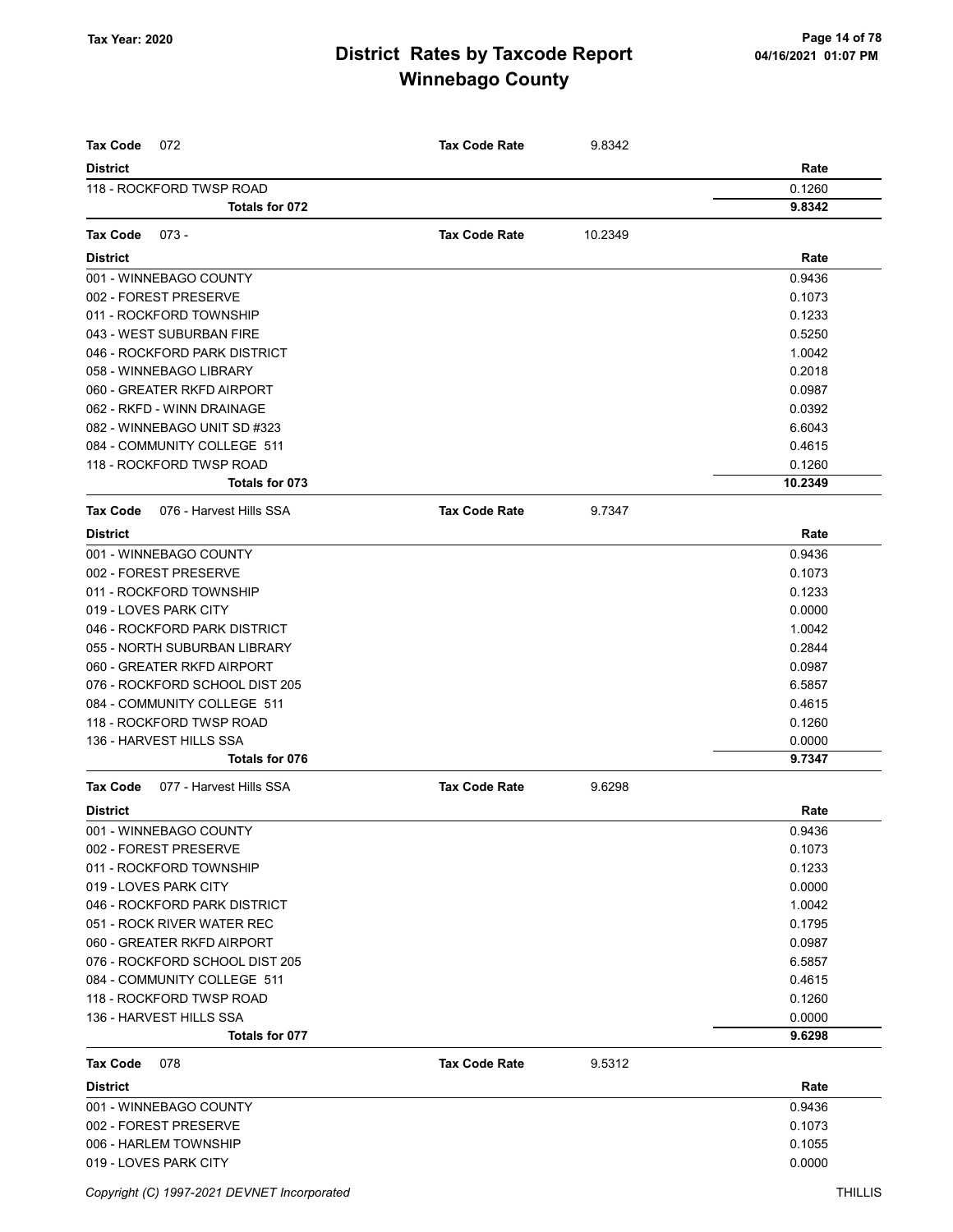| <b>Tax Code</b><br>078            | <b>Tax Code Rate</b> | 9.5312  |         |
|-----------------------------------|----------------------|---------|---------|
| <b>District</b>                   |                      |         | Rate    |
| 046 - ROCKFORD PARK DISTRICT      |                      |         | 1.0042  |
| 051 - ROCK RIVER WATER REC        |                      |         | 0.1795  |
| 060 - GREATER RKFD AIRPORT        |                      |         | 0.0987  |
| 076 - ROCKFORD SCHOOL DIST 205    |                      |         | 6.5857  |
| 084 - COMMUNITY COLLEGE 511       |                      |         | 0.4615  |
| 113 - HARLEM TWSP ROAD            |                      |         | 0.0452  |
| Totals for 078                    |                      |         | 9.5312  |
| Tax Code<br>082 - WESTSIDE TIF #2 | <b>Tax Code Rate</b> | 12.8584 |         |
| <b>District</b>                   |                      |         | Rate    |
| 001 - WINNEBAGO COUNTY            |                      |         | 0.9436  |
| 002 - FOREST PRESERVE             |                      |         | 0.1073  |
| 011 - ROCKFORD TOWNSHIP           |                      |         | 0.1233  |
| 023 - ROCKFORD CITY               |                      |         | 2.7943  |
| 046 - ROCKFORD PARK DISTRICT      |                      |         | 1.0042  |
| 051 - ROCK RIVER WATER REC        |                      |         | 0.1795  |
| 059 - ROCKFORD CITY LIBRARY       |                      |         | 0.4343  |
| 060 - GREATER RKFD AIRPORT        |                      |         | 0.0987  |
| 063 - WESTSIDE TIF #2             |                      |         | 0.0000  |
| 076 - ROCKFORD SCHOOL DIST 205    |                      |         | 6.5857  |
| 084 - COMMUNITY COLLEGE 511       |                      |         | 0.4615  |
| 118 - ROCKFORD TWSP ROAD          |                      |         | 0.1260  |
| Totals for 082                    |                      |         | 12.8584 |
| <b>Tax Code</b><br>$083 -$        | <b>Tax Code Rate</b> | 10.1548 |         |
| <b>District</b>                   |                      |         | Rate    |
| 001 - WINNEBAGO COUNTY            |                      |         | 0.9436  |
| 002 - FOREST PRESERVE             |                      |         | 0.1073  |
| 011 - ROCKFORD TOWNSHIP           |                      |         | 0.1233  |
| 043 - WEST SUBURBAN FIRE          |                      |         | 0.5250  |
| 046 - ROCKFORD PARK DISTRICT      |                      |         | 1.0042  |
| 051 - ROCK RIVER WATER REC        |                      |         | 0.1795  |
| 060 - GREATER RKFD AIRPORT        |                      |         | 0.0987  |
| 064 - LINCOLN-ACRES STREET LIGHT  |                      |         | 0.0000  |
| 076 - ROCKFORD SCHOOL DIST 205    |                      |         | 6.5857  |
| 084 - COMMUNITY COLLEGE 511       |                      |         | 0.4615  |
| 118 - ROCKFORD TWSP ROAD          |                      |         | 0.1260  |
| Totals for 083                    |                      |         | 10.1548 |
| $084 -$<br>Tax Code               | <b>Tax Code Rate</b> | 9.5180  |         |
| <b>District</b>                   |                      |         | Rate    |
| 001 - WINNEBAGO COUNTY            |                      |         | 0.9436  |
| 002 - FOREST PRESERVE             |                      |         | 0.1073  |
| 011 - ROCKFORD TOWNSHIP           |                      |         | 0.1233  |
| 040 - ROCK RIVER FIRE             |                      |         | 0.0677  |
| 046 - ROCKFORD PARK DISTRICT      |                      |         | 1.0042  |
| 060 - GREATER RKFD AIRPORT        |                      |         | 0.0987  |
| 076 - ROCKFORD SCHOOL DIST 205    |                      |         | 6.5857  |
| 084 - COMMUNITY COLLEGE 511       |                      |         | 0.4615  |
| 118 - ROCKFORD TWSP ROAD          |                      |         | 0.1260  |
| Totals for 084                    |                      |         | 9.5180  |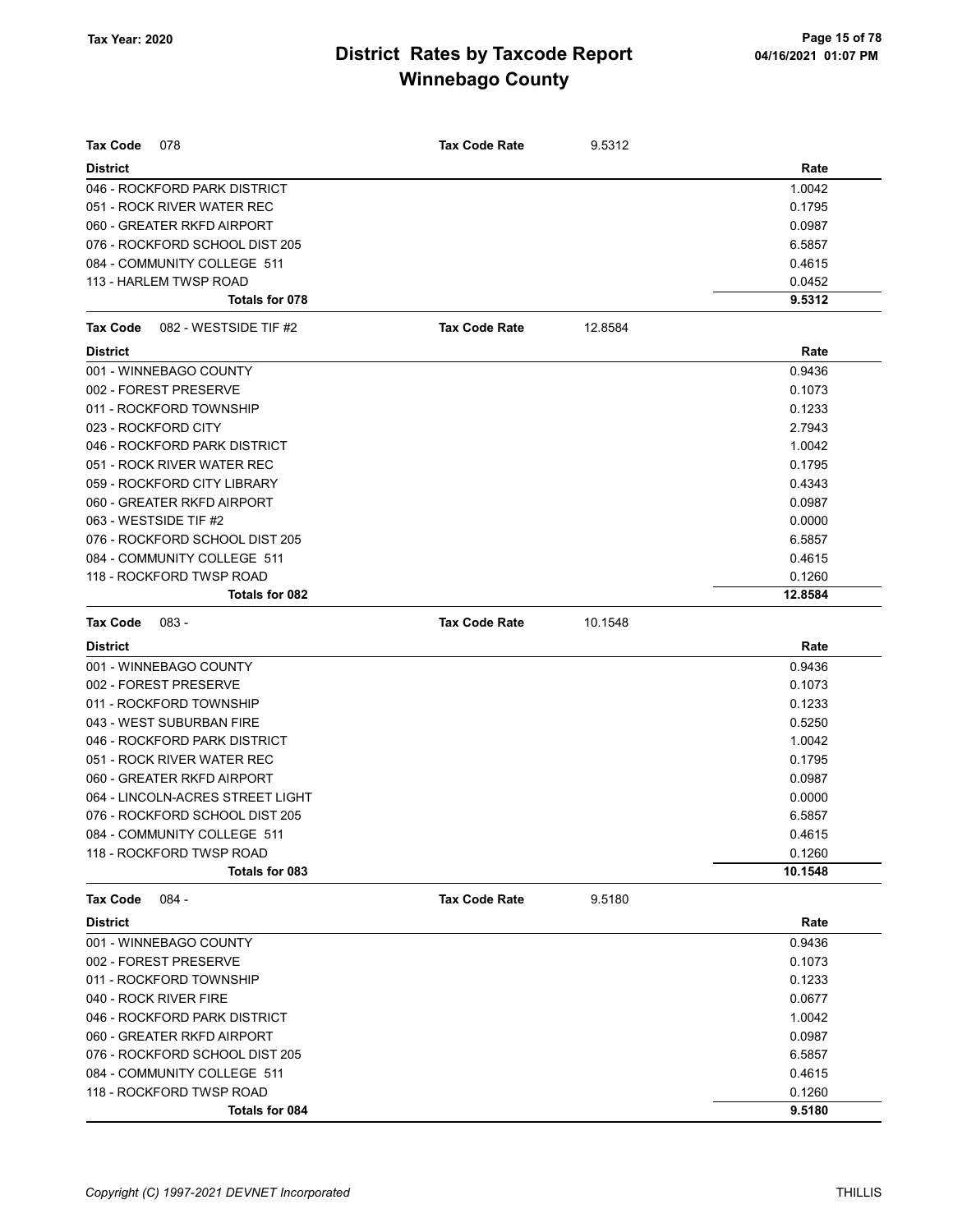| <b>Tax Code</b><br>$085 -$                       | <b>Tax Code Rate</b> | 12.8584 |         |
|--------------------------------------------------|----------------------|---------|---------|
| <b>District</b>                                  |                      |         | Rate    |
| 001 - WINNEBAGO COUNTY                           |                      |         | 0.9436  |
| 002 - FOREST PRESERVE                            |                      |         | 0.1073  |
| 011 - ROCKFORD TOWNSHIP                          |                      |         | 0.1233  |
| 023 - ROCKFORD CITY                              |                      |         | 2.7943  |
| 046 - ROCKFORD PARK DISTRICT                     |                      |         | 1.0042  |
| 051 - ROCK RIVER WATER REC                       |                      |         | 0.1795  |
| 059 - ROCKFORD CITY LIBRARY                      |                      |         | 0.4343  |
| 060 - GREATER RKFD AIRPORT                       |                      |         | 0.0987  |
| 067 - WEST STATE & CENTRAL TIF                   |                      |         | 0.0000  |
| 076 - ROCKFORD SCHOOL DIST 205                   |                      |         | 6.5857  |
| 084 - COMMUNITY COLLEGE 511                      |                      |         | 0.4615  |
| 118 - ROCKFORD TWSP ROAD                         |                      |         | 0.1260  |
| Totals for 085                                   |                      |         | 12.8584 |
| 086 - NORTH MAIN & AUBURN TIF<br><b>Tax Code</b> | <b>Tax Code Rate</b> | 12.7597 |         |
| <b>District</b>                                  |                      |         | Rate    |
| 001 - WINNEBAGO COUNTY                           |                      |         | 0.9436  |
| 002 - FOREST PRESERVE                            |                      |         | 0.1073  |
| 011 - ROCKFORD TOWNSHIP                          |                      |         | 0.1233  |
| 023 - ROCKFORD CITY                              |                      |         | 2.7943  |
| 046 - ROCKFORD PARK DISTRICT                     |                      |         | 1.0042  |
| 051 - ROCK RIVER WATER REC                       |                      |         | 0.1795  |
| 059 - ROCKFORD CITY LIBRARY                      |                      |         | 0.4343  |
| 076 - ROCKFORD SCHOOL DIST 205                   |                      |         | 6.5857  |
| 084 - COMMUNITY COLLEGE 511                      |                      |         | 0.4615  |
| 088 - NORTH MAIN & AUBURN TIF                    |                      |         | 0.0000  |
| 118 - ROCKFORD TWSP ROAD                         |                      |         | 0.1260  |
| Totals for 086                                   |                      |         | 12.7597 |
| $090 -$<br><b>Tax Code</b>                       | <b>Tax Code Rate</b> | 9.1459  |         |
| <b>District</b>                                  |                      |         | Rate    |
| 001 - WINNEBAGO COUNTY                           |                      |         | 0.9436  |
| 002 - FOREST PRESERVE                            |                      |         | 0.1073  |
| 011 - ROCKFORD TOWNSHIP                          |                      |         | 0.1233  |
| 042 - STILLMAN FIRE                              |                      |         | 0.6998  |
| 060 - GREATER RKFD AIRPORT                       |                      |         | 0.0987  |
| 076 - ROCKFORD SCHOOL DIST 205                   |                      |         | 6.5857  |
| 084 - COMMUNITY COLLEGE 511                      |                      |         | 0.4615  |
| 118 - ROCKFORD TWSP ROAD                         |                      |         | 0.1260  |
| Totals for 090                                   |                      |         | 9.1459  |
| $091 -$<br><b>Tax Code</b>                       | <b>Tax Code Rate</b> | 8.2734  |         |
| <b>District</b>                                  |                      |         | Rate    |
| 001 - WINNEBAGO COUNTY                           |                      |         | 0.9436  |
| 002 - FOREST PRESERVE                            |                      |         | 0.1073  |
| 011 - ROCKFORD TOWNSHIP                          |                      |         | 0.1233  |
| 042 - STILLMAN FIRE                              |                      |         | 0.6998  |
| 060 - GREATER RKFD AIRPORT                       |                      |         | 0.0987  |
| 078 - MERIDIAN SCHOOL DIST 223                   |                      |         | 5.7132  |
| 084 - COMMUNITY COLLEGE 511                      |                      |         | 0.4615  |
| 118 - ROCKFORD TWSP ROAD                         |                      |         | 0.1260  |
| Totals for 091                                   |                      |         | 8.2734  |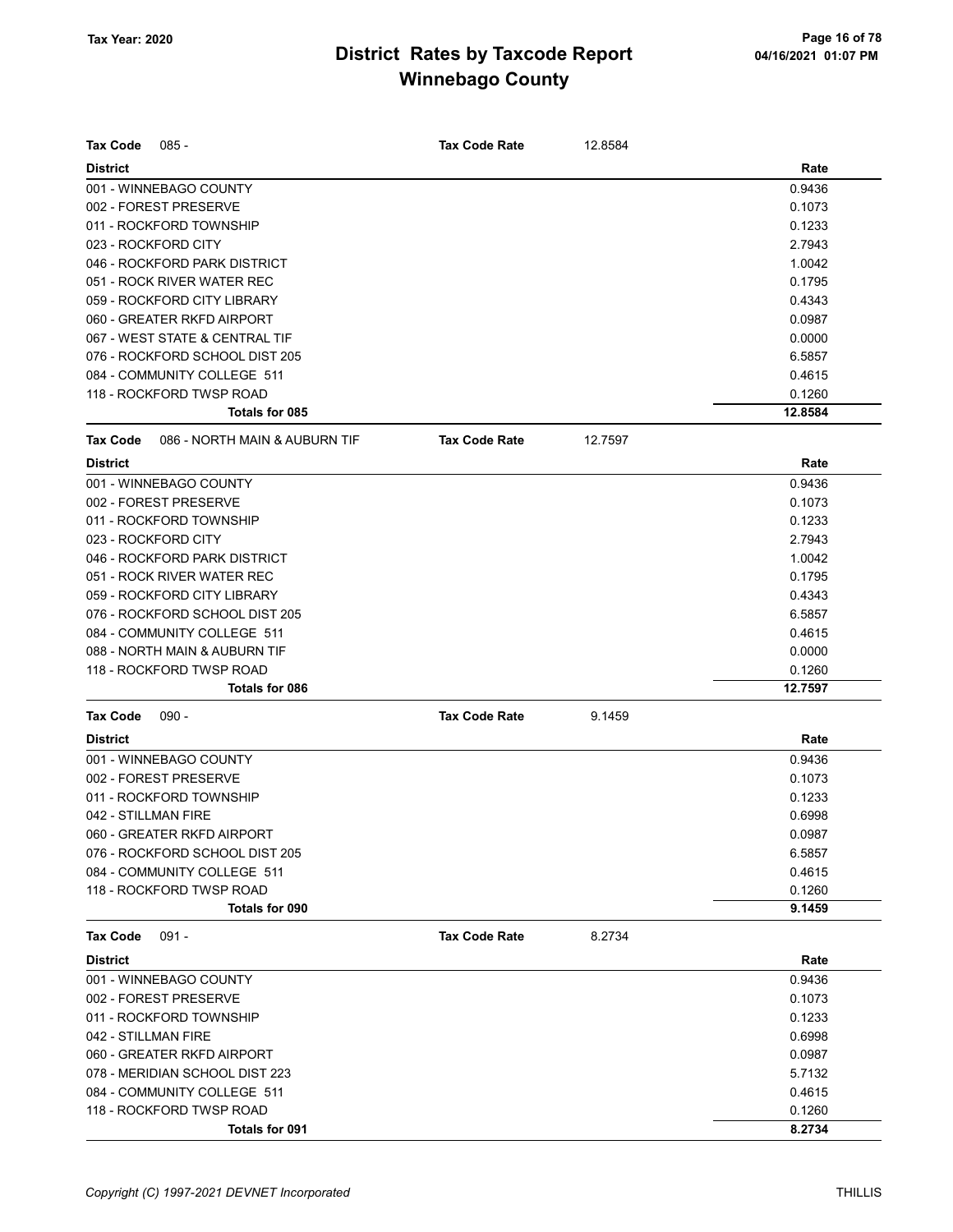| <b>Tax Code</b><br>$092 -$     | <b>Tax Code Rate</b> | 9.2661  |         |
|--------------------------------|----------------------|---------|---------|
| <b>District</b>                |                      |         | Rate    |
| 001 - WINNEBAGO COUNTY         |                      |         | 0.9436  |
| 002 - FOREST PRESERVE          |                      |         | 0.1073  |
| 011 - ROCKFORD TOWNSHIP        |                      |         | 0.1233  |
| 036 - NEW MILFORD FIRE         |                      |         | 0.8200  |
| 060 - GREATER RKFD AIRPORT     |                      |         | 0.0987  |
| 076 - ROCKFORD SCHOOL DIST 205 |                      |         | 6.5857  |
| 084 - COMMUNITY COLLEGE 511    |                      |         | 0.4615  |
| 118 - ROCKFORD TWSP ROAD       |                      |         | 0.1260  |
| Totals for 092                 |                      |         | 9.2661  |
| <b>Tax Code</b><br>$093 -$     | <b>Tax Code Rate</b> | 8.3936  |         |
| <b>District</b>                |                      |         | Rate    |
| 001 - WINNEBAGO COUNTY         |                      |         | 0.9436  |
| 002 - FOREST PRESERVE          |                      |         | 0.1073  |
| 011 - ROCKFORD TOWNSHIP        |                      |         | 0.1233  |
| 036 - NEW MILFORD FIRE         |                      |         | 0.8200  |
| 060 - GREATER RKFD AIRPORT     |                      |         | 0.0987  |
| 078 - MERIDIAN SCHOOL DIST 223 |                      |         | 5.7132  |
| 084 - COMMUNITY COLLEGE 511    |                      |         | 0.4615  |
| 118 - ROCKFORD TWSP ROAD       |                      |         | 0.1260  |
| Totals for 093                 |                      |         | 8.3936  |
| <b>Tax Code</b><br>$095 -$     | <b>Tax Code Rate</b> | 9.6277  |         |
| <b>District</b>                |                      |         | Rate    |
| 001 - WINNEBAGO COUNTY         |                      |         | 0.9436  |
| 002 - FOREST PRESERVE          |                      |         | 0.1073  |
| 011 - ROCKFORD TOWNSHIP        |                      |         | 0.1233  |
| 036 - NEW MILFORD FIRE         |                      |         | 0.8200  |
| 054 - CHERRY VALLEY LIBRARY    |                      |         | 0.3616  |
| 060 - GREATER RKFD AIRPORT     |                      |         | 0.0987  |
| 076 - ROCKFORD SCHOOL DIST 205 |                      |         | 6.5857  |
| 084 - COMMUNITY COLLEGE 511    |                      |         | 0.4615  |
| 118 - ROCKFORD TWSP ROAD       |                      |         | 0.1260  |
| Totals for 095                 |                      |         | 9.6277  |
| 096<br>Tax Code                | <b>Tax Code Rate</b> | 10.6319 |         |
| <b>District</b>                |                      |         | Rate    |
| 001 - WINNEBAGO COUNTY         |                      |         | 0.9436  |
| 002 - FOREST PRESERVE          |                      |         | 0.1073  |
| 011 - ROCKFORD TOWNSHIP        |                      |         | 0.1233  |
| 036 - NEW MILFORD FIRE         |                      |         | 0.8200  |
| 046 - ROCKFORD PARK DISTRICT   |                      |         | 1.0042  |
| 054 - CHERRY VALLEY LIBRARY    |                      |         | 0.3616  |
| 060 - GREATER RKFD AIRPORT     |                      |         | 0.0987  |
| 076 - ROCKFORD SCHOOL DIST 205 |                      |         | 6.5857  |
| 084 - COMMUNITY COLLEGE 511    |                      |         | 0.4615  |
| 118 - ROCKFORD TWSP ROAD       |                      |         | 0.1260  |
| Totals for 096                 |                      |         | 10.6319 |
| <b>Tax Code</b><br>$099 -$     | <b>Tax Code Rate</b> | 10.2703 |         |
| <b>District</b>                |                      |         | Rate    |
| 001 - WINNEBAGO COUNTY         |                      |         | 0.9436  |
| 002 - FOREST PRESERVE          |                      |         | 0.1073  |
| 011 - ROCKFORD TOWNSHIP        |                      |         | 0.1233  |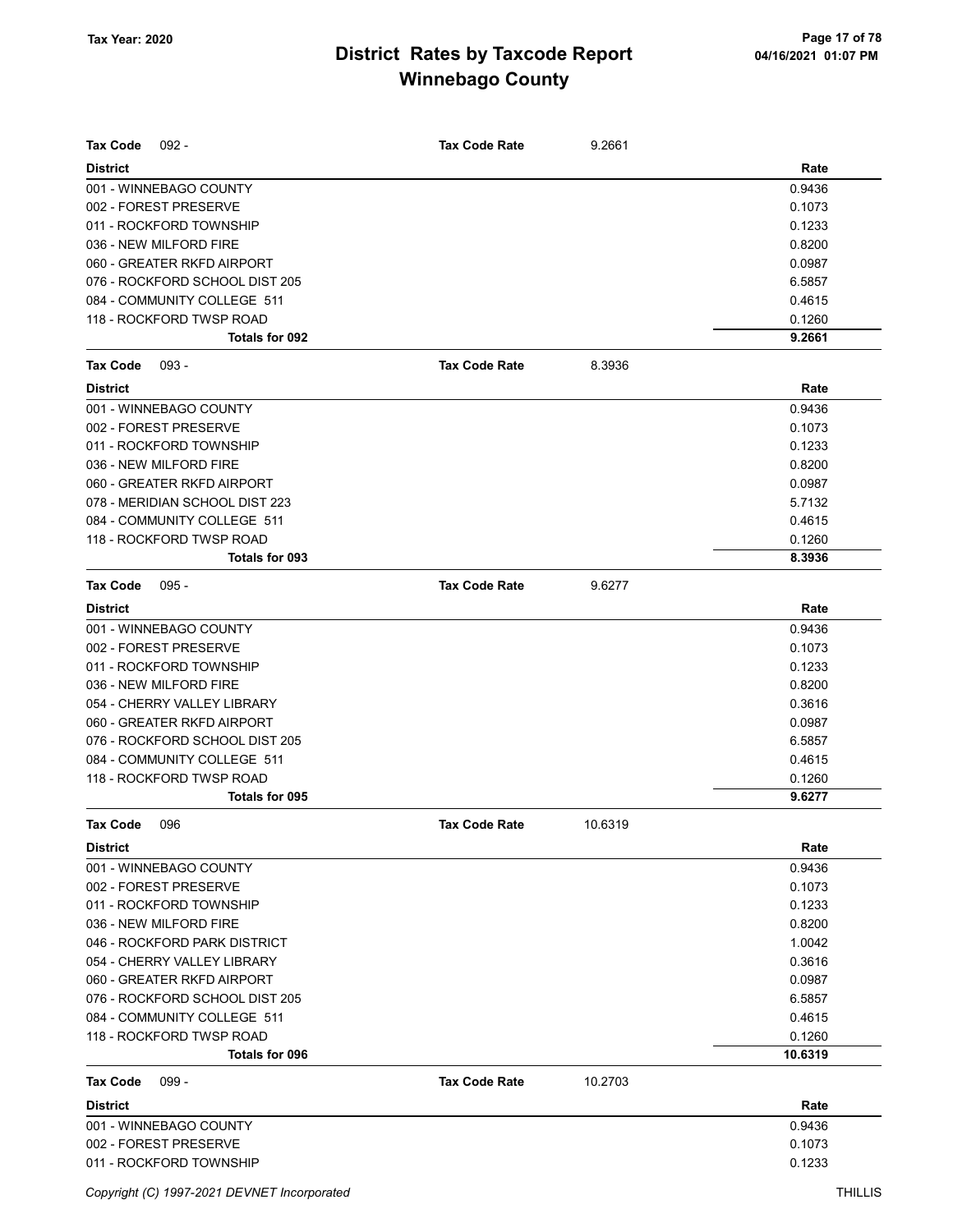| <b>Tax Code</b><br>$099 -$     | <b>Tax Code Rate</b> | 10.2703 |         |
|--------------------------------|----------------------|---------|---------|
| <b>District</b>                |                      |         | Rate    |
| 036 - NEW MILFORD FIRE         |                      |         | 0.8200  |
| 046 - ROCKFORD PARK DISTRICT   |                      |         | 1.0042  |
| 060 - GREATER RKFD AIRPORT     |                      |         | 0.0987  |
| 076 - ROCKFORD SCHOOL DIST 205 |                      |         | 6.5857  |
| 084 - COMMUNITY COLLEGE 511    |                      |         | 0.4615  |
| 118 - ROCKFORD TWSP ROAD       |                      |         | 0.1260  |
| Totals for 099                 |                      |         | 10.2703 |
| <b>Tax Code</b><br>$104 -$     | <b>Tax Code Rate</b> | 9.6975  |         |
| <b>District</b>                |                      |         | Rate    |
| 001 - WINNEBAGO COUNTY         |                      |         | 0.9436  |
| 002 - FOREST PRESERVE          |                      |         | 0.1073  |
| 011 - ROCKFORD TOWNSHIP        |                      |         | 0.1233  |
| 040 - ROCK RIVER FIRE          |                      |         | 0.0677  |
| 046 - ROCKFORD PARK DISTRICT   |                      |         | 1.0042  |
| 051 - ROCK RIVER WATER REC     |                      |         | 0.1795  |
| 060 - GREATER RKFD AIRPORT     |                      |         | 0.0987  |
| 076 - ROCKFORD SCHOOL DIST 205 |                      |         | 6.5857  |
| 084 - COMMUNITY COLLEGE 511    |                      |         | 0.4615  |
| 118 - ROCKFORD TWSP ROAD       |                      |         | 0.1260  |
| Totals for 104                 |                      |         | 9.6975  |
| <b>Tax Code</b><br>108 -       | <b>Tax Code Rate</b> | 9.3560  |         |
| <b>District</b>                |                      |         | Rate    |
| 001 - WINNEBAGO COUNTY         |                      |         | 0.9436  |
| 002 - FOREST PRESERVE          |                      |         | 0.1073  |
| 006 - HARLEM TOWNSHIP          |                      |         | 0.1055  |
| 020 - MACHESNEY PARK VILLAGE   |                      |         | 0.0000  |
| 035 - HARLEM-ROSCOE FIRE       |                      |         | 0.7241  |
| 055 - NORTH SUBURBAN LIBRARY   |                      |         | 0.2844  |
| 060 - GREATER RKFD AIRPORT     |                      |         | 0.0987  |
| 076 - ROCKFORD SCHOOL DIST 205 |                      |         | 6.5857  |
| 084 - COMMUNITY COLLEGE 511    |                      |         | 0.4615  |
| 113 - HARLEM TWSP ROAD         |                      |         | 0.0452  |
| Totals for 108                 |                      |         | 9.3560  |
| Tax Code<br>$109 -$            | <b>Tax Code Rate</b> | 9.5355  |         |
| <b>District</b>                |                      |         | Rate    |
| 001 - WINNEBAGO COUNTY         |                      |         | 0.9436  |
| 002 - FOREST PRESERVE          |                      |         | 0.1073  |
| 006 - HARLEM TOWNSHIP          |                      |         | 0.1055  |
| 020 - MACHESNEY PARK VILLAGE   |                      |         | 0.0000  |
| 035 - HARLEM-ROSCOE FIRE       |                      |         | 0.7241  |
| 051 - ROCK RIVER WATER REC     |                      |         | 0.1795  |
| 055 - NORTH SUBURBAN LIBRARY   |                      |         | 0.2844  |
| 060 - GREATER RKFD AIRPORT     |                      |         | 0.0987  |
| 076 - ROCKFORD SCHOOL DIST 205 |                      |         | 6.5857  |
| 084 - COMMUNITY COLLEGE 511    |                      |         | 0.4615  |
| 113 - HARLEM TWSP ROAD         |                      |         | 0.0452  |
| Totals for 109                 |                      |         | 9.5355  |
| Tax Code<br>$110 -$            | <b>Tax Code Rate</b> | 10.1491 |         |
| <b>District</b>                |                      |         | Rate    |
| 001 - WINNEBAGO COUNTY         |                      |         | 0.9436  |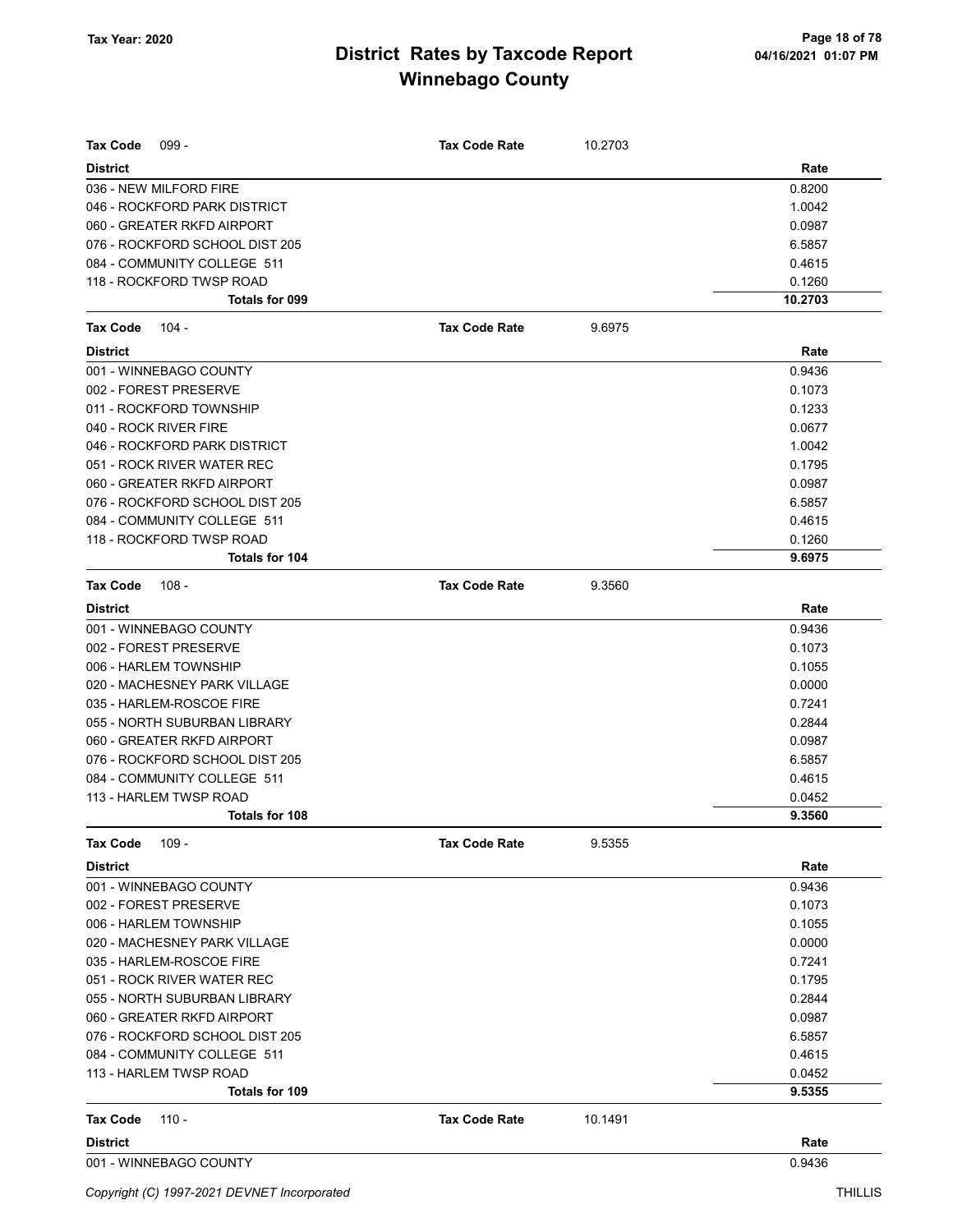| Tax Code<br>$110 -$            | <b>Tax Code Rate</b> | 10.1491 |         |
|--------------------------------|----------------------|---------|---------|
| <b>District</b>                |                      |         | Rate    |
| 002 - FOREST PRESERVE          |                      |         | 0.1073  |
| 004 - CHERRY VALLEY TOWNSHIP   |                      |         | 0.1302  |
| 031 - CHERRY VALLEY FIRE       |                      |         | 1.0265  |
| 051 - ROCK RIVER WATER REC     |                      |         | 0.1795  |
| 054 - CHERRY VALLEY LIBRARY    |                      |         | 0.3616  |
| 060 - GREATER RKFD AIRPORT     |                      |         | 0.0987  |
| 076 - ROCKFORD SCHOOL DIST 205 |                      |         | 6.5857  |
| 084 - COMMUNITY COLLEGE 511    |                      |         | 0.4615  |
| 111 - CHERRY VALLEY TWSP ROAD  |                      |         | 0.2545  |
| Totals for 110                 |                      |         | 10.1491 |
| Tax Code<br>111 -              | <b>Tax Code Rate</b> | 9.7875  |         |
| <b>District</b>                |                      |         | Rate    |
| 001 - WINNEBAGO COUNTY         |                      |         | 0.9436  |
| 002 - FOREST PRESERVE          |                      |         | 0.1073  |
| 004 - CHERRY VALLEY TOWNSHIP   |                      |         | 0.1302  |
| 031 - CHERRY VALLEY FIRE       |                      |         | 1.0265  |
| 051 - ROCK RIVER WATER REC     |                      |         | 0.1795  |
| 060 - GREATER RKFD AIRPORT     |                      |         | 0.0987  |
| 076 - ROCKFORD SCHOOL DIST 205 |                      |         | 6.5857  |
| 084 - COMMUNITY COLLEGE 511    |                      |         | 0.4615  |
| 111 - CHERRY VALLEY TWSP ROAD  |                      |         | 0.2545  |
| Totals for 111                 |                      |         | 9.7875  |
| Tax Code<br>112 -              | <b>Tax Code Rate</b> | 11.9896 |         |
| <b>District</b>                |                      |         | Rate    |
| 001 - WINNEBAGO COUNTY         |                      |         | 0.9436  |
| 002 - FOREST PRESERVE          |                      |         | 0.1073  |
| 004 - CHERRY VALLEY TOWNSHIP   |                      |         | 0.1302  |
| 023 - ROCKFORD CITY            |                      |         | 2.7943  |
| 051 - ROCK RIVER WATER REC     |                      |         | 0.1795  |
| 059 - ROCKFORD CITY LIBRARY    |                      |         | 0.4343  |
| 060 - GREATER RKFD AIRPORT     |                      |         | 0.0987  |
| 076 - ROCKFORD SCHOOL DIST 205 |                      |         | 6.5857  |
| 084 - COMMUNITY COLLEGE 511    |                      |         | 0.4615  |
| 111 - CHERRY VALLEY TWSP ROAD  |                      |         | 0.2545  |
| Totals for 112                 |                      |         | 11.9896 |
| $113 -$<br>Tax Code            | <b>Tax Code Rate</b> | 11.1533 |         |
| <b>District</b>                |                      |         | Rate    |
| 001 - WINNEBAGO COUNTY         |                      |         | 0.9436  |
| 002 - FOREST PRESERVE          |                      |         | 0.1073  |
| 004 - CHERRY VALLEY TOWNSHIP   |                      |         | 0.1302  |
| 031 - CHERRY VALLEY FIRE       |                      |         | 1.0265  |
| 046 - ROCKFORD PARK DISTRICT   |                      |         | 1.0042  |
| 051 - ROCK RIVER WATER REC     |                      |         | 0.1795  |
| 054 - CHERRY VALLEY LIBRARY    |                      |         | 0.3616  |
| 060 - GREATER RKFD AIRPORT     |                      |         | 0.0987  |
| 076 - ROCKFORD SCHOOL DIST 205 |                      |         | 6.5857  |
| 084 - COMMUNITY COLLEGE 511    |                      |         | 0.4615  |
| 111 - CHERRY VALLEY TWSP ROAD  |                      |         | 0.2545  |
| Totals for 113                 |                      |         | 11.1533 |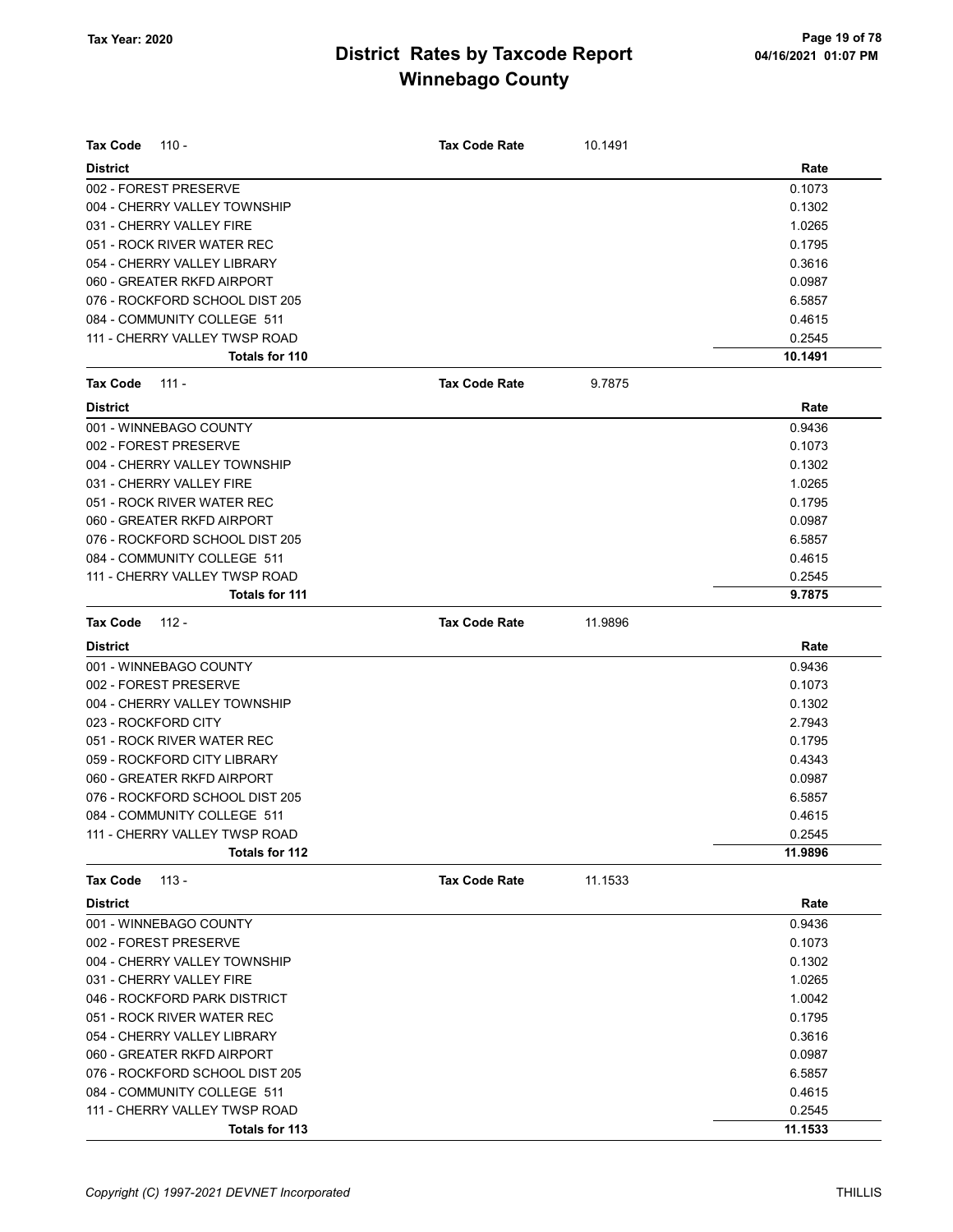| <b>Tax Code</b><br>$114 -$                       | <b>Tax Code Rate</b> | 9.9696  |         |
|--------------------------------------------------|----------------------|---------|---------|
| <b>District</b>                                  |                      |         | Rate    |
| 001 - WINNEBAGO COUNTY                           |                      |         | 0.9436  |
| 002 - FOREST PRESERVE                            |                      |         | 0.1073  |
| 004 - CHERRY VALLEY TOWNSHIP                     |                      |         | 0.1302  |
| 031 - CHERRY VALLEY FIRE                         |                      |         | 1.0265  |
| 054 - CHERRY VALLEY LIBRARY                      |                      |         | 0.3616  |
| 060 - GREATER RKFD AIRPORT                       |                      |         | 0.0987  |
| 076 - ROCKFORD SCHOOL DIST 205                   |                      |         | 6.5857  |
| 084 - COMMUNITY COLLEGE 511                      |                      |         | 0.4615  |
| 111 - CHERRY VALLEY TWSP ROAD                    |                      |         | 0.2545  |
| Totals for 114                                   |                      |         | 9.9696  |
| <b>Tax Code</b><br>$115 -$                       | <b>Tax Code Rate</b> | 9.6080  |         |
| <b>District</b>                                  |                      |         | Rate    |
| 001 - WINNEBAGO COUNTY                           |                      |         | 0.9436  |
| 002 - FOREST PRESERVE                            |                      |         | 0.1073  |
| 004 - CHERRY VALLEY TOWNSHIP                     |                      |         | 0.1302  |
| 031 - CHERRY VALLEY FIRE                         |                      |         | 1.0265  |
| 060 - GREATER RKFD AIRPORT                       |                      |         | 0.0987  |
| 076 - ROCKFORD SCHOOL DIST 205                   |                      |         | 6.5857  |
| 084 - COMMUNITY COLLEGE 511                      |                      |         | 0.4615  |
| 111 - CHERRY VALLEY TWSP ROAD                    |                      |         | 0.2545  |
| <b>Totals for 115</b>                            |                      |         | 9.6080  |
| <b>Tax Code</b><br>$116 -$                       | <b>Tax Code Rate</b> | 11.8101 |         |
| <b>District</b>                                  |                      |         | Rate    |
| 001 - WINNEBAGO COUNTY                           |                      |         | 0.9436  |
| 002 - FOREST PRESERVE                            |                      |         | 0.1073  |
| 004 - CHERRY VALLEY TOWNSHIP                     |                      |         | 0.1302  |
| 023 - ROCKFORD CITY                              |                      |         | 2.7943  |
| 059 - ROCKFORD CITY LIBRARY                      |                      |         | 0.4343  |
| 060 - GREATER RKFD AIRPORT                       |                      |         | 0.0987  |
| 076 - ROCKFORD SCHOOL DIST 205                   |                      |         | 6.5857  |
| 084 - COMMUNITY COLLEGE 511                      |                      |         | 0.4615  |
| 111 - CHERRY VALLEY TWSP ROAD                    |                      |         | 0.2545  |
| <b>Totals for 116</b>                            |                      |         | 11.8101 |
| 117 - EAST STATE & ALPINE TIF<br><b>Tax Code</b> | <b>Tax Code Rate</b> | 12.8584 |         |
| <b>District</b>                                  |                      |         | Rate    |
| 001 - WINNEBAGO COUNTY                           |                      |         | 0.9436  |
| 002 - FOREST PRESERVE                            |                      |         | 0.1073  |
| 011 - ROCKFORD TOWNSHIP                          |                      |         | 0.1233  |
| 023 - ROCKFORD CITY                              |                      |         | 2.7943  |
| 046 - ROCKFORD PARK DISTRICT                     |                      |         | 1.0042  |
| 051 - ROCK RIVER WATER REC                       |                      |         | 0.1795  |
| 059 - ROCKFORD CITY LIBRARY                      |                      |         | 0.4343  |
| 060 - GREATER RKFD AIRPORT                       |                      |         | 0.0987  |
| 066 - EAST STATE & ALPINE TIF                    |                      |         | 0.0000  |
| 076 - ROCKFORD SCHOOL DIST 205                   |                      |         | 6.5857  |
| 084 - COMMUNITY COLLEGE 511                      |                      |         | 0.4615  |
| 118 - ROCKFORD TWSP ROAD                         |                      |         | 0.1260  |
| Totals for 117                                   |                      |         | 12.8584 |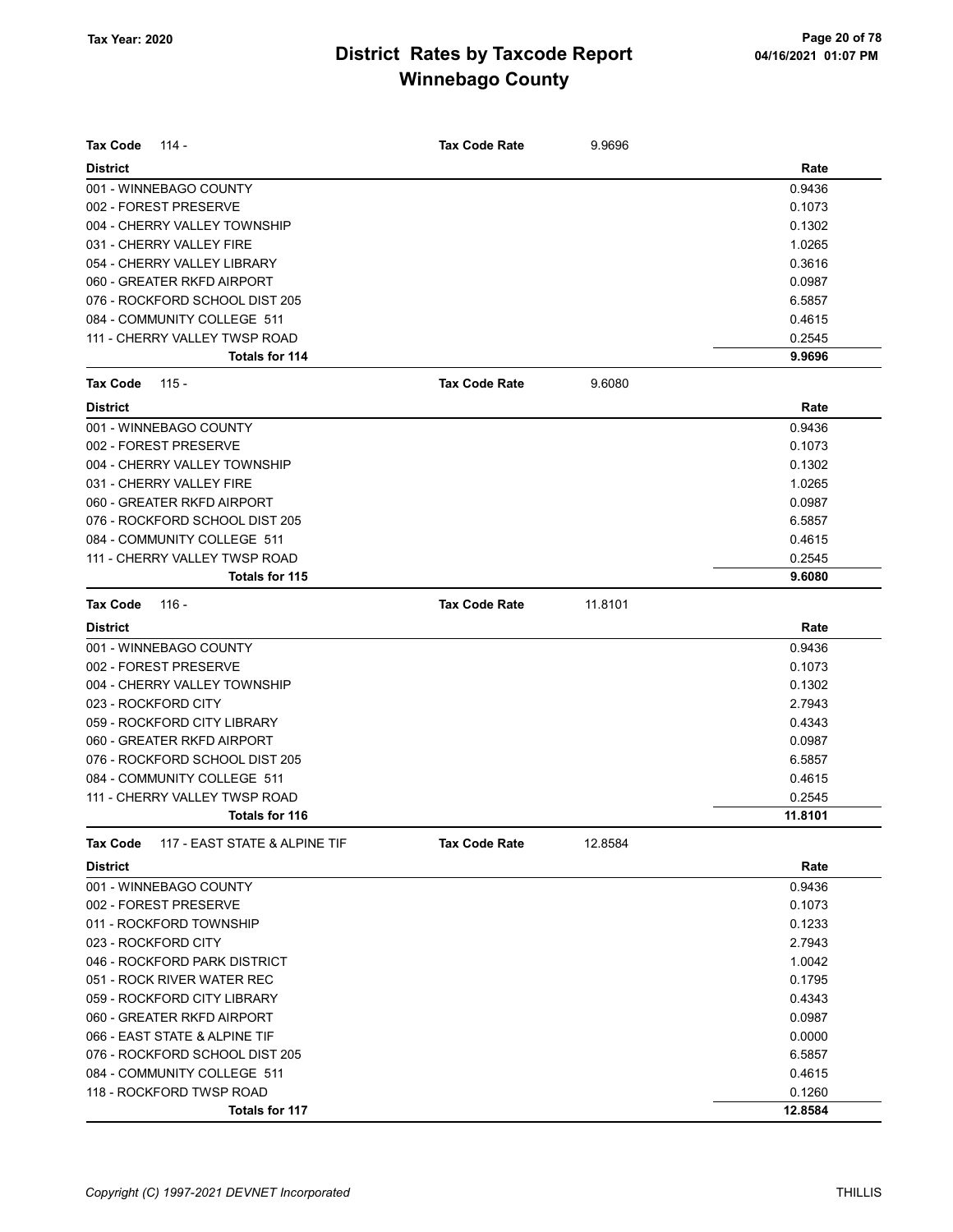| <b>Tax Code</b><br>118 -       | <b>Tax Code Rate</b> | 9.4344  |         |
|--------------------------------|----------------------|---------|---------|
| <b>District</b>                |                      |         | Rate    |
| 001 - WINNEBAGO COUNTY         |                      |         | 0.9436  |
| 002 - FOREST PRESERVE          |                      |         | 0.1073  |
| 006 - HARLEM TOWNSHIP          |                      |         | 0.1055  |
| 020 - MACHESNEY PARK VILLAGE   |                      |         | 0.0000  |
| 035 - HARLEM-ROSCOE FIRE       |                      |         | 0.7241  |
| 051 - ROCK RIVER WATER REC     |                      |         | 0.1795  |
| 055 - NORTH SUBURBAN LIBRARY   |                      |         | 0.2844  |
| 060 - GREATER RKFD AIRPORT     |                      |         | 0.0987  |
| 070 - HARLEM SCHOOL DIST 122   |                      |         | 6.4846  |
| 084 - COMMUNITY COLLEGE 511    |                      |         | 0.4615  |
| 098 - MACHESNEY PARK TIF       |                      |         | 0.0000  |
| 113 - HARLEM TWSP ROAD         |                      |         | 0.0452  |
| Totals for 118                 |                      |         | 9.4344  |
| <b>Tax Code</b><br>119 -       | <b>Tax Code Rate</b> | 10.1491 |         |
| <b>District</b>                |                      |         | Rate    |
| 001 - WINNEBAGO COUNTY         |                      |         | 0.9436  |
| 002 - FOREST PRESERVE          |                      |         | 0.1073  |
| 004 - CHERRY VALLEY TOWNSHIP   |                      |         | 0.1302  |
| 017 - CHERRY VALLEY VILLAGE    |                      |         | 0.0000  |
| 031 - CHERRY VALLEY FIRE       |                      |         | 1.0265  |
| 051 - ROCK RIVER WATER REC     |                      |         | 0.1795  |
| 054 - CHERRY VALLEY LIBRARY    |                      |         | 0.3616  |
| 060 - GREATER RKFD AIRPORT     |                      |         | 0.0987  |
| 076 - ROCKFORD SCHOOL DIST 205 |                      |         | 6.5857  |
| 084 - COMMUNITY COLLEGE 511    |                      |         | 0.4615  |
| 111 - CHERRY VALLEY TWSP ROAD  |                      |         | 0.2545  |
| Totals for 119                 |                      |         | 10.1491 |
| <b>Tax Code</b><br>120 -       | <b>Tax Code Rate</b> | 9.9696  |         |
| <b>District</b>                |                      |         | Rate    |
| 001 - WINNEBAGO COUNTY         |                      |         | 0.9436  |
| 002 - FOREST PRESERVE          |                      |         | 0.1073  |
| 004 - CHERRY VALLEY TOWNSHIP   |                      |         | 0.1302  |
| 017 - CHERRY VALLEY VILLAGE    |                      |         | 0.0000  |
| 031 - CHERRY VALLEY FIRE       |                      |         | 1.0265  |
| 054 - CHERRY VALLEY LIBRARY    |                      |         | 0.3616  |
| 060 - GREATER RKFD AIRPORT     |                      |         | 0.0987  |
| 076 - ROCKFORD SCHOOL DIST 205 |                      |         | 6.5857  |
| 084 - COMMUNITY COLLEGE 511    |                      |         | 0.4615  |
| 111 - CHERRY VALLEY TWSP ROAD  |                      |         | 0.2545  |
| Totals for 120                 |                      |         | 9.9696  |
| $122 -$<br><b>Tax Code</b>     | <b>Tax Code Rate</b> | 9.7230  |         |
| <b>District</b>                |                      |         | Rate    |
| 001 - WINNEBAGO COUNTY         |                      |         | 0.9436  |
| 002 - FOREST PRESERVE          |                      |         | 0.1073  |
| 004 - CHERRY VALLEY TOWNSHIP   |                      |         | 0.1302  |
| 031 - CHERRY VALLEY FIRE       |                      |         | 1.0265  |
| 054 - CHERRY VALLEY LIBRARY    |                      |         | 0.3616  |
| 060 - GREATER RKFD AIRPORT     |                      |         | 0.0987  |
| 083 - HIAWATHA SCHOOL DIST 426 |                      |         | 6.1508  |
| 085 - COMMUNITY COLLEGE 523    |                      |         | 0.6498  |
|                                |                      |         |         |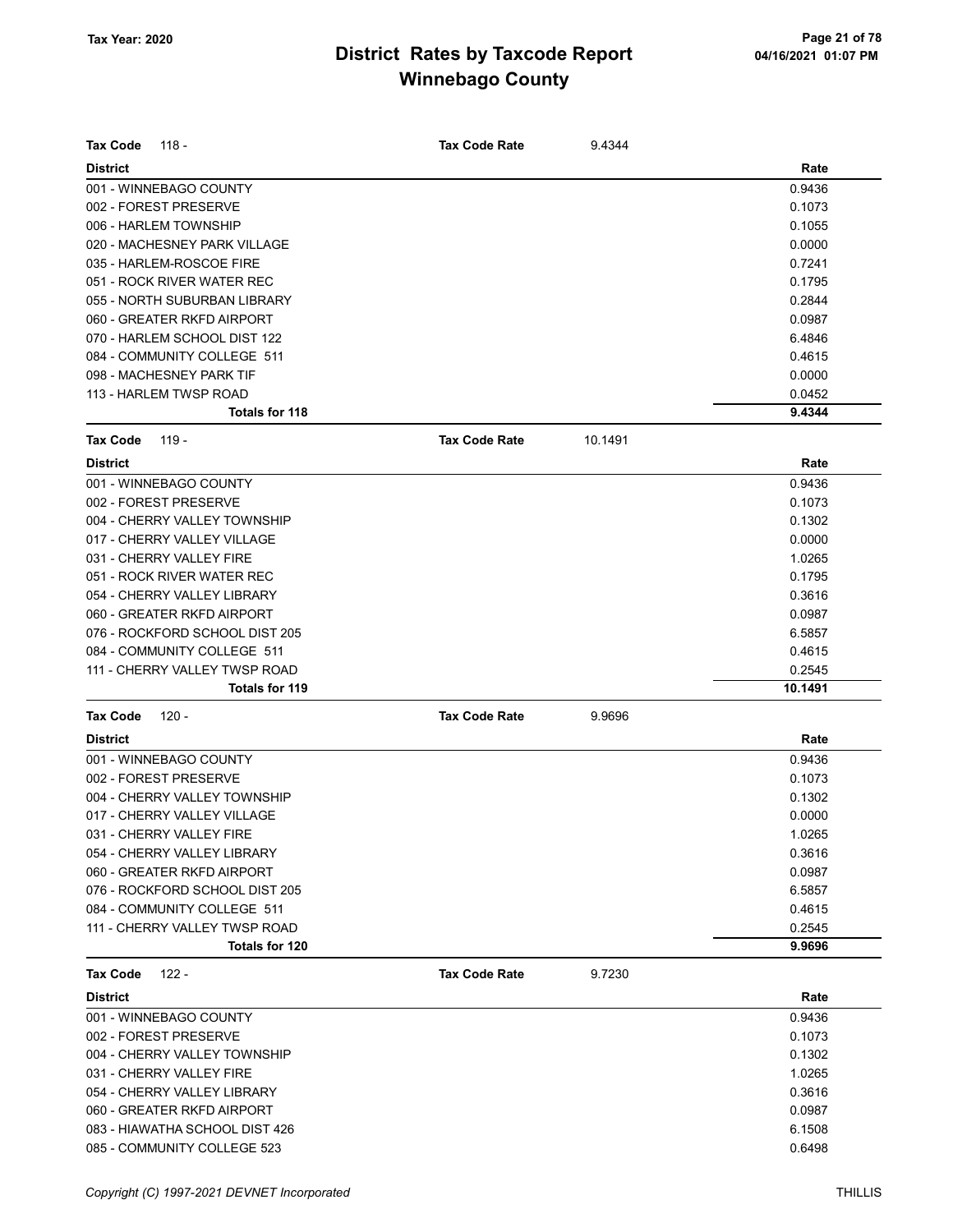| <b>Tax Code</b><br>$122 -$                     | <b>Tax Code Rate</b> | 9.7230  |         |
|------------------------------------------------|----------------------|---------|---------|
| <b>District</b>                                |                      |         | Rate    |
| 111 - CHERRY VALLEY TWSP ROAD                  |                      |         | 0.2545  |
| <b>Totals for 122</b>                          |                      |         | 9.7230  |
|                                                |                      |         |         |
| <b>Tax Code</b><br>123 -                       | <b>Tax Code Rate</b> | 11.8542 |         |
| <b>District</b>                                |                      |         | Rate    |
| 001 - WINNEBAGO COUNTY                         |                      |         | 0.9436  |
| 002 - FOREST PRESERVE                          |                      |         | 0.1073  |
| 011 - ROCKFORD TOWNSHIP                        |                      |         | 0.1233  |
| 023 - ROCKFORD CITY                            |                      |         | 2.7943  |
| 051 - ROCK RIVER WATER REC                     |                      |         | 0.1795  |
| 059 - ROCKFORD CITY LIBRARY                    |                      |         | 0.4343  |
| 060 - GREATER RKFD AIRPORT                     |                      |         | 0.0987  |
| 076 - ROCKFORD SCHOOL DIST 205                 |                      |         | 6.5857  |
| 084 - COMMUNITY COLLEGE 511                    |                      |         | 0.4615  |
| 118 - ROCKFORD TWSP ROAD                       |                      |         | 0.1260  |
| <b>Totals for 123</b>                          |                      |         | 11.8542 |
| <b>Tax Code</b><br>$124 -$                     | <b>Tax Code Rate</b> | 11.1533 |         |
| <b>District</b>                                |                      |         | Rate    |
| 001 - WINNEBAGO COUNTY                         |                      |         | 0.9436  |
| 002 - FOREST PRESERVE                          |                      |         | 0.1073  |
| 004 - CHERRY VALLEY TOWNSHIP                   |                      |         | 0.1302  |
| 017 - CHERRY VALLEY VILLAGE                    |                      |         | 0.0000  |
| 031 - CHERRY VALLEY FIRE                       |                      |         | 1.0265  |
| 046 - ROCKFORD PARK DISTRICT                   |                      |         | 1.0042  |
| 051 - ROCK RIVER WATER REC                     |                      |         | 0.1795  |
| 054 - CHERRY VALLEY LIBRARY                    |                      |         | 0.3616  |
| 060 - GREATER RKFD AIRPORT                     |                      |         | 0.0987  |
| 076 - ROCKFORD SCHOOL DIST 205                 |                      |         | 6.5857  |
| 084 - COMMUNITY COLLEGE 511                    |                      |         | 0.4615  |
| 111 - CHERRY VALLEY TWSP ROAD                  |                      |         | 0.2545  |
| Totals for 124                                 |                      |         | 11.1533 |
| <b>Tax Code</b><br>$125 -$                     | <b>Tax Code Rate</b> | 10.9738 |         |
| <b>District</b>                                |                      |         | Rate    |
| 001 - WINNEBAGO COUNTY                         |                      |         | 0.9436  |
| 002 - FOREST PRESERVE                          |                      |         | 0.1073  |
| 004 - CHERRY VALLEY TOWNSHIP                   |                      |         | 0.1302  |
| 017 - CHERRY VALLEY VILLAGE                    |                      |         | 0.0000  |
| 031 - CHERRY VALLEY FIRE                       |                      |         | 1.0265  |
| 046 - ROCKFORD PARK DISTRICT                   |                      |         | 1.0042  |
| 054 - CHERRY VALLEY LIBRARY                    |                      |         | 0.3616  |
| 060 - GREATER RKFD AIRPORT                     |                      |         | 0.0987  |
| 076 - ROCKFORD SCHOOL DIST 205                 |                      |         | 6.5857  |
|                                                |                      |         | 0.4615  |
| 084 - COMMUNITY COLLEGE 511                    |                      |         |         |
| 111 - CHERRY VALLEY TWSP ROAD                  |                      |         | 0.2545  |
| Totals for 125                                 |                      |         | 10.9738 |
| 126 - PRESTON & CENTRAL TIF<br><b>Tax Code</b> | <b>Tax Code Rate</b> | 12.8584 |         |
| <b>District</b>                                |                      |         | Rate    |
| 001 - WINNEBAGO COUNTY                         |                      |         | 0.9436  |
| 002 - FOREST PRESERVE                          |                      |         | 0.1073  |
| 011 - ROCKFORD TOWNSHIP                        |                      |         | 0.1233  |
| 023 - ROCKFORD CITY                            |                      |         | 2.7943  |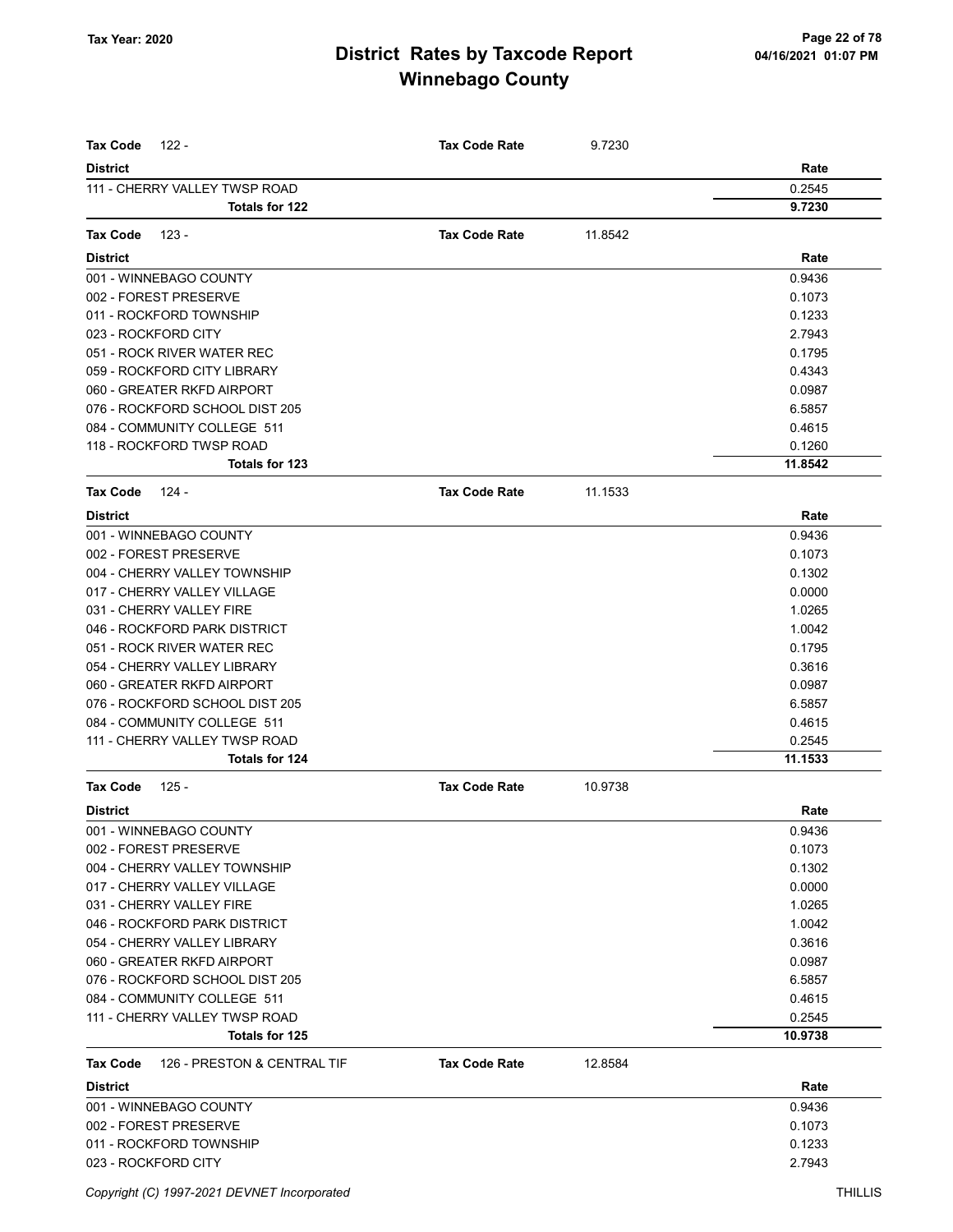| <b>Tax Code</b>     | 126 - PRESTON & CENTRAL TIF    | <b>Tax Code Rate</b> | 12.8584 |         |
|---------------------|--------------------------------|----------------------|---------|---------|
| <b>District</b>     |                                |                      |         | Rate    |
|                     | 046 - ROCKFORD PARK DISTRICT   |                      |         | 1.0042  |
|                     | 051 - ROCK RIVER WATER REC     |                      |         | 0.1795  |
|                     | 052 - PRESTON & CENTRAL TIF    |                      |         | 0.0000  |
|                     | 059 - ROCKFORD CITY LIBRARY    |                      |         | 0.4343  |
|                     | 060 - GREATER RKFD AIRPORT     |                      |         | 0.0987  |
|                     | 076 - ROCKFORD SCHOOL DIST 205 |                      |         | 6.5857  |
|                     | 084 - COMMUNITY COLLEGE 511    |                      |         | 0.4615  |
|                     | 118 - ROCKFORD TWSP ROAD       |                      |         | 0.1260  |
|                     | Totals for 126                 |                      |         | 12.8584 |
| <b>Tax Code</b>     | 127 -                          | <b>Tax Code Rate</b> | 12.9938 |         |
| <b>District</b>     |                                |                      |         | Rate    |
|                     | 001 - WINNEBAGO COUNTY         |                      |         | 0.9436  |
|                     | 002 - FOREST PRESERVE          |                      |         | 0.1073  |
|                     | 004 - CHERRY VALLEY TOWNSHIP   |                      |         | 0.1302  |
| 023 - ROCKFORD CITY |                                |                      |         | 2.7943  |
|                     | 046 - ROCKFORD PARK DISTRICT   |                      |         | 1.0042  |
|                     | 051 - ROCK RIVER WATER REC     |                      |         | 0.1795  |
|                     | 059 - ROCKFORD CITY LIBRARY    |                      |         | 0.4343  |
|                     | 060 - GREATER RKFD AIRPORT     |                      |         | 0.0987  |
|                     | 076 - ROCKFORD SCHOOL DIST 205 |                      |         | 6.5857  |
|                     | 084 - COMMUNITY COLLEGE 511    |                      |         | 0.4615  |
|                     | 111 - CHERRY VALLEY TWSP ROAD  |                      |         | 0.2545  |
|                     | Totals for 127                 |                      |         | 12.9938 |
|                     | 128 -                          | <b>Tax Code Rate</b> | 10.6122 |         |
| <b>Tax Code</b>     |                                |                      |         |         |
| <b>District</b>     |                                |                      |         | Rate    |
|                     | 001 - WINNEBAGO COUNTY         |                      |         | 0.9436  |
|                     | 002 - FOREST PRESERVE          |                      |         | 0.1073  |
|                     | 004 - CHERRY VALLEY TOWNSHIP   |                      |         | 0.1302  |
|                     | 031 - CHERRY VALLEY FIRE       |                      |         | 1.0265  |
|                     | 046 - ROCKFORD PARK DISTRICT   |                      |         | 1.0042  |
|                     | 060 - GREATER RKFD AIRPORT     |                      |         | 0.0987  |
|                     | 076 - ROCKFORD SCHOOL DIST 205 |                      |         | 6.5857  |
|                     | 084 - COMMUNITY COLLEGE 511    |                      |         | 0.4615  |
|                     | 111 - CHERRY VALLEY TWSP ROAD  |                      |         | 0.2545  |
|                     | Totals for 128                 |                      |         | 10.6122 |
| <b>Tax Code</b>     | $129 -$                        | <b>Tax Code Rate</b> | 10.9738 |         |
| <b>District</b>     |                                |                      |         | Rate    |
|                     | 001 - WINNEBAGO COUNTY         |                      |         | 0.9436  |
|                     | 002 - FOREST PRESERVE          |                      |         | 0.1073  |
|                     | 004 - CHERRY VALLEY TOWNSHIP   |                      |         | 0.1302  |
|                     | 031 - CHERRY VALLEY FIRE       |                      |         | 1.0265  |
|                     | 046 - ROCKFORD PARK DISTRICT   |                      |         | 1.0042  |
|                     | 054 - CHERRY VALLEY LIBRARY    |                      |         | 0.3616  |
|                     | 060 - GREATER RKFD AIRPORT     |                      |         | 0.0987  |
|                     | 076 - ROCKFORD SCHOOL DIST 205 |                      |         | 6.5857  |
|                     | 084 - COMMUNITY COLLEGE 511    |                      |         | 0.4615  |
|                     | 111 - CHERRY VALLEY TWSP ROAD  |                      |         | 0.2545  |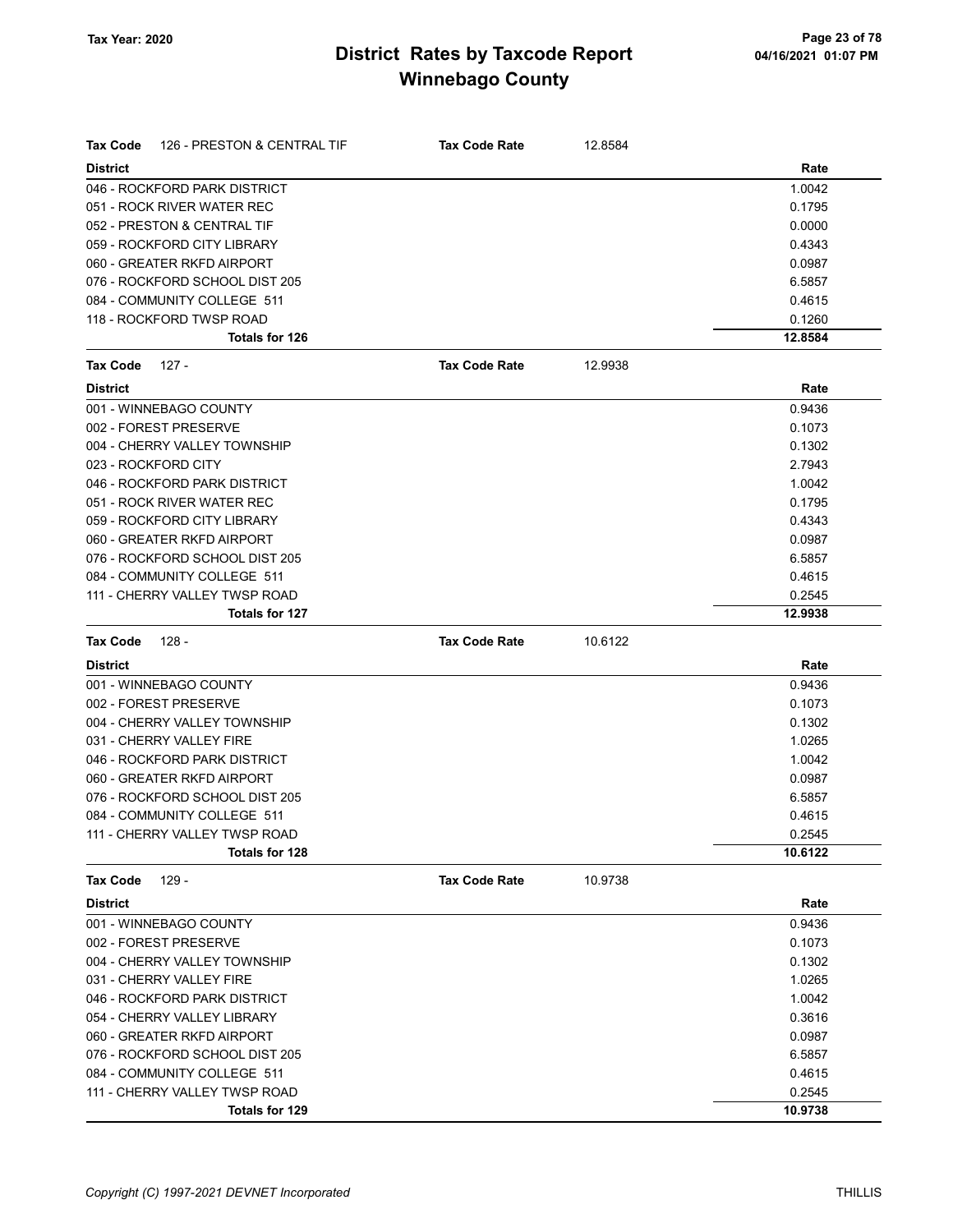| <b>Tax Code</b><br>130 -                 | <b>Tax Code Rate</b> | 9.9864  |                  |
|------------------------------------------|----------------------|---------|------------------|
| <b>District</b>                          |                      |         | Rate             |
| 001 - WINNEBAGO COUNTY                   |                      |         | 0.9436           |
| 002 - FOREST PRESERVE                    |                      |         | 0.1073           |
| 006 - HARLEM TOWNSHIP                    |                      |         | 0.1055           |
| 025 - ROSCOE VILLAGE                     |                      |         | 0.6304           |
| 035 - HARLEM-ROSCOE FIRE                 |                      |         | 0.7241           |
| 055 - NORTH SUBURBAN LIBRARY             |                      |         | 0.2844           |
| 060 - GREATER RKFD AIRPORT               |                      |         | 0.0987           |
| 076 - ROCKFORD SCHOOL DIST 205           |                      |         | 6.5857           |
| 084 - COMMUNITY COLLEGE 511              |                      |         | 0.4615           |
| 113 - HARLEM TWSP ROAD                   |                      |         | 0.0452           |
| Totals for 130                           |                      |         | 9.9864           |
| <b>Tax Code</b><br>131 -                 | <b>Tax Code Rate</b> | 11.6747 |                  |
| <b>District</b>                          |                      |         | Rate             |
| 001 - WINNEBAGO COUNTY                   |                      |         | 0.9436           |
| 002 - FOREST PRESERVE                    |                      |         | 0.1073           |
| 011 - ROCKFORD TOWNSHIP                  |                      |         | 0.1233           |
| 023 - ROCKFORD CITY                      |                      |         | 2.7943           |
| 059 - ROCKFORD CITY LIBRARY              |                      |         | 0.4343           |
| 060 - GREATER RKFD AIRPORT               |                      |         | 0.0987           |
| 076 - ROCKFORD SCHOOL DIST 205           |                      |         | 6.5857           |
| 084 - COMMUNITY COLLEGE 511              |                      |         | 0.4615           |
| 118 - ROCKFORD TWSP ROAD                 |                      |         | 0.1260           |
| Totals for 131                           |                      |         | 11.6747          |
| <b>Tax Code</b><br>$133 -$               | <b>Tax Code Rate</b> | 9.4344  |                  |
| <b>District</b>                          |                      |         | Rate             |
| 001 - WINNEBAGO COUNTY                   |                      |         | 0.9436           |
| 002 - FOREST PRESERVE                    |                      |         | 0.1073           |
| 006 - HARLEM TOWNSHIP                    |                      |         | 0.1055           |
| 020 - MACHESNEY PARK VILLAGE             |                      |         | 0.0000           |
| 035 - HARLEM-ROSCOE FIRE                 |                      |         | 0.7241           |
| 051 - ROCK RIVER WATER REC               |                      |         | 0.1795           |
| 055 - NORTH SUBURBAN LIBRARY             |                      |         | 0.2844           |
| 060 - GREATER RKFD AIRPORT               |                      |         | 0.0987           |
| 070 - HARLEM SCHOOL DIST 122             |                      |         | 6.4846           |
| 084 - COMMUNITY COLLEGE 511              |                      |         | 0.4615           |
| 113 - HARLEM TWSP ROAD                   |                      |         | 0.0452           |
| Totals for 133                           |                      |         | 9.4344           |
| <b>Tax Code</b><br>134 -                 | <b>Tax Code Rate</b> | 8.5308  |                  |
| <b>District</b>                          |                      |         | Rate             |
| 001 - WINNEBAGO COUNTY                   |                      |         | 0.9436           |
| 002 - FOREST PRESERVE                    |                      |         | 0.1073           |
| 006 - HARLEM TOWNSHIP                    |                      |         | 0.1055           |
| 019 - LOVES PARK CITY                    |                      |         |                  |
|                                          |                      |         | 0.0000           |
| 055 - NORTH SUBURBAN LIBRARY             |                      |         | 0.2844           |
| 060 - GREATER RKFD AIRPORT               |                      |         | 0.0987           |
| 070 - HARLEM SCHOOL DIST 122             |                      |         | 6.4846           |
| 084 - COMMUNITY COLLEGE 511              |                      |         | 0.4615           |
| 113 - HARLEM TWSP ROAD<br>Totals for 134 |                      |         | 0.0452<br>8.5308 |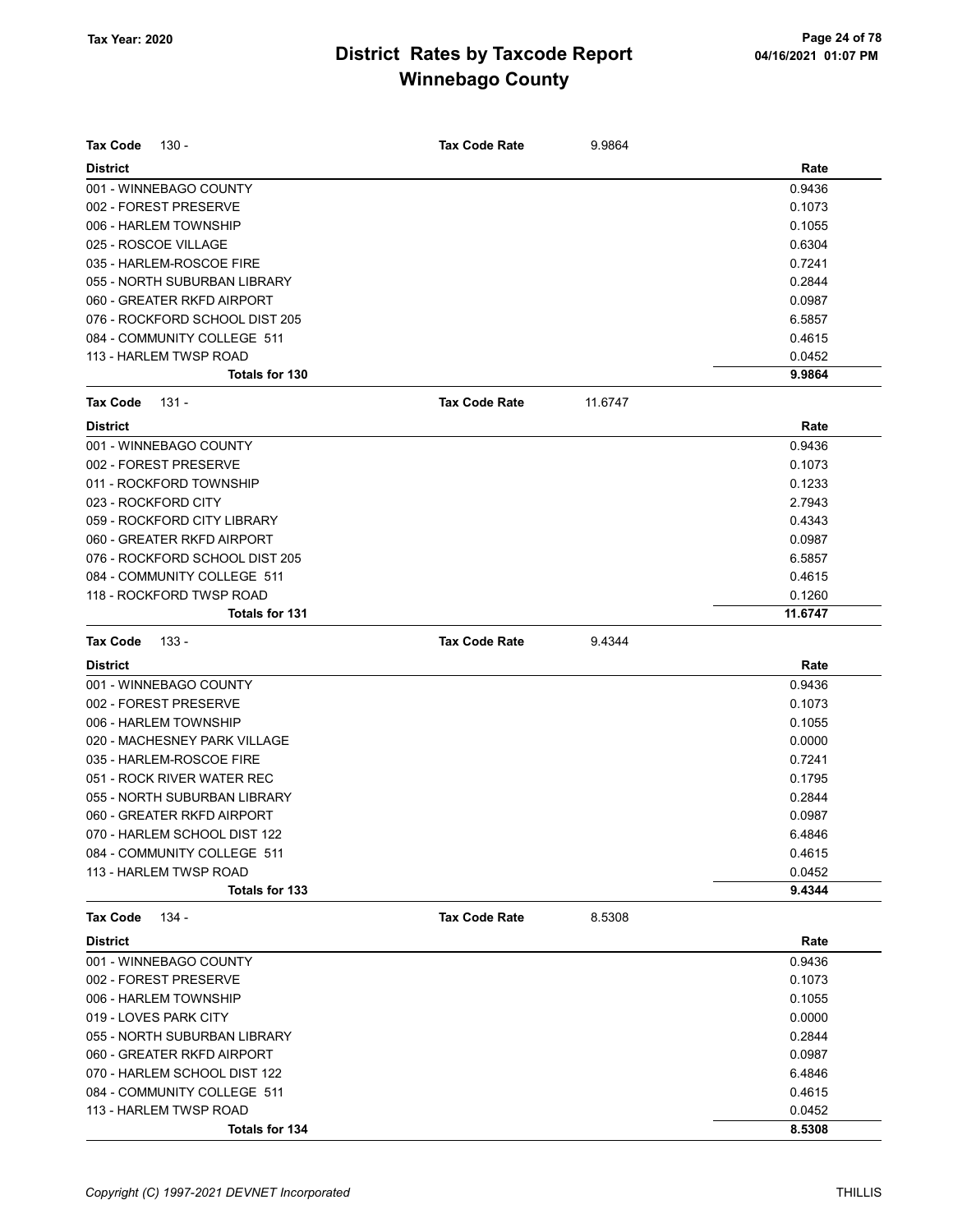| <b>Tax Code</b>      | 135 -                          | <b>Tax Code Rate</b> | 9.3560 |                  |
|----------------------|--------------------------------|----------------------|--------|------------------|
| <b>District</b>      |                                |                      |        | Rate             |
|                      | 001 - WINNEBAGO COUNTY         |                      |        | 0.9436           |
|                      | 002 - FOREST PRESERVE          |                      |        | 0.1073           |
|                      | 006 - HARLEM TOWNSHIP          |                      |        | 0.1055           |
|                      | 035 - HARLEM-ROSCOE FIRE       |                      |        | 0.7241           |
|                      | 055 - NORTH SUBURBAN LIBRARY   |                      |        | 0.2844           |
|                      | 060 - GREATER RKFD AIRPORT     |                      |        | 0.0987           |
|                      | 076 - ROCKFORD SCHOOL DIST 205 |                      |        | 6.5857           |
|                      | 084 - COMMUNITY COLLEGE 511    |                      |        | 0.4615           |
|                      | 113 - HARLEM TWSP ROAD         |                      |        | 0.0452           |
|                      | Totals for 135                 |                      |        | 9.3560           |
| Tax Code             | 136 -                          | <b>Tax Code Rate</b> | 9.3605 |                  |
| <b>District</b>      |                                |                      |        | Rate             |
|                      | 001 - WINNEBAGO COUNTY         |                      |        | 0.9436           |
|                      | 002 - FOREST PRESERVE          |                      |        | 0.1073           |
|                      | 006 - HARLEM TOWNSHIP          |                      |        | 0.1055           |
|                      | 035 - HARLEM-ROSCOE FIRE       |                      |        | 0.7241           |
|                      | 055 - NORTH SUBURBAN LIBRARY   |                      |        | 0.2844           |
|                      | 060 - GREATER RKFD AIRPORT     |                      |        | 0.0987           |
|                      | 071 - KINNIKINNICK SD #131     |                      |        | 3.9981           |
|                      | 077 - HONONEGAH HIGH SD #207   |                      |        | 2.5921           |
|                      | 084 - COMMUNITY COLLEGE 511    |                      |        | 0.4615           |
|                      | 113 - HARLEM TWSP ROAD         |                      |        | 0.0452           |
|                      | <b>Totals for 136</b>          |                      |        | 9.3605           |
| Tax Code             | 137 -                          | <b>Tax Code Rate</b> | 9.2549 |                  |
|                      |                                |                      |        |                  |
| <b>District</b>      |                                |                      |        | Rate             |
|                      | 001 - WINNEBAGO COUNTY         |                      |        | 0.9436           |
|                      | 002 - FOREST PRESERVE          |                      |        | 0.1073           |
|                      | 006 - HARLEM TOWNSHIP          |                      |        | 0.1055           |
|                      | 020 - MACHESNEY PARK VILLAGE   |                      |        | 0.0000           |
|                      | 035 - HARLEM-ROSCOE FIRE       |                      |        | 0.7241           |
|                      | 055 - NORTH SUBURBAN LIBRARY   |                      |        | 0.2844           |
|                      | 060 - GREATER RKFD AIRPORT     |                      |        | 0.0987           |
|                      | 070 - HARLEM SCHOOL DIST 122   |                      |        | 6.4846           |
|                      | 084 - COMMUNITY COLLEGE 511    |                      |        | 0.4615           |
|                      | 113 - HARLEM TWSP ROAD         |                      |        | 0.0452<br>9.2549 |
|                      | Totals for 137                 |                      |        |                  |
| <b>Tax Code</b>      | 138                            | <b>Tax Code Rate</b> | 9.9909 |                  |
| <b>District</b>      |                                |                      |        | Rate             |
|                      | 001 - WINNEBAGO COUNTY         |                      |        | 0.9436           |
|                      | 002 - FOREST PRESERVE          |                      |        | 0.1073           |
|                      | 006 - HARLEM TOWNSHIP          |                      |        | 0.1055           |
| 025 - ROSCOE VILLAGE |                                |                      |        | 0.6304           |
|                      | 035 - HARLEM-ROSCOE FIRE       |                      |        | 0.7241           |
|                      | 055 - NORTH SUBURBAN LIBRARY   |                      |        | 0.2844           |
|                      | 060 - GREATER RKFD AIRPORT     |                      |        | 0.0987           |
|                      | 071 - KINNIKINNICK SD #131     |                      |        | 3.9981           |
|                      | 077 - HONONEGAH HIGH SD #207   |                      |        | 2.5921           |
|                      | 084 - COMMUNITY COLLEGE 511    |                      |        | 0.4615           |
|                      | 113 - HARLEM TWSP ROAD         |                      |        | 0.0452           |
|                      | Totals for 138                 |                      |        | 9.9909           |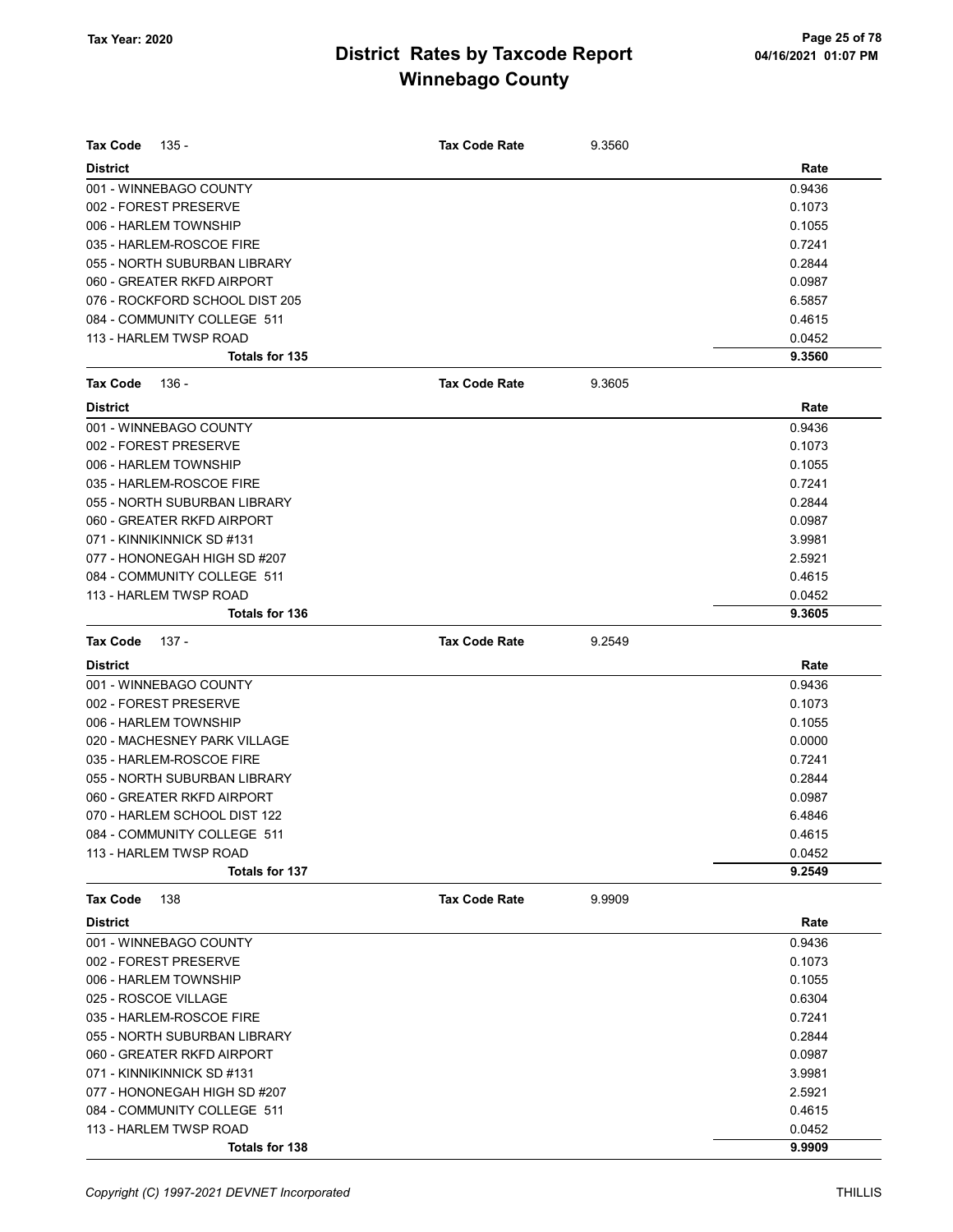| Rate<br><b>District</b><br>001 - WINNEBAGO COUNTY<br>0.9436<br>002 - FOREST PRESERVE<br>0.1073<br>006 - HARLEM TOWNSHIP<br>0.1055<br>020 - MACHESNEY PARK VILLAGE<br>0.0000<br>037 - NORTH PARK FIRE<br>0.4333<br>055 - NORTH SUBURBAN LIBRARY<br>0.2844<br>060 - GREATER RKFD AIRPORT<br>0.0987<br>6.4846<br>070 - HARLEM SCHOOL DIST 122<br>084 - COMMUNITY COLLEGE 511<br>0.4615<br>113 - HARLEM TWSP ROAD<br>0.0452<br><b>Totals for 139</b><br>8.9641<br><b>Tax Code</b><br>140 -<br><b>Tax Code Rate</b><br>8.7808<br><b>District</b><br>Rate<br>001 - WINNEBAGO COUNTY<br>0.9436<br>002 - FOREST PRESERVE<br>0.1073<br>006 - HARLEM TOWNSHIP<br>0.1055<br>037 - NORTH PARK FIRE<br>0.4333<br>060 - GREATER RKFD AIRPORT<br>0.0987<br>076 - ROCKFORD SCHOOL DIST 205<br>6.5857<br>084 - COMMUNITY COLLEGE 511<br>0.4615<br>113 - HARLEM TWSP ROAD<br>0.0452<br>Totals for 140<br>8.7808<br><b>Tax Code</b><br><b>Tax Code Rate</b><br>141 -<br>9.2549<br><b>District</b><br>Rate<br>001 - WINNEBAGO COUNTY<br>0.9436<br>002 - FOREST PRESERVE<br>0.1073<br>006 - HARLEM TOWNSHIP<br>0.1055<br>020 - MACHESNEY PARK VILLAGE<br>0.0000<br>035 - HARLEM-ROSCOE FIRE<br>0.7241<br>055 - NORTH SUBURBAN LIBRARY<br>0.2844<br>060 - GREATER RKFD AIRPORT<br>0.0987<br>070 - HARLEM SCHOOL DIST 122<br>6.4846<br>084 - COMMUNITY COLLEGE 511<br>0.4615<br>0.0000<br>098 - MACHESNEY PARK TIF<br>113 - HARLEM TWSP ROAD<br>0.0452<br>9.2549<br><b>Totals for 141</b><br><b>Tax Code Rate</b><br>9.9683<br><b>Tax Code</b><br>142 -<br>Rate<br><b>District</b><br>0.9436<br>001 - WINNEBAGO COUNTY<br>002 - FOREST PRESERVE<br>0.1073<br>006 - HARLEM TOWNSHIP<br>0.1055<br>037 - NORTH PARK FIRE<br>0.4333<br>046 - ROCKFORD PARK DISTRICT<br>1.0042<br>055 - NORTH SUBURBAN LIBRARY<br>0.2844<br>060 - GREATER RKFD AIRPORT<br>0.0987<br>6.4846<br>070 - HARLEM SCHOOL DIST 122<br>084 - COMMUNITY COLLEGE 511<br>0.4615<br>113 - HARLEM TWSP ROAD<br>0.0452<br><b>Totals for 142</b><br>9.9683 | <b>Tax Code</b><br>139 - | <b>Tax Code Rate</b> | 8.9641 |  |
|------------------------------------------------------------------------------------------------------------------------------------------------------------------------------------------------------------------------------------------------------------------------------------------------------------------------------------------------------------------------------------------------------------------------------------------------------------------------------------------------------------------------------------------------------------------------------------------------------------------------------------------------------------------------------------------------------------------------------------------------------------------------------------------------------------------------------------------------------------------------------------------------------------------------------------------------------------------------------------------------------------------------------------------------------------------------------------------------------------------------------------------------------------------------------------------------------------------------------------------------------------------------------------------------------------------------------------------------------------------------------------------------------------------------------------------------------------------------------------------------------------------------------------------------------------------------------------------------------------------------------------------------------------------------------------------------------------------------------------------------------------------------------------------------------------------------------------------------------------------------------------------------------------------------------------------------------------------------------------------------|--------------------------|----------------------|--------|--|
|                                                                                                                                                                                                                                                                                                                                                                                                                                                                                                                                                                                                                                                                                                                                                                                                                                                                                                                                                                                                                                                                                                                                                                                                                                                                                                                                                                                                                                                                                                                                                                                                                                                                                                                                                                                                                                                                                                                                                                                                |                          |                      |        |  |
|                                                                                                                                                                                                                                                                                                                                                                                                                                                                                                                                                                                                                                                                                                                                                                                                                                                                                                                                                                                                                                                                                                                                                                                                                                                                                                                                                                                                                                                                                                                                                                                                                                                                                                                                                                                                                                                                                                                                                                                                |                          |                      |        |  |
|                                                                                                                                                                                                                                                                                                                                                                                                                                                                                                                                                                                                                                                                                                                                                                                                                                                                                                                                                                                                                                                                                                                                                                                                                                                                                                                                                                                                                                                                                                                                                                                                                                                                                                                                                                                                                                                                                                                                                                                                |                          |                      |        |  |
|                                                                                                                                                                                                                                                                                                                                                                                                                                                                                                                                                                                                                                                                                                                                                                                                                                                                                                                                                                                                                                                                                                                                                                                                                                                                                                                                                                                                                                                                                                                                                                                                                                                                                                                                                                                                                                                                                                                                                                                                |                          |                      |        |  |
|                                                                                                                                                                                                                                                                                                                                                                                                                                                                                                                                                                                                                                                                                                                                                                                                                                                                                                                                                                                                                                                                                                                                                                                                                                                                                                                                                                                                                                                                                                                                                                                                                                                                                                                                                                                                                                                                                                                                                                                                |                          |                      |        |  |
|                                                                                                                                                                                                                                                                                                                                                                                                                                                                                                                                                                                                                                                                                                                                                                                                                                                                                                                                                                                                                                                                                                                                                                                                                                                                                                                                                                                                                                                                                                                                                                                                                                                                                                                                                                                                                                                                                                                                                                                                |                          |                      |        |  |
|                                                                                                                                                                                                                                                                                                                                                                                                                                                                                                                                                                                                                                                                                                                                                                                                                                                                                                                                                                                                                                                                                                                                                                                                                                                                                                                                                                                                                                                                                                                                                                                                                                                                                                                                                                                                                                                                                                                                                                                                |                          |                      |        |  |
|                                                                                                                                                                                                                                                                                                                                                                                                                                                                                                                                                                                                                                                                                                                                                                                                                                                                                                                                                                                                                                                                                                                                                                                                                                                                                                                                                                                                                                                                                                                                                                                                                                                                                                                                                                                                                                                                                                                                                                                                |                          |                      |        |  |
|                                                                                                                                                                                                                                                                                                                                                                                                                                                                                                                                                                                                                                                                                                                                                                                                                                                                                                                                                                                                                                                                                                                                                                                                                                                                                                                                                                                                                                                                                                                                                                                                                                                                                                                                                                                                                                                                                                                                                                                                |                          |                      |        |  |
|                                                                                                                                                                                                                                                                                                                                                                                                                                                                                                                                                                                                                                                                                                                                                                                                                                                                                                                                                                                                                                                                                                                                                                                                                                                                                                                                                                                                                                                                                                                                                                                                                                                                                                                                                                                                                                                                                                                                                                                                |                          |                      |        |  |
|                                                                                                                                                                                                                                                                                                                                                                                                                                                                                                                                                                                                                                                                                                                                                                                                                                                                                                                                                                                                                                                                                                                                                                                                                                                                                                                                                                                                                                                                                                                                                                                                                                                                                                                                                                                                                                                                                                                                                                                                |                          |                      |        |  |
|                                                                                                                                                                                                                                                                                                                                                                                                                                                                                                                                                                                                                                                                                                                                                                                                                                                                                                                                                                                                                                                                                                                                                                                                                                                                                                                                                                                                                                                                                                                                                                                                                                                                                                                                                                                                                                                                                                                                                                                                |                          |                      |        |  |
|                                                                                                                                                                                                                                                                                                                                                                                                                                                                                                                                                                                                                                                                                                                                                                                                                                                                                                                                                                                                                                                                                                                                                                                                                                                                                                                                                                                                                                                                                                                                                                                                                                                                                                                                                                                                                                                                                                                                                                                                |                          |                      |        |  |
|                                                                                                                                                                                                                                                                                                                                                                                                                                                                                                                                                                                                                                                                                                                                                                                                                                                                                                                                                                                                                                                                                                                                                                                                                                                                                                                                                                                                                                                                                                                                                                                                                                                                                                                                                                                                                                                                                                                                                                                                |                          |                      |        |  |
|                                                                                                                                                                                                                                                                                                                                                                                                                                                                                                                                                                                                                                                                                                                                                                                                                                                                                                                                                                                                                                                                                                                                                                                                                                                                                                                                                                                                                                                                                                                                                                                                                                                                                                                                                                                                                                                                                                                                                                                                |                          |                      |        |  |
|                                                                                                                                                                                                                                                                                                                                                                                                                                                                                                                                                                                                                                                                                                                                                                                                                                                                                                                                                                                                                                                                                                                                                                                                                                                                                                                                                                                                                                                                                                                                                                                                                                                                                                                                                                                                                                                                                                                                                                                                |                          |                      |        |  |
|                                                                                                                                                                                                                                                                                                                                                                                                                                                                                                                                                                                                                                                                                                                                                                                                                                                                                                                                                                                                                                                                                                                                                                                                                                                                                                                                                                                                                                                                                                                                                                                                                                                                                                                                                                                                                                                                                                                                                                                                |                          |                      |        |  |
|                                                                                                                                                                                                                                                                                                                                                                                                                                                                                                                                                                                                                                                                                                                                                                                                                                                                                                                                                                                                                                                                                                                                                                                                                                                                                                                                                                                                                                                                                                                                                                                                                                                                                                                                                                                                                                                                                                                                                                                                |                          |                      |        |  |
|                                                                                                                                                                                                                                                                                                                                                                                                                                                                                                                                                                                                                                                                                                                                                                                                                                                                                                                                                                                                                                                                                                                                                                                                                                                                                                                                                                                                                                                                                                                                                                                                                                                                                                                                                                                                                                                                                                                                                                                                |                          |                      |        |  |
|                                                                                                                                                                                                                                                                                                                                                                                                                                                                                                                                                                                                                                                                                                                                                                                                                                                                                                                                                                                                                                                                                                                                                                                                                                                                                                                                                                                                                                                                                                                                                                                                                                                                                                                                                                                                                                                                                                                                                                                                |                          |                      |        |  |
|                                                                                                                                                                                                                                                                                                                                                                                                                                                                                                                                                                                                                                                                                                                                                                                                                                                                                                                                                                                                                                                                                                                                                                                                                                                                                                                                                                                                                                                                                                                                                                                                                                                                                                                                                                                                                                                                                                                                                                                                |                          |                      |        |  |
|                                                                                                                                                                                                                                                                                                                                                                                                                                                                                                                                                                                                                                                                                                                                                                                                                                                                                                                                                                                                                                                                                                                                                                                                                                                                                                                                                                                                                                                                                                                                                                                                                                                                                                                                                                                                                                                                                                                                                                                                |                          |                      |        |  |
|                                                                                                                                                                                                                                                                                                                                                                                                                                                                                                                                                                                                                                                                                                                                                                                                                                                                                                                                                                                                                                                                                                                                                                                                                                                                                                                                                                                                                                                                                                                                                                                                                                                                                                                                                                                                                                                                                                                                                                                                |                          |                      |        |  |
|                                                                                                                                                                                                                                                                                                                                                                                                                                                                                                                                                                                                                                                                                                                                                                                                                                                                                                                                                                                                                                                                                                                                                                                                                                                                                                                                                                                                                                                                                                                                                                                                                                                                                                                                                                                                                                                                                                                                                                                                |                          |                      |        |  |
|                                                                                                                                                                                                                                                                                                                                                                                                                                                                                                                                                                                                                                                                                                                                                                                                                                                                                                                                                                                                                                                                                                                                                                                                                                                                                                                                                                                                                                                                                                                                                                                                                                                                                                                                                                                                                                                                                                                                                                                                |                          |                      |        |  |
|                                                                                                                                                                                                                                                                                                                                                                                                                                                                                                                                                                                                                                                                                                                                                                                                                                                                                                                                                                                                                                                                                                                                                                                                                                                                                                                                                                                                                                                                                                                                                                                                                                                                                                                                                                                                                                                                                                                                                                                                |                          |                      |        |  |
|                                                                                                                                                                                                                                                                                                                                                                                                                                                                                                                                                                                                                                                                                                                                                                                                                                                                                                                                                                                                                                                                                                                                                                                                                                                                                                                                                                                                                                                                                                                                                                                                                                                                                                                                                                                                                                                                                                                                                                                                |                          |                      |        |  |
|                                                                                                                                                                                                                                                                                                                                                                                                                                                                                                                                                                                                                                                                                                                                                                                                                                                                                                                                                                                                                                                                                                                                                                                                                                                                                                                                                                                                                                                                                                                                                                                                                                                                                                                                                                                                                                                                                                                                                                                                |                          |                      |        |  |
|                                                                                                                                                                                                                                                                                                                                                                                                                                                                                                                                                                                                                                                                                                                                                                                                                                                                                                                                                                                                                                                                                                                                                                                                                                                                                                                                                                                                                                                                                                                                                                                                                                                                                                                                                                                                                                                                                                                                                                                                |                          |                      |        |  |
|                                                                                                                                                                                                                                                                                                                                                                                                                                                                                                                                                                                                                                                                                                                                                                                                                                                                                                                                                                                                                                                                                                                                                                                                                                                                                                                                                                                                                                                                                                                                                                                                                                                                                                                                                                                                                                                                                                                                                                                                |                          |                      |        |  |
|                                                                                                                                                                                                                                                                                                                                                                                                                                                                                                                                                                                                                                                                                                                                                                                                                                                                                                                                                                                                                                                                                                                                                                                                                                                                                                                                                                                                                                                                                                                                                                                                                                                                                                                                                                                                                                                                                                                                                                                                |                          |                      |        |  |
|                                                                                                                                                                                                                                                                                                                                                                                                                                                                                                                                                                                                                                                                                                                                                                                                                                                                                                                                                                                                                                                                                                                                                                                                                                                                                                                                                                                                                                                                                                                                                                                                                                                                                                                                                                                                                                                                                                                                                                                                |                          |                      |        |  |
|                                                                                                                                                                                                                                                                                                                                                                                                                                                                                                                                                                                                                                                                                                                                                                                                                                                                                                                                                                                                                                                                                                                                                                                                                                                                                                                                                                                                                                                                                                                                                                                                                                                                                                                                                                                                                                                                                                                                                                                                |                          |                      |        |  |
|                                                                                                                                                                                                                                                                                                                                                                                                                                                                                                                                                                                                                                                                                                                                                                                                                                                                                                                                                                                                                                                                                                                                                                                                                                                                                                                                                                                                                                                                                                                                                                                                                                                                                                                                                                                                                                                                                                                                                                                                |                          |                      |        |  |
|                                                                                                                                                                                                                                                                                                                                                                                                                                                                                                                                                                                                                                                                                                                                                                                                                                                                                                                                                                                                                                                                                                                                                                                                                                                                                                                                                                                                                                                                                                                                                                                                                                                                                                                                                                                                                                                                                                                                                                                                |                          |                      |        |  |
|                                                                                                                                                                                                                                                                                                                                                                                                                                                                                                                                                                                                                                                                                                                                                                                                                                                                                                                                                                                                                                                                                                                                                                                                                                                                                                                                                                                                                                                                                                                                                                                                                                                                                                                                                                                                                                                                                                                                                                                                |                          |                      |        |  |
|                                                                                                                                                                                                                                                                                                                                                                                                                                                                                                                                                                                                                                                                                                                                                                                                                                                                                                                                                                                                                                                                                                                                                                                                                                                                                                                                                                                                                                                                                                                                                                                                                                                                                                                                                                                                                                                                                                                                                                                                |                          |                      |        |  |
|                                                                                                                                                                                                                                                                                                                                                                                                                                                                                                                                                                                                                                                                                                                                                                                                                                                                                                                                                                                                                                                                                                                                                                                                                                                                                                                                                                                                                                                                                                                                                                                                                                                                                                                                                                                                                                                                                                                                                                                                |                          |                      |        |  |
|                                                                                                                                                                                                                                                                                                                                                                                                                                                                                                                                                                                                                                                                                                                                                                                                                                                                                                                                                                                                                                                                                                                                                                                                                                                                                                                                                                                                                                                                                                                                                                                                                                                                                                                                                                                                                                                                                                                                                                                                |                          |                      |        |  |
|                                                                                                                                                                                                                                                                                                                                                                                                                                                                                                                                                                                                                                                                                                                                                                                                                                                                                                                                                                                                                                                                                                                                                                                                                                                                                                                                                                                                                                                                                                                                                                                                                                                                                                                                                                                                                                                                                                                                                                                                |                          |                      |        |  |
|                                                                                                                                                                                                                                                                                                                                                                                                                                                                                                                                                                                                                                                                                                                                                                                                                                                                                                                                                                                                                                                                                                                                                                                                                                                                                                                                                                                                                                                                                                                                                                                                                                                                                                                                                                                                                                                                                                                                                                                                |                          |                      |        |  |
|                                                                                                                                                                                                                                                                                                                                                                                                                                                                                                                                                                                                                                                                                                                                                                                                                                                                                                                                                                                                                                                                                                                                                                                                                                                                                                                                                                                                                                                                                                                                                                                                                                                                                                                                                                                                                                                                                                                                                                                                |                          |                      |        |  |
|                                                                                                                                                                                                                                                                                                                                                                                                                                                                                                                                                                                                                                                                                                                                                                                                                                                                                                                                                                                                                                                                                                                                                                                                                                                                                                                                                                                                                                                                                                                                                                                                                                                                                                                                                                                                                                                                                                                                                                                                |                          |                      |        |  |
|                                                                                                                                                                                                                                                                                                                                                                                                                                                                                                                                                                                                                                                                                                                                                                                                                                                                                                                                                                                                                                                                                                                                                                                                                                                                                                                                                                                                                                                                                                                                                                                                                                                                                                                                                                                                                                                                                                                                                                                                |                          |                      |        |  |
|                                                                                                                                                                                                                                                                                                                                                                                                                                                                                                                                                                                                                                                                                                                                                                                                                                                                                                                                                                                                                                                                                                                                                                                                                                                                                                                                                                                                                                                                                                                                                                                                                                                                                                                                                                                                                                                                                                                                                                                                |                          |                      |        |  |
|                                                                                                                                                                                                                                                                                                                                                                                                                                                                                                                                                                                                                                                                                                                                                                                                                                                                                                                                                                                                                                                                                                                                                                                                                                                                                                                                                                                                                                                                                                                                                                                                                                                                                                                                                                                                                                                                                                                                                                                                |                          |                      |        |  |
|                                                                                                                                                                                                                                                                                                                                                                                                                                                                                                                                                                                                                                                                                                                                                                                                                                                                                                                                                                                                                                                                                                                                                                                                                                                                                                                                                                                                                                                                                                                                                                                                                                                                                                                                                                                                                                                                                                                                                                                                |                          |                      |        |  |
|                                                                                                                                                                                                                                                                                                                                                                                                                                                                                                                                                                                                                                                                                                                                                                                                                                                                                                                                                                                                                                                                                                                                                                                                                                                                                                                                                                                                                                                                                                                                                                                                                                                                                                                                                                                                                                                                                                                                                                                                |                          |                      |        |  |
|                                                                                                                                                                                                                                                                                                                                                                                                                                                                                                                                                                                                                                                                                                                                                                                                                                                                                                                                                                                                                                                                                                                                                                                                                                                                                                                                                                                                                                                                                                                                                                                                                                                                                                                                                                                                                                                                                                                                                                                                |                          |                      |        |  |
|                                                                                                                                                                                                                                                                                                                                                                                                                                                                                                                                                                                                                                                                                                                                                                                                                                                                                                                                                                                                                                                                                                                                                                                                                                                                                                                                                                                                                                                                                                                                                                                                                                                                                                                                                                                                                                                                                                                                                                                                |                          |                      |        |  |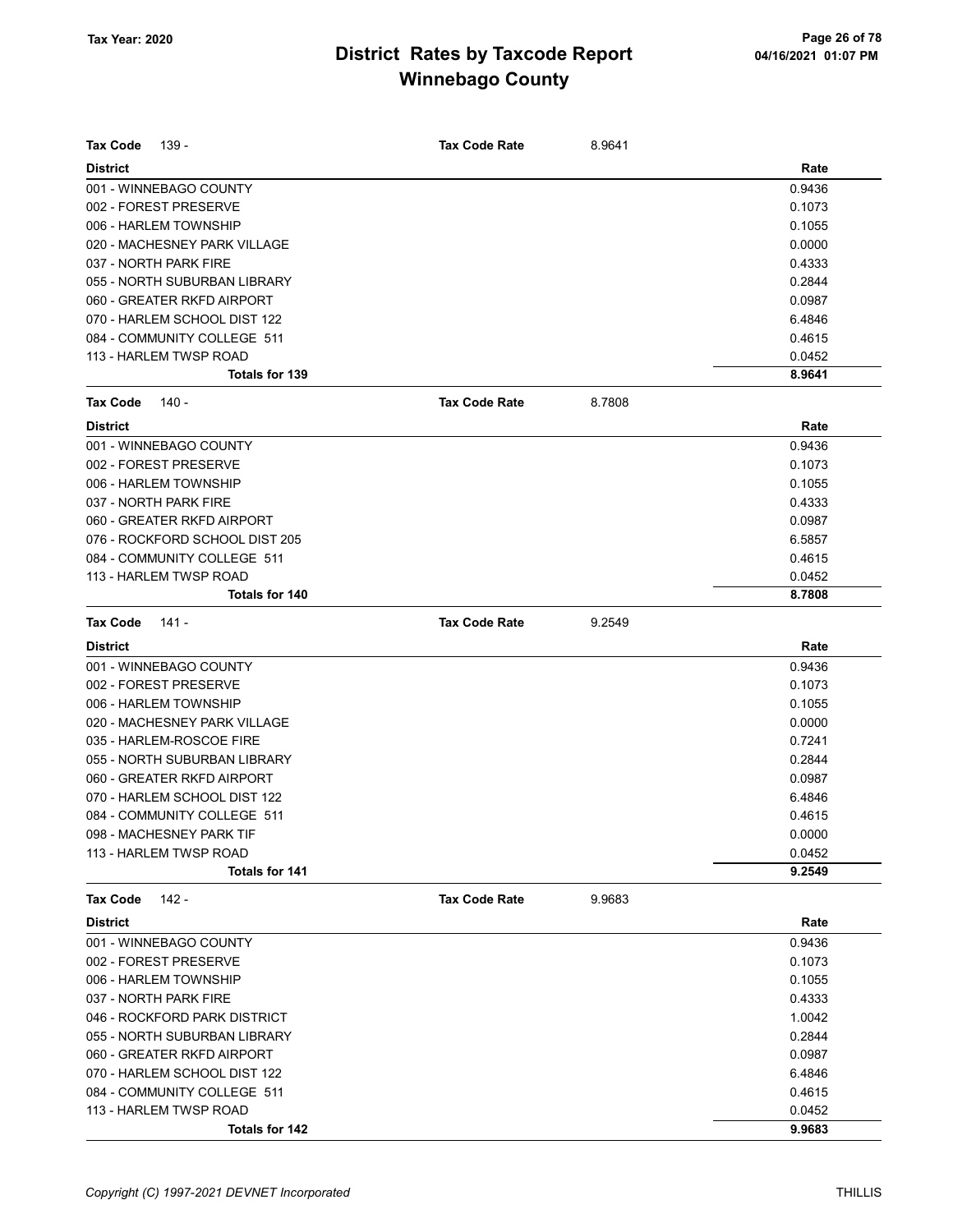| <b>Tax Code</b><br>143 -       | <b>Tax Code Rate</b> | 8.7103  |        |
|--------------------------------|----------------------|---------|--------|
| <b>District</b>                |                      |         | Rate   |
| 001 - WINNEBAGO COUNTY         |                      |         | 0.9436 |
| 002 - FOREST PRESERVE          |                      |         | 0.1073 |
| 006 - HARLEM TOWNSHIP          |                      |         | 0.1055 |
| 019 - LOVES PARK CITY          |                      |         | 0.0000 |
| 051 - ROCK RIVER WATER REC     |                      |         | 0.1795 |
| 055 - NORTH SUBURBAN LIBRARY   |                      |         | 0.2844 |
| 060 - GREATER RKFD AIRPORT     |                      |         | 0.0987 |
| 070 - HARLEM SCHOOL DIST 122   |                      |         | 6.4846 |
| 084 - COMMUNITY COLLEGE 511    |                      |         | 0.4615 |
| 113 - HARLEM TWSP ROAD         |                      |         | 0.0452 |
| Totals for 143                 |                      |         | 8.7103 |
| <b>Tax Code</b><br>144 -       | <b>Tax Code Rate</b> | 9.1436  |        |
| <b>District</b>                |                      |         | Rate   |
| 001 - WINNEBAGO COUNTY         |                      |         | 0.9436 |
| 002 - FOREST PRESERVE          |                      |         | 0.1073 |
| 006 - HARLEM TOWNSHIP          |                      |         | 0.1055 |
| 020 - MACHESNEY PARK VILLAGE   |                      |         | 0.0000 |
| 037 - NORTH PARK FIRE          |                      |         | 0.4333 |
| 051 - ROCK RIVER WATER REC     |                      |         | 0.1795 |
| 055 - NORTH SUBURBAN LIBRARY   |                      |         | 0.2844 |
| 060 - GREATER RKFD AIRPORT     |                      |         | 0.0987 |
| 070 - HARLEM SCHOOL DIST 122   |                      |         | 6.4846 |
| 084 - COMMUNITY COLLEGE 511    |                      |         | 0.4615 |
| 113 - HARLEM TWSP ROAD         |                      |         | 0.0452 |
| Totals for 144                 |                      |         | 9.1436 |
|                                |                      |         |        |
|                                |                      |         |        |
| <b>Tax Code</b><br>145 -       | <b>Tax Code Rate</b> | 9.0652  |        |
| <b>District</b>                |                      |         | Rate   |
| 001 - WINNEBAGO COUNTY         |                      |         | 0.9436 |
| 002 - FOREST PRESERVE          |                      |         | 0.1073 |
| 006 - HARLEM TOWNSHIP          |                      |         | 0.1055 |
| 037 - NORTH PARK FIRE          |                      |         | 0.4333 |
| 055 - NORTH SUBURBAN LIBRARY   |                      |         | 0.2844 |
| 060 - GREATER RKFD AIRPORT     |                      |         | 0.0987 |
| 076 - ROCKFORD SCHOOL DIST 205 |                      |         | 6.5857 |
| 084 - COMMUNITY COLLEGE 511    |                      |         | 0.4615 |
| 113 - HARLEM TWSP ROAD         |                      |         | 0.0452 |
| Totals for 145                 |                      |         | 9.0652 |
| <b>Tax Code</b><br>146 -       | <b>Tax Code Rate</b> | 12.9405 |        |
| <b>District</b>                |                      |         | Rate   |
| 001 - WINNEBAGO COUNTY         |                      |         | 0.9436 |
| 002 - FOREST PRESERVE          |                      |         | 0.1073 |
| 009 - OWEN TOWNSHIP            |                      |         | 0.1377 |
| 023 - ROCKFORD CITY            |                      |         | 2.7943 |
| 046 - ROCKFORD PARK DISTRICT   |                      |         | 1.0042 |
| 051 - ROCK RIVER WATER REC     |                      |         | 0.1795 |
| 059 - ROCKFORD CITY LIBRARY    |                      |         | 0.4343 |
| 060 - GREATER RKFD AIRPORT     |                      |         | 0.0987 |
| 076 - ROCKFORD SCHOOL DIST 205 |                      |         | 6.5857 |
| 084 - COMMUNITY COLLEGE 511    |                      |         | 0.4615 |
| 116 - OWEN TWSP ROAD           |                      |         | 0.1937 |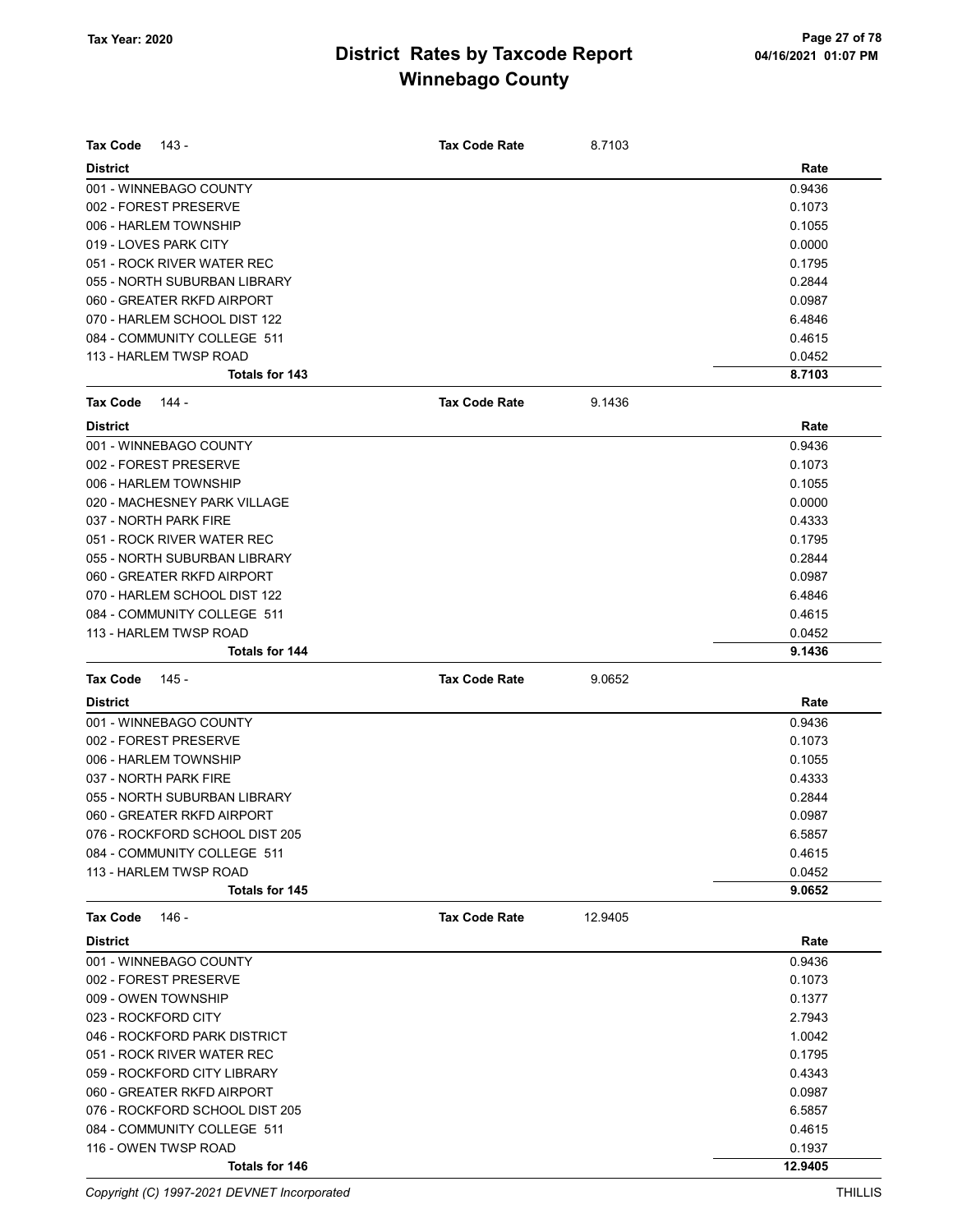| Tax Code             | 147 -                          | <b>Tax Code Rate</b> | 10.1478 |         |
|----------------------|--------------------------------|----------------------|---------|---------|
| <b>District</b>      |                                |                      |         | Rate    |
|                      | 001 - WINNEBAGO COUNTY         |                      |         | 0.9436  |
|                      | 002 - FOREST PRESERVE          |                      |         | 0.1073  |
|                      | 006 - HARLEM TOWNSHIP          |                      |         | 0.1055  |
|                      | 037 - NORTH PARK FIRE          |                      |         | 0.4333  |
|                      | 046 - ROCKFORD PARK DISTRICT   |                      |         | 1.0042  |
|                      | 051 - ROCK RIVER WATER REC     |                      |         | 0.1795  |
|                      | 055 - NORTH SUBURBAN LIBRARY   |                      |         | 0.2844  |
|                      | 060 - GREATER RKFD AIRPORT     |                      |         | 0.0987  |
|                      | 070 - HARLEM SCHOOL DIST 122   |                      |         | 6.4846  |
|                      | 084 - COMMUNITY COLLEGE 511    |                      |         | 0.4615  |
|                      | 113 - HARLEM TWSP ROAD         |                      |         | 0.0452  |
|                      | <b>Totals for 147</b>          |                      |         | 10.1478 |
| <b>Tax Code</b>      | 148                            | <b>Tax Code Rate</b> | 9.1389  |         |
| <b>District</b>      |                                |                      |         | Rate    |
|                      | 001 - WINNEBAGO COUNTY         |                      |         | 0.9436  |
|                      | 002 - FOREST PRESERVE          |                      |         | 0.1073  |
| 009 - OWEN TOWNSHIP  |                                |                      |         | 0.1377  |
|                      | 038 - NORTHWEST FIRE           |                      |         | 0.5299  |
|                      | 051 - ROCK RIVER WATER REC     |                      |         | 0.1795  |
|                      | 076 - ROCKFORD SCHOOL DIST 205 |                      |         | 6.5857  |
|                      | 084 - COMMUNITY COLLEGE 511    |                      |         | 0.4615  |
|                      | 116 - OWEN TWSP ROAD           |                      |         | 0.1937  |
|                      | <b>Totals for 148</b>          |                      |         | 9.1389  |
| <b>Tax Code</b>      | 149 -                          | <b>Tax Code Rate</b> | 9.8853  |         |
| <b>District</b>      |                                |                      |         | Rate    |
|                      | 001 - WINNEBAGO COUNTY         |                      |         | 0.9436  |
|                      | 002 - FOREST PRESERVE          |                      |         | 0.1073  |
|                      | 006 - HARLEM TOWNSHIP          |                      |         | 0.1055  |
| 025 - ROSCOE VILLAGE |                                |                      |         | 0.6304  |
|                      | 035 - HARLEM-ROSCOE FIRE       |                      |         | 0.7241  |
|                      | 055 - NORTH SUBURBAN LIBRARY   |                      |         | 0.2844  |
|                      | 060 - GREATER RKFD AIRPORT     |                      |         | 0.0987  |
|                      | 070 - HARLEM SCHOOL DIST 122   |                      |         | 6.4846  |
|                      | 084 - COMMUNITY COLLEGE 511    |                      |         | 0.4615  |
|                      | 113 - HARLEM TWSP ROAD         |                      |         | 0.0452  |
|                      | Totals for 149                 |                      |         | 9.8853  |
| Tax Code             | 150 -                          | <b>Tax Code Rate</b> | 10.0623 |         |
| <b>District</b>      |                                |                      |         | Rate    |
|                      | 001 - WINNEBAGO COUNTY         |                      |         | 0.9436  |
|                      | 002 - FOREST PRESERVE          |                      |         | 0.1073  |
| 009 - OWEN TOWNSHIP  |                                |                      |         | 0.1377  |
|                      | 038 - NORTHWEST FIRE           |                      |         | 0.5299  |
|                      | 046 - ROCKFORD PARK DISTRICT   |                      |         | 1.0042  |
|                      | 060 - GREATER RKFD AIRPORT     |                      |         | 0.0987  |
|                      | 076 - ROCKFORD SCHOOL DIST 205 |                      |         | 6.5857  |
|                      | 084 - COMMUNITY COLLEGE 511    |                      |         | 0.4615  |
|                      | 116 - OWEN TWSP ROAD           |                      |         | 0.1937  |
|                      | Totals for 150                 |                      |         | 10.0623 |
|                      |                                |                      |         |         |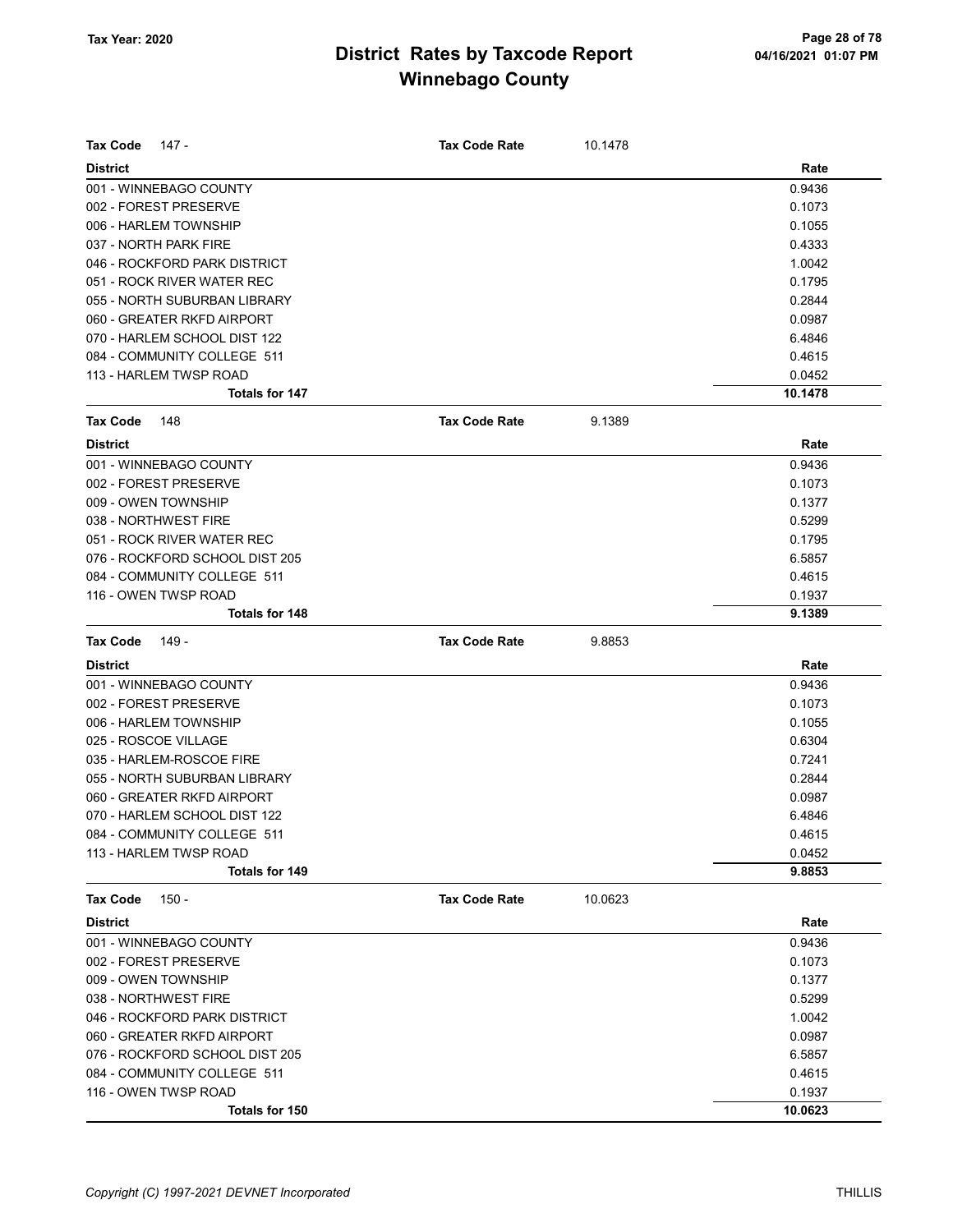| <b>Tax Code</b><br>151 -       | <b>Tax Code Rate</b> | 10.4386 |         |
|--------------------------------|----------------------|---------|---------|
| <b>District</b>                |                      |         | Rate    |
| 001 - WINNEBAGO COUNTY         |                      |         | 0.9436  |
| 002 - FOREST PRESERVE          |                      |         | 0.1073  |
| 006 - HARLEM TOWNSHIP          |                      |         | 0.1055  |
| 035 - HARLEM-ROSCOE FIRE       |                      |         | 0.7241  |
| 046 - ROCKFORD PARK DISTRICT   |                      |         | 1.0042  |
| 051 - ROCK RIVER WATER REC     |                      |         | 0.1795  |
| 055 - NORTH SUBURBAN LIBRARY   |                      |         | 0.2844  |
| 060 - GREATER RKFD AIRPORT     |                      |         | 0.0987  |
| 070 - HARLEM SCHOOL DIST 122   |                      |         | 6.4846  |
| 084 - COMMUNITY COLLEGE 511    |                      |         | 0.4615  |
| 113 - HARLEM TWSP ROAD         |                      |         | 0.0452  |
| Totals for 151                 |                      |         | 10.4386 |
| <b>Tax Code</b><br>152 -       | <b>Tax Code Rate</b> | 10.4386 |         |
| <b>District</b>                |                      |         | Rate    |
| 001 - WINNEBAGO COUNTY         |                      |         | 0.9436  |
| 002 - FOREST PRESERVE          |                      |         | 0.1073  |
| 006 - HARLEM TOWNSHIP          |                      |         | 0.1055  |
| 020 - MACHESNEY PARK VILLAGE   |                      |         | 0.0000  |
| 035 - HARLEM-ROSCOE FIRE       |                      |         | 0.7241  |
| 046 - ROCKFORD PARK DISTRICT   |                      |         | 1.0042  |
| 051 - ROCK RIVER WATER REC     |                      |         | 0.1795  |
| 055 - NORTH SUBURBAN LIBRARY   |                      |         | 0.2844  |
| 060 - GREATER RKFD AIRPORT     |                      |         | 0.0987  |
| 070 - HARLEM SCHOOL DIST 122   |                      |         | 6.4846  |
| 084 - COMMUNITY COLLEGE 511    |                      |         | 0.4615  |
| 113 - HARLEM TWSP ROAD         |                      |         | 0.0452  |
| Totals for 152                 |                      |         | 10.4386 |
| <b>Tax Code</b><br>153 -       | <b>Tax Code Rate</b> | 9.4344  |         |
| <b>District</b>                |                      |         | Rate    |
| 001 - WINNEBAGO COUNTY         |                      |         | 0.9436  |
| 002 - FOREST PRESERVE          |                      |         | 0.1073  |
| 006 - HARLEM TOWNSHIP          |                      |         | 0.1055  |
| 035 - HARLEM-ROSCOE FIRE       |                      |         | 0.7241  |
| 051 - ROCK RIVER WATER REC     |                      |         | 0.1795  |
| 055 - NORTH SUBURBAN LIBRARY   |                      |         | 0.2844  |
| 060 - GREATER RKFD AIRPORT     |                      |         | 0.0987  |
| 070 - HARLEM SCHOOL DIST 122   |                      |         | 6.4846  |
| 084 - COMMUNITY COLLEGE 511    |                      |         | 0.4615  |
| 113 - HARLEM TWSP ROAD         |                      |         | 0.0452  |
| Totals for 153                 |                      |         | 9.4344  |
| <b>Tax Code</b><br>154 -       | <b>Tax Code Rate</b> | 12.7610 |         |
| <b>District</b>                |                      |         | Rate    |
| 001 - WINNEBAGO COUNTY         |                      |         | 0.9436  |
| 002 - FOREST PRESERVE          |                      |         | 0.1073  |
| 009 - OWEN TOWNSHIP            |                      |         | 0.1377  |
| 023 - ROCKFORD CITY            |                      |         | 2.7943  |
| 046 - ROCKFORD PARK DISTRICT   |                      |         | 1.0042  |
| 059 - ROCKFORD CITY LIBRARY    |                      |         | 0.4343  |
| 060 - GREATER RKFD AIRPORT     |                      |         | 0.0987  |
| 076 - ROCKFORD SCHOOL DIST 205 |                      |         | 6.5857  |
| 084 - COMMUNITY COLLEGE 511    |                      |         | 0.4615  |

Copyright (C) 1997-2021 DEVNET Incorporated THILLIS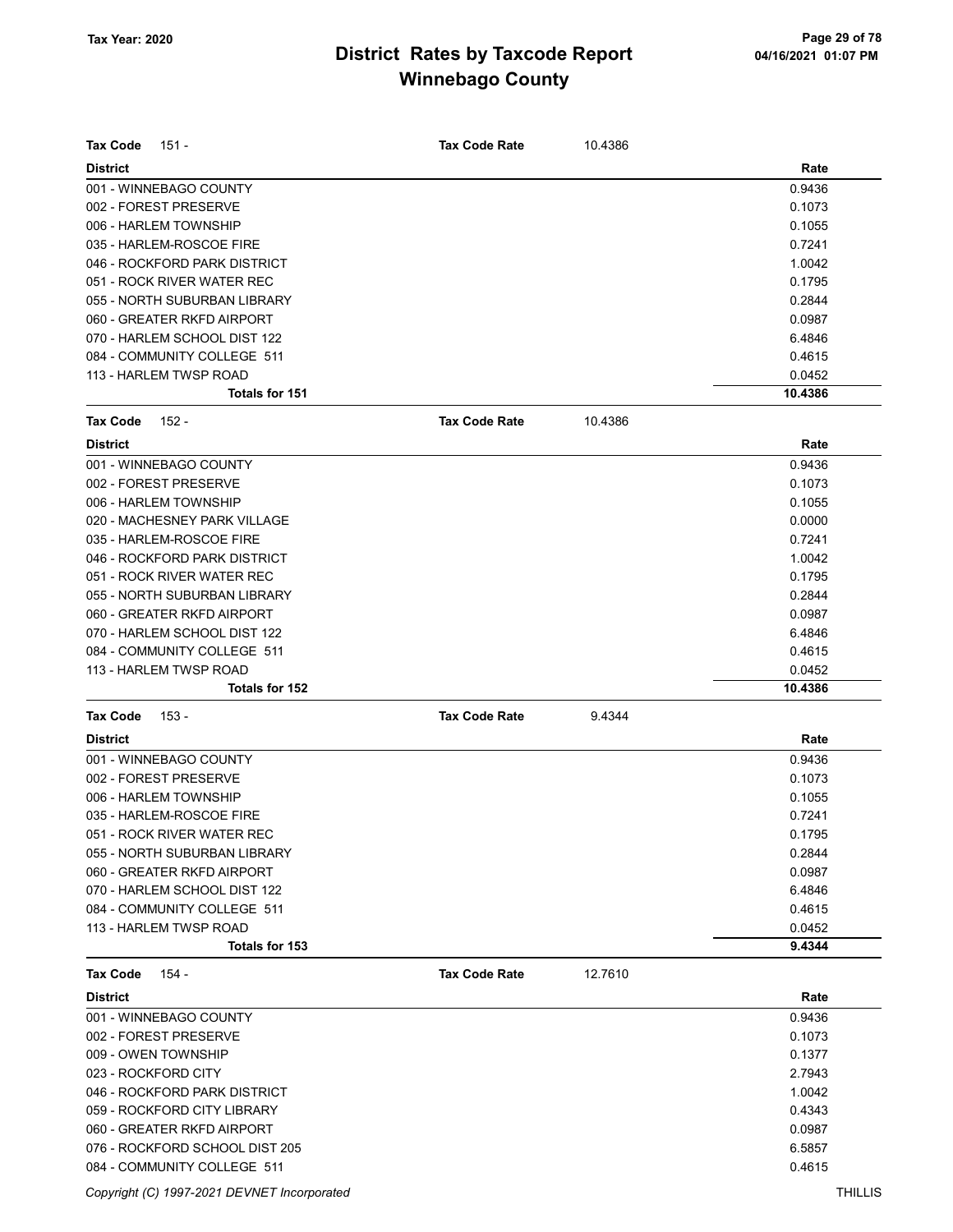| <b>Tax Code</b><br>154 -       | <b>Tax Code Rate</b> | 12.7610 |         |
|--------------------------------|----------------------|---------|---------|
| <b>District</b>                |                      |         | Rate    |
| 116 - OWEN TWSP ROAD           |                      |         | 0.1937  |
| Totals for 154                 |                      |         | 12.7610 |
| <b>Tax Code</b><br>155 -       | <b>Tax Code Rate</b> | 9.1968  |         |
| <b>District</b>                |                      |         | Rate    |
| 001 - WINNEBAGO COUNTY         |                      |         | 0.9436  |
| 002 - FOREST PRESERVE          |                      |         | 0.1073  |
| 009 - OWEN TOWNSHIP            |                      |         | 0.1377  |
| 041 - ROCKTON FIRE             |                      |         | 0.6686  |
| 060 - GREATER RKFD AIRPORT     |                      |         | 0.0987  |
| 076 - ROCKFORD SCHOOL DIST 205 |                      |         | 6.5857  |
| 084 - COMMUNITY COLLEGE 511    |                      |         | 0.4615  |
| 116 - OWEN TWSP ROAD           |                      |         | 0.1937  |
| <b>Totals for 155</b>          |                      |         | 9.1968  |
| Tax Code<br>156 -              | <b>Tax Code Rate</b> | 9.0581  |         |
| <b>District</b>                |                      |         | Rate    |
| 001 - WINNEBAGO COUNTY         |                      |         | 0.9436  |
| 002 - FOREST PRESERVE          |                      |         | 0.1073  |
| 009 - OWEN TOWNSHIP            |                      |         | 0.1377  |
| 038 - NORTHWEST FIRE           |                      |         | 0.5299  |
| 060 - GREATER RKFD AIRPORT     |                      |         | 0.0987  |
| 076 - ROCKFORD SCHOOL DIST 205 |                      |         | 6.5857  |
| 084 - COMMUNITY COLLEGE 511    |                      |         | 0.4615  |
| 116 - OWEN TWSP ROAD           |                      |         | 0.1937  |
| Totals for 156                 |                      |         | 9.0581  |
| <b>Tax Code</b><br>157 -       | <b>Tax Code Rate</b> | 11.7568 |         |
| <b>District</b>                |                      |         | Rate    |
| 001 - WINNEBAGO COUNTY         |                      |         | 0.9436  |
| 002 - FOREST PRESERVE          |                      |         | 0.1073  |
| 009 - OWEN TOWNSHIP            |                      |         | 0.1377  |
| 023 - ROCKFORD CITY            |                      |         | 2.7943  |
| 059 - ROCKFORD CITY LIBRARY    |                      |         | 0.4343  |
| 060 - GREATER RKFD AIRPORT     |                      |         | 0.0987  |
| 076 - ROCKFORD SCHOOL DIST 205 |                      |         | 6.5857  |
| 084 - COMMUNITY COLLEGE 511    |                      |         | 0.4615  |
| 116 - OWEN TWSP ROAD           |                      |         | 0.1937  |
| Totals for 157                 |                      |         | 11.7568 |
| Tax Code<br>158 -              | <b>Tax Code Rate</b> | 10.1478 |         |
| <b>District</b>                |                      |         | Rate    |
| 001 - WINNEBAGO COUNTY         |                      |         | 0.9436  |
| 002 - FOREST PRESERVE          |                      |         | 0.1073  |
| 006 - HARLEM TOWNSHIP          |                      |         | 0.1055  |
| 020 - MACHESNEY PARK VILLAGE   |                      |         | 0.0000  |
| 037 - NORTH PARK FIRE          |                      |         | 0.4333  |
| 046 - ROCKFORD PARK DISTRICT   |                      |         | 1.0042  |
| 051 - ROCK RIVER WATER REC     |                      |         | 0.1795  |
| 055 - NORTH SUBURBAN LIBRARY   |                      |         | 0.2844  |
| 060 - GREATER RKFD AIRPORT     |                      |         | 0.0987  |
| 070 - HARLEM SCHOOL DIST 122   |                      |         | 6.4846  |
| 084 - COMMUNITY COLLEGE 511    |                      |         | 0.4615  |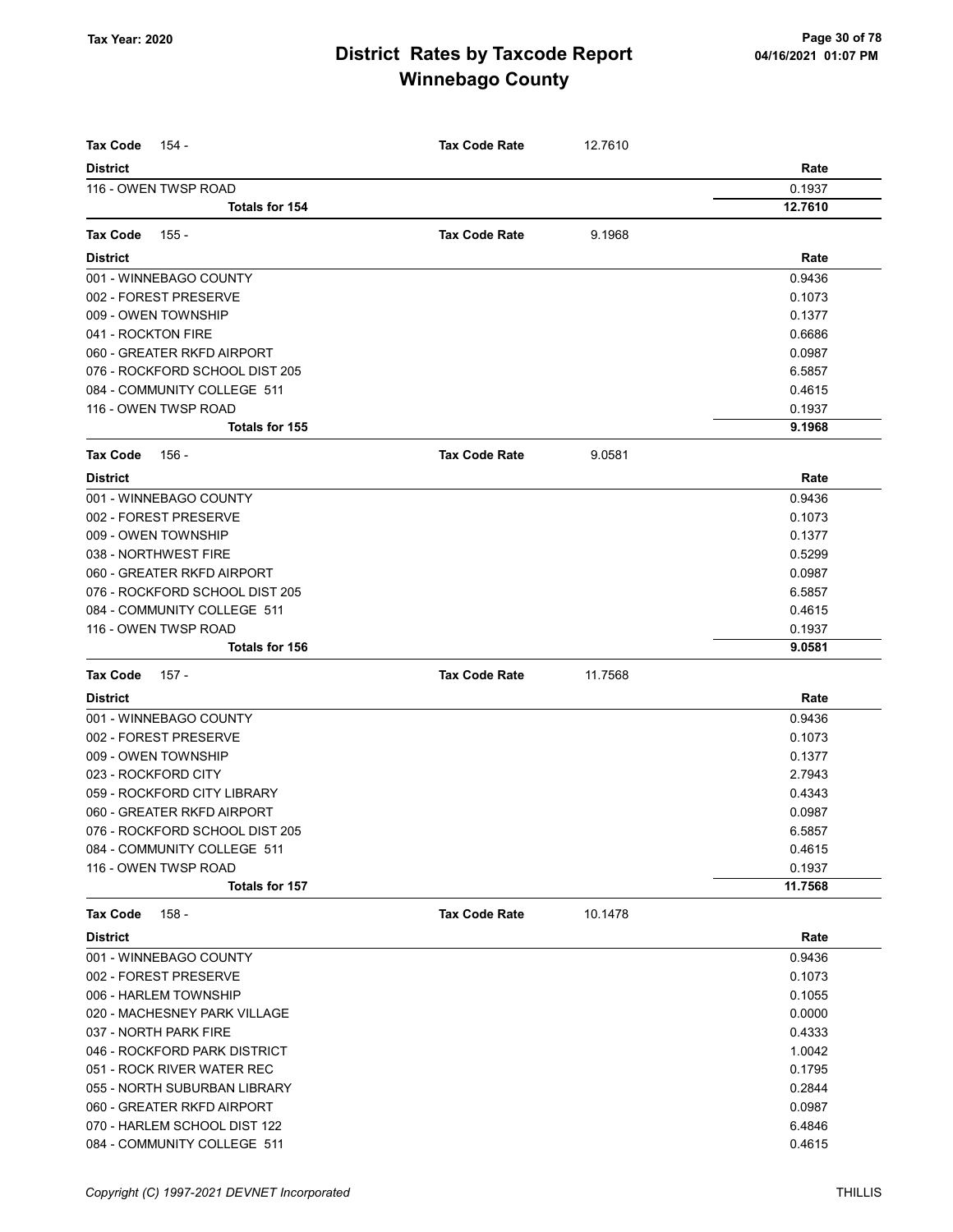| <b>Tax Code</b><br>158 -       | <b>Tax Code Rate</b> | 10.1478 |         |
|--------------------------------|----------------------|---------|---------|
| <b>District</b>                |                      |         | Rate    |
| 113 - HARLEM TWSP ROAD         |                      |         | 0.0452  |
| <b>Totals for 158</b>          |                      |         | 10.1478 |
| <b>Tax Code</b><br>159 -       | <b>Tax Code Rate</b> | 10.0694 |         |
|                                |                      |         |         |
| <b>District</b>                |                      |         | Rate    |
| 001 - WINNEBAGO COUNTY         |                      |         | 0.9436  |
| 002 - FOREST PRESERVE          |                      |         | 0.1073  |
| 006 - HARLEM TOWNSHIP          |                      |         | 0.1055  |
| 037 - NORTH PARK FIRE          |                      |         | 0.4333  |
| 046 - ROCKFORD PARK DISTRICT   |                      |         | 1.0042  |
| 055 - NORTH SUBURBAN LIBRARY   |                      |         | 0.2844  |
| 060 - GREATER RKFD AIRPORT     |                      |         | 0.0987  |
| 076 - ROCKFORD SCHOOL DIST 205 |                      |         | 6.5857  |
| 084 - COMMUNITY COLLEGE 511    |                      |         | 0.4615  |
| 113 - HARLEM TWSP ROAD         |                      |         | 0.0452  |
| <b>Totals for 159</b>          |                      |         | 10.0694 |
| $160 -$<br><b>Tax Code</b>     | <b>Tax Code Rate</b> | 9.1436  |         |
| <b>District</b>                |                      |         | Rate    |
| 001 - WINNEBAGO COUNTY         |                      |         | 0.9436  |
| 002 - FOREST PRESERVE          |                      |         | 0.1073  |
| 006 - HARLEM TOWNSHIP          |                      |         | 0.1055  |
| 037 - NORTH PARK FIRE          |                      |         | 0.4333  |
| 051 - ROCK RIVER WATER REC     |                      |         | 0.1795  |
| 055 - NORTH SUBURBAN LIBRARY   |                      |         | 0.2844  |
| 060 - GREATER RKFD AIRPORT     |                      |         | 0.0987  |
| 070 - HARLEM SCHOOL DIST 122   |                      |         | 6.4846  |
| 084 - COMMUNITY COLLEGE 511    |                      |         | 0.4615  |
| 113 - HARLEM TWSP ROAD         |                      |         | 0.0452  |
| Totals for 160                 |                      |         | 9.1436  |
| <b>Tax Code</b><br>161 -       | <b>Tax Code Rate</b> | 8.6307  |         |
| <b>District</b>                |                      |         | Rate    |
| 001 - WINNEBAGO COUNTY         |                      |         | 0.9436  |
| 002 - FOREST PRESERVE          |                      |         | 0.1073  |
| 009 - OWEN TOWNSHIP            |                      |         | 0.1377  |
| 038 - NORTHWEST FIRE           |                      |         | 0.5299  |
| 060 - GREATER RKFD AIRPORT     |                      |         | 0.0987  |
| 074 - ROCKTON SCHOOL DIST 140  |                      |         | 3.5662  |
| 077 - HONONEGAH HIGH SD #207   |                      |         | 2.5921  |
| 084 - COMMUNITY COLLEGE 511    |                      |         | 0.4615  |
| 116 - OWEN TWSP ROAD           |                      |         | 0.1937  |
| <b>Totals for 161</b>          |                      |         | 8.6307  |
| <b>Tax Code</b><br>162 -       | <b>Tax Code Rate</b> | 9.2785  |         |
| <b>District</b>                |                      |         | Rate    |
| 001 - WINNEBAGO COUNTY         |                      |         | 0.9436  |
| 002 - FOREST PRESERVE          |                      |         | 0.1073  |
| 009 - OWEN TOWNSHIP            |                      |         | 0.1377  |
| 038 - NORTHWEST FIRE           |                      |         | 0.5299  |
| 058 - WINNEBAGO LIBRARY        |                      |         | 0.2018  |
| 060 - GREATER RKFD AIRPORT     |                      |         | 0.0987  |
| 082 - WINNEBAGO UNIT SD #323   |                      |         | 6.6043  |
| 084 - COMMUNITY COLLEGE 511    |                      |         | 0.4615  |
|                                |                      |         |         |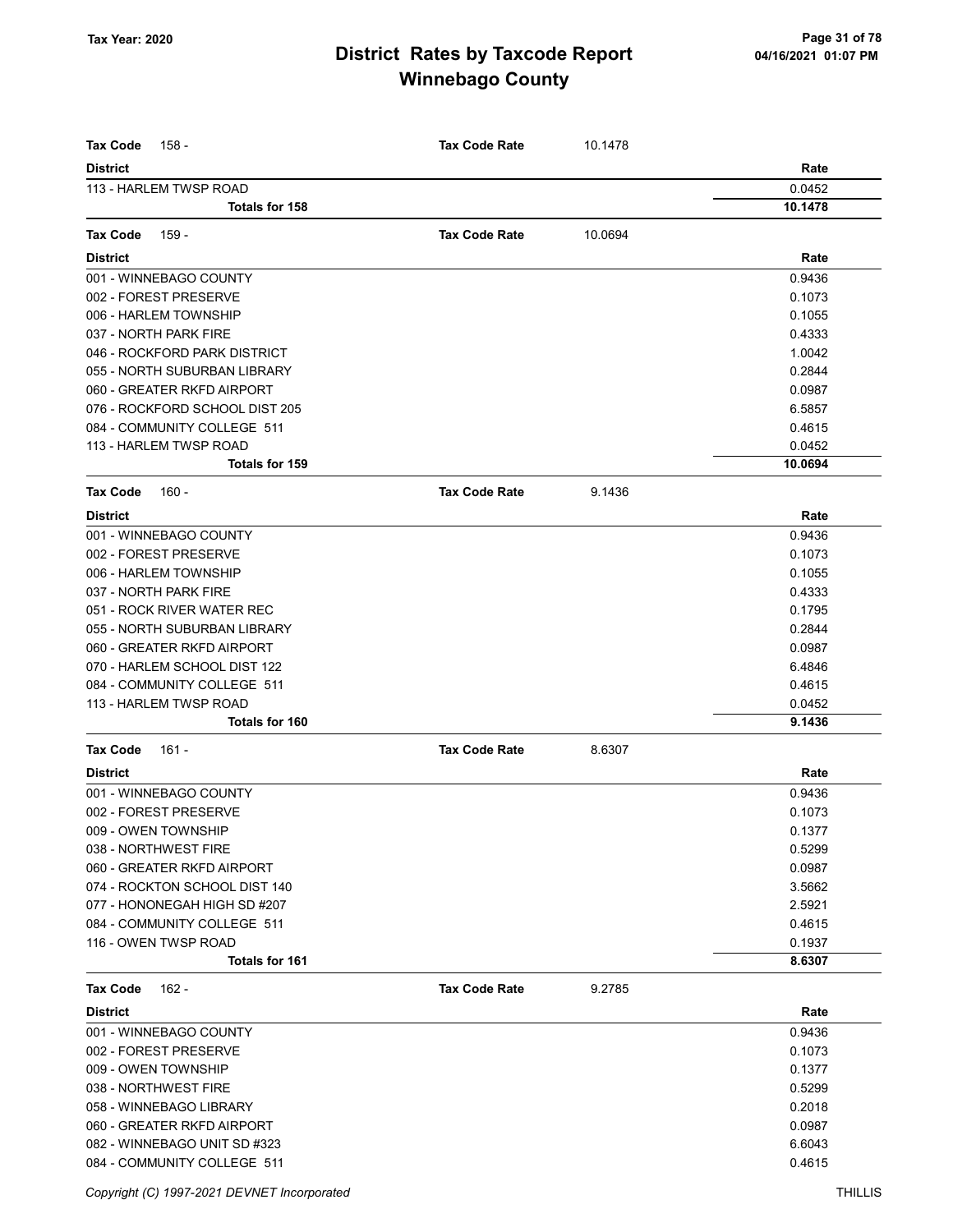| Tax Code<br>162 -                             | <b>Tax Code Rate</b> | 9.2785 |                  |
|-----------------------------------------------|----------------------|--------|------------------|
| <b>District</b>                               |                      |        | Rate             |
| 116 - OWEN TWSP ROAD                          |                      |        | 0.1937           |
| Totals for 162                                |                      |        | 9.2785           |
| $163 -$<br><b>Tax Code</b>                    | <b>Tax Code Rate</b> | 9.2549 |                  |
| <b>District</b>                               |                      |        | Rate             |
| 001 - WINNEBAGO COUNTY                        |                      |        | 0.9436           |
| 002 - FOREST PRESERVE                         |                      |        | 0.1073           |
| 006 - HARLEM TOWNSHIP                         |                      |        | 0.1055           |
| 035 - HARLEM-ROSCOE FIRE                      |                      |        | 0.7241           |
| 055 - NORTH SUBURBAN LIBRARY                  |                      |        | 0.2844           |
| 060 - GREATER RKFD AIRPORT                    |                      |        | 0.0987           |
| 070 - HARLEM SCHOOL DIST 122                  |                      |        | 6.4846           |
| 084 - COMMUNITY COLLEGE 511                   |                      |        | 0.4615           |
| 113 - HARLEM TWSP ROAD                        |                      |        | 0.0452           |
| Totals for 163                                |                      |        | 9.2549           |
|                                               | <b>Tax Code Rate</b> |        |                  |
| Tax Code<br>164 -                             |                      | 8.9641 |                  |
| <b>District</b>                               |                      |        | Rate             |
| 001 - WINNEBAGO COUNTY                        |                      |        | 0.9436           |
| 002 - FOREST PRESERVE                         |                      |        | 0.1073           |
| 006 - HARLEM TOWNSHIP                         |                      |        | 0.1055           |
| 037 - NORTH PARK FIRE                         |                      |        | 0.4333           |
| 055 - NORTH SUBURBAN LIBRARY                  |                      |        | 0.2844           |
| 060 - GREATER RKFD AIRPORT                    |                      |        | 0.0987           |
| 070 - HARLEM SCHOOL DIST 122                  |                      |        | 6.4846           |
| 084 - COMMUNITY COLLEGE 511                   |                      |        | 0.4615           |
| 113 - HARLEM TWSP ROAD<br>Totals for 164      |                      |        | 0.0452<br>8.9641 |
| <b>Tax Code</b>                               | <b>Tax Code Rate</b> |        |                  |
| 165 -                                         |                      | 8.7694 |                  |
| <b>District</b>                               |                      |        | Rate             |
| 001 - WINNEBAGO COUNTY                        |                      |        | 0.9436<br>0.1073 |
| 002 - FOREST PRESERVE                         |                      |        |                  |
| 009 - OWEN TOWNSHIP                           |                      |        | 0.1377           |
| 041 - ROCKTON FIRE                            |                      |        | 0.6686           |
| 060 - GREATER RKFD AIRPORT                    |                      |        | 0.0987           |
| 074 - ROCKTON SCHOOL DIST 140                 |                      |        | 3.5662           |
| 077 - HONONEGAH HIGH SD #207                  |                      |        | 2.5921           |
| 084 - COMMUNITY COLLEGE 511                   |                      |        | 0.4615           |
| 116 - OWEN TWSP ROAD<br><b>Totals for 165</b> |                      |        | 0.1937<br>8.7694 |
|                                               |                      |        |                  |
| $167 -$<br>Tax Code                           | <b>Tax Code Rate</b> | 8.9594 |                  |
| <b>District</b>                               |                      |        | Rate             |
| 001 - WINNEBAGO COUNTY                        |                      |        | 0.9436           |
| 002 - FOREST PRESERVE                         |                      |        | 0.1073           |
| 009 - OWEN TOWNSHIP                           |                      |        | 0.1377           |
| 038 - NORTHWEST FIRE                          |                      |        | 0.5299           |
| 076 - ROCKFORD SCHOOL DIST 205                |                      |        | 6.5857           |
| 084 - COMMUNITY COLLEGE 511                   |                      |        | 0.4615           |
| 116 - OWEN TWSP ROAD                          |                      |        | 0.1937           |
| Totals for 167                                |                      |        | 8.9594           |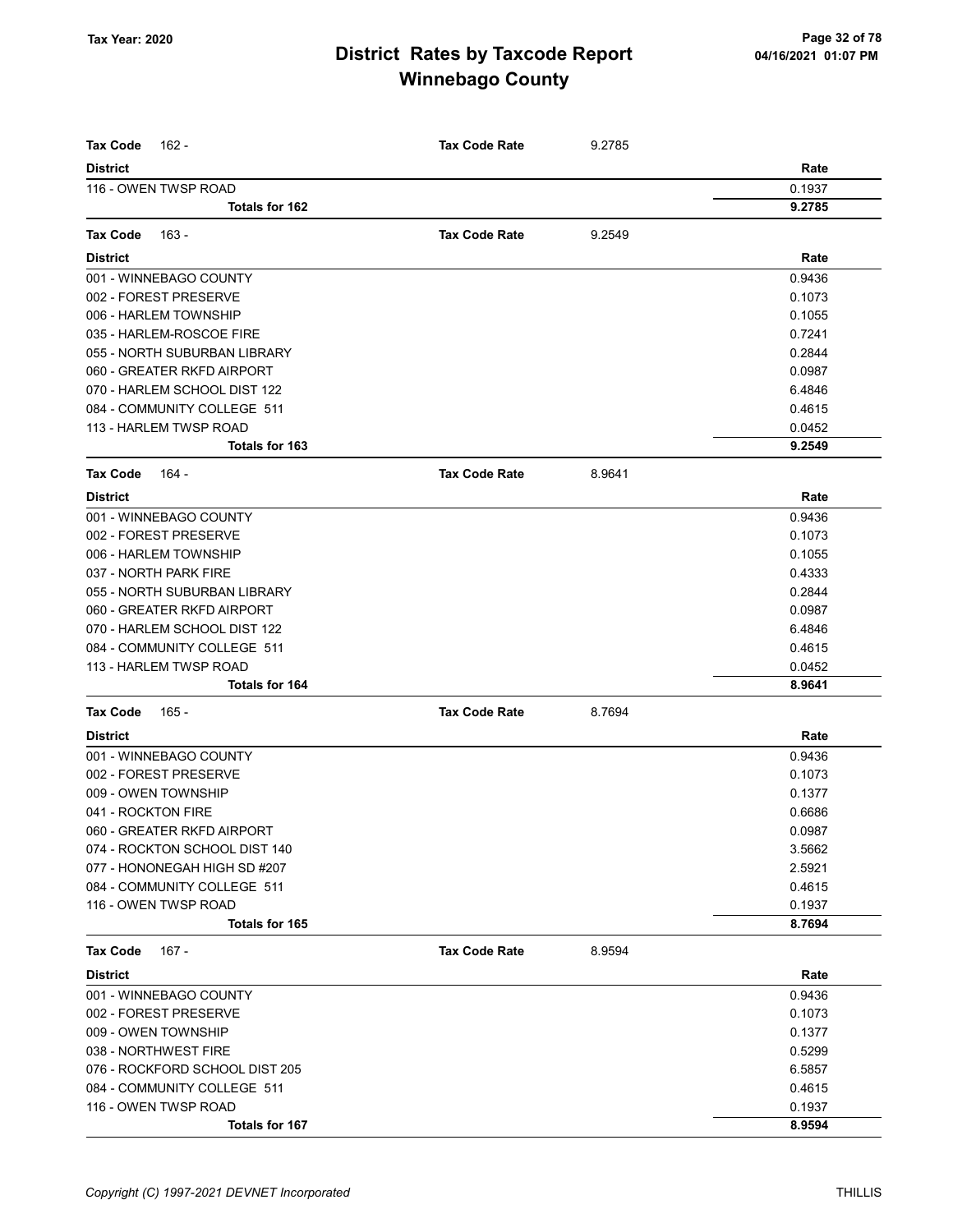|                    | 168 -                          | <b>Tax Code Rate</b> | 8.7694  |        |
|--------------------|--------------------------------|----------------------|---------|--------|
| <b>District</b>    |                                |                      |         | Rate   |
|                    | 001 - WINNEBAGO COUNTY         |                      |         | 0.9436 |
|                    | 002 - FOREST PRESERVE          |                      |         | 0.1073 |
|                    | 009 - OWEN TOWNSHIP            |                      |         | 0.1377 |
|                    | 020 - MACHESNEY PARK VILLAGE   |                      |         | 0.0000 |
| 041 - ROCKTON FIRE |                                |                      |         | 0.6686 |
|                    | 060 - GREATER RKFD AIRPORT     |                      |         | 0.0987 |
|                    | 074 - ROCKTON SCHOOL DIST 140  |                      |         | 3.5662 |
|                    | 077 - HONONEGAH HIGH SD #207   |                      |         | 2.5921 |
|                    | 084 - COMMUNITY COLLEGE 511    |                      |         | 0.4615 |
|                    | 116 - OWEN TWSP ROAD           |                      |         | 0.1937 |
|                    | <b>Totals for 168</b>          |                      |         | 8.7694 |
| <b>Tax Code</b>    | 169 -                          | <b>Tax Code Rate</b> | 9.3425  |        |
| <b>District</b>    |                                |                      |         | Rate   |
|                    | 001 - WINNEBAGO COUNTY         |                      |         | 0.9436 |
|                    | 002 - FOREST PRESERVE          |                      |         | 0.1073 |
|                    | 009 - OWEN TOWNSHIP            |                      |         | 0.1377 |
|                    | 038 - NORTHWEST FIRE           |                      |         | 0.5299 |
|                    | 055 - NORTH SUBURBAN LIBRARY   |                      |         | 0.2844 |
|                    | 060 - GREATER RKFD AIRPORT     |                      |         | 0.0987 |
|                    | 076 - ROCKFORD SCHOOL DIST 205 |                      |         | 6.5857 |
|                    | 084 - COMMUNITY COLLEGE 511    |                      |         | 0.4615 |
|                    | 116 - OWEN TWSP ROAD           |                      |         | 0.1937 |
|                    | Totals for 169                 |                      |         | 9.3425 |
| <b>Tax Code</b>    | 170 -                          | <b>Tax Code Rate</b> | 9.2376  |        |
|                    |                                |                      |         |        |
| <b>District</b>    |                                |                      |         | Rate   |
|                    | 001 - WINNEBAGO COUNTY         |                      |         | 0.9436 |
|                    | 002 - FOREST PRESERVE          |                      |         | 0.1073 |
|                    | 009 - OWEN TOWNSHIP            |                      |         | 0.1377 |
|                    | 038 - NORTHWEST FIRE           |                      |         | 0.5299 |
|                    | 051 - ROCK RIVER WATER REC     |                      |         | 0.1795 |
|                    | 060 - GREATER RKFD AIRPORT     |                      |         | 0.0987 |
|                    | 076 - ROCKFORD SCHOOL DIST 205 |                      |         | 6.5857 |
|                    | 084 - COMMUNITY COLLEGE 511    |                      |         | 0.4615 |
|                    | 116 - OWEN TWSP ROAD           |                      |         | 0.1937 |
|                    | Totals for 170                 |                      |         | 9.2376 |
| <b>Tax Code</b>    | $171 -$                        | <b>Tax Code Rate</b> | 10.2418 |        |
| <b>District</b>    |                                |                      |         | Rate   |
|                    | 001 - WINNEBAGO COUNTY         |                      |         | 0.9436 |
|                    | 002 - FOREST PRESERVE          |                      |         | 0.1073 |
|                    | 009 - OWEN TOWNSHIP            |                      |         | 0.1377 |
|                    | 038 - NORTHWEST FIRE           |                      |         | 0.5299 |
|                    | 046 - ROCKFORD PARK DISTRICT   |                      |         | 1.0042 |
|                    | 051 - ROCK RIVER WATER REC     |                      |         | 0.1795 |
|                    | 060 - GREATER RKFD AIRPORT     |                      |         | 0.0987 |
|                    | 076 - ROCKFORD SCHOOL DIST 205 |                      |         | 6.5857 |
|                    | 084 - COMMUNITY COLLEGE 511    |                      |         | 0.4615 |
|                    | 116 - OWEN TWSP ROAD           |                      |         | 0.1937 |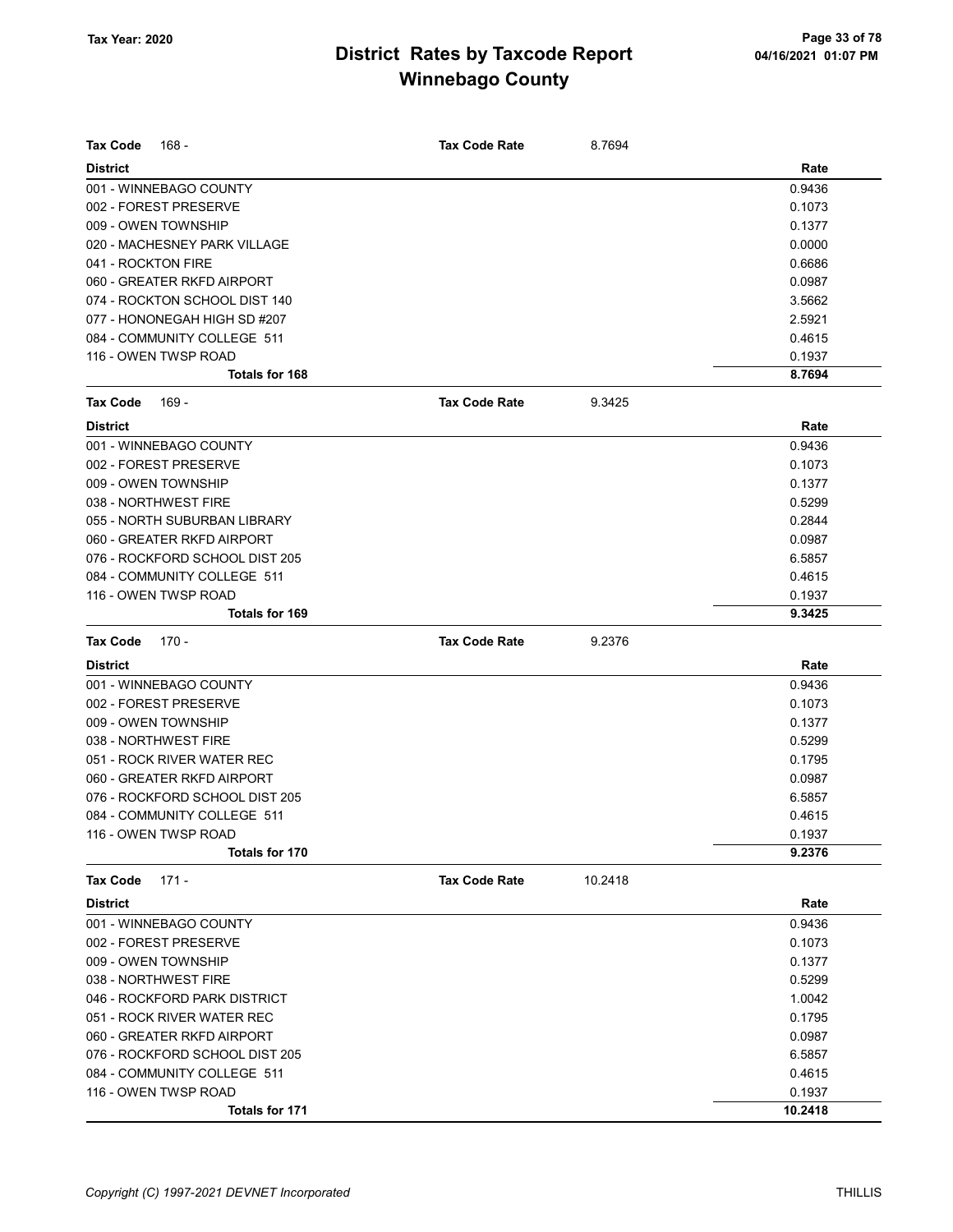| <b>Tax Code</b><br>172             | <b>Tax Code Rate</b> | 12.8418 |         |
|------------------------------------|----------------------|---------|---------|
| <b>District</b>                    |                      |         | Rate    |
| 001 - WINNEBAGO COUNTY             |                      |         | 0.9436  |
| 002 - FOREST PRESERVE              |                      |         | 0.1073  |
| 009 - OWEN TOWNSHIP                |                      |         | 0.1377  |
| 023 - ROCKFORD CITY                |                      |         | 2.7943  |
| 046 - ROCKFORD PARK DISTRICT       |                      |         | 1.0042  |
| 051 - ROCK RIVER WATER REC         |                      |         | 0.1795  |
| 059 - ROCKFORD CITY LIBRARY        |                      |         | 0.4343  |
| 076 - ROCKFORD SCHOOL DIST 205     |                      |         | 6.5857  |
| 084 - COMMUNITY COLLEGE 511        |                      |         | 0.4615  |
| 116 - OWEN TWSP ROAD               |                      |         | 0.1937  |
| Totals for 172                     |                      |         | 12.8418 |
| <b>Tax Code</b><br>175 -           | <b>Tax Code Rate</b> | 9.6345  |         |
| <b>District</b>                    |                      |         | Rate    |
| 001 - WINNEBAGO COUNTY             |                      |         | 0.9436  |
| 002 - FOREST PRESERVE              |                      |         | 0.1073  |
| 013 - ROSCOE TOWNSHIP              |                      |         | 0.1394  |
| 026 - SOUTH BELOIT CITY            |                      |         | 1.0349  |
| 061 - SOUTH BELOIT CITY LIBRARY    |                      |         | 0.1968  |
| 072 - PRAIRIE HILL SCHOOL DIST 133 |                      |         | 3.9970  |
| 077 - HONONEGAH HIGH SD #207       |                      |         | 2.5921  |
| 084 - COMMUNITY COLLEGE 511        |                      |         | 0.4615  |
| 120 - ROSCOE TWSP ROAD             |                      |         | 0.1619  |
| <b>Totals for 175</b>              |                      |         | 9.6345  |
| <b>Tax Code</b><br>176 -           | <b>Tax Code Rate</b> | 8.6872  |         |
|                                    |                      |         |         |
| <b>District</b>                    |                      |         | Rate    |
| 001 - WINNEBAGO COUNTY             |                      |         | 0.9436  |
| 002 - FOREST PRESERVE              |                      |         | 0.1073  |
| 013 - ROSCOE TOWNSHIP              |                      |         | 0.1394  |
| 055 - NORTH SUBURBAN LIBRARY       |                      |         | 0.2844  |
| 072 - PRAIRIE HILL SCHOOL DIST 133 |                      |         | 3.9970  |
| 077 - HONONEGAH HIGH SD #207       |                      |         | 2.5921  |
| 084 - COMMUNITY COLLEGE 511        |                      |         | 0.4615  |
| 120 - ROSCOE TWSP ROAD             |                      |         | 0.1619  |
| Totals for 176                     |                      |         | 8.6872  |
| <b>Tax Code</b><br>177 -           | <b>Tax Code Rate</b> | 9.0103  |         |
| <b>District</b>                    |                      |         | Rate    |
| 001 - WINNEBAGO COUNTY             |                      |         | 0.9436  |
| 002 - FOREST PRESERVE              |                      |         | 0.1073  |
| 013 - ROSCOE TOWNSHIP              |                      |         | 0.1394  |
| 026 - SOUTH BELOIT CITY            |                      |         | 1.0349  |
| 061 - SOUTH BELOIT CITY LIBRARY    |                      |         | 0.1968  |
| 079 - SOUTH BELOIT SD #320         |                      |         | 5.9649  |
| 084 - COMMUNITY COLLEGE 511        |                      |         | 0.4615  |
| 120 - ROSCOE TWSP ROAD             |                      |         | 0.1619  |
| Totals for 177                     |                      |         | 9.0103  |
| <b>Tax Code</b><br>178 -           | <b>Tax Code Rate</b> | 8.0630  |         |
| <b>District</b>                    |                      |         | Rate    |
| 001 - WINNEBAGO COUNTY             |                      |         | 0.9436  |
| 002 - FOREST PRESERVE              |                      |         | 0.1073  |
| 013 - ROSCOE TOWNSHIP              |                      |         | 0.1394  |
|                                    |                      |         |         |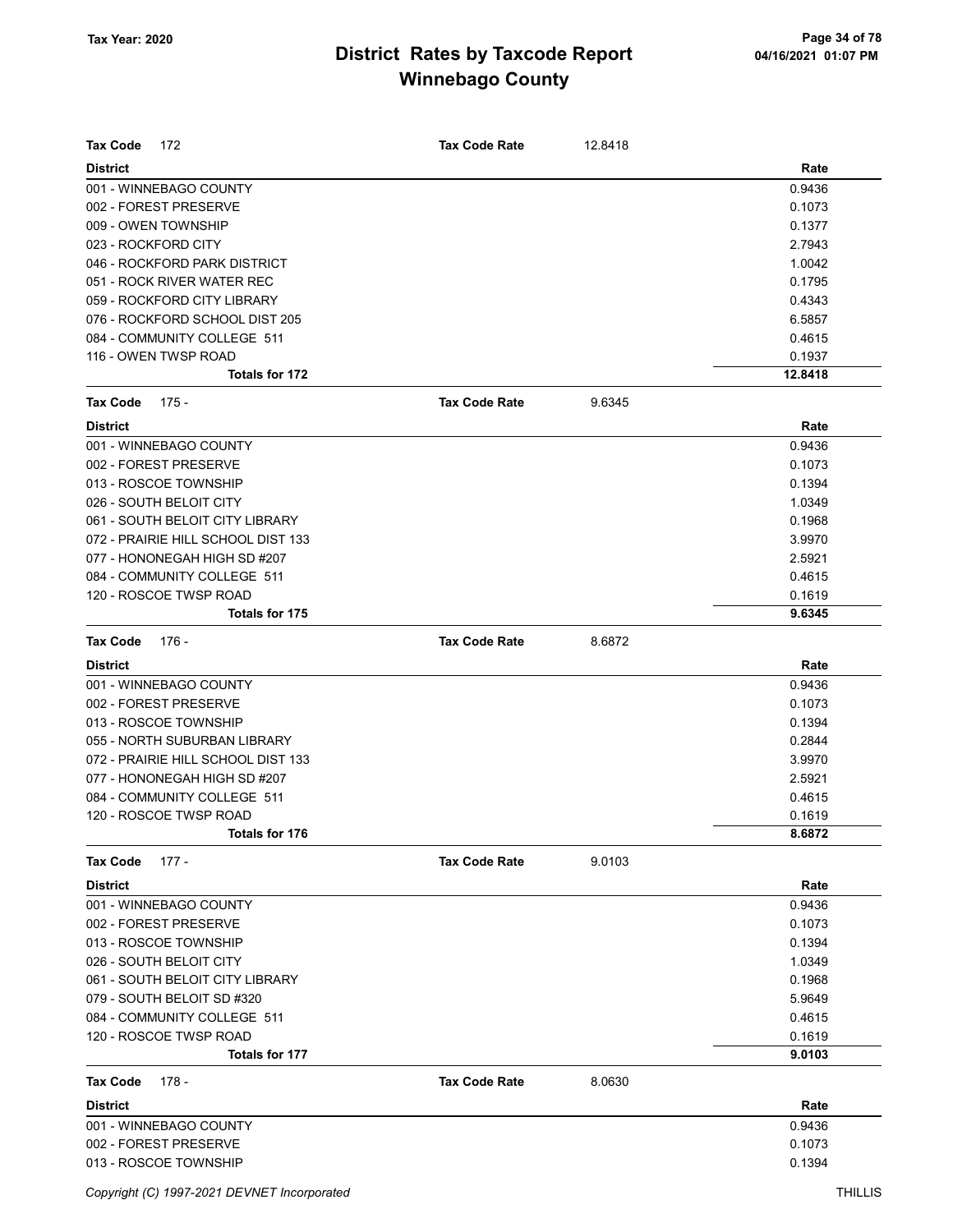| <b>Tax Code</b><br>178 -           | <b>Tax Code Rate</b> | 8.0630 |        |
|------------------------------------|----------------------|--------|--------|
| <b>District</b>                    |                      |        | Rate   |
| 055 - NORTH SUBURBAN LIBRARY       |                      |        | 0.2844 |
| 079 - SOUTH BELOIT SD #320         |                      |        | 5.9649 |
| 084 - COMMUNITY COLLEGE 511        |                      |        | 0.4615 |
| 120 - ROSCOE TWSP ROAD             |                      |        | 0.1619 |
| <b>Totals for 178</b>              |                      |        | 8.0630 |
| Tax Code<br>179 -                  | <b>Tax Code Rate</b> | 8.7871 |        |
| <b>District</b>                    |                      |        | Rate   |
| 001 - WINNEBAGO COUNTY             |                      |        | 0.9436 |
| 002 - FOREST PRESERVE              |                      |        | 0.1073 |
| 013 - ROSCOE TOWNSHIP              |                      |        | 0.1394 |
| 035 - HARLEM-ROSCOE FIRE           |                      |        | 0.7241 |
| 055 - NORTH SUBURBAN LIBRARY       |                      |        | 0.2844 |
| 079 - SOUTH BELOIT SD #320         |                      |        | 5.9649 |
| 084 - COMMUNITY COLLEGE 511        |                      |        | 0.4615 |
| 120 - ROSCOE TWSP ROAD             |                      |        | 0.1619 |
| Totals for 179                     |                      |        | 8.7871 |
| Tax Code<br>180 -                  | <b>Tax Code Rate</b> | 9.4113 |        |
| <b>District</b>                    |                      |        | Rate   |
| 001 - WINNEBAGO COUNTY             |                      |        | 0.9436 |
| 002 - FOREST PRESERVE              |                      |        | 0.1073 |
| 013 - ROSCOE TOWNSHIP              |                      |        | 0.1394 |
| 035 - HARLEM-ROSCOE FIRE           |                      |        | 0.7241 |
| 055 - NORTH SUBURBAN LIBRARY       |                      |        | 0.2844 |
| 072 - PRAIRIE HILL SCHOOL DIST 133 |                      |        | 3.9970 |
| 077 - HONONEGAH HIGH SD #207       |                      |        | 2.5921 |
| 084 - COMMUNITY COLLEGE 511        |                      |        | 0.4615 |
| 120 - ROSCOE TWSP ROAD             |                      |        | 0.1619 |
| <b>Totals for 180</b>              |                      |        | 9.4113 |
| <b>Tax Code</b><br>181 -           | <b>Tax Code Rate</b> | 9.4124 |        |
| <b>District</b>                    |                      |        | Rate   |
| 001 - WINNEBAGO COUNTY             |                      |        | 0.9436 |
| 002 - FOREST PRESERVE              |                      |        | 0.1073 |
| 013 - ROSCOE TOWNSHIP              |                      |        | 0.1394 |
| 035 - HARLEM-ROSCOE FIRE           |                      |        | 0.7241 |
| 055 - NORTH SUBURBAN LIBRARY       |                      |        | 0.2844 |
| 071 - KINNIKINNICK SD #131         |                      |        | 3.9981 |
| 077 - HONONEGAH HIGH SD #207       |                      |        | 2.5921 |
| 084 - COMMUNITY COLLEGE 511        |                      |        | 0.4615 |
| 120 - ROSCOE TWSP ROAD             |                      |        | 0.1619 |
| Totals for 181                     |                      |        | 9.4124 |
| <b>Tax Code</b><br>182 -           | <b>Tax Code Rate</b> | 8.6961 |        |
| <b>District</b>                    |                      |        | Rate   |
| 001 - WINNEBAGO COUNTY             |                      |        | 0.9436 |
| 002 - FOREST PRESERVE              |                      |        | 0.1073 |
| 013 - ROSCOE TOWNSHIP              |                      |        | 0.1394 |
| 035 - HARLEM-ROSCOE FIRE           |                      |        | 0.7241 |
| 074 - ROCKTON SCHOOL DIST 140      |                      |        | 3.5662 |
| 077 - HONONEGAH HIGH SD #207       |                      |        | 2.5921 |
| 084 - COMMUNITY COLLEGE 511        |                      |        | 0.4615 |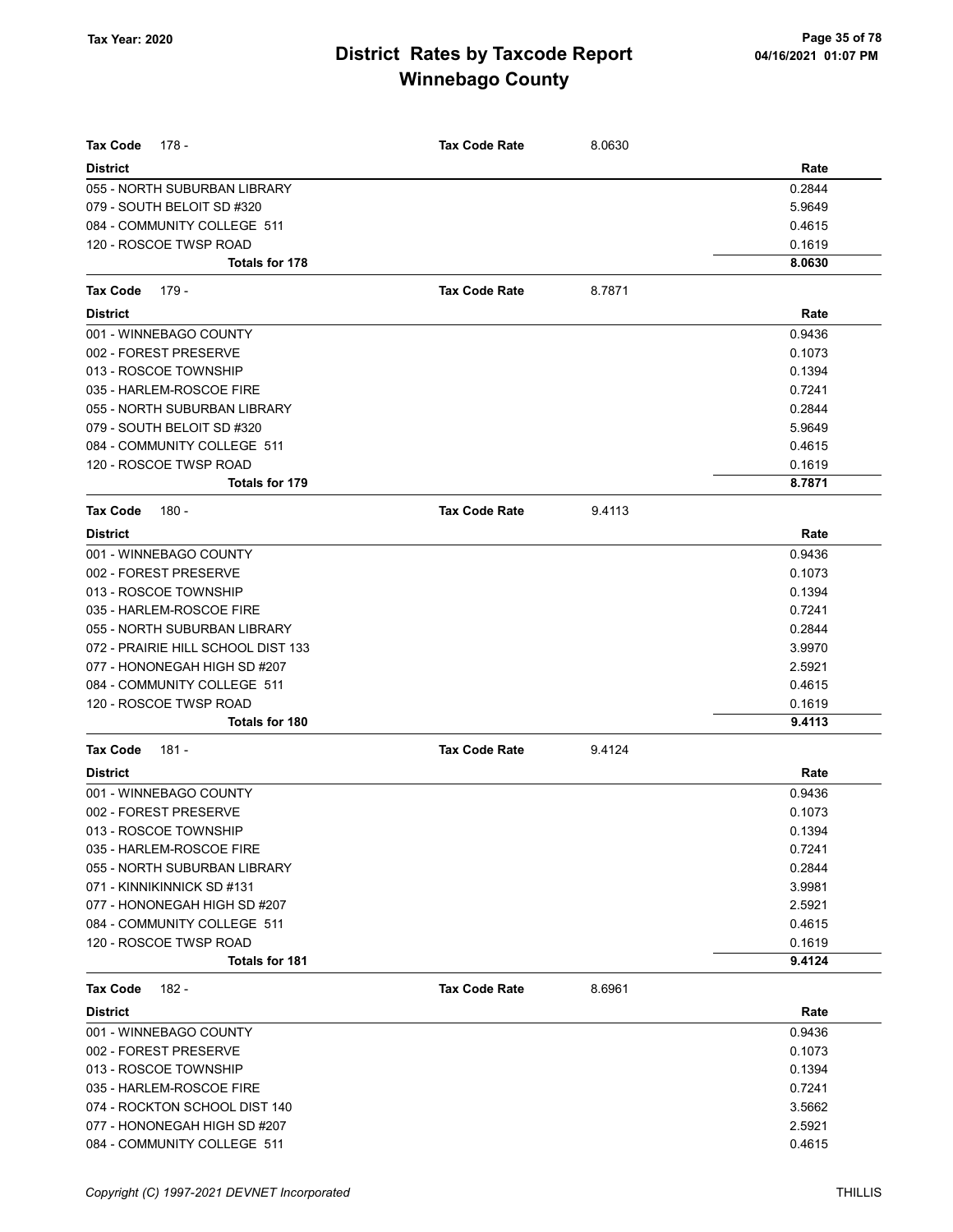| <b>Tax Code</b><br>182 -      | <b>Tax Code Rate</b> | 8.6961  |         |
|-------------------------------|----------------------|---------|---------|
| <b>District</b>               |                      |         | Rate    |
| 120 - ROSCOE TWSP ROAD        |                      |         | 0.1619  |
| <b>Totals for 182</b>         |                      |         | 8.6961  |
|                               |                      |         |         |
| <b>Tax Code</b><br>183 -      | <b>Tax Code Rate</b> | 8.6961  |         |
| <b>District</b>               |                      |         | Rate    |
| 001 - WINNEBAGO COUNTY        |                      |         | 0.9436  |
| 002 - FOREST PRESERVE         |                      |         | 0.1073  |
| 013 - ROSCOE TOWNSHIP         |                      |         | 0.1394  |
| 020 - MACHESNEY PARK VILLAGE  |                      |         | 0.0000  |
| 035 - HARLEM-ROSCOE FIRE      |                      |         | 0.7241  |
| 074 - ROCKTON SCHOOL DIST 140 |                      |         | 3.5662  |
| 077 - HONONEGAH HIGH SD #207  |                      |         | 2.5921  |
| 084 - COMMUNITY COLLEGE 511   |                      |         | 0.4615  |
| 120 - ROSCOE TWSP ROAD        |                      |         | 0.1619  |
| <b>Totals for 183</b>         |                      |         | 8.6961  |
| 184 -<br><b>Tax Code</b>      | <b>Tax Code Rate</b> | 9.0228  |         |
| <b>District</b>               |                      |         | Rate    |
| 001 - WINNEBAGO COUNTY        |                      |         | 0.9436  |
| 002 - FOREST PRESERVE         |                      |         | 0.1073  |
| 013 - ROSCOE TOWNSHIP         |                      |         | 0.1394  |
| 035 - HARLEM-ROSCOE FIRE      |                      |         | 0.7241  |
| 055 - NORTH SUBURBAN LIBRARY  |                      |         | 0.2844  |
| 075 - NORTH BOONE SD #200     |                      |         | 6.2006  |
| 084 - COMMUNITY COLLEGE 511   |                      |         | 0.4615  |
| 120 - ROSCOE TWSP ROAD        |                      |         | 0.1619  |
| Totals for 184                |                      |         | 9.0228  |
| <b>Tax Code</b><br>185 -      | <b>Tax Code Rate</b> | 10.0428 |         |
| <b>District</b>               |                      |         | Rate    |
| 001 - WINNEBAGO COUNTY        |                      |         | 0.9436  |
| 002 - FOREST PRESERVE         |                      |         | 0.1073  |
| 013 - ROSCOE TOWNSHIP         |                      |         | 0.1394  |
| 025 - ROSCOE VILLAGE          |                      |         | 0.6304  |
| 035 - HARLEM-ROSCOE FIRE      |                      |         | 0.7241  |
| 055 - NORTH SUBURBAN LIBRARY  |                      |         | 0.2844  |
| 071 - KINNIKINNICK SD #131    |                      |         | 3.9981  |
| 077 - HONONEGAH HIGH SD #207  |                      |         | 2.5921  |
| 084 - COMMUNITY COLLEGE 511   |                      |         | 0.4615  |
| 120 - ROSCOE TWSP ROAD        |                      |         | 0.1619  |
| Totals for 185                |                      |         | 10.0428 |
| Tax Code<br>187 -             | <b>Tax Code Rate</b> | 9.5919  |         |
| <b>District</b>               |                      |         | Rate    |
| 001 - WINNEBAGO COUNTY        |                      |         | 0.9436  |
| 002 - FOREST PRESERVE         |                      |         | 0.1073  |
| 013 - ROSCOE TOWNSHIP         |                      |         | 0.1394  |
| 035 - HARLEM-ROSCOE FIRE      |                      |         | 0.7241  |
| 051 - ROCK RIVER WATER REC    |                      |         | 0.1795  |
| 055 - NORTH SUBURBAN LIBRARY  |                      |         | 0.2844  |
| 071 - KINNIKINNICK SD #131    |                      |         | 3.9981  |
| 077 - HONONEGAH HIGH SD #207  |                      |         | 2.5921  |
| 084 - COMMUNITY COLLEGE 511   |                      |         | 0.4615  |
|                               |                      |         |         |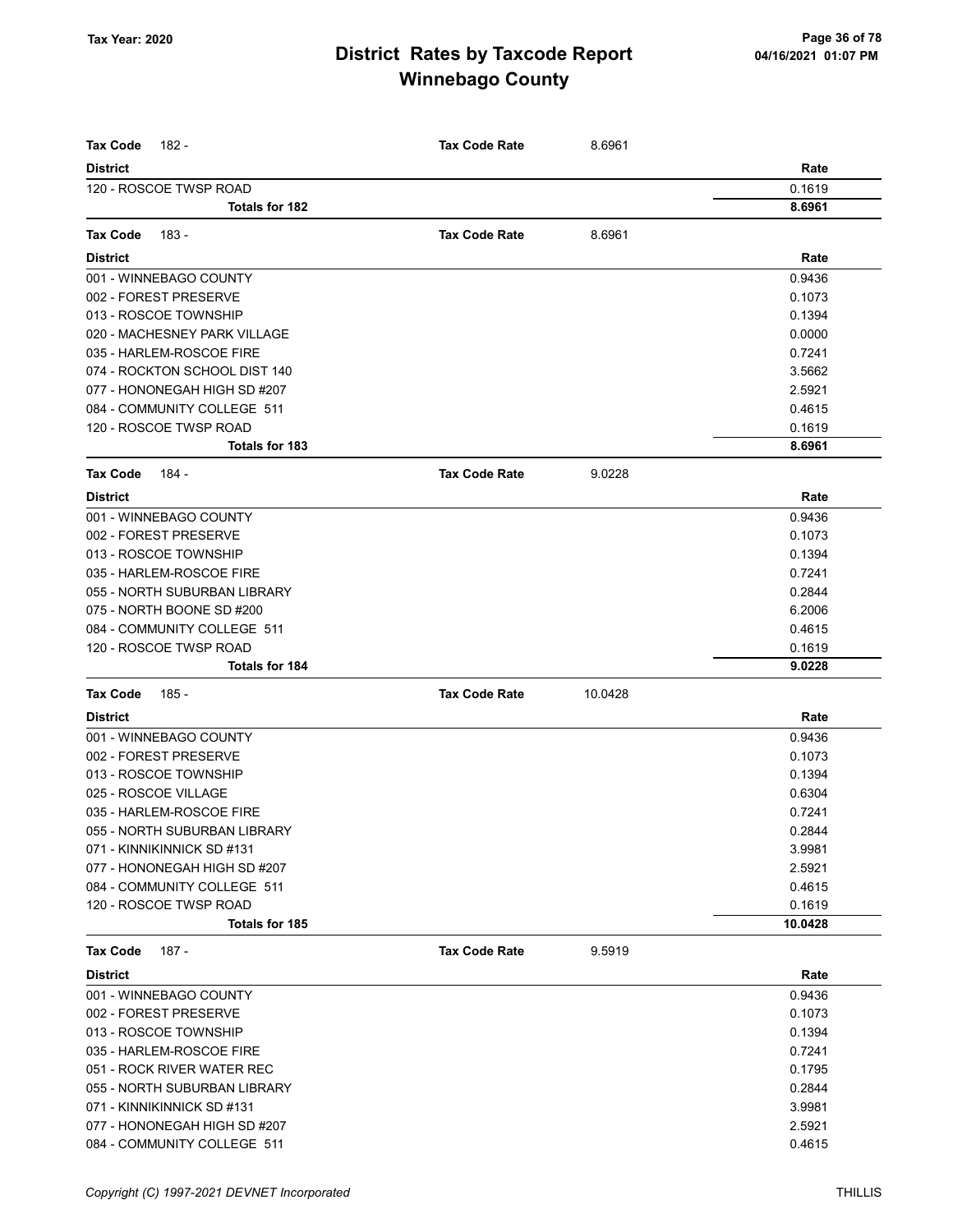| Rate<br><b>District</b><br>120 - ROSCOE TWSP ROAD<br>0.1619<br><b>Totals for 187</b><br>9.5919<br><b>Tax Code Rate</b><br>9.5908<br><b>Tax Code</b><br>188<br><b>District</b><br>Rate<br>001 - WINNEBAGO COUNTY<br>0.9436<br>002 - FOREST PRESERVE<br>0.1073<br>013 - ROSCOE TOWNSHIP<br>0.1394<br>035 - HARLEM-ROSCOE FIRE<br>0.7241<br>051 - ROCK RIVER WATER REC<br>0.1795<br>055 - NORTH SUBURBAN LIBRARY<br>0.2844<br>072 - PRAIRIE HILL SCHOOL DIST 133<br>3.9970<br>077 - HONONEGAH HIGH SD #207<br>2.5921<br>084 - COMMUNITY COLLEGE 511<br>0.4615<br>120 - ROSCOE TWSP ROAD<br>0.1619<br><b>Totals for 188</b><br>9.5908<br><b>Tax Code Rate</b><br>10.2223<br><b>Tax Code</b><br>189 -<br><b>District</b><br>Rate<br>001 - WINNEBAGO COUNTY<br>0.9436<br>002 - FOREST PRESERVE<br>0.1073<br>013 - ROSCOE TOWNSHIP<br>0.1394<br>025 - ROSCOE VILLAGE<br>0.6304<br>035 - HARLEM-ROSCOE FIRE<br>0.7241<br>051 - ROCK RIVER WATER REC<br>0.1795<br>055 - NORTH SUBURBAN LIBRARY<br>0.2844<br>071 - KINNIKINNICK SD #131<br>3.9981<br>077 - HONONEGAH HIGH SD #207<br>2.5921<br>084 - COMMUNITY COLLEGE 511<br>0.4615<br>120 - ROSCOE TWSP ROAD<br>0.1619<br><b>Totals for 189</b><br>10.2223<br><b>Tax Code Rate</b><br><b>Tax Code</b><br>190 -<br>9.0445<br><b>District</b><br>Rate<br>001 - WINNEBAGO COUNTY<br>0.9436<br>002 - FOREST PRESERVE<br>0.1073<br>012 - ROCKTON TOWNSHIP<br>0.1872<br>1.0349<br>026 - SOUTH BELOIT CITY<br>061 - SOUTH BELOIT CITY LIBRARY<br>0.1968<br>079 - SOUTH BELOIT SD #320<br>5.9649<br>084 - COMMUNITY COLLEGE 511<br>0.4615<br>119 - ROCKTON TWSP ROAD<br>0.1483<br><b>Totals for 190</b><br>9.0445<br>191 -<br><b>Tax Code Rate</b><br>8.7646<br><b>Tax Code</b><br>Rate<br><b>District</b><br>001 - WINNEBAGO COUNTY<br>0.9436<br>002 - FOREST PRESERVE<br>0.1073<br>012 - ROCKTON TOWNSHIP<br>0.1872<br>041 - ROCKTON FIRE<br>0.6686<br>057 - TALCOTT FREE LIBRARY<br>0.2832<br>079 - SOUTH BELOIT SD #320<br>5.9649<br>084 - COMMUNITY COLLEGE 511<br>0.4615 | Tax Code<br>187 - | <b>Tax Code Rate</b> | 9.5919 |  |
|----------------------------------------------------------------------------------------------------------------------------------------------------------------------------------------------------------------------------------------------------------------------------------------------------------------------------------------------------------------------------------------------------------------------------------------------------------------------------------------------------------------------------------------------------------------------------------------------------------------------------------------------------------------------------------------------------------------------------------------------------------------------------------------------------------------------------------------------------------------------------------------------------------------------------------------------------------------------------------------------------------------------------------------------------------------------------------------------------------------------------------------------------------------------------------------------------------------------------------------------------------------------------------------------------------------------------------------------------------------------------------------------------------------------------------------------------------------------------------------------------------------------------------------------------------------------------------------------------------------------------------------------------------------------------------------------------------------------------------------------------------------------------------------------------------------------------------------------------------------------------------------------------------------------------------------------------------------------------------------------------------------|-------------------|----------------------|--------|--|
|                                                                                                                                                                                                                                                                                                                                                                                                                                                                                                                                                                                                                                                                                                                                                                                                                                                                                                                                                                                                                                                                                                                                                                                                                                                                                                                                                                                                                                                                                                                                                                                                                                                                                                                                                                                                                                                                                                                                                                                                                |                   |                      |        |  |
|                                                                                                                                                                                                                                                                                                                                                                                                                                                                                                                                                                                                                                                                                                                                                                                                                                                                                                                                                                                                                                                                                                                                                                                                                                                                                                                                                                                                                                                                                                                                                                                                                                                                                                                                                                                                                                                                                                                                                                                                                |                   |                      |        |  |
|                                                                                                                                                                                                                                                                                                                                                                                                                                                                                                                                                                                                                                                                                                                                                                                                                                                                                                                                                                                                                                                                                                                                                                                                                                                                                                                                                                                                                                                                                                                                                                                                                                                                                                                                                                                                                                                                                                                                                                                                                |                   |                      |        |  |
|                                                                                                                                                                                                                                                                                                                                                                                                                                                                                                                                                                                                                                                                                                                                                                                                                                                                                                                                                                                                                                                                                                                                                                                                                                                                                                                                                                                                                                                                                                                                                                                                                                                                                                                                                                                                                                                                                                                                                                                                                |                   |                      |        |  |
|                                                                                                                                                                                                                                                                                                                                                                                                                                                                                                                                                                                                                                                                                                                                                                                                                                                                                                                                                                                                                                                                                                                                                                                                                                                                                                                                                                                                                                                                                                                                                                                                                                                                                                                                                                                                                                                                                                                                                                                                                |                   |                      |        |  |
|                                                                                                                                                                                                                                                                                                                                                                                                                                                                                                                                                                                                                                                                                                                                                                                                                                                                                                                                                                                                                                                                                                                                                                                                                                                                                                                                                                                                                                                                                                                                                                                                                                                                                                                                                                                                                                                                                                                                                                                                                |                   |                      |        |  |
|                                                                                                                                                                                                                                                                                                                                                                                                                                                                                                                                                                                                                                                                                                                                                                                                                                                                                                                                                                                                                                                                                                                                                                                                                                                                                                                                                                                                                                                                                                                                                                                                                                                                                                                                                                                                                                                                                                                                                                                                                |                   |                      |        |  |
|                                                                                                                                                                                                                                                                                                                                                                                                                                                                                                                                                                                                                                                                                                                                                                                                                                                                                                                                                                                                                                                                                                                                                                                                                                                                                                                                                                                                                                                                                                                                                                                                                                                                                                                                                                                                                                                                                                                                                                                                                |                   |                      |        |  |
|                                                                                                                                                                                                                                                                                                                                                                                                                                                                                                                                                                                                                                                                                                                                                                                                                                                                                                                                                                                                                                                                                                                                                                                                                                                                                                                                                                                                                                                                                                                                                                                                                                                                                                                                                                                                                                                                                                                                                                                                                |                   |                      |        |  |
|                                                                                                                                                                                                                                                                                                                                                                                                                                                                                                                                                                                                                                                                                                                                                                                                                                                                                                                                                                                                                                                                                                                                                                                                                                                                                                                                                                                                                                                                                                                                                                                                                                                                                                                                                                                                                                                                                                                                                                                                                |                   |                      |        |  |
|                                                                                                                                                                                                                                                                                                                                                                                                                                                                                                                                                                                                                                                                                                                                                                                                                                                                                                                                                                                                                                                                                                                                                                                                                                                                                                                                                                                                                                                                                                                                                                                                                                                                                                                                                                                                                                                                                                                                                                                                                |                   |                      |        |  |
|                                                                                                                                                                                                                                                                                                                                                                                                                                                                                                                                                                                                                                                                                                                                                                                                                                                                                                                                                                                                                                                                                                                                                                                                                                                                                                                                                                                                                                                                                                                                                                                                                                                                                                                                                                                                                                                                                                                                                                                                                |                   |                      |        |  |
|                                                                                                                                                                                                                                                                                                                                                                                                                                                                                                                                                                                                                                                                                                                                                                                                                                                                                                                                                                                                                                                                                                                                                                                                                                                                                                                                                                                                                                                                                                                                                                                                                                                                                                                                                                                                                                                                                                                                                                                                                |                   |                      |        |  |
|                                                                                                                                                                                                                                                                                                                                                                                                                                                                                                                                                                                                                                                                                                                                                                                                                                                                                                                                                                                                                                                                                                                                                                                                                                                                                                                                                                                                                                                                                                                                                                                                                                                                                                                                                                                                                                                                                                                                                                                                                |                   |                      |        |  |
|                                                                                                                                                                                                                                                                                                                                                                                                                                                                                                                                                                                                                                                                                                                                                                                                                                                                                                                                                                                                                                                                                                                                                                                                                                                                                                                                                                                                                                                                                                                                                                                                                                                                                                                                                                                                                                                                                                                                                                                                                |                   |                      |        |  |
|                                                                                                                                                                                                                                                                                                                                                                                                                                                                                                                                                                                                                                                                                                                                                                                                                                                                                                                                                                                                                                                                                                                                                                                                                                                                                                                                                                                                                                                                                                                                                                                                                                                                                                                                                                                                                                                                                                                                                                                                                |                   |                      |        |  |
|                                                                                                                                                                                                                                                                                                                                                                                                                                                                                                                                                                                                                                                                                                                                                                                                                                                                                                                                                                                                                                                                                                                                                                                                                                                                                                                                                                                                                                                                                                                                                                                                                                                                                                                                                                                                                                                                                                                                                                                                                |                   |                      |        |  |
|                                                                                                                                                                                                                                                                                                                                                                                                                                                                                                                                                                                                                                                                                                                                                                                                                                                                                                                                                                                                                                                                                                                                                                                                                                                                                                                                                                                                                                                                                                                                                                                                                                                                                                                                                                                                                                                                                                                                                                                                                |                   |                      |        |  |
|                                                                                                                                                                                                                                                                                                                                                                                                                                                                                                                                                                                                                                                                                                                                                                                                                                                                                                                                                                                                                                                                                                                                                                                                                                                                                                                                                                                                                                                                                                                                                                                                                                                                                                                                                                                                                                                                                                                                                                                                                |                   |                      |        |  |
|                                                                                                                                                                                                                                                                                                                                                                                                                                                                                                                                                                                                                                                                                                                                                                                                                                                                                                                                                                                                                                                                                                                                                                                                                                                                                                                                                                                                                                                                                                                                                                                                                                                                                                                                                                                                                                                                                                                                                                                                                |                   |                      |        |  |
|                                                                                                                                                                                                                                                                                                                                                                                                                                                                                                                                                                                                                                                                                                                                                                                                                                                                                                                                                                                                                                                                                                                                                                                                                                                                                                                                                                                                                                                                                                                                                                                                                                                                                                                                                                                                                                                                                                                                                                                                                |                   |                      |        |  |
|                                                                                                                                                                                                                                                                                                                                                                                                                                                                                                                                                                                                                                                                                                                                                                                                                                                                                                                                                                                                                                                                                                                                                                                                                                                                                                                                                                                                                                                                                                                                                                                                                                                                                                                                                                                                                                                                                                                                                                                                                |                   |                      |        |  |
|                                                                                                                                                                                                                                                                                                                                                                                                                                                                                                                                                                                                                                                                                                                                                                                                                                                                                                                                                                                                                                                                                                                                                                                                                                                                                                                                                                                                                                                                                                                                                                                                                                                                                                                                                                                                                                                                                                                                                                                                                |                   |                      |        |  |
|                                                                                                                                                                                                                                                                                                                                                                                                                                                                                                                                                                                                                                                                                                                                                                                                                                                                                                                                                                                                                                                                                                                                                                                                                                                                                                                                                                                                                                                                                                                                                                                                                                                                                                                                                                                                                                                                                                                                                                                                                |                   |                      |        |  |
|                                                                                                                                                                                                                                                                                                                                                                                                                                                                                                                                                                                                                                                                                                                                                                                                                                                                                                                                                                                                                                                                                                                                                                                                                                                                                                                                                                                                                                                                                                                                                                                                                                                                                                                                                                                                                                                                                                                                                                                                                |                   |                      |        |  |
|                                                                                                                                                                                                                                                                                                                                                                                                                                                                                                                                                                                                                                                                                                                                                                                                                                                                                                                                                                                                                                                                                                                                                                                                                                                                                                                                                                                                                                                                                                                                                                                                                                                                                                                                                                                                                                                                                                                                                                                                                |                   |                      |        |  |
|                                                                                                                                                                                                                                                                                                                                                                                                                                                                                                                                                                                                                                                                                                                                                                                                                                                                                                                                                                                                                                                                                                                                                                                                                                                                                                                                                                                                                                                                                                                                                                                                                                                                                                                                                                                                                                                                                                                                                                                                                |                   |                      |        |  |
|                                                                                                                                                                                                                                                                                                                                                                                                                                                                                                                                                                                                                                                                                                                                                                                                                                                                                                                                                                                                                                                                                                                                                                                                                                                                                                                                                                                                                                                                                                                                                                                                                                                                                                                                                                                                                                                                                                                                                                                                                |                   |                      |        |  |
|                                                                                                                                                                                                                                                                                                                                                                                                                                                                                                                                                                                                                                                                                                                                                                                                                                                                                                                                                                                                                                                                                                                                                                                                                                                                                                                                                                                                                                                                                                                                                                                                                                                                                                                                                                                                                                                                                                                                                                                                                |                   |                      |        |  |
|                                                                                                                                                                                                                                                                                                                                                                                                                                                                                                                                                                                                                                                                                                                                                                                                                                                                                                                                                                                                                                                                                                                                                                                                                                                                                                                                                                                                                                                                                                                                                                                                                                                                                                                                                                                                                                                                                                                                                                                                                |                   |                      |        |  |
|                                                                                                                                                                                                                                                                                                                                                                                                                                                                                                                                                                                                                                                                                                                                                                                                                                                                                                                                                                                                                                                                                                                                                                                                                                                                                                                                                                                                                                                                                                                                                                                                                                                                                                                                                                                                                                                                                                                                                                                                                |                   |                      |        |  |
|                                                                                                                                                                                                                                                                                                                                                                                                                                                                                                                                                                                                                                                                                                                                                                                                                                                                                                                                                                                                                                                                                                                                                                                                                                                                                                                                                                                                                                                                                                                                                                                                                                                                                                                                                                                                                                                                                                                                                                                                                |                   |                      |        |  |
|                                                                                                                                                                                                                                                                                                                                                                                                                                                                                                                                                                                                                                                                                                                                                                                                                                                                                                                                                                                                                                                                                                                                                                                                                                                                                                                                                                                                                                                                                                                                                                                                                                                                                                                                                                                                                                                                                                                                                                                                                |                   |                      |        |  |
|                                                                                                                                                                                                                                                                                                                                                                                                                                                                                                                                                                                                                                                                                                                                                                                                                                                                                                                                                                                                                                                                                                                                                                                                                                                                                                                                                                                                                                                                                                                                                                                                                                                                                                                                                                                                                                                                                                                                                                                                                |                   |                      |        |  |
|                                                                                                                                                                                                                                                                                                                                                                                                                                                                                                                                                                                                                                                                                                                                                                                                                                                                                                                                                                                                                                                                                                                                                                                                                                                                                                                                                                                                                                                                                                                                                                                                                                                                                                                                                                                                                                                                                                                                                                                                                |                   |                      |        |  |
|                                                                                                                                                                                                                                                                                                                                                                                                                                                                                                                                                                                                                                                                                                                                                                                                                                                                                                                                                                                                                                                                                                                                                                                                                                                                                                                                                                                                                                                                                                                                                                                                                                                                                                                                                                                                                                                                                                                                                                                                                |                   |                      |        |  |
|                                                                                                                                                                                                                                                                                                                                                                                                                                                                                                                                                                                                                                                                                                                                                                                                                                                                                                                                                                                                                                                                                                                                                                                                                                                                                                                                                                                                                                                                                                                                                                                                                                                                                                                                                                                                                                                                                                                                                                                                                |                   |                      |        |  |
|                                                                                                                                                                                                                                                                                                                                                                                                                                                                                                                                                                                                                                                                                                                                                                                                                                                                                                                                                                                                                                                                                                                                                                                                                                                                                                                                                                                                                                                                                                                                                                                                                                                                                                                                                                                                                                                                                                                                                                                                                |                   |                      |        |  |
|                                                                                                                                                                                                                                                                                                                                                                                                                                                                                                                                                                                                                                                                                                                                                                                                                                                                                                                                                                                                                                                                                                                                                                                                                                                                                                                                                                                                                                                                                                                                                                                                                                                                                                                                                                                                                                                                                                                                                                                                                |                   |                      |        |  |
|                                                                                                                                                                                                                                                                                                                                                                                                                                                                                                                                                                                                                                                                                                                                                                                                                                                                                                                                                                                                                                                                                                                                                                                                                                                                                                                                                                                                                                                                                                                                                                                                                                                                                                                                                                                                                                                                                                                                                                                                                |                   |                      |        |  |
|                                                                                                                                                                                                                                                                                                                                                                                                                                                                                                                                                                                                                                                                                                                                                                                                                                                                                                                                                                                                                                                                                                                                                                                                                                                                                                                                                                                                                                                                                                                                                                                                                                                                                                                                                                                                                                                                                                                                                                                                                |                   |                      |        |  |
|                                                                                                                                                                                                                                                                                                                                                                                                                                                                                                                                                                                                                                                                                                                                                                                                                                                                                                                                                                                                                                                                                                                                                                                                                                                                                                                                                                                                                                                                                                                                                                                                                                                                                                                                                                                                                                                                                                                                                                                                                |                   |                      |        |  |
|                                                                                                                                                                                                                                                                                                                                                                                                                                                                                                                                                                                                                                                                                                                                                                                                                                                                                                                                                                                                                                                                                                                                                                                                                                                                                                                                                                                                                                                                                                                                                                                                                                                                                                                                                                                                                                                                                                                                                                                                                |                   |                      |        |  |
|                                                                                                                                                                                                                                                                                                                                                                                                                                                                                                                                                                                                                                                                                                                                                                                                                                                                                                                                                                                                                                                                                                                                                                                                                                                                                                                                                                                                                                                                                                                                                                                                                                                                                                                                                                                                                                                                                                                                                                                                                |                   |                      |        |  |
|                                                                                                                                                                                                                                                                                                                                                                                                                                                                                                                                                                                                                                                                                                                                                                                                                                                                                                                                                                                                                                                                                                                                                                                                                                                                                                                                                                                                                                                                                                                                                                                                                                                                                                                                                                                                                                                                                                                                                                                                                |                   |                      |        |  |
|                                                                                                                                                                                                                                                                                                                                                                                                                                                                                                                                                                                                                                                                                                                                                                                                                                                                                                                                                                                                                                                                                                                                                                                                                                                                                                                                                                                                                                                                                                                                                                                                                                                                                                                                                                                                                                                                                                                                                                                                                |                   |                      |        |  |
|                                                                                                                                                                                                                                                                                                                                                                                                                                                                                                                                                                                                                                                                                                                                                                                                                                                                                                                                                                                                                                                                                                                                                                                                                                                                                                                                                                                                                                                                                                                                                                                                                                                                                                                                                                                                                                                                                                                                                                                                                |                   |                      |        |  |
|                                                                                                                                                                                                                                                                                                                                                                                                                                                                                                                                                                                                                                                                                                                                                                                                                                                                                                                                                                                                                                                                                                                                                                                                                                                                                                                                                                                                                                                                                                                                                                                                                                                                                                                                                                                                                                                                                                                                                                                                                |                   |                      |        |  |
|                                                                                                                                                                                                                                                                                                                                                                                                                                                                                                                                                                                                                                                                                                                                                                                                                                                                                                                                                                                                                                                                                                                                                                                                                                                                                                                                                                                                                                                                                                                                                                                                                                                                                                                                                                                                                                                                                                                                                                                                                |                   |                      |        |  |
|                                                                                                                                                                                                                                                                                                                                                                                                                                                                                                                                                                                                                                                                                                                                                                                                                                                                                                                                                                                                                                                                                                                                                                                                                                                                                                                                                                                                                                                                                                                                                                                                                                                                                                                                                                                                                                                                                                                                                                                                                |                   |                      |        |  |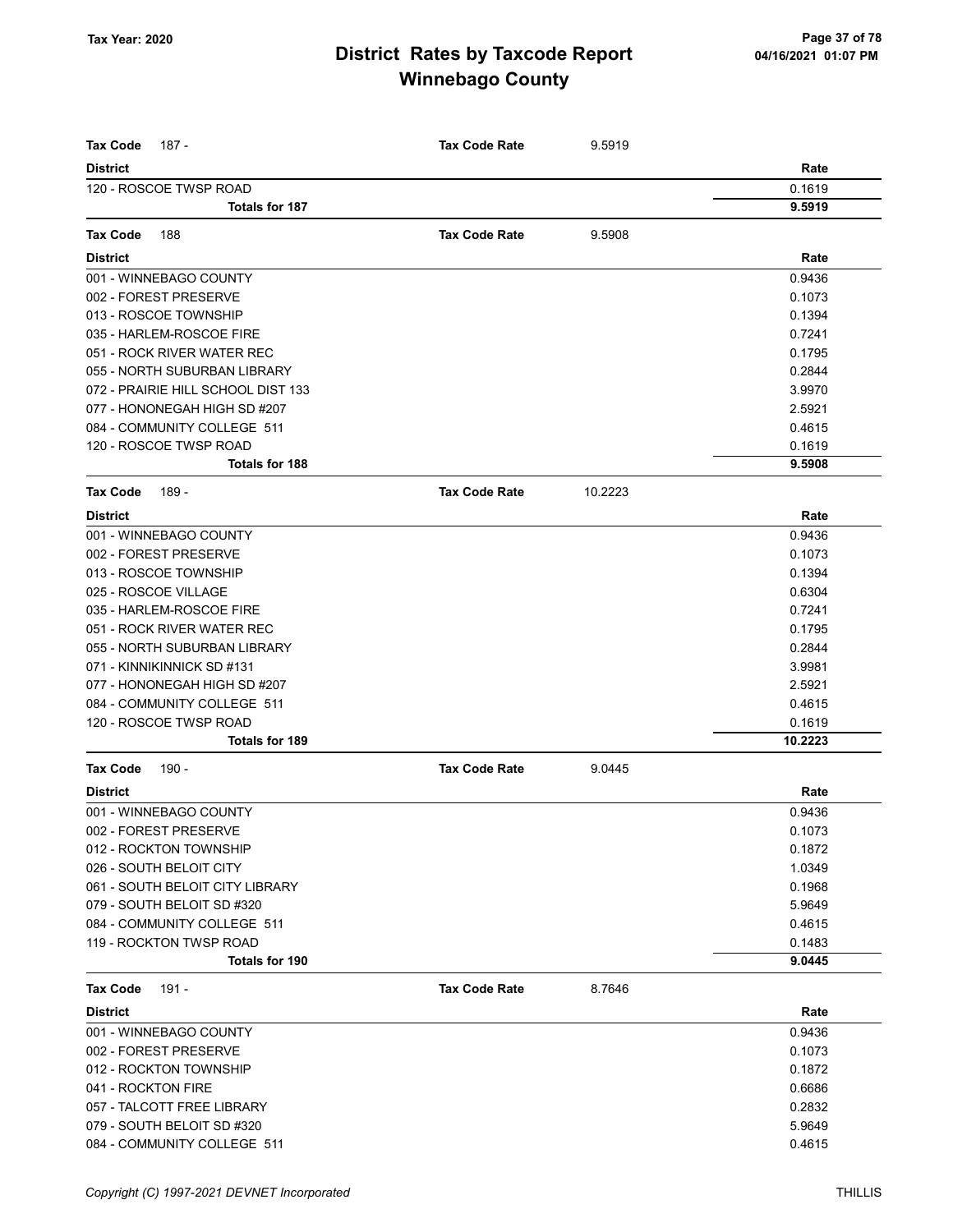| <b>Tax Code</b><br>191 -           | <b>Tax Code Rate</b> | 8.7646  |         |
|------------------------------------|----------------------|---------|---------|
| <b>District</b>                    |                      |         | Rate    |
| 119 - ROCKTON TWSP ROAD            |                      |         | 0.1483  |
| Totals for 191                     |                      |         | 8.7646  |
|                                    |                      |         |         |
| <b>Tax Code</b><br>192 -           | <b>Tax Code Rate</b> | 10.0417 |         |
| <b>District</b>                    |                      |         | Rate    |
| 001 - WINNEBAGO COUNTY             |                      |         | 0.9436  |
| 002 - FOREST PRESERVE              |                      |         | 0.1073  |
| 013 - ROSCOE TOWNSHIP              |                      |         | 0.1394  |
| 025 - ROSCOE VILLAGE               |                      |         | 0.6304  |
| 035 - HARLEM-ROSCOE FIRE           |                      |         | 0.7241  |
| 055 - NORTH SUBURBAN LIBRARY       |                      |         | 0.2844  |
| 072 - PRAIRIE HILL SCHOOL DIST 133 |                      |         | 3.9970  |
| 077 - HONONEGAH HIGH SD #207       |                      |         | 2.5921  |
| 084 - COMMUNITY COLLEGE 511        |                      |         | 0.4615  |
| 120 - ROSCOE TWSP ROAD             |                      |         | 0.1619  |
| <b>Totals for 192</b>              |                      |         | 10.0417 |
| <b>Tax Code</b><br>193 -           | <b>Tax Code Rate</b> | 9.2165  |         |
| <b>District</b>                    |                      |         | Rate    |
| 001 - WINNEBAGO COUNTY             |                      |         | 0.9436  |
| 002 - FOREST PRESERVE              |                      |         | 0.1073  |
| 012 - ROCKTON TOWNSHIP             |                      |         | 0.1872  |
| 041 - ROCKTON FIRE                 |                      |         | 0.6686  |
| 057 - TALCOTT FREE LIBRARY         |                      |         | 0.2832  |
| 073 - SHIRLAND SCHOOL DIST 134     |                      |         | 3.8247  |
| 077 - HONONEGAH HIGH SD #207       |                      |         | 2.5921  |
| 084 - COMMUNITY COLLEGE 511        |                      |         | 0.4615  |
| 119 - ROCKTON TWSP ROAD            |                      |         | 0.1483  |
| <b>Totals for 193</b>              |                      |         | 9.2165  |
| <b>Tax Code</b><br>194 -           | <b>Tax Code Rate</b> | 9.2447  |         |
| <b>District</b>                    |                      |         | Rate    |
| 001 - WINNEBAGO COUNTY             |                      |         | 0.9436  |
| 002 - FOREST PRESERVE              |                      |         | 0.1073  |
| 006 - HARLEM TOWNSHIP              |                      |         | 0.1055  |
| 037 - NORTH PARK FIRE              |                      |         | 0.4333  |
| 051 - ROCK RIVER WATER REC         |                      |         | 0.1795  |
| 055 - NORTH SUBURBAN LIBRARY       |                      |         | 0.2844  |
| 060 - GREATER RKFD AIRPORT         |                      |         | 0.0987  |
| 076 - ROCKFORD SCHOOL DIST 205     |                      |         | 6.5857  |
| 084 - COMMUNITY COLLEGE 511        |                      |         | 0.4615  |
| 113 - HARLEM TWSP ROAD             |                      |         | 0.0452  |
| <b>Totals for 194</b>              |                      |         | 9.2447  |
| <b>Tax Code</b><br>196 -           | <b>Tax Code Rate</b> | 8.8756  |         |
| <b>District</b>                    |                      |         | Rate    |
| 001 - WINNEBAGO COUNTY             |                      |         | 0.9436  |
| 002 - FOREST PRESERVE              |                      |         | 0.1073  |
| 013 - ROSCOE TOWNSHIP              |                      |         | 0.1394  |
| 035 - HARLEM-ROSCOE FIRE           |                      |         | 0.7241  |
| 051 - ROCK RIVER WATER REC         |                      |         | 0.1795  |
| 074 - ROCKTON SCHOOL DIST 140      |                      |         | 3.5662  |
| 077 - HONONEGAH HIGH SD #207       |                      |         | 2.5921  |
| 084 - COMMUNITY COLLEGE 511        |                      |         | 0.4615  |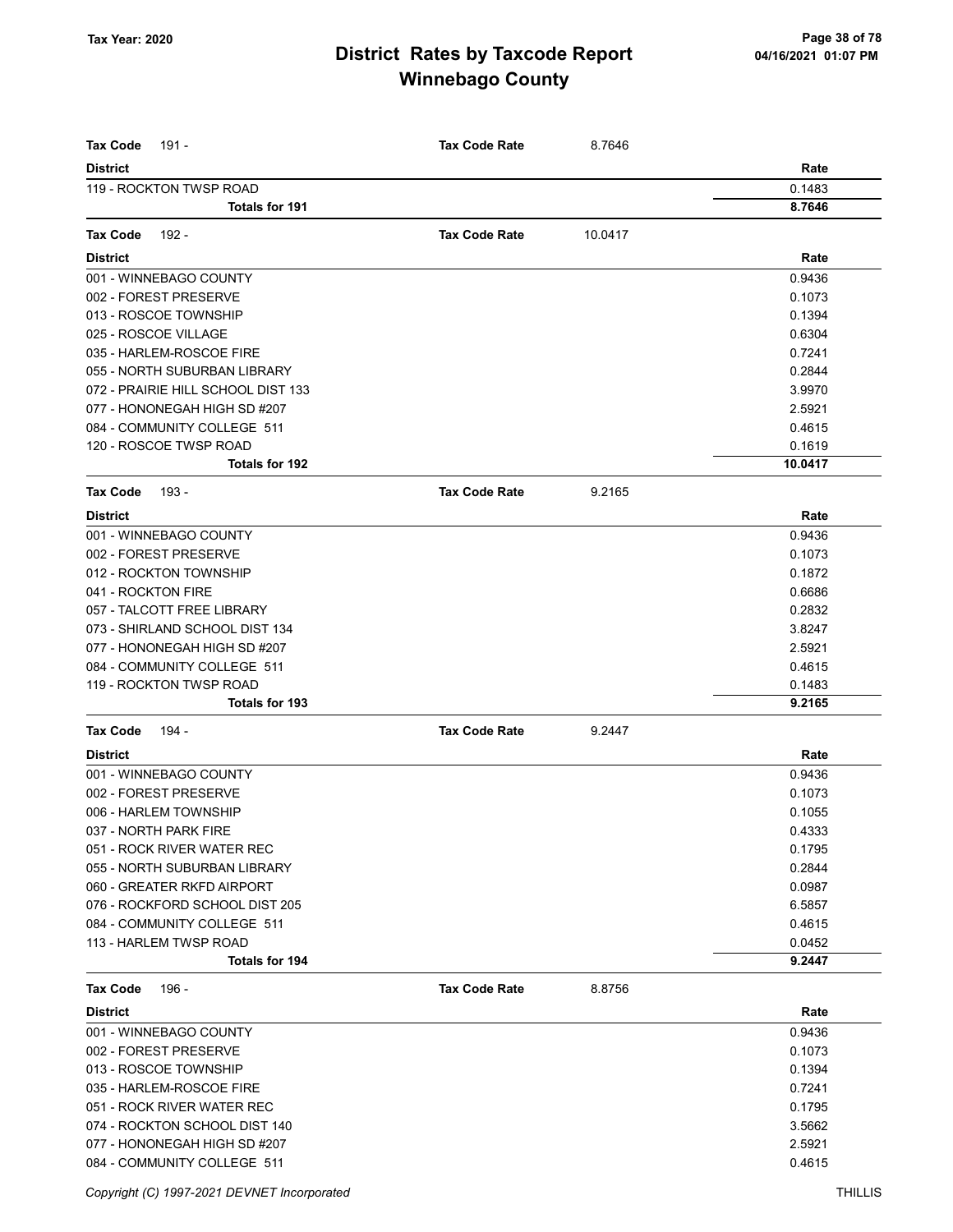| <b>Tax Code</b><br>196 -      | <b>Tax Code Rate</b> | 8.8756  |         |
|-------------------------------|----------------------|---------|---------|
| <b>District</b>               |                      |         | Rate    |
| 120 - ROSCOE TWSP ROAD        |                      |         | 0.1619  |
| <b>Totals for 196</b>         |                      |         | 8.8756  |
| <b>Tax Code</b><br>197 -      | <b>Tax Code Rate</b> | 9.5891  |         |
| <b>District</b>               |                      |         | Rate    |
| 001 - WINNEBAGO COUNTY        |                      |         | 0.9436  |
| 002 - FOREST PRESERVE         |                      |         | 0.1073  |
| 012 - ROCKTON TOWNSHIP        |                      |         | 0.1872  |
| 024 - ROCKTON VILLAGE         |                      |         | 0.6311  |
| 041 - ROCKTON FIRE            |                      |         | 0.6686  |
| 057 - TALCOTT FREE LIBRARY    |                      |         | 0.2832  |
| 074 - ROCKTON SCHOOL DIST 140 |                      |         | 3.5662  |
| 077 - HONONEGAH HIGH SD #207  |                      |         | 2.5921  |
| 084 - COMMUNITY COLLEGE 511   |                      |         | 0.4615  |
| 119 - ROCKTON TWSP ROAD       |                      |         | 0.1483  |
| <b>Totals for 197</b>         |                      |         | 9.5891  |
| 198 -<br><b>Tax Code</b>      | <b>Tax Code Rate</b> | 10.0435 |         |
| <b>District</b>               |                      |         | Rate    |
| 001 - WINNEBAGO COUNTY        |                      |         | 0.9436  |
| 002 - FOREST PRESERVE         |                      |         | 0.1073  |
| 013 - ROSCOE TOWNSHIP         |                      |         | 0.1394  |
| 024 - ROCKTON VILLAGE         |                      |         | 0.6311  |
| 035 - HARLEM-ROSCOE FIRE      |                      |         | 0.7241  |
| 055 - NORTH SUBURBAN LIBRARY  |                      |         | 0.2844  |
| 071 - KINNIKINNICK SD #131    |                      |         | 3.9981  |
| 077 - HONONEGAH HIGH SD #207  |                      |         | 2.5921  |
| 084 - COMMUNITY COLLEGE 511   |                      |         | 0.4615  |
| 120 - ROSCOE TWSP ROAD        |                      |         | 0.1619  |
| <b>Totals for 198</b>         |                      |         | 10.0435 |
| <b>Tax Code</b><br>199 -      | <b>Tax Code Rate</b> | 10.2230 |         |
| <b>District</b>               |                      |         | Rate    |
| 001 - WINNEBAGO COUNTY        |                      |         | 0.9436  |
| 002 - FOREST PRESERVE         |                      |         | 0.1073  |
| 013 - ROSCOE TOWNSHIP         |                      |         | 0.1394  |
| 024 - ROCKTON VILLAGE         |                      |         | 0.6311  |
| 035 - HARLEM-ROSCOE FIRE      |                      |         | 0.7241  |
| 051 - ROCK RIVER WATER REC    |                      |         | 0.1795  |
| 055 - NORTH SUBURBAN LIBRARY  |                      |         | 0.2844  |
| 071 - KINNIKINNICK SD #131    |                      |         | 3.9981  |
| 077 - HONONEGAH HIGH SD #207  |                      |         | 2.5921  |
| 084 - COMMUNITY COLLEGE 511   |                      |         | 0.4615  |
| 120 - ROSCOE TWSP ROAD        |                      |         | 0.1619  |
| Totals for 199                |                      |         | 10.2230 |
| <b>Tax Code</b><br>200        | <b>Tax Code Rate</b> | 9.8637  |         |
| <b>District</b>               |                      |         | Rate    |
| 001 - WINNEBAGO COUNTY        |                      |         | 0.9436  |
| 002 - FOREST PRESERVE         |                      |         | 0.1073  |
| 009 - OWEN TOWNSHIP           |                      |         | 0.1377  |
| 025 - ROSCOE VILLAGE          |                      |         | 0.6304  |
| 041 - ROCKTON FIRE            |                      |         | 0.6686  |
| 051 - ROCK RIVER WATER REC    |                      |         | 0.1795  |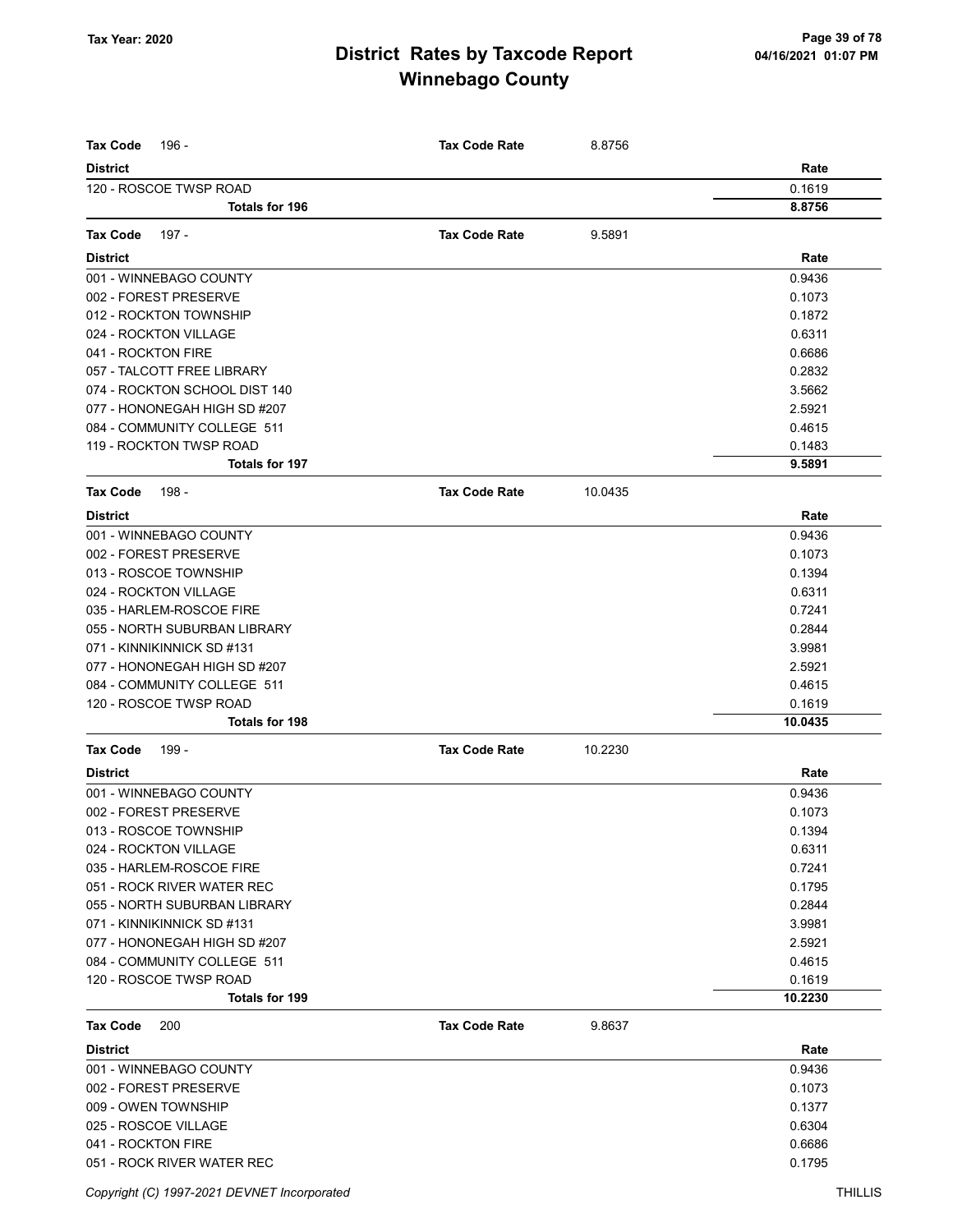| <b>Tax Code</b><br>200                          | <b>Tax Code Rate</b> | 9.8637  |                  |
|-------------------------------------------------|----------------------|---------|------------------|
|                                                 |                      |         |                  |
| <b>District</b>                                 |                      |         | Rate             |
| 055 - NORTH SUBURBAN LIBRARY                    |                      |         | 0.2844           |
| 060 - GREATER RKFD AIRPORT                      |                      |         | 0.0987           |
| 074 - ROCKTON SCHOOL DIST 140                   |                      |         | 3.5662           |
| 077 - HONONEGAH HIGH SD #207                    |                      |         | 2.5921           |
| 084 - COMMUNITY COLLEGE 511                     |                      |         | 0.4615           |
| 116 - OWEN TWSP ROAD<br><b>Totals for 200</b>   |                      |         | 0.1937<br>9.8637 |
|                                                 |                      |         |                  |
| <b>Tax Code</b><br>$201 -$                      | <b>Tax Code Rate</b> | 9.2379  |                  |
| <b>District</b>                                 |                      |         | Rate             |
| 001 - WINNEBAGO COUNTY                          |                      |         | 0.9436           |
| 002 - FOREST PRESERVE                           |                      |         | 0.1073           |
| 012 - ROCKTON TOWNSHIP                          |                      |         | 0.1872           |
| 026 - SOUTH BELOIT CITY                         |                      |         | 1.0349           |
| 061 - SOUTH BELOIT CITY LIBRARY                 |                      |         | 0.1968           |
| 074 - ROCKTON SCHOOL DIST 140                   |                      |         | 3.5662           |
| 077 - HONONEGAH HIGH SD #207                    |                      |         | 2.5921           |
| 084 - COMMUNITY COLLEGE 511                     |                      |         | 0.4615           |
| 119 - ROCKTON TWSP ROAD                         |                      |         | 0.1483           |
| Totals for 201                                  |                      |         | 9.2379           |
| <b>Tax Code</b><br>$202 -$                      | <b>Tax Code Rate</b> | 8.9580  |                  |
| <b>District</b>                                 |                      |         | Rate             |
| 001 - WINNEBAGO COUNTY                          |                      |         | 0.9436           |
| 002 - FOREST PRESERVE                           |                      |         | 0.1073           |
| 012 - ROCKTON TOWNSHIP                          |                      |         | 0.1872           |
| 041 - ROCKTON FIRE                              |                      |         | 0.6686           |
| 057 - TALCOTT FREE LIBRARY                      |                      |         | 0.2832           |
| 074 - ROCKTON SCHOOL DIST 140                   |                      |         | 3.5662           |
| 077 - HONONEGAH HIGH SD #207                    |                      |         | 2.5921           |
| 084 - COMMUNITY COLLEGE 511                     |                      |         | 0.4615           |
| 119 - ROCKTON TWSP ROAD                         |                      |         | 0.1483           |
| Totals for 202                                  |                      |         | 8.9580           |
| <b>Tax Code</b><br>$203 -$                      | <b>Tax Code Rate</b> | 9.3899  |                  |
| <b>District</b>                                 |                      |         | Rate             |
| 001 - WINNEBAGO COUNTY                          |                      |         | 0.9436           |
| 002 - FOREST PRESERVE                           |                      |         | 0.1073           |
| 012 - ROCKTON TOWNSHIP                          |                      |         | 0.1872           |
| 041 - ROCKTON FIRE                              |                      |         | 0.6686           |
| 057 - TALCOTT FREE LIBRARY                      |                      |         | 0.2832           |
| 071 - KINNIKINNICK SD #131                      |                      |         | 3.9981           |
| 077 - HONONEGAH HIGH SD #207                    |                      |         | 2.5921           |
| 084 - COMMUNITY COLLEGE 511                     |                      |         | 0.4615           |
| 119 - ROCKTON TWSP ROAD                         |                      |         | 0.1483           |
| Totals for 203                                  |                      |         | 9.3899           |
| <b>Tax Code</b><br>204                          | <b>Tax Code Rate</b> | 10.0210 |                  |
|                                                 |                      |         |                  |
| <b>District</b>                                 |                      |         | Rate             |
| 001 - WINNEBAGO COUNTY<br>002 - FOREST PRESERVE |                      |         | 0.9436<br>0.1073 |
| 012 - ROCKTON TOWNSHIP                          |                      |         | 0.1872           |
| 024 - ROCKTON VILLAGE                           |                      |         | 0.6311           |
| 041 - ROCKTON FIRE                              |                      |         | 0.6686           |
|                                                 |                      |         |                  |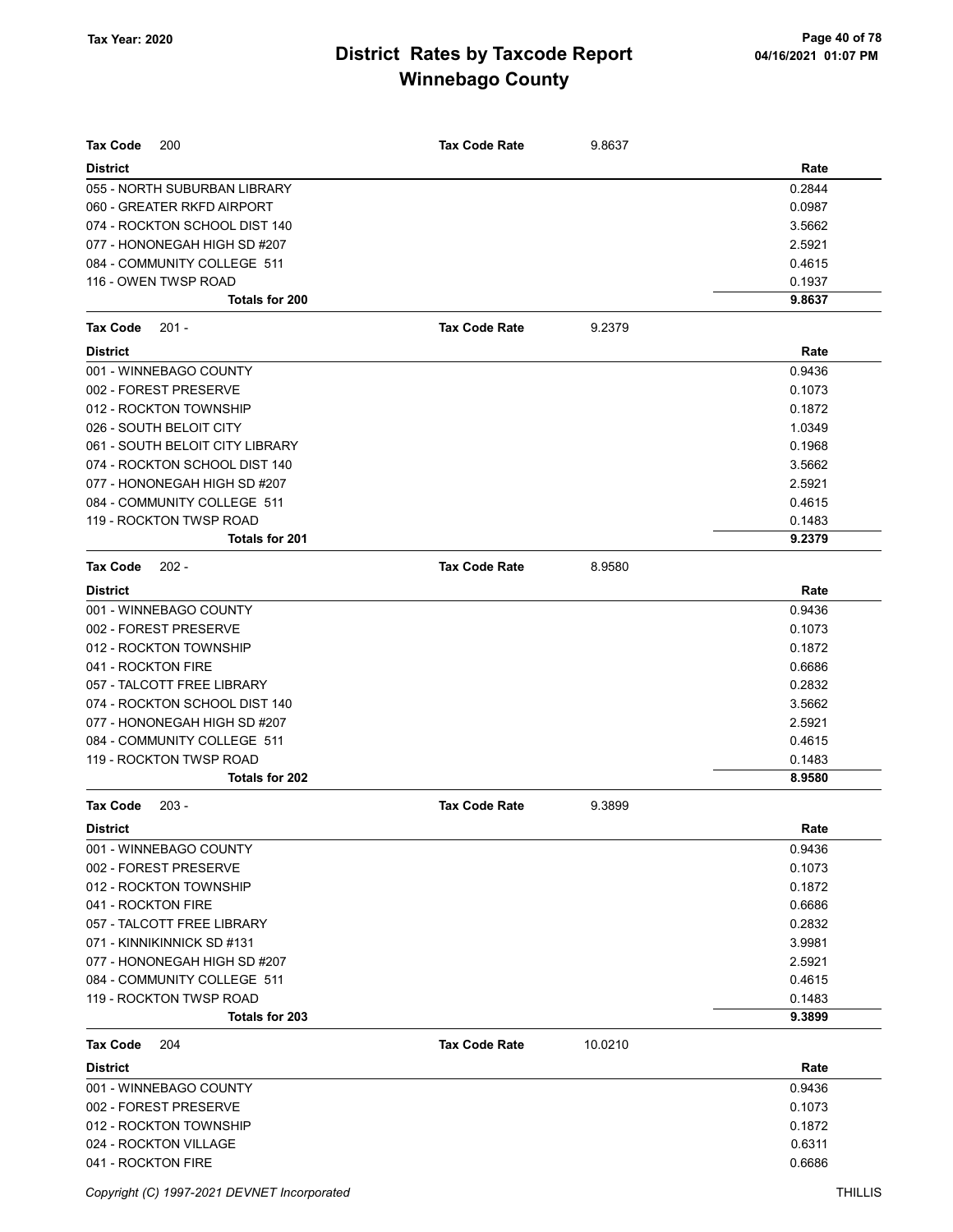| <b>Tax Code</b><br>204        | <b>Tax Code Rate</b> | 10.0210 |         |
|-------------------------------|----------------------|---------|---------|
| <b>District</b>               |                      |         | Rate    |
| 057 - TALCOTT FREE LIBRARY    |                      |         | 0.2832  |
| 071 - KINNIKINNICK SD #131    |                      |         | 3.9981  |
| 077 - HONONEGAH HIGH SD #207  |                      |         | 2.5921  |
| 084 - COMMUNITY COLLEGE 511   |                      |         | 0.4615  |
| 119 - ROCKTON TWSP ROAD       |                      |         | 0.1483  |
| Totals for 204                |                      |         | 10.0210 |
| <b>Tax Code</b><br>$205 -$    | <b>Tax Code Rate</b> | 10.0203 |         |
| <b>District</b>               |                      |         | Rate    |
| 001 - WINNEBAGO COUNTY        |                      |         | 0.9436  |
| 002 - FOREST PRESERVE         |                      |         | 0.1073  |
| 012 - ROCKTON TOWNSHIP        |                      |         | 0.1872  |
| 025 - ROSCOE VILLAGE          |                      |         | 0.6304  |
| 041 - ROCKTON FIRE            |                      |         | 0.6686  |
| 057 - TALCOTT FREE LIBRARY    |                      |         | 0.2832  |
| 071 - KINNIKINNICK SD #131    |                      |         | 3.9981  |
| 077 - HONONEGAH HIGH SD #207  |                      |         | 2.5921  |
| 084 - COMMUNITY COLLEGE 511   |                      |         | 0.4615  |
| 119 - ROCKTON TWSP ROAD       |                      |         | 0.1483  |
| Totals for 205                |                      |         | 10.0203 |
| <b>Tax Code</b><br>$206 -$    | <b>Tax Code Rate</b> | 10.1998 |         |
| <b>District</b>               |                      |         | Rate    |
| 001 - WINNEBAGO COUNTY        |                      |         | 0.9436  |
| 002 - FOREST PRESERVE         |                      |         | 0.1073  |
| 012 - ROCKTON TOWNSHIP        |                      |         | 0.1872  |
| 025 - ROSCOE VILLAGE          |                      |         | 0.6304  |
| 041 - ROCKTON FIRE            |                      |         | 0.6686  |
| 051 - ROCK RIVER WATER REC    |                      |         | 0.1795  |
| 057 - TALCOTT FREE LIBRARY    |                      |         | 0.2832  |
| 071 - KINNIKINNICK SD #131    |                      |         | 3.9981  |
| 077 - HONONEGAH HIGH SD #207  |                      |         | 2.5921  |
| 084 - COMMUNITY COLLEGE 511   |                      |         | 0.4615  |
| 119 - ROCKTON TWSP ROAD       |                      |         | 0.1483  |
| <b>Totals for 206</b>         |                      |         | 10.1998 |
| <b>Tax Code</b><br>207 -      | <b>Tax Code Rate</b> | 9.5060  |         |
| <b>District</b>               |                      |         | Rate    |
| 001 - WINNEBAGO COUNTY        |                      |         | 0.9436  |
| 002 - FOREST PRESERVE         |                      |         | 0.1073  |
| 013 - ROSCOE TOWNSHIP         |                      |         | 0.1394  |
| 025 - ROSCOE VILLAGE          |                      |         | 0.6304  |
| 035 - HARLEM-ROSCOE FIRE      |                      |         | 0.7241  |
| 051 - ROCK RIVER WATER REC    |                      |         | 0.1795  |
| 074 - ROCKTON SCHOOL DIST 140 |                      |         | 3.5662  |
| 077 - HONONEGAH HIGH SD #207  |                      |         | 2.5921  |
| 084 - COMMUNITY COLLEGE 511   |                      |         | 0.4615  |
| 120 - ROSCOE TWSP ROAD        |                      |         | 0.1619  |
| Totals for 207                |                      |         | 9.5060  |
| $208 -$<br><b>Tax Code</b>    | <b>Tax Code Rate</b> | 9.5355  |         |
| <b>District</b>               |                      |         | Rate    |
| 001 - WINNEBAGO COUNTY        |                      |         | 0.9436  |
| 002 - FOREST PRESERVE         |                      |         | 0.1073  |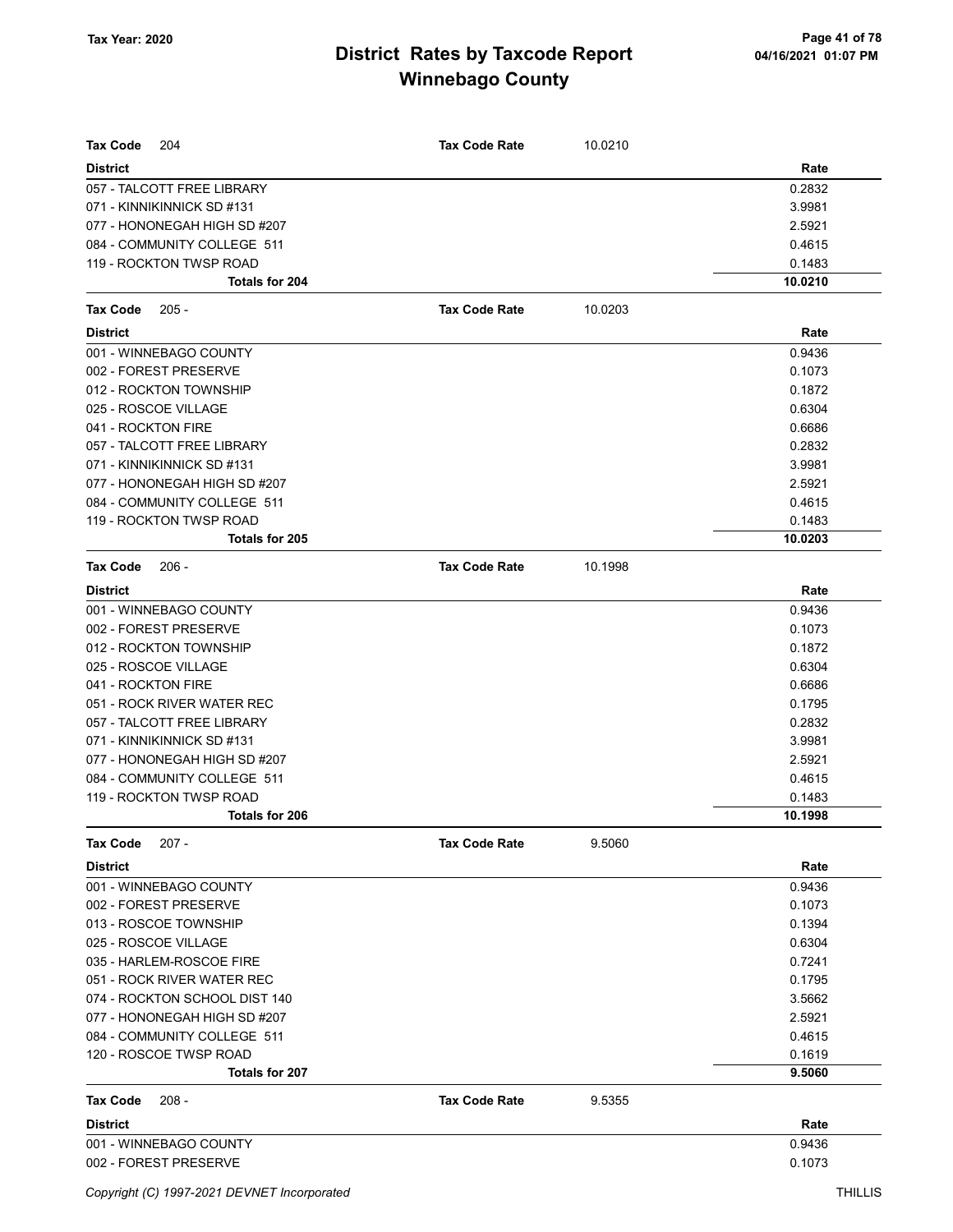| <b>Tax Code</b><br>$208 -$     | <b>Tax Code Rate</b> | 9.5355 |        |
|--------------------------------|----------------------|--------|--------|
| <b>District</b>                |                      |        | Rate   |
| 006 - HARLEM TOWNSHIP          |                      |        | 0.1055 |
| 035 - HARLEM-ROSCOE FIRE       |                      |        | 0.7241 |
| 051 - ROCK RIVER WATER REC     |                      |        | 0.1795 |
| 055 - NORTH SUBURBAN LIBRARY   |                      |        | 0.2844 |
| 060 - GREATER RKFD AIRPORT     |                      |        | 0.0987 |
| 076 - ROCKFORD SCHOOL DIST 205 |                      |        | 6.5857 |
| 084 - COMMUNITY COLLEGE 511    |                      |        | 0.4615 |
| 113 - HARLEM TWSP ROAD         |                      |        | 0.0452 |
| Totals for 208                 |                      |        | 9.5355 |
| <b>Tax Code</b><br>$209 -$     | <b>Tax Code Rate</b> | 9.7904 |        |
| <b>District</b>                |                      |        | Rate   |
| 001 - WINNEBAGO COUNTY         |                      |        | 0.9436 |
| 002 - FOREST PRESERVE          |                      |        | 0.1073 |
| 013 - ROSCOE TOWNSHIP          |                      |        | 0.1394 |
| 025 - ROSCOE VILLAGE           |                      |        | 0.6304 |
| 035 - HARLEM-ROSCOE FIRE       |                      |        | 0.7241 |
| 051 - ROCK RIVER WATER REC     |                      |        | 0.1795 |
| 055 - NORTH SUBURBAN LIBRARY   |                      |        | 0.2844 |
| 074 - ROCKTON SCHOOL DIST 140  |                      |        | 3.5662 |
| 077 - HONONEGAH HIGH SD #207   |                      |        | 2.5921 |
| 084 - COMMUNITY COLLEGE 511    |                      |        | 0.4615 |
| 120 - ROSCOE TWSP ROAD         |                      |        | 0.1619 |
| Totals for 209                 |                      |        | 9.7904 |
| $210 -$<br><b>Tax Code</b>     | <b>Tax Code Rate</b> | 8.9008 |        |
| <b>District</b>                |                      |        | Rate   |
| 001 - WINNEBAGO COUNTY         |                      |        | 0.9436 |
| 002 - FOREST PRESERVE          |                      |        | 0.1073 |
| 015 - SHIRLAND TOWNSHIP        |                      |        | 0.1880 |
| 041 - ROCKTON FIRE             |                      |        | 0.6686 |
| 073 - SHIRLAND SCHOOL DIST 134 |                      |        | 3.8247 |
| 077 - HONONEGAH HIGH SD #207   |                      |        | 2.5921 |
| 084 - COMMUNITY COLLEGE 511    |                      |        | 0.4615 |
| 122 - SHIRLAND TWSP ROAD       |                      |        | 0.1150 |
| Totals for 210                 |                      |        | 8.9008 |
| $211 -$<br>Tax Code            | <b>Tax Code Rate</b> | 8.9639 |        |
| <b>District</b>                |                      |        | Rate   |
| 001 - WINNEBAGO COUNTY         |                      |        | 0.9436 |
| 002 - FOREST PRESERVE          |                      |        | 0.1073 |
| 015 - SHIRLAND TOWNSHIP        |                      |        | 0.1880 |
| 033 - FIRE 1                   |                      |        | 0.7317 |
| 073 - SHIRLAND SCHOOL DIST 134 |                      |        | 3.8247 |
| 077 - HONONEGAH HIGH SD #207   |                      |        | 2.5921 |
| 084 - COMMUNITY COLLEGE 511    |                      |        | 0.4615 |
| 122 - SHIRLAND TWSP ROAD       |                      |        | 0.1150 |
| Totals for 211                 |                      |        | 8.9639 |
| <b>Tax Code</b><br>212         | <b>Tax Code Rate</b> | 8.9690 |        |
| <b>District</b>                |                      |        | Rate   |
|                                |                      |        |        |
| 001 - WINNEBAGO COUNTY         |                      |        | 0.9436 |
| 002 - FOREST PRESERVE          |                      |        | 0.1073 |
| 008 - LAONA TOWNSHIP           |                      |        | 0.1181 |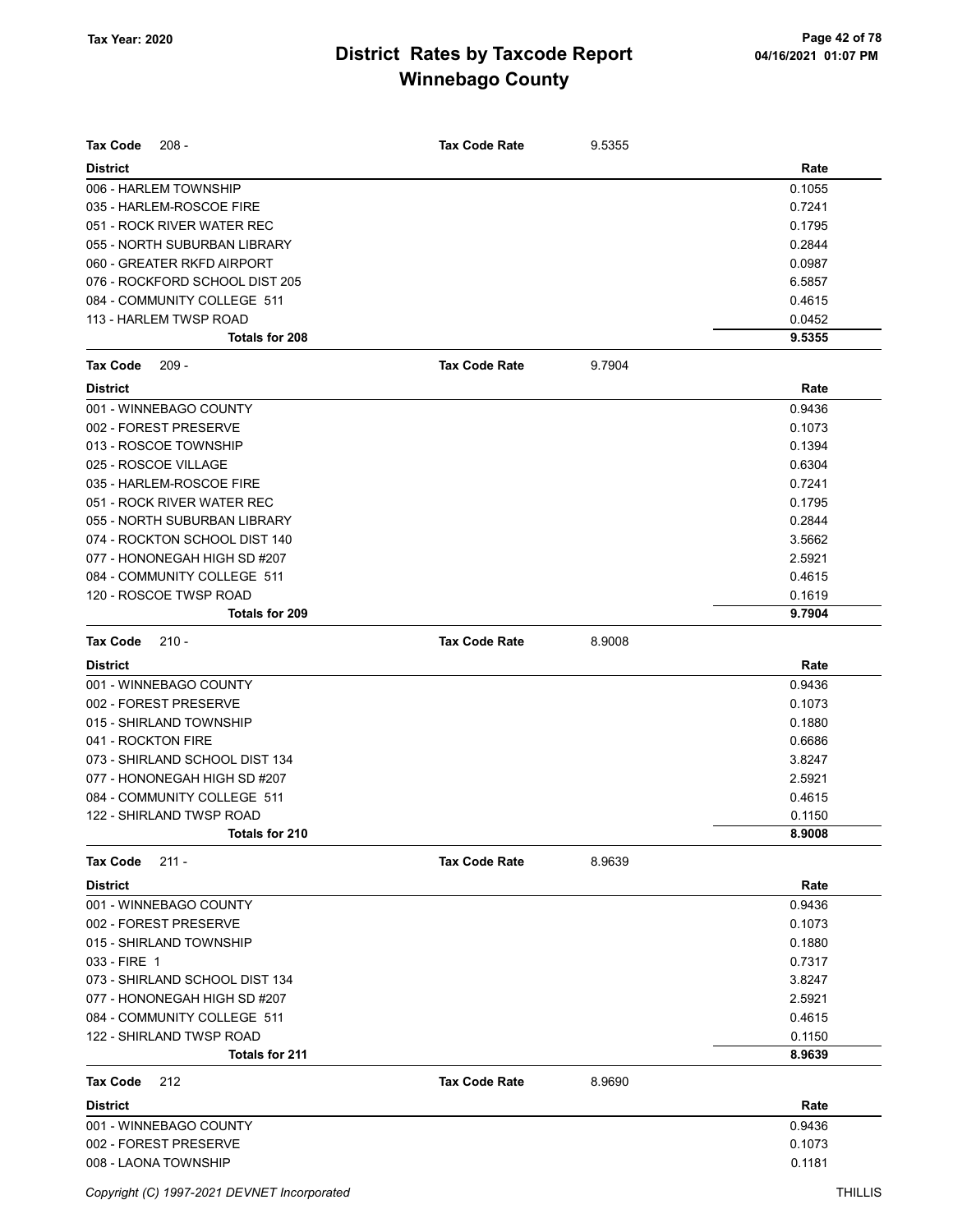| <b>Tax Code</b><br>212               | <b>Tax Code Rate</b> | 8.9690  |        |
|--------------------------------------|----------------------|---------|--------|
| <b>District</b>                      |                      |         | Rate   |
| 033 - FIRE 1                         |                      |         | 0.7317 |
| 073 - SHIRLAND SCHOOL DIST 134       |                      |         | 3.8247 |
| 077 - HONONEGAH HIGH SD #207         |                      |         | 2.5921 |
| 084 - COMMUNITY COLLEGE 511          |                      |         | 0.4615 |
| 115 - LAONA TWSP ROAD                |                      |         | 0.1900 |
| Totals for 212                       |                      |         | 8.9690 |
| <b>Tax Code</b><br>213               | <b>Tax Code Rate</b> | 8.9424  |        |
| <b>District</b>                      |                      |         | Rate   |
| 001 - WINNEBAGO COUNTY               |                      |         | 0.9436 |
| 002 - FOREST PRESERVE                |                      |         | 0.1073 |
| 015 - SHIRLAND TOWNSHIP              |                      |         | 0.1880 |
| 041 - ROCKTON FIRE                   |                      |         | 0.6686 |
| 073 - SHIRLAND SCHOOL DIST 134       |                      |         | 3.8247 |
| 077 - HONONEGAH HIGH SD #207         |                      |         | 2.5921 |
| 084 - COMMUNITY COLLEGE 511          |                      |         | 0.4615 |
| 101 - BU/HA/SH MULTI TOWNSHIP        |                      |         | 0.0416 |
| 122 - SHIRLAND TWSP ROAD             |                      |         | 0.1150 |
| Totals for 213                       |                      |         | 8.9424 |
| <b>Tax Code</b><br>$214 -$           | <b>Tax Code Rate</b> | 9.0055  |        |
| <b>District</b>                      |                      |         | Rate   |
| 001 - WINNEBAGO COUNTY               |                      |         | 0.9436 |
| 002 - FOREST PRESERVE                |                      |         | 0.1073 |
| 015 - SHIRLAND TOWNSHIP              |                      |         | 0.1880 |
| 033 - FIRE 1                         |                      |         | 0.7317 |
| 073 - SHIRLAND SCHOOL DIST 134       |                      |         | 3.8247 |
| 077 - HONONEGAH HIGH SD #207         |                      |         | 2.5921 |
| 084 - COMMUNITY COLLEGE 511          |                      |         | 0.4615 |
| 101 - BU/HA/SH MULTI TOWNSHIP        |                      |         | 0.0416 |
| 122 - SHIRLAND TWSP ROAD             |                      |         | 0.1150 |
| Totals for 214                       |                      |         | 9.0055 |
| <b>Tax Code</b><br>$220 -$           | <b>Tax Code Rate</b> | 9.5221  |        |
| <b>District</b>                      |                      |         | Rate   |
| 001 - WINNEBAGO COUNTY               |                      |         | 0.9436 |
| 002 - FOREST PRESERVE                |                      |         | 0.1073 |
| 008 - LAONA TOWNSHIP                 |                      |         | 0.1181 |
| 033 - FIRE 1                         |                      |         | 0.7317 |
| 081 - DURAND UNIT SD #322            |                      |         | 6.9304 |
| 084 - COMMUNITY COLLEGE 511          |                      |         | 0.4615 |
| 102 - DU/LA MULTI TOWNSHIP           |                      |         | 0.0395 |
| 115 - LAONA TWSP ROAD                |                      |         | 0.1900 |
| <b>Totals for 220</b>                |                      |         | 9.5221 |
| 223 - JACKSON SCHOOL TIF<br>Tax Code | <b>Tax Code Rate</b> | 12.8584 |        |
| <b>District</b>                      |                      |         | Rate   |
| 001 - WINNEBAGO COUNTY               |                      |         | 0.9436 |
| 002 - FOREST PRESERVE                |                      |         | 0.1073 |
| 011 - ROCKFORD TOWNSHIP              |                      |         | 0.1233 |
| 023 - ROCKFORD CITY                  |                      |         | 2.7943 |
| 046 - ROCKFORD PARK DISTRICT         |                      |         | 1.0042 |
| 051 - ROCK RIVER WATER REC           |                      |         | 0.1795 |
| 059 - ROCKFORD CITY LIBRARY          |                      |         | 0.4343 |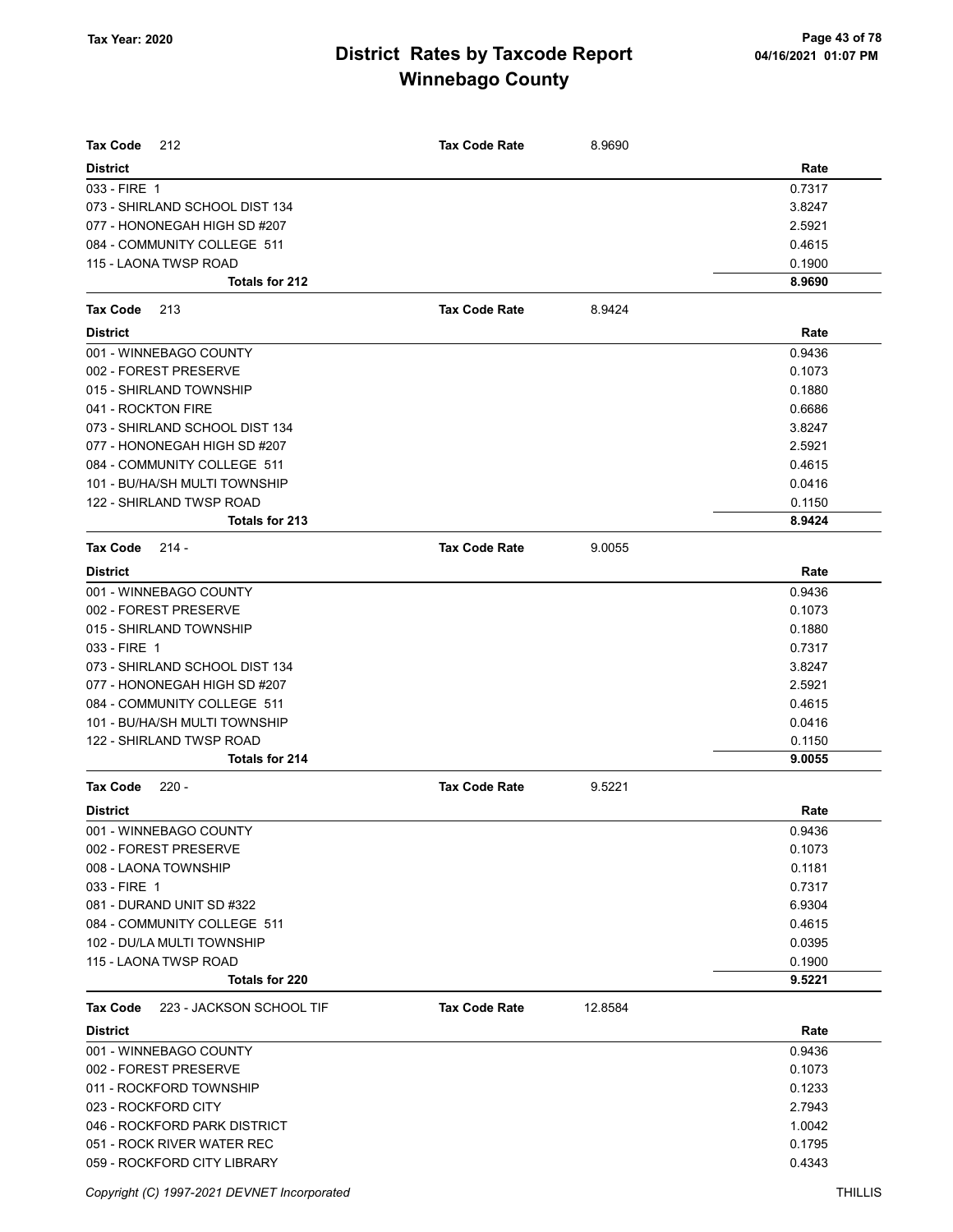| <b>Tax Code</b><br>223 - JACKSON SCHOOL TIF | <b>Tax Code Rate</b> | 12.8584 |         |
|---------------------------------------------|----------------------|---------|---------|
| <b>District</b>                             |                      |         | Rate    |
| 060 - GREATER RKFD AIRPORT                  |                      |         | 0.0987  |
| 076 - ROCKFORD SCHOOL DIST 205              |                      |         | 6.5857  |
| 084 - COMMUNITY COLLEGE 511                 |                      |         | 0.4615  |
| 089 - JACKSON SCHOOL TIF                    |                      |         | 0.0000  |
| 118 - ROCKFORD TWSP ROAD                    |                      |         | 0.1260  |
| Totals for 223                              |                      |         | 12.8584 |
| Tax Code<br>226 - WEST STATE & KILBURN TIF  | <b>Tax Code Rate</b> | 12.8584 |         |
| <b>District</b>                             |                      |         | Rate    |
| 001 - WINNEBAGO COUNTY                      |                      |         | 0.9436  |
| 002 - FOREST PRESERVE                       |                      |         | 0.1073  |
| 011 - ROCKFORD TOWNSHIP                     |                      |         | 0.1233  |
| 023 - ROCKFORD CITY                         |                      |         | 2.7943  |
| 046 - ROCKFORD PARK DISTRICT                |                      |         | 1.0042  |
| 051 - ROCK RIVER WATER REC                  |                      |         | 0.1795  |
| 059 - ROCKFORD CITY LIBRARY                 |                      |         | 0.4343  |
| 060 - GREATER RKFD AIRPORT                  |                      |         | 0.0987  |
| 068 - WEST STATE & KILBURN TIF              |                      |         | 0.0000  |
| 076 - ROCKFORD SCHOOL DIST 205              |                      |         | 6.5857  |
| 084 - COMMUNITY COLLEGE 511                 |                      |         | 0.4615  |
| 118 - ROCKFORD TWSP ROAD                    |                      |         | 0.1260  |
| Totals for 226                              |                      |         | 12.8584 |
| <b>Tax Code</b><br>228 - DURAND VILLAGE TIF | <b>Tax Code Rate</b> | 10.0063 |         |
| <b>District</b>                             |                      |         | Rate    |
| 001 - WINNEBAGO COUNTY                      |                      |         | 0.9436  |
| 002 - FOREST PRESERVE                       |                      |         | 0.1073  |
| 005 - DURAND TOWNSHIP                       |                      |         | 0.1738  |
| 018 - DURAND VILLAGE                        |                      |         | 0.3005  |
| 033 - FIRE 1                                |                      |         | 0.7317  |
| 050 - DURAND SANITARY                       |                      |         | 0.0403  |
| 081 - DURAND UNIT SD #322                   |                      |         | 6.9304  |
| 084 - COMMUNITY COLLEGE 511                 |                      |         | 0.4615  |
| 102 - DU/LA MULTI TOWNSHIP                  |                      |         | 0.0395  |
| 106 - DURAND VILLAGE TIF                    |                      |         | 0.0000  |
| 112 - DURAND TWSP ROAD                      |                      |         | 0.2777  |
| Totals for 228                              |                      |         | 10.0063 |
| Tax Code<br>$229 -$                         | <b>Tax Code Rate</b> | 9.9660  |         |
| <b>District</b>                             |                      |         | Rate    |
| 001 - WINNEBAGO COUNTY                      |                      |         | 0.9436  |
| 002 - FOREST PRESERVE                       |                      |         | 0.1073  |
| 005 - DURAND TOWNSHIP                       |                      |         | 0.1738  |
| 018 - DURAND VILLAGE                        |                      |         | 0.3005  |
| 033 - FIRE 1                                |                      |         | 0.7317  |
| 081 - DURAND UNIT SD #322                   |                      |         | 6.9304  |
| 084 - COMMUNITY COLLEGE 511                 |                      |         | 0.4615  |
| 102 - DU/LA MULTI TOWNSHIP                  |                      |         | 0.0395  |
| 112 - DURAND TWSP ROAD                      |                      |         | 0.2777  |
| <b>Totals for 229</b>                       |                      |         | 9.9660  |
| Tax Code<br>$230 -$                         | <b>Tax Code Rate</b> | 9.6655  |         |
| <b>District</b>                             |                      |         | Rate    |
| 001 - WINNEBAGO COUNTY                      |                      |         | 0.9436  |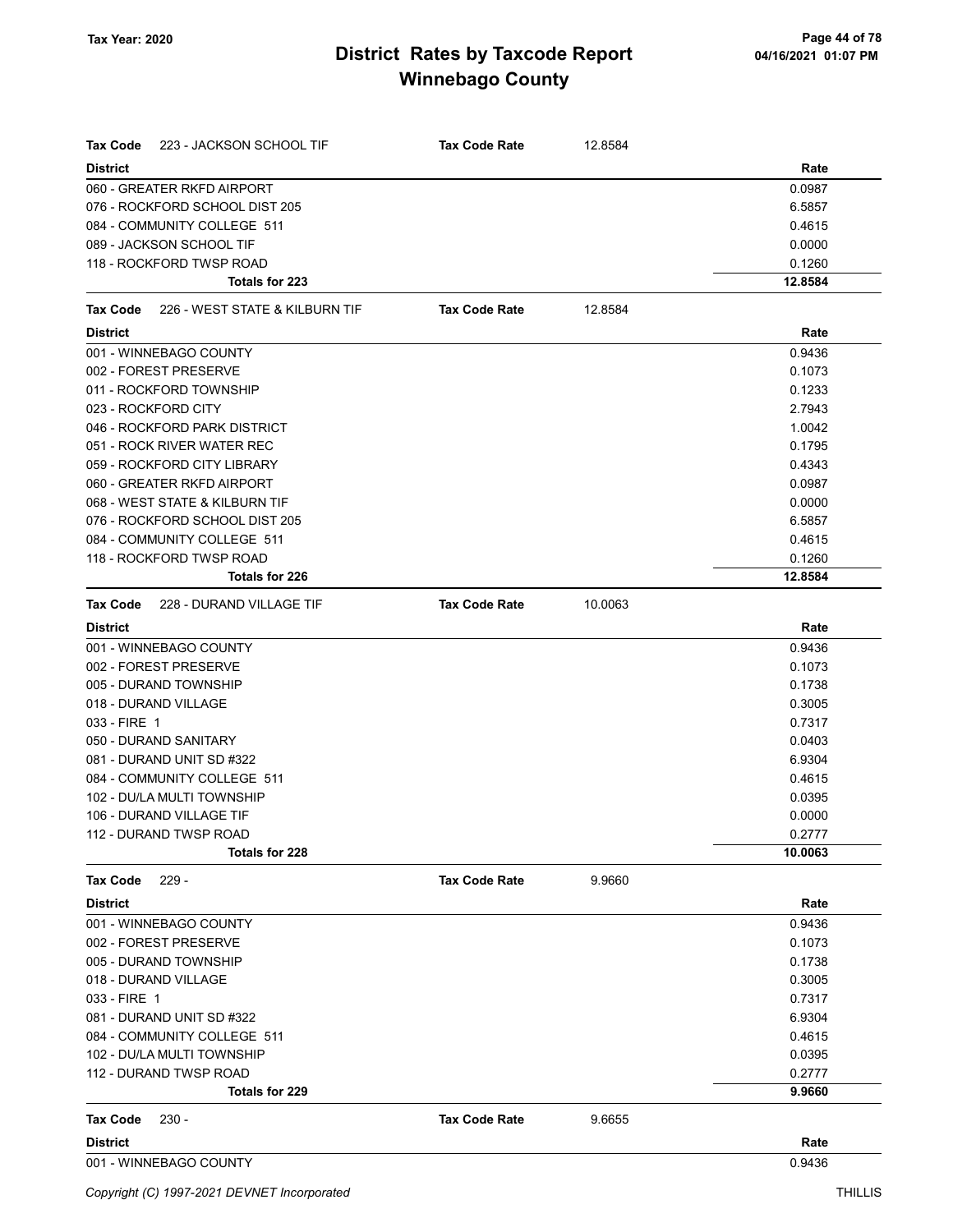| Tax Code<br>$230 -$           | <b>Tax Code Rate</b> | 9.6655  |         |
|-------------------------------|----------------------|---------|---------|
| <b>District</b>               |                      |         | Rate    |
| 002 - FOREST PRESERVE         |                      |         | 0.1073  |
| 005 - DURAND TOWNSHIP         |                      |         | 0.1738  |
| 033 - FIRE 1                  |                      |         | 0.7317  |
| 081 - DURAND UNIT SD #322     |                      |         | 6.9304  |
| 084 - COMMUNITY COLLEGE 511   |                      |         | 0.4615  |
| 102 - DU/LA MULTI TOWNSHIP    |                      |         | 0.0395  |
| 112 - DURAND TWSP ROAD        |                      |         | 0.2777  |
| Totals for 230                |                      |         | 9.6655  |
| <b>Tax Code</b><br>231 -      | <b>Tax Code Rate</b> | 9.8511  |         |
| <b>District</b>               |                      |         | Rate    |
| 001 - WINNEBAGO COUNTY        |                      |         | 0.9436  |
| 002 - FOREST PRESERVE         |                      |         | 0.1073  |
| 005 - DURAND TOWNSHIP         |                      |         | 0.1738  |
| 033 - FIRE 1                  |                      |         | 0.7317  |
| 056 - PECATONICA LIBRARY      |                      |         | 0.1856  |
| 081 - DURAND UNIT SD #322     |                      |         | 6.9304  |
| 084 - COMMUNITY COLLEGE 511   |                      |         | 0.4615  |
| 102 - DU/LA MULTI TOWNSHIP    |                      |         | 0.0395  |
| 112 - DURAND TWSP ROAD        |                      |         | 0.2777  |
| Totals for 231                |                      |         | 9.8511  |
| Tax Code<br>$232 -$           | <b>Tax Code Rate</b> | 8.6661  |         |
| <b>District</b>               |                      |         | Rate    |
| 001 - WINNEBAGO COUNTY        |                      |         | 0.9436  |
| 002 - FOREST PRESERVE         |                      |         | 0.1073  |
| 005 - DURAND TOWNSHIP         |                      |         | 0.1738  |
| 033 - FIRE 1                  |                      |         | 0.7317  |
| 056 - PECATONICA LIBRARY      |                      |         | 0.1856  |
| 080 - PECATONICA UNIT SD #321 |                      |         | 5.7454  |
| 084 - COMMUNITY COLLEGE 511   |                      |         | 0.4615  |
| 102 - DU/LA MULTI TOWNSHIP    |                      |         | 0.0395  |
| 112 - DURAND TWSP ROAD        |                      |         | 0.2777  |
| Totals for 232                |                      |         | 8.6661  |
| $233 -$<br>Tax Code           | <b>Tax Code Rate</b> | 10.0063 |         |
| <b>District</b>               |                      |         | Rate    |
| 001 - WINNEBAGO COUNTY        |                      |         | 0.9436  |
| 002 - FOREST PRESERVE         |                      |         | 0.1073  |
| 005 - DURAND TOWNSHIP         |                      |         | 0.1738  |
| 018 - DURAND VILLAGE          |                      |         | 0.3005  |
| 033 - FIRE 1                  |                      |         | 0.7317  |
| 050 - DURAND SANITARY         |                      |         | 0.0403  |
| 081 - DURAND UNIT SD #322     |                      |         | 6.9304  |
| 084 - COMMUNITY COLLEGE 511   |                      |         | 0.4615  |
| 102 - DU/LA MULTI TOWNSHIP    |                      |         | 0.0395  |
| 112 - DURAND TWSP ROAD        |                      |         | 0.2777  |
| Totals for 233                |                      |         | 10.0063 |
| <b>Tax Code</b><br>234 -      | <b>Tax Code Rate</b> | 9.7058  |         |
| <b>District</b>               |                      |         | Rate    |
| 001 - WINNEBAGO COUNTY        |                      |         | 0.9436  |
| 002 - FOREST PRESERVE         |                      |         | 0.1073  |
| 005 - DURAND TOWNSHIP         |                      |         | 0.1738  |
|                               |                      |         |         |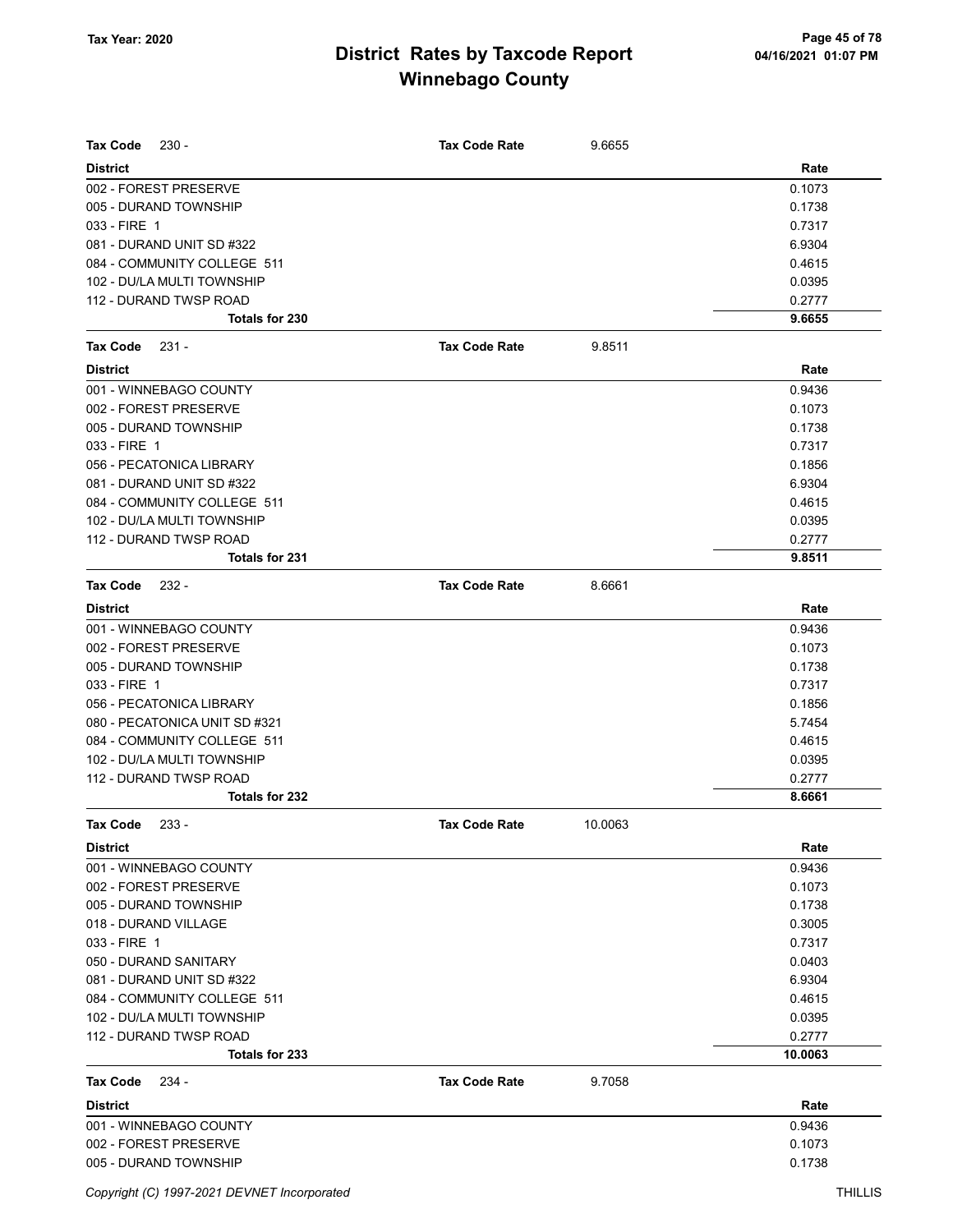| <b>Tax Code</b><br>$234 -$    | <b>Tax Code Rate</b> | 9.7058 |        |
|-------------------------------|----------------------|--------|--------|
| <b>District</b>               |                      |        | Rate   |
| 033 - FIRE 1                  |                      |        | 0.7317 |
| 050 - DURAND SANITARY         |                      |        | 0.0403 |
| 081 - DURAND UNIT SD #322     |                      |        | 6.9304 |
| 084 - COMMUNITY COLLEGE 511   |                      |        | 0.4615 |
| 102 - DU/LA MULTI TOWNSHIP    |                      |        | 0.0395 |
| 112 - DURAND TWSP ROAD        |                      |        | 0.2777 |
| Totals for 234                |                      |        | 9.7058 |
| <b>Tax Code</b><br>246 -      | <b>Tax Code Rate</b> | 9.5351 |        |
| <b>District</b>               |                      |        | Rate   |
| 001 - WINNEBAGO COUNTY        |                      |        | 0.9436 |
| 002 - FOREST PRESERVE         |                      |        | 0.1073 |
| 007 - HARRISON TOWNSHIP       |                      |        | 0.1205 |
| 033 - FIRE 1                  |                      |        | 0.7317 |
| 081 - DURAND UNIT SD #322     |                      |        | 6.9304 |
| 084 - COMMUNITY COLLEGE 511   |                      |        | 0.4615 |
| 101 - BU/HA/SH MULTI TOWNSHIP |                      |        | 0.0416 |
| 114 - HARRISON TWSP ROAD      |                      |        | 0.1985 |
| <b>Totals for 246</b>         |                      |        | 9.5351 |
| <b>Tax Code</b><br>247 -      | <b>Tax Code Rate</b> | 8.7630 |        |
| <b>District</b>               |                      |        | Rate   |
| 001 - WINNEBAGO COUNTY        |                      |        | 0.9436 |
| 002 - FOREST PRESERVE         |                      |        | 0.1073 |
| 007 - HARRISON TOWNSHIP       |                      |        | 0.1205 |
| 033 - FIRE 1                  |                      |        | 0.7317 |
| 074 - ROCKTON SCHOOL DIST 140 |                      |        | 3.5662 |
| 077 - HONONEGAH HIGH SD #207  |                      |        | 2.5921 |
| 084 - COMMUNITY COLLEGE 511   |                      |        | 0.4615 |
| 101 - BU/HA/SH MULTI TOWNSHIP |                      |        | 0.0416 |
| 114 - HARRISON TWSP ROAD      |                      |        | 0.1985 |
| <b>Totals for 247</b>         |                      |        | 8.7630 |
| <b>Tax Code</b><br>248 -      | <b>Tax Code Rate</b> | 9.4108 |        |
| <b>District</b>               |                      |        | Rate   |
| 001 - WINNEBAGO COUNTY        |                      |        | 0.9436 |
| 002 - FOREST PRESERVE         |                      |        | 0.1073 |
| 007 - HARRISON TOWNSHIP       |                      |        | 0.1205 |
| 033 - FIRE 1                  |                      |        | 0.7317 |
| 058 - WINNEBAGO LIBRARY       |                      |        | 0.2018 |
| 082 - WINNEBAGO UNIT SD #323  |                      |        | 6.6043 |
| 084 - COMMUNITY COLLEGE 511   |                      |        | 0.4615 |
| 101 - BU/HA/SH MULTI TOWNSHIP |                      |        | 0.0416 |
| 114 - HARRISON TWSP ROAD      |                      |        | 0.1985 |
| Totals for 248                |                      |        | 9.4108 |
| <b>Tax Code</b><br>254 -      | <b>Tax Code Rate</b> | 9.6830 |        |
| <b>District</b>               |                      |        | Rate   |
| 001 - WINNEBAGO COUNTY        |                      |        | 0.9436 |
| 002 - FOREST PRESERVE         |                      |        | 0.1073 |
| 003 - BURRITT TOWNSHIP        |                      |        | 0.1698 |
| 044 - W B S FIRE              |                      |        | 0.9200 |
| 058 - WINNEBAGO LIBRARY       |                      |        | 0.2018 |
| 062 - RKFD - WINN DRAINAGE    |                      |        | 0.0392 |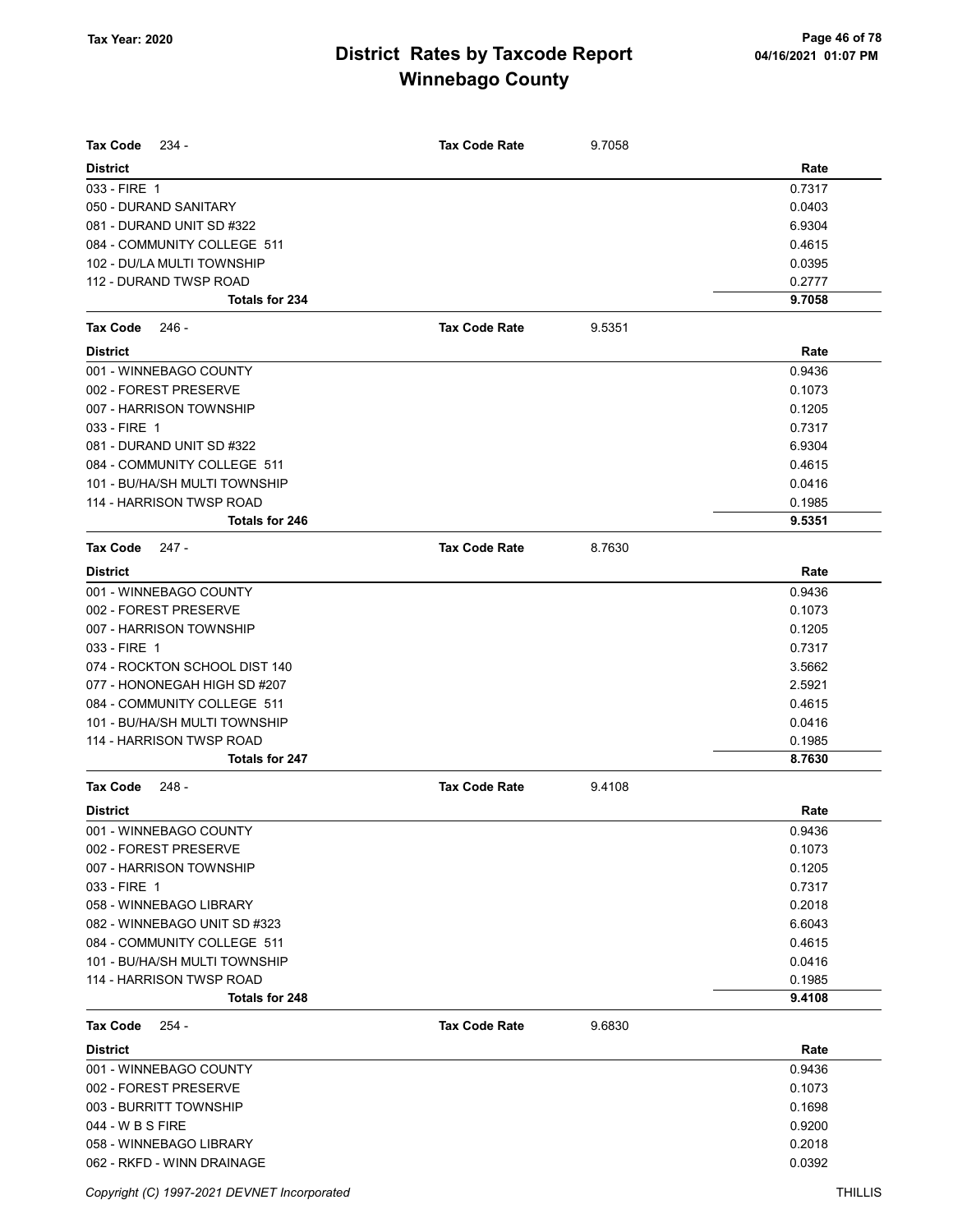| <b>Tax Code</b><br>254 -      | <b>Tax Code Rate</b> | 9.6830  |         |
|-------------------------------|----------------------|---------|---------|
| <b>District</b>               |                      |         | Rate    |
| 082 - WINNEBAGO UNIT SD #323  |                      |         | 6.6043  |
| 084 - COMMUNITY COLLEGE 511   |                      |         | 0.4615  |
| 101 - BU/HA/SH MULTI TOWNSHIP |                      |         | 0.0416  |
| 110 - BURRITT TWSP ROAD       |                      |         | 0.1939  |
| Totals for 254                |                      |         | 9.6830  |
| Tax Code<br>$258 -$           | <b>Tax Code Rate</b> | 11.7506 |         |
| <b>District</b>               |                      |         | Rate    |
| 001 - WINNEBAGO COUNTY        |                      |         | 0.9436  |
| 002 - FOREST PRESERVE         |                      |         | 0.1073  |
| 003 - BURRITT TOWNSHIP        |                      |         | 0.1698  |
| 023 - ROCKFORD CITY           |                      |         | 2.7943  |
| 059 - ROCKFORD CITY LIBRARY   |                      |         | 0.4343  |
| 082 - WINNEBAGO UNIT SD #323  |                      |         | 6.6043  |
| 084 - COMMUNITY COLLEGE 511   |                      |         | 0.4615  |
| 101 - BU/HA/SH MULTI TOWNSHIP |                      |         | 0.0416  |
| 110 - BURRITT TWSP ROAD       |                      |         | 0.1939  |
| <b>Totals for 258</b>         |                      |         | 11.7506 |
| Tax Code<br>$259 -$           | <b>Tax Code Rate</b> | 10.8917 |         |
| <b>District</b>               |                      |         | Rate    |
| 001 - WINNEBAGO COUNTY        |                      |         | 0.9436  |
| 002 - FOREST PRESERVE         |                      |         | 0.1073  |
| 003 - BURRITT TOWNSHIP        |                      |         | 0.1698  |
| 023 - ROCKFORD CITY           |                      |         | 2.7943  |
| 059 - ROCKFORD CITY LIBRARY   |                      |         | 0.4343  |
| 080 - PECATONICA UNIT SD #321 |                      |         | 5.7454  |
| 084 - COMMUNITY COLLEGE 511   |                      |         | 0.4615  |
| 101 - BU/HA/SH MULTI TOWNSHIP |                      |         | 0.0416  |
| 110 - BURRITT TWSP ROAD       |                      |         | 0.1939  |
| <b>Totals for 259</b>         |                      |         | 10.8917 |
| $260 -$<br><b>Tax Code</b>    | <b>Tax Code Rate</b> | 9.6438  |         |
| <b>District</b>               |                      |         | Rate    |
| 001 - WINNEBAGO COUNTY        |                      |         | 0.9436  |
| 002 - FOREST PRESERVE         |                      |         | 0.1073  |
| 003 - BURRITT TOWNSHIP        |                      |         | 0.1698  |
| 044 - W B S FIRE              |                      |         | 0.9200  |
| 058 - WINNEBAGO LIBRARY       |                      |         | 0.2018  |
| 082 - WINNEBAGO UNIT SD #323  |                      |         | 6.6043  |
| 084 - COMMUNITY COLLEGE 511   |                      |         | 0.4615  |
| 101 - BU/HA/SH MULTI TOWNSHIP |                      |         | 0.0416  |
| 110 - BURRITT TWSP ROAD       |                      |         | 0.1939  |
| Totals for 260                |                      |         | 9.6438  |
| Tax Code<br>$262 -$           | <b>Tax Code Rate</b> | 9.4420  |         |
| <b>District</b>               |                      |         | Rate    |
| 001 - WINNEBAGO COUNTY        |                      |         | 0.9436  |
| 002 - FOREST PRESERVE         |                      |         | 0.1073  |
| 003 - BURRITT TOWNSHIP        |                      |         | 0.1698  |
| 044 - W B S FIRE              |                      |         | 0.9200  |
| 082 - WINNEBAGO UNIT SD #323  |                      |         | 6.6043  |
| 084 - COMMUNITY COLLEGE 511   |                      |         | 0.4615  |
| 101 - BU/HA/SH MULTI TOWNSHIP |                      |         | 0.0416  |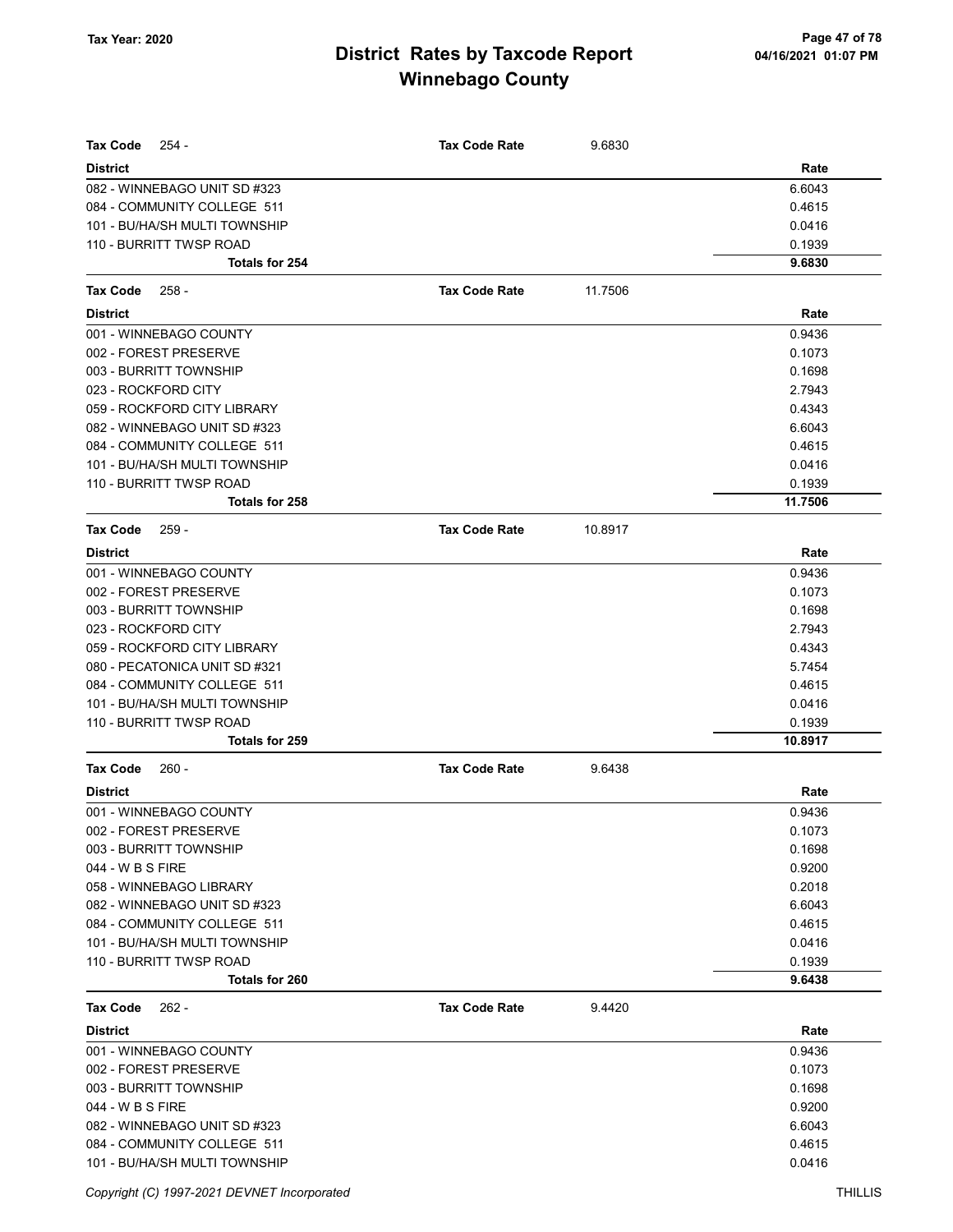| <b>Tax Code</b><br>$262 -$                | <b>Tax Code Rate</b> | 9.4420 |                  |
|-------------------------------------------|----------------------|--------|------------------|
| <b>District</b>                           |                      |        | Rate             |
| 110 - BURRITT TWSP ROAD                   |                      |        | 0.1939           |
| <b>Totals for 262</b>                     |                      |        | 9.4420           |
|                                           |                      |        |                  |
| <b>Tax Code</b><br>263 -                  | <b>Tax Code Rate</b> | 9.0995 |                  |
| <b>District</b>                           |                      |        | Rate             |
| 001 - WINNEBAGO COUNTY                    |                      |        | 0.9436           |
| 002 - FOREST PRESERVE                     |                      |        | 0.1073           |
| 003 - BURRITT TOWNSHIP                    |                      |        | 0.1698           |
| 039 - PECATONICA FIRE                     |                      |        | 0.3757           |
| 058 - WINNEBAGO LIBRARY                   |                      |        | 0.2018           |
| 082 - WINNEBAGO UNIT SD #323              |                      |        | 6.6043           |
| 084 - COMMUNITY COLLEGE 511               |                      |        | 0.4615           |
| 101 - BU/HA/SH MULTI TOWNSHIP             |                      |        | 0.0416           |
| 110 - BURRITT TWSP ROAD                   |                      |        | 0.1939           |
| Totals for 263                            |                      |        | 9.0995           |
| <b>Tax Code</b><br>265 -                  | <b>Tax Code Rate</b> | 9.6276 |                  |
| <b>District</b>                           |                      |        | Rate             |
| 001 - WINNEBAGO COUNTY                    |                      |        | 0.9436           |
| 002 - FOREST PRESERVE                     |                      |        | 0.1073           |
| 003 - BURRITT TOWNSHIP                    |                      |        | 0.1698           |
| 044 - W B S FIRE                          |                      |        | 0.9200           |
| 056 - PECATONICA LIBRARY                  |                      |        | 0.1856           |
| 082 - WINNEBAGO UNIT SD #323              |                      |        | 6.6043           |
| 084 - COMMUNITY COLLEGE 511               |                      |        | 0.4615           |
| 101 - BU/HA/SH MULTI TOWNSHIP             |                      |        | 0.0416           |
| 110 - BURRITT TWSP ROAD                   |                      |        | 0.1939           |
| Totals for 265                            |                      |        | 9.6276           |
| <b>Tax Code</b><br>- 266                  | <b>Tax Code Rate</b> | 8.7687 |                  |
| <b>District</b>                           |                      |        | Rate             |
| 001 - WINNEBAGO COUNTY                    |                      |        | 0.9436           |
| 002 - FOREST PRESERVE                     |                      |        | 0.1073           |
| 003 - BURRITT TOWNSHIP                    |                      |        | 0.1698           |
| 044 - W B S FIRE                          |                      |        | 0.9200           |
| 056 - PECATONICA LIBRARY                  |                      |        | 0.1856           |
| 080 - PECATONICA UNIT SD #321             |                      |        | 5.7454           |
| 084 - COMMUNITY COLLEGE 511               |                      |        | 0.4615           |
| 101 - BU/HA/SH MULTI TOWNSHIP             |                      |        | 0.0416           |
| 110 - BURRITT TWSP ROAD                   |                      |        | 0.1939           |
| Totals for 266                            |                      |        | 8.7687           |
| <b>Tax Code</b><br>$267 -$                | <b>Tax Code Rate</b> | 9.0833 |                  |
| <b>District</b>                           |                      |        | Rate             |
| 001 - WINNEBAGO COUNTY                    |                      |        | 0.9436           |
| 002 - FOREST PRESERVE                     |                      |        | 0.1073           |
| 003 - BURRITT TOWNSHIP                    |                      |        | 0.1698           |
| 039 - PECATONICA FIRE                     |                      |        | 0.3757           |
| 056 - PECATONICA LIBRARY                  |                      |        | 0.1856           |
| 082 - WINNEBAGO UNIT SD #323              |                      |        | 6.6043           |
| 084 - COMMUNITY COLLEGE 511               |                      |        | 0.4615           |
|                                           |                      |        |                  |
| 101 - BU/HA/SH MULTI TOWNSHIP             |                      |        | 0.0416           |
| 110 - BURRITT TWSP ROAD<br>Totals for 267 |                      |        | 0.1939<br>9.0833 |
|                                           |                      |        |                  |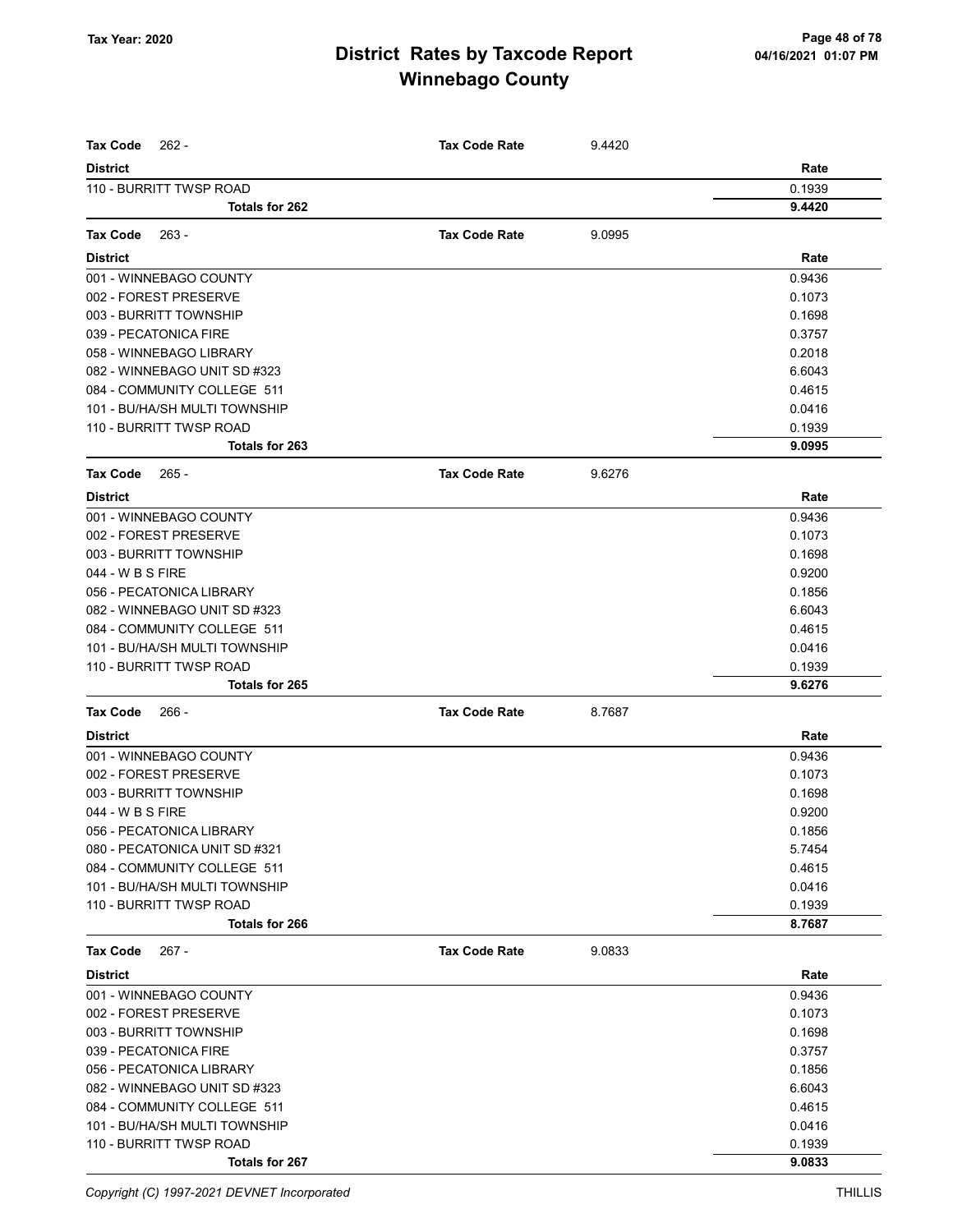| <b>Tax Code</b><br>268 -      | <b>Tax Code Rate</b> | 8.2244 |        |
|-------------------------------|----------------------|--------|--------|
| <b>District</b>               |                      |        | Rate   |
| 001 - WINNEBAGO COUNTY        |                      |        | 0.9436 |
| 002 - FOREST PRESERVE         |                      |        | 0.1073 |
| 003 - BURRITT TOWNSHIP        |                      |        | 0.1698 |
| 039 - PECATONICA FIRE         |                      |        | 0.3757 |
| 056 - PECATONICA LIBRARY      |                      |        | 0.1856 |
| 080 - PECATONICA UNIT SD #321 |                      |        | 5.7454 |
| 084 - COMMUNITY COLLEGE 511   |                      |        | 0.4615 |
| 101 - BU/HA/SH MULTI TOWNSHIP |                      |        | 0.0416 |
| 110 - BURRITT TWSP ROAD       |                      |        | 0.1939 |
| Totals for 268                |                      |        | 8.2244 |
| <b>Tax Code</b><br>281 -      | <b>Tax Code Rate</b> | 8.3636 |        |
| <b>District</b>               |                      |        | Rate   |
| 001 - WINNEBAGO COUNTY        |                      |        | 0.9436 |
| 002 - FOREST PRESERVE         |                      |        | 0.1073 |
| 010 - PECATONICA TOWNSHIP     |                      |        | 0.1752 |
| 039 - PECATONICA FIRE         |                      |        | 0.3757 |
| 047 - SUMNER PARK             |                      |        | 0.1382 |
| 056 - PECATONICA LIBRARY      |                      |        | 0.1856 |
| 080 - PECATONICA UNIT SD #321 |                      |        | 5.7454 |
| 084 - COMMUNITY COLLEGE 511   |                      |        | 0.4615 |
| 117 - PECATONICA TWSP ROAD    |                      |        | 0.1794 |
| 124 - PE/SE MULTI TOWNSHIP    |                      |        | 0.0517 |
| <b>Totals for 281</b>         |                      |        | 8.3636 |
| <b>Tax Code</b><br>282 -      | <b>Tax Code Rate</b> | 9.2225 |        |
| <b>District</b>               |                      |        | Rate   |
| 001 - WINNEBAGO COUNTY        |                      |        | 0.9436 |
| 002 - FOREST PRESERVE         |                      |        | 0.1073 |
| 010 - PECATONICA TOWNSHIP     |                      |        | 0.1752 |
| 039 - PECATONICA FIRE         |                      |        | 0.3757 |
| 047 - SUMNER PARK             |                      |        | 0.1382 |
| 056 - PECATONICA LIBRARY      |                      |        | 0.1856 |
| 082 - WINNEBAGO UNIT SD #323  |                      |        | 6.6043 |
| 084 - COMMUNITY COLLEGE 511   |                      |        | 0.4615 |
| 117 - PECATONICA TWSP ROAD    |                      |        | 0.1794 |
| 124 - PE/SE MULTI TOWNSHIP    |                      |        | 0.0517 |
| Totals for 282                |                      |        | 9.2225 |
| <b>Tax Code</b><br>283 -      | <b>Tax Code Rate</b> | 9.7668 |        |
| <b>District</b>               |                      |        | Rate   |
| 001 - WINNEBAGO COUNTY        |                      |        | 0.9436 |
| 002 - FOREST PRESERVE         |                      |        | 0.1073 |
| 010 - PECATONICA TOWNSHIP     |                      |        | 0.1752 |
| 044 - W B S FIRE              |                      |        | 0.9200 |
| 047 - SUMNER PARK             |                      |        | 0.1382 |
| 056 - PECATONICA LIBRARY      |                      |        | 0.1856 |
| 082 - WINNEBAGO UNIT SD #323  |                      |        | 6.6043 |
| 084 - COMMUNITY COLLEGE 511   |                      |        | 0.4615 |
| 117 - PECATONICA TWSP ROAD    |                      |        | 0.1794 |
| 124 - PE/SE MULTI TOWNSHIP    |                      |        | 0.0517 |
| Totals for 283                |                      |        | 9.7668 |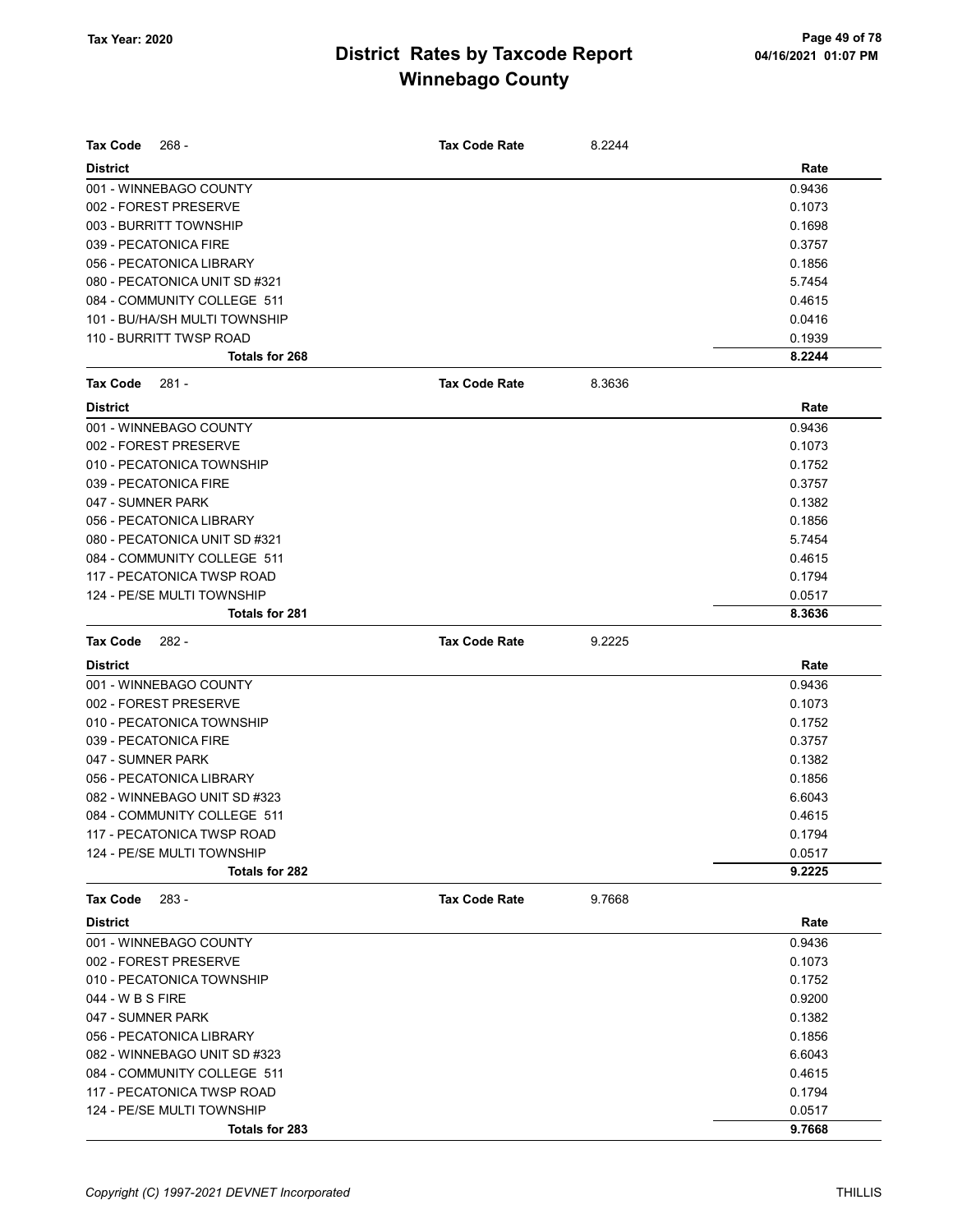| Tax Code          | $284 -$                         | <b>Tax Code Rate</b> | 8.9079 |        |
|-------------------|---------------------------------|----------------------|--------|--------|
|                   |                                 |                      |        |        |
| <b>District</b>   |                                 |                      |        | Rate   |
|                   | 001 - WINNEBAGO COUNTY          |                      |        | 0.9436 |
|                   | 002 - FOREST PRESERVE           |                      |        | 0.1073 |
|                   | 010 - PECATONICA TOWNSHIP       |                      |        | 0.1752 |
| 044 - W B S FIRE  |                                 |                      |        | 0.9200 |
| 047 - SUMNER PARK |                                 |                      |        | 0.1382 |
|                   | 056 - PECATONICA LIBRARY        |                      |        | 0.1856 |
|                   | 080 - PECATONICA UNIT SD #321   |                      |        | 5.7454 |
|                   | 084 - COMMUNITY COLLEGE 511     |                      |        | 0.4615 |
|                   | 117 - PECATONICA TWSP ROAD      |                      |        | 0.1794 |
|                   | 124 - PE/SE MULTI TOWNSHIP      |                      |        | 0.0517 |
|                   | <b>Totals for 284</b>           |                      |        | 8.9079 |
| <b>Tax Code</b>   | 286 -                           | <b>Tax Code Rate</b> | 9.1386 |        |
| <b>District</b>   |                                 |                      |        | Rate   |
|                   | 001 - WINNEBAGO COUNTY          |                      |        | 0.9436 |
|                   | 002 - FOREST PRESERVE           |                      |        | 0.1073 |
|                   | 010 - PECATONICA TOWNSHIP       |                      |        | 0.1752 |
|                   | 022 - PECATONICA VILLAGE        |                      |        | 0.7750 |
|                   | 039 - PECATONICA FIRE           |                      |        | 0.3757 |
| 047 - SUMNER PARK |                                 |                      |        | 0.1382 |
|                   | 056 - PECATONICA LIBRARY        |                      |        | 0.1856 |
|                   | 080 - PECATONICA UNIT SD #321   |                      |        | 5.7454 |
|                   | 084 - COMMUNITY COLLEGE 511     |                      |        | 0.4615 |
|                   | 117 - PECATONICA TWSP ROAD      |                      |        | 0.1794 |
|                   | 124 - PE/SE MULTI TOWNSHIP      |                      |        | 0.0517 |
|                   | <b>Totals for 286</b>           |                      |        | 9.1386 |
| <b>Tax Code</b>   | 290 - SOUTH BELOIT SSA 1        | <b>Tax Code Rate</b> | 9.0445 |        |
| <b>District</b>   |                                 |                      |        | Rate   |
|                   | 001 - WINNEBAGO COUNTY          |                      |        | 0.9436 |
|                   | 002 - FOREST PRESERVE           |                      |        | 0.1073 |
|                   | 012 - ROCKTON TOWNSHIP          |                      |        | 0.1872 |
|                   | 026 - SOUTH BELOIT CITY         |                      |        | 1.0349 |
|                   | 061 - SOUTH BELOIT CITY LIBRARY |                      |        | 0.1968 |
|                   | 079 - SOUTH BELOIT SD #320      |                      |        | 5.9649 |
|                   | 084 - COMMUNITY COLLEGE 511     |                      |        | 0.4615 |
|                   | 119 - ROCKTON TWSP ROAD         |                      |        | 0.1483 |
|                   | Totals for 290                  |                      |        | 9.0445 |
|                   |                                 |                      |        |        |
| <b>Tax Code</b>   | $305 -$                         | <b>Tax Code Rate</b> | 8.8218 |        |
| <b>District</b>   |                                 |                      |        | Rate   |
|                   | 001 - WINNEBAGO COUNTY          |                      |        | 0.9436 |
|                   | 002 - FOREST PRESERVE           |                      |        | 0.1073 |
|                   | 014 - SEWARD TOWNSHIP           |                      |        | 0.3951 |
|                   | 039 - PECATONICA FIRE           |                      |        | 0.3757 |
|                   | 049 - SEWARD PARK DISTRICT      |                      |        | 0.1451 |
|                   | 056 - PECATONICA LIBRARY        |                      |        | 0.1856 |
|                   | 080 - PECATONICA UNIT SD #321   |                      |        | 5.7454 |
|                   | 084 - COMMUNITY COLLEGE 511     |                      |        | 0.4615 |
|                   | 121 - SEWARD TWSP ROAD          |                      |        | 0.4108 |
|                   | 124 - PE/SE MULTI TOWNSHIP      |                      |        | 0.0517 |
|                   | Totals for 305                  |                      |        | 8.8218 |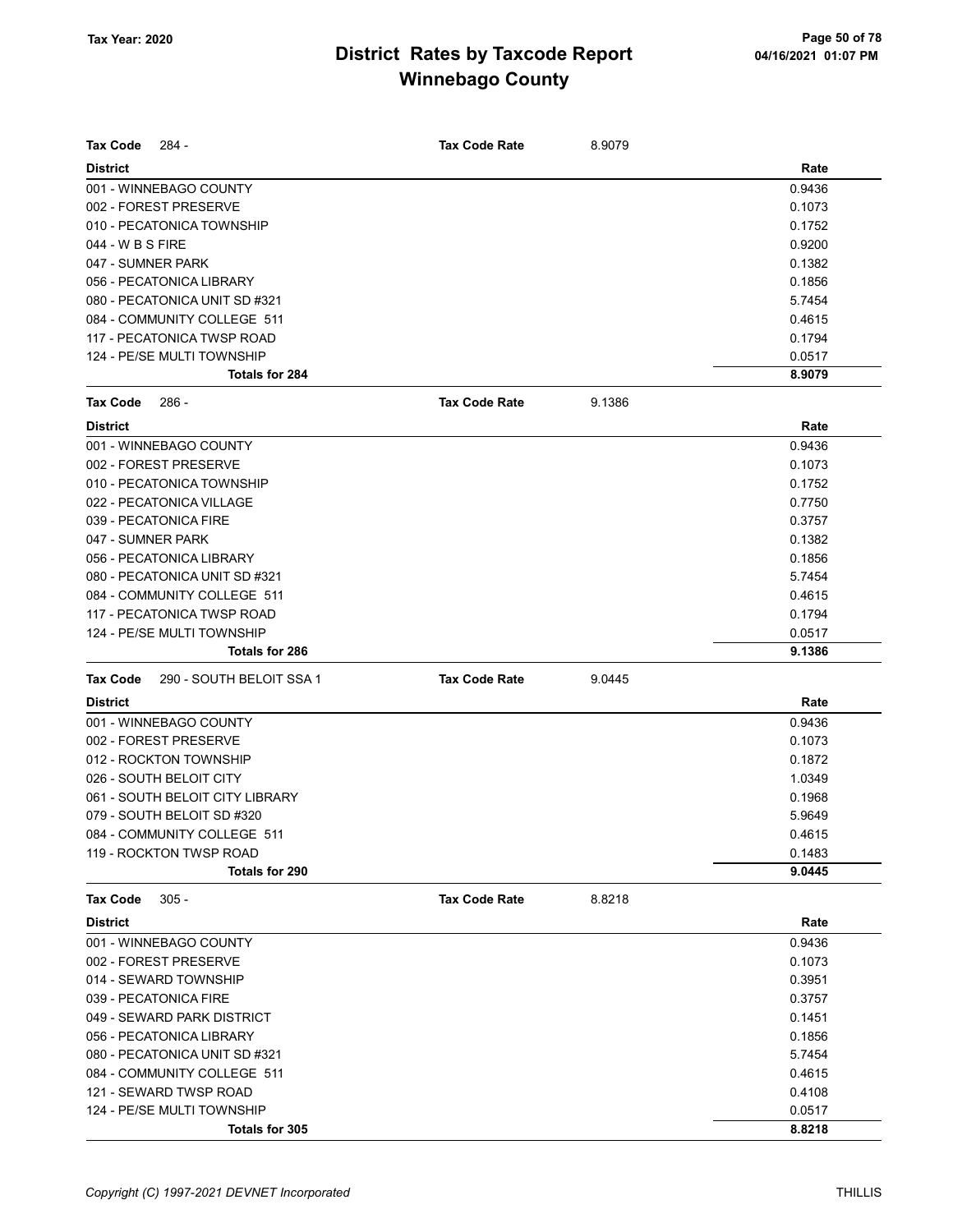| <b>Tax Code</b><br>306        | <b>Tax Code Rate</b> | 10.2343 |         |
|-------------------------------|----------------------|---------|---------|
| <b>District</b>               |                      |         | Rate    |
| 001 - WINNEBAGO COUNTY        |                      |         | 0.9436  |
| 002 - FOREST PRESERVE         |                      |         | 0.1073  |
| 014 - SEWARD TOWNSHIP         |                      |         | 0.3951  |
| 044 - W B S FIRE              |                      |         | 0.9200  |
| 047 - SUMNER PARK             |                      |         | 0.1382  |
| 058 - WINNEBAGO LIBRARY       |                      |         | 0.2018  |
| 082 - WINNEBAGO UNIT SD #323  |                      |         | 6.6043  |
| 084 - COMMUNITY COLLEGE 511   |                      |         | 0.4615  |
| 121 - SEWARD TWSP ROAD        |                      |         | 0.4108  |
| 124 - PE/SE MULTI TOWNSHIP    |                      |         | 0.0517  |
| <b>Totals for 306</b>         |                      |         | 10.2343 |
| <b>Tax Code</b><br>308        | <b>Tax Code Rate</b> | 9.6900  |         |
| <b>District</b>               |                      |         | Rate    |
| 001 - WINNEBAGO COUNTY        |                      |         | 0.9436  |
| 002 - FOREST PRESERVE         |                      |         | 0.1073  |
| 014 - SEWARD TOWNSHIP         |                      |         | 0.3951  |
| 039 - PECATONICA FIRE         |                      |         | 0.3757  |
| 047 - SUMNER PARK             |                      |         | 0.1382  |
| 058 - WINNEBAGO LIBRARY       |                      |         | 0.2018  |
| 082 - WINNEBAGO UNIT SD #323  |                      |         | 6.6043  |
| 084 - COMMUNITY COLLEGE 511   |                      |         | 0.4615  |
| 121 - SEWARD TWSP ROAD        |                      |         | 0.4108  |
| 124 - PE/SE MULTI TOWNSHIP    |                      |         | 0.0517  |
| Totals for 308                |                      |         | 9.6900  |
| <b>Tax Code</b><br>309        | <b>Tax Code Rate</b> | 8.8149  |         |
| <b>District</b>               |                      |         | Rate    |
| 001 - WINNEBAGO COUNTY        |                      |         | 0.9436  |
| 002 - FOREST PRESERVE         |                      |         | 0.1073  |
| 014 - SEWARD TOWNSHIP         |                      |         | 0.3951  |
| 039 - PECATONICA FIRE         |                      |         | 0.3757  |
| 047 - SUMNER PARK             |                      |         | 0.1382  |
| 056 - PECATONICA LIBRARY      |                      |         | 0.1856  |
| 080 - PECATONICA UNIT SD #321 |                      |         | 5.7454  |
| 084 - COMMUNITY COLLEGE 511   |                      |         | 0.4615  |
| 121 - SEWARD TWSP ROAD        |                      |         | 0.4108  |
| 124 - PE/SE MULTI TOWNSHIP    |                      |         | 0.0517  |
| <b>Totals for 309</b>         |                      |         | 8.8149  |
| <b>Tax Code</b><br>$310 -$    | <b>Tax Code Rate</b> | 9.6969  |         |
| <b>District</b>               |                      |         | Rate    |
| 001 - WINNEBAGO COUNTY        |                      |         | 0.9436  |
| 002 - FOREST PRESERVE         |                      |         | 0.1073  |
| 014 - SEWARD TOWNSHIP         |                      |         | 0.3951  |
| 039 - PECATONICA FIRE         |                      |         | 0.3757  |
| 049 - SEWARD PARK DISTRICT    |                      |         | 0.1451  |
| 058 - WINNEBAGO LIBRARY       |                      |         | 0.2018  |
| 082 - WINNEBAGO UNIT SD #323  |                      |         | 6.6043  |
| 084 - COMMUNITY COLLEGE 511   |                      |         | 0.4615  |
| 121 - SEWARD TWSP ROAD        |                      |         | 0.4108  |
| 124 - PE/SE MULTI TOWNSHIP    |                      |         | 0.0517  |
| Totals for 310                |                      |         | 9.6969  |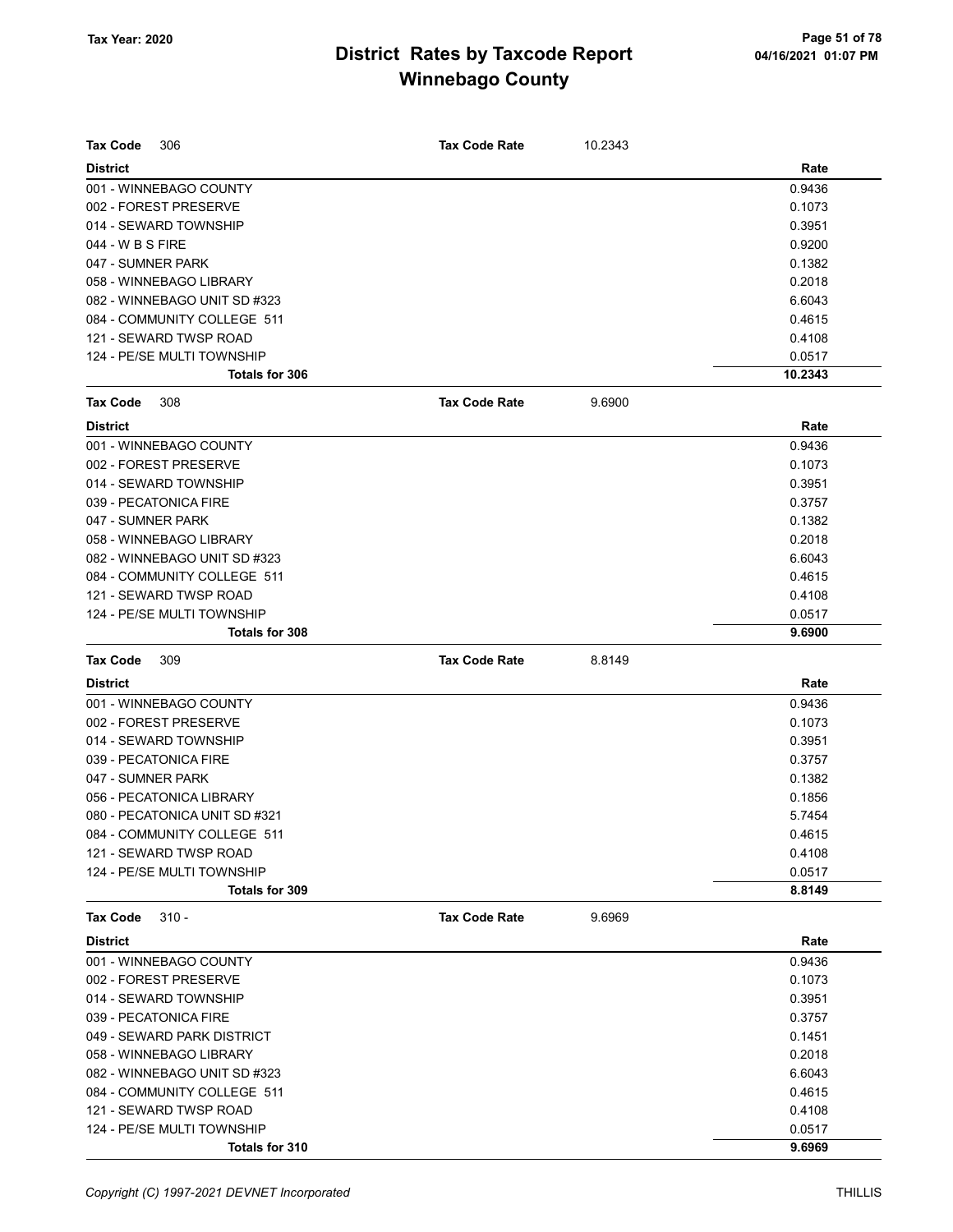| Tax Code<br>311 -                            | <b>Tax Code Rate</b> | 10.2412 | Rate              |
|----------------------------------------------|----------------------|---------|-------------------|
| <b>District</b>                              |                      |         |                   |
| 001 - WINNEBAGO COUNTY                       |                      |         | 0.9436            |
| 002 - FOREST PRESERVE                        |                      |         | 0.1073            |
| 014 - SEWARD TOWNSHIP                        |                      |         | 0.3951            |
| 044 - W B S FIRE                             |                      |         | 0.9200            |
| 049 - SEWARD PARK DISTRICT                   |                      |         | 0.1451            |
| 058 - WINNEBAGO LIBRARY                      |                      |         | 0.2018            |
| 082 - WINNEBAGO UNIT SD #323                 |                      |         | 6.6043            |
| 084 - COMMUNITY COLLEGE 511                  |                      |         | 0.4615            |
| 121 - SEWARD TWSP ROAD                       |                      |         | 0.4108            |
| 124 - PE/SE MULTI TOWNSHIP<br>Totals for 311 |                      |         | 0.0517<br>10.2412 |
|                                              |                      |         |                   |
| Tax Code<br>312                              | <b>Tax Code Rate</b> | 9.6738  |                   |
| <b>District</b>                              |                      |         | Rate              |
| 001 - WINNEBAGO COUNTY                       |                      |         | 0.9436            |
| 002 - FOREST PRESERVE                        |                      |         | 0.1073            |
| 014 - SEWARD TOWNSHIP                        |                      |         | 0.3951            |
| 039 - PECATONICA FIRE                        |                      |         | 0.3757            |
| 047 - SUMNER PARK                            |                      |         | 0.1382            |
| 056 - PECATONICA LIBRARY                     |                      |         | 0.1856            |
| 082 - WINNEBAGO UNIT SD #323                 |                      |         | 6.6043            |
| 084 - COMMUNITY COLLEGE 511                  |                      |         | 0.4615            |
| 121 - SEWARD TWSP ROAD                       |                      |         | 0.4108            |
| 124 - PE/SE MULTI TOWNSHIP                   |                      |         | 0.0517            |
| Totals for 312                               |                      |         | 9.6738            |
| Tax Code<br>$313 -$                          | <b>Tax Code Rate</b> | 10.1089 |                   |
| <b>District</b>                              |                      |         | Rate              |
| 001 - WINNEBAGO COUNTY                       |                      |         | 0.9436            |
| 002 - FOREST PRESERVE                        |                      |         | 0.1073            |
| 014 - SEWARD TOWNSHIP                        |                      |         | 0.3951            |
| 034 - GERMAN VALLEY FIRE                     |                      |         | 0.7877            |
| 049 - SEWARD PARK DISTRICT                   |                      |         | 0.1451            |
| 058 - WINNEBAGO LIBRARY                      |                      |         | 0.2018            |
| 082 - WINNEBAGO UNIT SD #323                 |                      |         | 6.6043            |
| 084 - COMMUNITY COLLEGE 511                  |                      |         | 0.4615            |
| 121 - SEWARD TWSP ROAD                       |                      |         | 0.4108            |
| 124 - PE/SE MULTI TOWNSHIP                   |                      |         | 0.0517            |
| Totals for 313                               |                      |         | 10.1089           |
| <b>Tax Code</b><br>$314 -$                   | <b>Tax Code Rate</b> | 9.7798  |                   |
| <b>District</b>                              |                      |         | Rate              |
| 001 - WINNEBAGO COUNTY                       |                      |         | 0.9436            |
| 002 - FOREST PRESERVE                        |                      |         | 0.1073            |
| 014 - SEWARD TOWNSHIP                        |                      |         | 0.3951            |
| 039 - PECATONICA FIRE                        |                      |         | 0.3757            |
| 049 - SEWARD PARK DISTRICT                   |                      |         | 0.1451            |
| 053 - SEWARD SANITARY                        |                      |         | 0.0829            |
| 058 - WINNEBAGO LIBRARY                      |                      |         | 0.2018            |
| 082 - WINNEBAGO UNIT SD #323                 |                      |         | 6.6043            |
| 084 - COMMUNITY COLLEGE 511                  |                      |         | 0.4615            |
| 121 - SEWARD TWSP ROAD                       |                      |         | 0.4108            |
| 124 - PE/SE MULTI TOWNSHIP                   |                      |         | 0.0517            |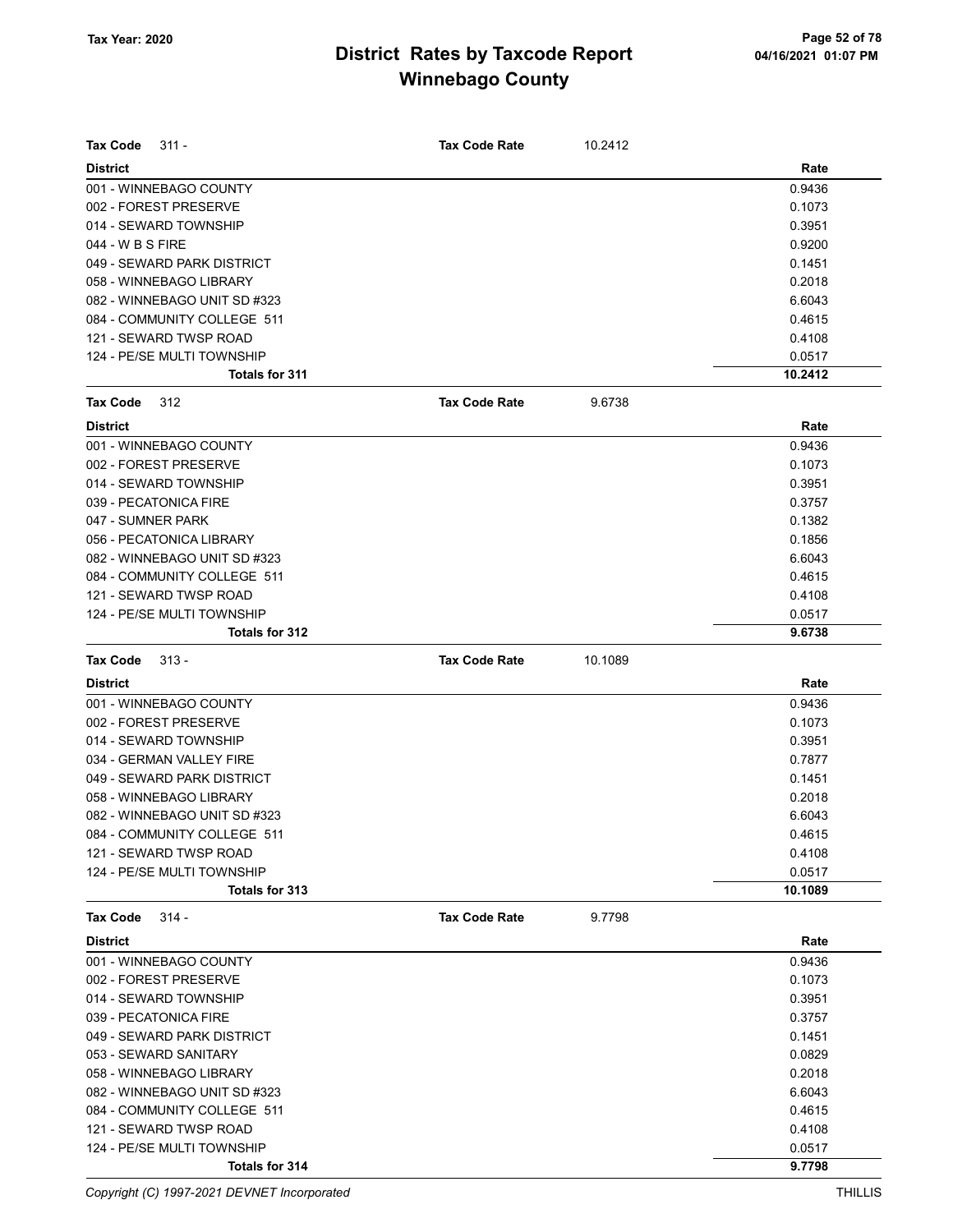| <b>Tax Code</b><br>315        | <b>Tax Code Rate</b> | 11.8547 |         |
|-------------------------------|----------------------|---------|---------|
| <b>District</b>               |                      |         | Rate    |
| 001 - WINNEBAGO COUNTY        |                      |         | 0.9436  |
| 002 - FOREST PRESERVE         |                      |         | 0.1073  |
| 016 - WINNEBAGO TOWNSHIP      |                      |         | 0.1595  |
| 023 - ROCKFORD CITY           |                      |         | 2.7943  |
| 048 - WINNEBAGO PARK DISTRICT |                      |         | 0.1239  |
| 059 - ROCKFORD CITY LIBRARY   |                      |         | 0.4343  |
| 062 - RKFD - WINN DRAINAGE    |                      |         | 0.0392  |
| 082 - WINNEBAGO UNIT SD #323  |                      |         | 6.6043  |
| 084 - COMMUNITY COLLEGE 511   |                      |         | 0.4615  |
| 123 - WINNEBAGO TWSP ROAD     |                      |         | 0.1868  |
| Totals for 315                |                      |         | 11.8547 |
| <b>Tax Code</b><br>324 -      | <b>Tax Code Rate</b> | 9.7479  |         |
| <b>District</b>               |                      |         | Rate    |
| 001 - WINNEBAGO COUNTY        |                      |         | 0.9436  |
| 002 - FOREST PRESERVE         |                      |         | 0.1073  |
| 016 - WINNEBAGO TOWNSHIP      |                      |         | 0.1595  |
| 044 - W B S FIRE              |                      |         | 0.9200  |
| 048 - WINNEBAGO PARK DISTRICT |                      |         | 0.1239  |
| 058 - WINNEBAGO LIBRARY       |                      |         | 0.2018  |
| 062 - RKFD - WINN DRAINAGE    |                      |         | 0.0392  |
| 082 - WINNEBAGO UNIT SD #323  |                      |         | 6.6043  |
| 084 - COMMUNITY COLLEGE 511   |                      |         | 0.4615  |
| 123 - WINNEBAGO TWSP ROAD     |                      |         | 0.1868  |
| <b>Totals for 324</b>         |                      |         | 9.7479  |
| <b>Tax Code</b><br>$325 -$    | <b>Tax Code Rate</b> | 10.5757 |         |
| <b>District</b>               |                      |         | Rate    |
| 001 - WINNEBAGO COUNTY        |                      |         | 0.9436  |
| 002 - FOREST PRESERVE         |                      |         | 0.1073  |
| 016 - WINNEBAGO TOWNSHIP      |                      |         | 0.1595  |
| 027 - WINNEBAGO VILLAGE       |                      |         | 0.8670  |
| 044 - W B S FIRE              |                      |         | 0.9200  |
| 048 - WINNEBAGO PARK DISTRICT |                      |         | 0.1239  |
| 058 - WINNEBAGO LIBRARY       |                      |         | 0.2018  |
| 082 - WINNEBAGO UNIT SD #323  |                      |         | 6.6043  |
| 084 - COMMUNITY COLLEGE 511   |                      |         | 0.4615  |
| 123 - WINNEBAGO TWSP ROAD     |                      |         | 0.1868  |
| Totals for 325                |                      |         | 10.5757 |
| <b>Tax Code</b><br>$326 -$    | <b>Tax Code Rate</b> | 9.7087  |         |
| <b>District</b>               |                      |         | Rate    |
| 001 - WINNEBAGO COUNTY        |                      |         | 0.9436  |
| 002 - FOREST PRESERVE         |                      |         | 0.1073  |
| 016 - WINNEBAGO TOWNSHIP      |                      |         | 0.1595  |
| 044 - W B S FIRE              |                      |         | 0.9200  |
| 048 - WINNEBAGO PARK DISTRICT |                      |         | 0.1239  |
| 058 - WINNEBAGO LIBRARY       |                      |         | 0.2018  |
| 082 - WINNEBAGO UNIT SD #323  |                      |         | 6.6043  |
| 084 - COMMUNITY COLLEGE 511   |                      |         | 0.4615  |
| 123 - WINNEBAGO TWSP ROAD     |                      |         | 0.1868  |
| Totals for 326                |                      |         | 9.7087  |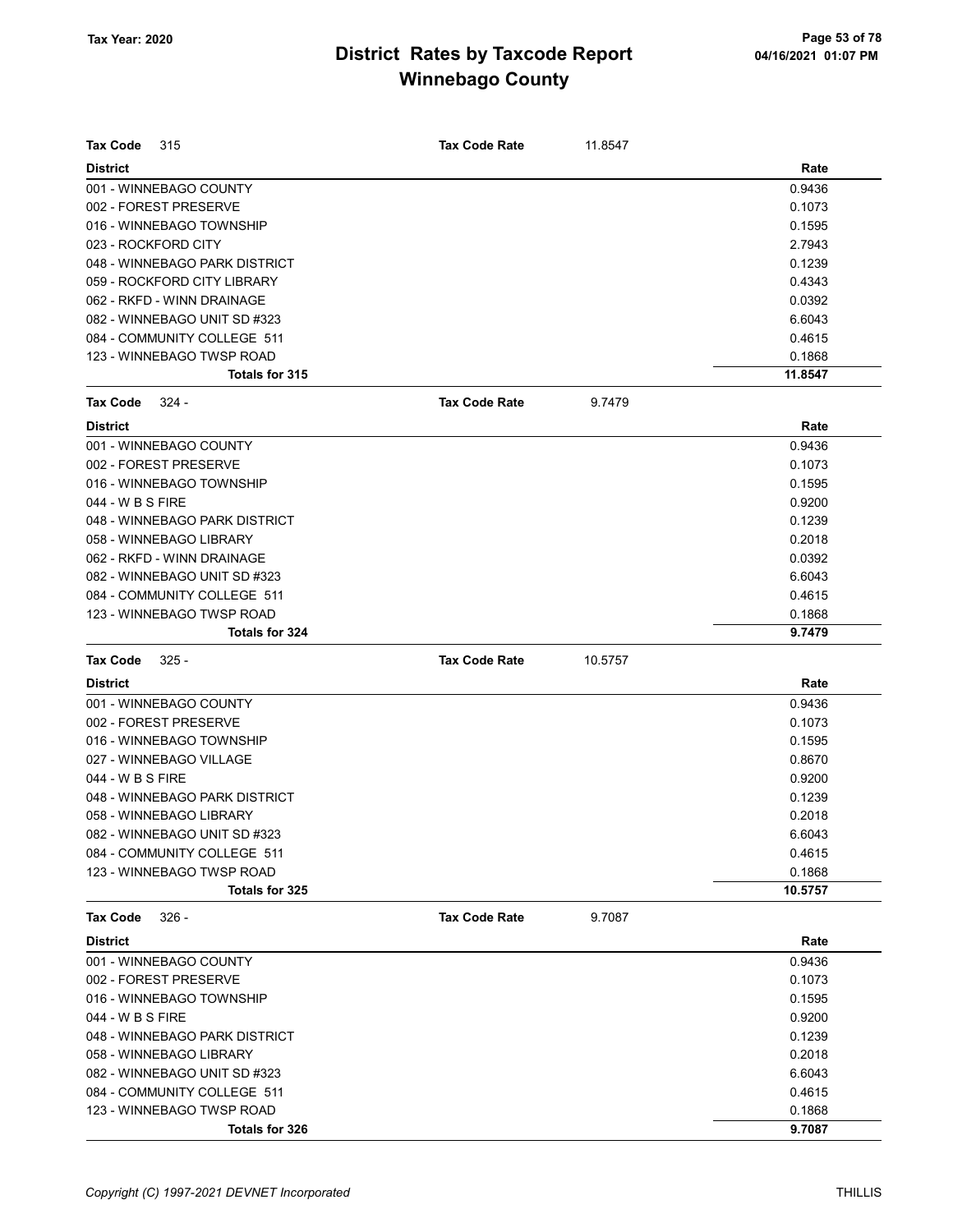| <b>Tax Code</b><br>327         | <b>Tax Code Rate</b> | 11.8155 |         |
|--------------------------------|----------------------|---------|---------|
| <b>District</b>                |                      |         | Rate    |
| 001 - WINNEBAGO COUNTY         |                      |         | 0.9436  |
| 002 - FOREST PRESERVE          |                      |         | 0.1073  |
| 016 - WINNEBAGO TOWNSHIP       |                      |         | 0.1595  |
| 023 - ROCKFORD CITY            |                      |         | 2.7943  |
| 048 - WINNEBAGO PARK DISTRICT  |                      |         | 0.1239  |
| 059 - ROCKFORD CITY LIBRARY    |                      |         | 0.4343  |
| 082 - WINNEBAGO UNIT SD #323   |                      |         | 6.6043  |
| 084 - COMMUNITY COLLEGE 511    |                      |         | 0.4615  |
| 123 - WINNEBAGO TWSP ROAD      |                      |         | 0.1868  |
| Totals for 327                 |                      |         | 11.8155 |
| <b>Tax Code</b><br>$328 -$     | <b>Tax Code Rate</b> | 10.7552 |         |
| <b>District</b>                |                      |         | Rate    |
| 001 - WINNEBAGO COUNTY         |                      |         | 0.9436  |
| 002 - FOREST PRESERVE          |                      |         | 0.1073  |
| 016 - WINNEBAGO TOWNSHIP       |                      |         | 0.1595  |
| 027 - WINNEBAGO VILLAGE        |                      |         | 0.8670  |
| 044 - W B S FIRE               |                      |         | 0.9200  |
| 048 - WINNEBAGO PARK DISTRICT  |                      |         | 0.1239  |
| 051 - ROCK RIVER WATER REC     |                      |         | 0.1795  |
| 058 - WINNEBAGO LIBRARY        |                      |         | 0.2018  |
| 082 - WINNEBAGO UNIT SD #323   |                      |         | 6.6043  |
| 084 - COMMUNITY COLLEGE 511    |                      |         | 0.4615  |
| 123 - WINNEBAGO TWSP ROAD      |                      |         | 0.1868  |
| Totals for 328                 |                      |         | 10.7552 |
|                                |                      |         |         |
| <b>Tax Code</b><br>329         | <b>Tax Code Rate</b> | 9.8882  |         |
| <b>District</b>                |                      |         | Rate    |
| 001 - WINNEBAGO COUNTY         |                      |         | 0.9436  |
| 002 - FOREST PRESERVE          |                      |         | 0.1073  |
| 016 - WINNEBAGO TOWNSHIP       |                      |         | 0.1595  |
| 044 - W B S FIRE               |                      |         | 0.9200  |
| 048 - WINNEBAGO PARK DISTRICT  |                      |         | 0.1239  |
| 051 - ROCK RIVER WATER REC     |                      |         | 0.1795  |
| 058 - WINNEBAGO LIBRARY        |                      |         | 0.2018  |
| 082 - WINNEBAGO UNIT SD #323   |                      |         | 6.6043  |
| 084 - COMMUNITY COLLEGE 511    |                      |         | 0.4615  |
| 123 - WINNEBAGO TWSP ROAD      |                      |         | 0.1868  |
| Totals for 329                 |                      |         | 9.8882  |
| $343 -$<br><b>Tax Code</b>     | <b>Tax Code Rate</b> | 10.7917 |         |
| <b>District</b>                |                      |         | Rate    |
| 001 - WINNEBAGO COUNTY         |                      |         | 0.9436  |
| 002 - FOREST PRESERVE          |                      |         | 0.1073  |
| 004 - CHERRY VALLEY TOWNSHIP   |                      |         | 0.1302  |
| 031 - CHERRY VALLEY FIRE       |                      |         | 1.0265  |
| 046 - ROCKFORD PARK DISTRICT   |                      |         | 1.0042  |
| 051 - ROCK RIVER WATER REC     |                      |         | 0.1795  |
| 060 - GREATER RKFD AIRPORT     |                      |         | 0.0987  |
| 076 - ROCKFORD SCHOOL DIST 205 |                      |         | 6.5857  |
| 084 - COMMUNITY COLLEGE 511    |                      |         | 0.4615  |
| 111 - CHERRY VALLEY TWSP ROAD  |                      |         | 0.2545  |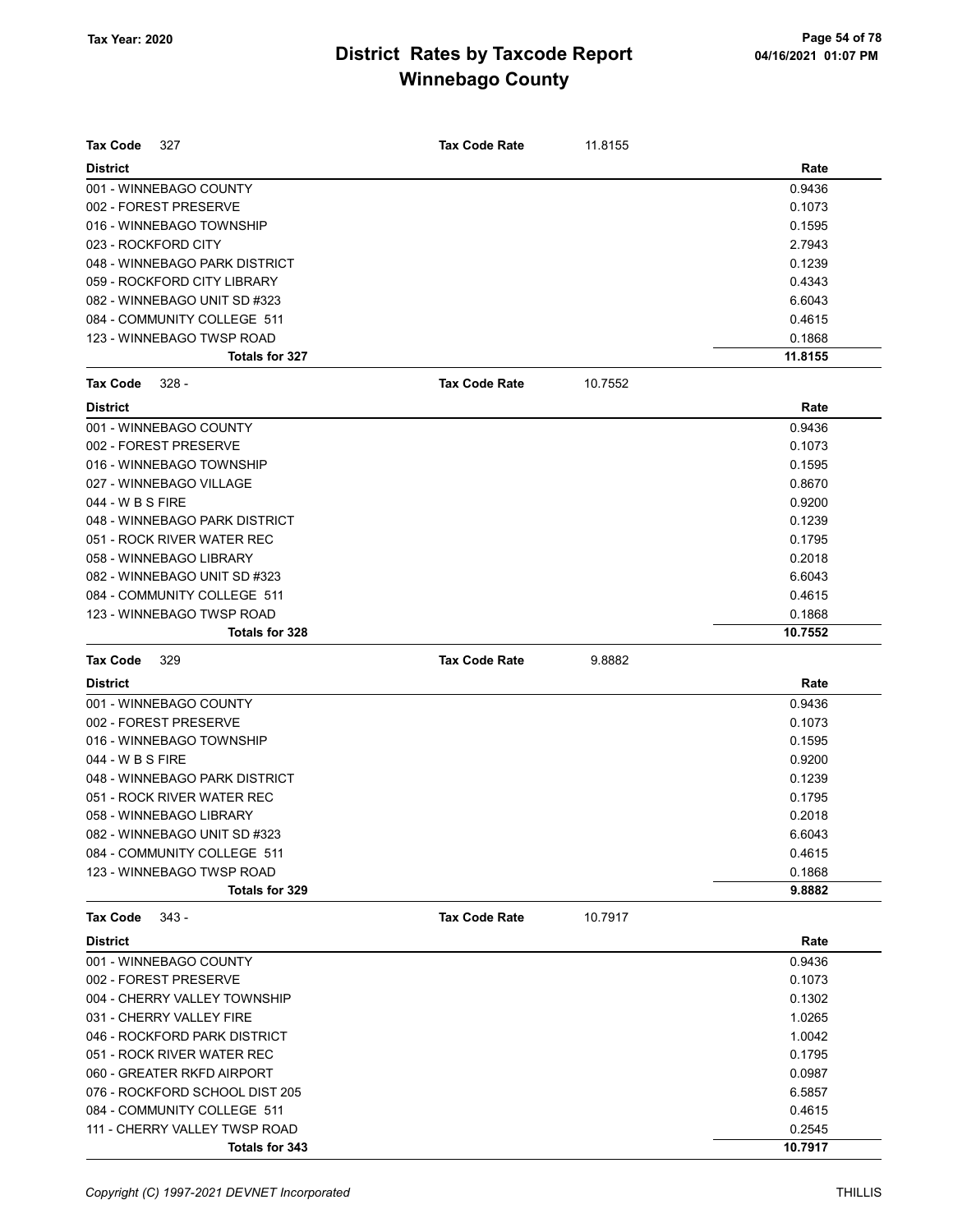| Tax Code        | 347 - SOUTH BELOIT SSA 10         | <b>Tax Code Rate</b> | 9.0103 |        |
|-----------------|-----------------------------------|----------------------|--------|--------|
| <b>District</b> |                                   |                      |        | Rate   |
|                 | 001 - WINNEBAGO COUNTY            |                      |        | 0.9436 |
|                 | 002 - FOREST PRESERVE             |                      |        | 0.1073 |
|                 | 013 - ROSCOE TOWNSHIP             |                      |        | 0.1394 |
|                 | 026 - SOUTH BELOIT CITY           |                      |        | 1.0349 |
|                 | 061 - SOUTH BELOIT CITY LIBRARY   |                      |        | 0.1968 |
|                 | 079 - SOUTH BELOIT SD #320        |                      |        | 5.9649 |
|                 | 084 - COMMUNITY COLLEGE 511       |                      |        | 0.4615 |
|                 | 120 - ROSCOE TWSP ROAD            |                      |        | 0.1619 |
|                 | 166 - GARDNER / BLACKHAWK TIF     |                      |        | 0.0000 |
|                 | 174 - SOUTH BELOIT SSA 10         |                      |        | 0.0000 |
|                 | Totals for 347                    |                      |        | 9.0103 |
| <b>Tax Code</b> | 348 - SOUTH BELOIT SSA 5          | <b>Tax Code Rate</b> | 9.0445 |        |
| <b>District</b> |                                   |                      |        | Rate   |
|                 | 001 - WINNEBAGO COUNTY            |                      |        | 0.9436 |
|                 | 002 - FOREST PRESERVE             |                      |        | 0.1073 |
|                 | 012 - ROCKTON TOWNSHIP            |                      |        | 0.1872 |
|                 | 026 - SOUTH BELOIT CITY           |                      |        | 1.0349 |
|                 | 061 - SOUTH BELOIT CITY LIBRARY   |                      |        | 0.1968 |
|                 | 079 - SOUTH BELOIT SD #320        |                      |        | 5.9649 |
|                 | 084 - COMMUNITY COLLEGE 511       |                      |        | 0.4615 |
|                 | 119 - ROCKTON TWSP ROAD           |                      |        | 0.1483 |
|                 | 166 - GARDNER / BLACKHAWK TIF     |                      |        | 0.0000 |
|                 | 169 - SOUTH BELOIT SSA 5          |                      |        | 0.0000 |
|                 | Totals for 348                    |                      |        | 9.0445 |
|                 |                                   |                      |        |        |
| Tax Code        | $351 -$                           | <b>Tax Code Rate</b> | 8.3936 |        |
| <b>District</b> |                                   |                      |        | Rate   |
|                 | 001 - WINNEBAGO COUNTY            |                      |        | 0.9436 |
|                 | 002 - FOREST PRESERVE             |                      |        | 0.1073 |
|                 | 011 - ROCKFORD TOWNSHIP           |                      |        | 0.1233 |
|                 | 036 - NEW MILFORD FIRE            |                      |        | 0.8200 |
|                 | 060 - GREATER RKFD AIRPORT        |                      |        | 0.0987 |
|                 | 078 - MERIDIAN SCHOOL DIST 223    |                      |        | 5.7132 |
|                 | 084 - COMMUNITY COLLEGE 511       |                      |        | 0.4615 |
|                 | 118 - ROCKFORD TWSP ROAD          |                      |        | 0.1260 |
|                 | Totals for 351                    |                      |        | 8.3936 |
| Tax Code        | 358 - OLDE RIVER RIDGE PLAT 6 SSA | <b>Tax Code Rate</b> | 9.3425 |        |
| <b>District</b> |                                   |                      |        | Rate   |
|                 | 001 - WINNEBAGO COUNTY            |                      |        | 0.9436 |
|                 | 002 - FOREST PRESERVE             |                      |        | 0.1073 |
|                 | 009 - OWEN TOWNSHIP               |                      |        | 0.1377 |
|                 | 020 - MACHESNEY PARK VILLAGE      |                      |        | 0.0000 |
|                 | 038 - NORTHWEST FIRE              |                      |        | 0.5299 |
|                 | 055 - NORTH SUBURBAN LIBRARY      |                      |        | 0.2844 |
|                 | 060 - GREATER RKFD AIRPORT        |                      |        | 0.0987 |
|                 | 076 - ROCKFORD SCHOOL DIST 205    |                      |        | 6.5857 |
|                 | 084 - COMMUNITY COLLEGE 511       |                      |        | 0.4615 |
|                 | 116 - OWEN TWSP ROAD              |                      |        | 0.1937 |
|                 | 156 - OLDE RIVER RIDGE PLAT 6 SSA |                      |        | 0.0000 |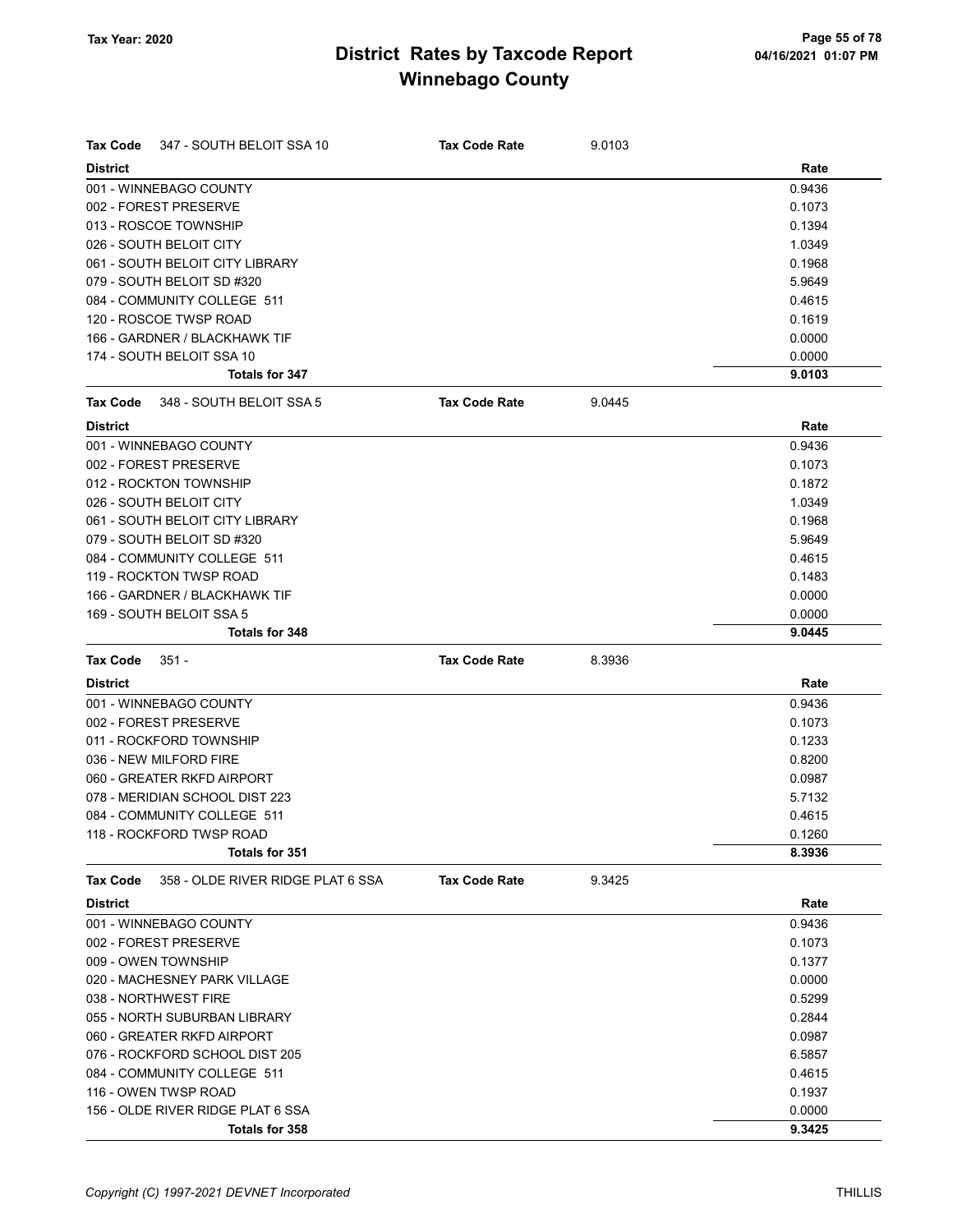| Tax Code        | 359 - OLDE RIVER RIDGE PLAT 6 SSA | <b>Tax Code Rate</b> | 9.3425  |         |
|-----------------|-----------------------------------|----------------------|---------|---------|
| <b>District</b> |                                   |                      |         | Rate    |
|                 | 001 - WINNEBAGO COUNTY            |                      |         | 0.9436  |
|                 | 002 - FOREST PRESERVE             |                      |         | 0.1073  |
|                 | 009 - OWEN TOWNSHIP               |                      |         | 0.1377  |
|                 | 020 - MACHESNEY PARK VILLAGE      |                      |         | 0.0000  |
|                 | 038 - NORTHWEST FIRE              |                      |         | 0.5299  |
|                 | 055 - NORTH SUBURBAN LIBRARY      |                      |         | 0.2844  |
|                 | 060 - GREATER RKFD AIRPORT        |                      |         | 0.0987  |
|                 | 076 - ROCKFORD SCHOOL DIST 205    |                      |         | 6.5857  |
|                 | 084 - COMMUNITY COLLEGE 511       |                      |         | 0.4615  |
|                 | 116 - OWEN TWSP ROAD              |                      |         | 0.1937  |
|                 | 156 - OLDE RIVER RIDGE PLAT 6 SSA |                      |         | 0.0000  |
|                 | Totals for 359                    |                      |         | 9.3425  |
| Tax Code        | $360 -$                           | <b>Tax Code Rate</b> | 8.9594  |         |
| <b>District</b> |                                   |                      |         | Rate    |
|                 | 001 - WINNEBAGO COUNTY            |                      |         | 0.9436  |
|                 | 002 - FOREST PRESERVE             |                      |         | 0.1073  |
|                 | 009 - OWEN TOWNSHIP               |                      |         | 0.1377  |
|                 | 038 - NORTHWEST FIRE              |                      |         | 0.5299  |
|                 | 076 - ROCKFORD SCHOOL DIST 205    |                      |         | 6.5857  |
|                 | 084 - COMMUNITY COLLEGE 511       |                      |         | 0.4615  |
|                 | 116 - OWEN TWSP ROAD              |                      |         | 0.1937  |
|                 | <b>Totals for 360</b>             |                      |         | 8.9594  |
| <b>Tax Code</b> | $361 -$                           | <b>Tax Code Rate</b> | 11.9363 |         |
| <b>District</b> |                                   |                      |         | Rate    |
|                 | 001 - WINNEBAGO COUNTY            |                      |         | 0.9436  |
|                 | 002 - FOREST PRESERVE             |                      |         | 0.1073  |
|                 | 009 - OWEN TOWNSHIP               |                      |         | 0.1377  |
|                 | 023 - ROCKFORD CITY               |                      |         | 2.7943  |
|                 | 051 - ROCK RIVER WATER REC        |                      |         | 0.1795  |
|                 | 059 - ROCKFORD CITY LIBRARY       |                      |         | 0.4343  |
|                 | 060 - GREATER RKFD AIRPORT        |                      |         | 0.0987  |
|                 | 076 - ROCKFORD SCHOOL DIST 205    |                      |         | 6.5857  |
|                 | 084 - COMMUNITY COLLEGE 511       |                      |         | 0.4615  |
|                 | 116 - OWEN TWSP ROAD              |                      |         | 0.1937  |
|                 | Totals for 361                    |                      |         | 11.9363 |
| <b>Tax Code</b> | $362 -$                           | <b>Tax Code Rate</b> | 8.5320  |         |
| <b>District</b> |                                   |                      |         | Rate    |
|                 | 001 - WINNEBAGO COUNTY            |                      |         | 0.9436  |
|                 | 002 - FOREST PRESERVE             |                      |         | 0.1073  |
|                 | 009 - OWEN TOWNSHIP               |                      |         | 0.1377  |
|                 | 038 - NORTHWEST FIRE              |                      |         | 0.5299  |
|                 | 074 - ROCKTON SCHOOL DIST 140     |                      |         | 3.5662  |
|                 | 077 - HONONEGAH HIGH SD #207      |                      |         | 2.5921  |
|                 | 084 - COMMUNITY COLLEGE 511       |                      |         | 0.4615  |
|                 | 116 - OWEN TWSP ROAD              |                      |         | 0.1937  |
|                 | Totals for 362                    |                      |         | 8.5320  |
| <b>Tax Code</b> | $363 -$                           | <b>Tax Code Rate</b> | 9.1798  |         |
| <b>District</b> |                                   |                      |         | Rate    |
|                 | 001 - WINNEBAGO COUNTY            |                      |         | 0.9436  |
|                 | 002 - FOREST PRESERVE             |                      |         | 0.1073  |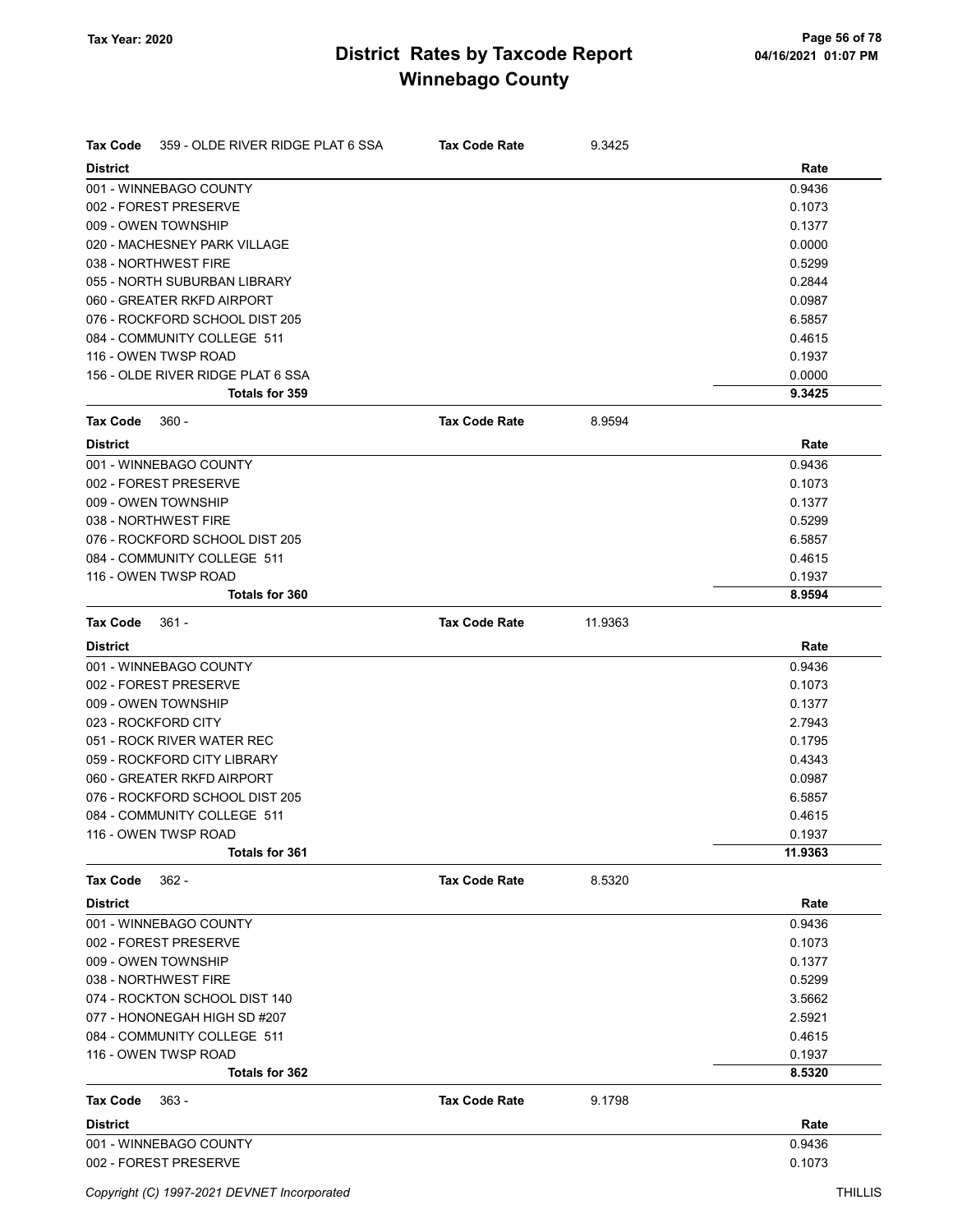| <b>Tax Code</b><br>$363 -$                              | <b>Tax Code Rate</b> | 9.1798 |                  |
|---------------------------------------------------------|----------------------|--------|------------------|
| <b>District</b>                                         |                      |        | Rate             |
| 009 - OWEN TOWNSHIP                                     |                      |        | 0.1377           |
| 038 - NORTHWEST FIRE                                    |                      |        | 0.5299           |
| 058 - WINNEBAGO LIBRARY<br>082 - WINNEBAGO UNIT SD #323 |                      |        | 0.2018<br>6.6043 |
| 084 - COMMUNITY COLLEGE 511                             |                      |        | 0.4615           |
| 116 - OWEN TWSP ROAD                                    |                      |        | 0.1937           |
| <b>Totals for 363</b>                                   |                      |        | 9.1798           |
|                                                         | <b>Tax Code Rate</b> |        |                  |
| <b>Tax Code</b><br>- 364                                |                      | 8.6707 |                  |
| <b>District</b>                                         |                      |        | Rate             |
| 001 - WINNEBAGO COUNTY                                  |                      |        | 0.9436           |
| 002 - FOREST PRESERVE                                   |                      |        | 0.1073           |
| 009 - OWEN TOWNSHIP                                     |                      |        | 0.1377           |
| 041 - ROCKTON FIRE                                      |                      |        | 0.6686           |
| 074 - ROCKTON SCHOOL DIST 140                           |                      |        | 3.5662           |
| 077 - HONONEGAH HIGH SD #207                            |                      |        | 2.5921           |
| 084 - COMMUNITY COLLEGE 511                             |                      |        | 0.4615           |
| 116 - OWEN TWSP ROAD<br>Totals for 364                  |                      |        | 0.1937<br>8.6707 |
|                                                         |                      |        |                  |
| <b>Tax Code</b><br>$365 -$                              | <b>Tax Code Rate</b> | 9.5220 |                  |
| <b>District</b>                                         |                      |        | Rate             |
| 001 - WINNEBAGO COUNTY                                  |                      |        | 0.9436           |
| 002 - FOREST PRESERVE                                   |                      |        | 0.1073           |
| 009 - OWEN TOWNSHIP                                     |                      |        | 0.1377           |
| 020 - MACHESNEY PARK VILLAGE                            |                      |        | 0.0000           |
| 038 - NORTHWEST FIRE                                    |                      |        | 0.5299           |
| 051 - ROCK RIVER WATER REC                              |                      |        | 0.1795           |
| 055 - NORTH SUBURBAN LIBRARY                            |                      |        | 0.2844           |
| 060 - GREATER RKFD AIRPORT                              |                      |        | 0.0987           |
| 076 - ROCKFORD SCHOOL DIST 205                          |                      |        | 6.5857           |
| 084 - COMMUNITY COLLEGE 511                             |                      |        | 0.4615           |
| 116 - OWEN TWSP ROAD<br>Totals for 365                  |                      |        | 0.1937<br>9.5220 |
|                                                         |                      |        |                  |
| Tax Code<br>366 -                                       | Tax Code Rate        | 9.8709 |                  |
| <b>District</b>                                         |                      |        | Rate             |
| 001 - WINNEBAGO COUNTY                                  |                      |        | 0.9436           |
| 002 - FOREST PRESERVE                                   |                      |        | 0.1073           |
| 004 - CHERRY VALLEY TOWNSHIP                            |                      |        | 0.1302           |
| 031 - CHERRY VALLEY FIRE                                |                      |        | 1.0265           |
| 054 - CHERRY VALLEY LIBRARY                             |                      |        | 0.3616           |
| 076 - ROCKFORD SCHOOL DIST 205                          |                      |        | 6.5857           |
| 084 - COMMUNITY COLLEGE 511                             |                      |        | 0.4615           |
| 111 - CHERRY VALLEY TWSP ROAD<br>Totals for 366         |                      |        | 0.2545<br>9.8709 |
|                                                         |                      |        |                  |
| <b>Tax Code</b><br>$367 -$                              | <b>Tax Code Rate</b> | 9.6243 |                  |
| <b>District</b>                                         |                      |        | Rate             |
| 001 - WINNEBAGO COUNTY                                  |                      |        | 0.9436           |
| 002 - FOREST PRESERVE                                   |                      |        | 0.1073           |
| 004 - CHERRY VALLEY TOWNSHIP                            |                      |        | 0.1302           |
| 031 - CHERRY VALLEY FIRE<br>054 - CHERRY VALLEY LIBRARY |                      |        | 1.0265<br>0.3616 |
|                                                         |                      |        |                  |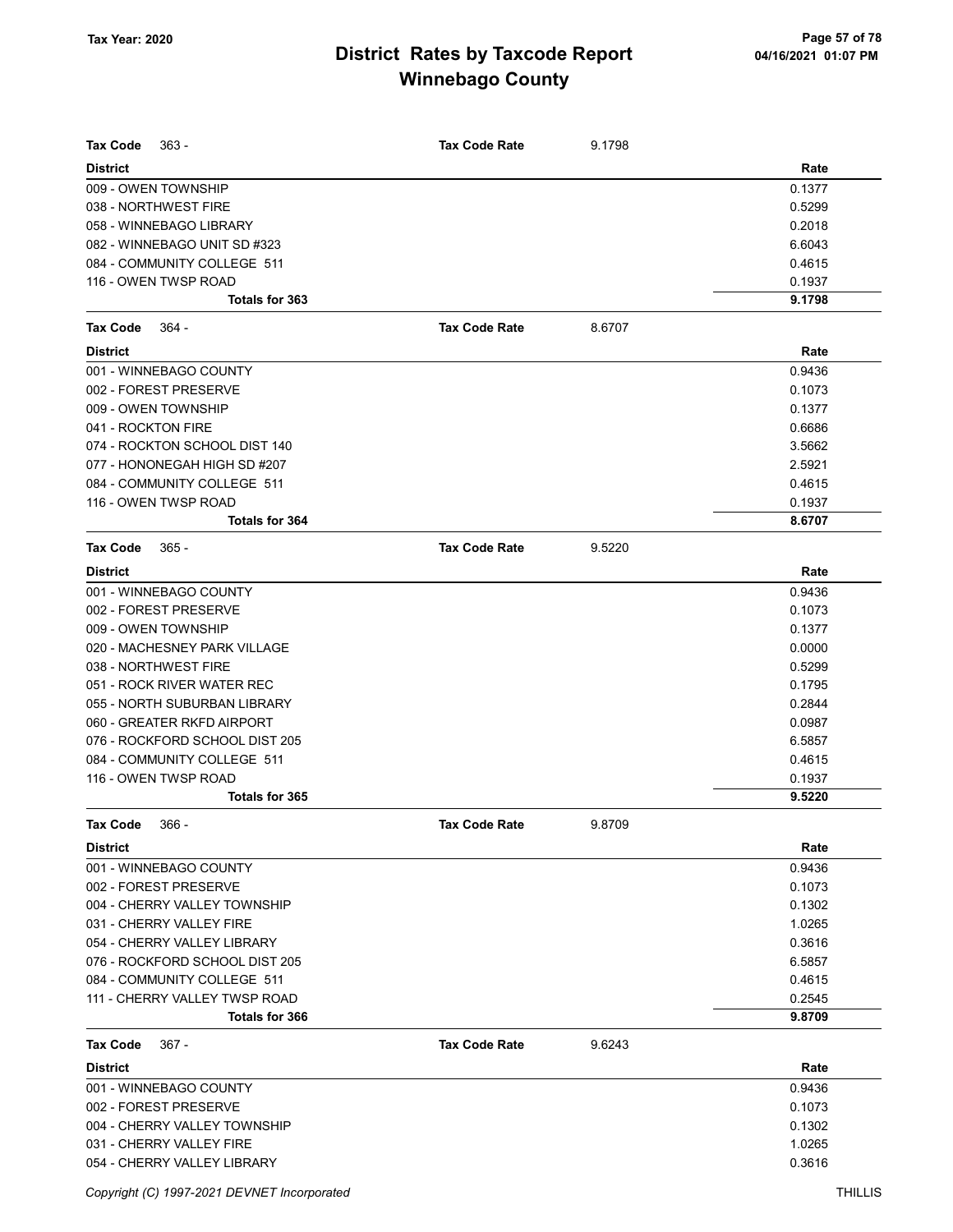| <b>Tax Code</b><br>$367 -$     | <b>Tax Code Rate</b> | 9.6243  |         |
|--------------------------------|----------------------|---------|---------|
| <b>District</b>                |                      |         | Rate    |
| 083 - HIAWATHA SCHOOL DIST 426 |                      |         | 6.1508  |
| 085 - COMMUNITY COLLEGE 523    |                      |         | 0.6498  |
| 111 - CHERRY VALLEY TWSP ROAD  |                      |         | 0.2545  |
| Totals for 367                 |                      |         | 9.6243  |
| Tax Code<br>$368 -$            | <b>Tax Code Rate</b> | 9.3425  |         |
| <b>District</b>                |                      |         | Rate    |
| 001 - WINNEBAGO COUNTY         |                      |         | 0.9436  |
| 002 - FOREST PRESERVE          |                      |         | 0.1073  |
| 009 - OWEN TOWNSHIP            |                      |         | 0.1377  |
| 020 - MACHESNEY PARK VILLAGE   |                      |         | 0.0000  |
| 038 - NORTHWEST FIRE           |                      |         | 0.5299  |
| 055 - NORTH SUBURBAN LIBRARY   |                      |         | 0.2844  |
| 060 - GREATER RKFD AIRPORT     |                      |         | 0.0987  |
| 076 - ROCKFORD SCHOOL DIST 205 |                      |         | 6.5857  |
| 084 - COMMUNITY COLLEGE 511    |                      |         | 0.4615  |
| 116 - OWEN TWSP ROAD           |                      |         | 0.1937  |
| Totals for 368                 |                      |         | 9.3425  |
| <b>Tax Code</b><br>$369 -$     | <b>Tax Code Rate</b> | 9.5220  |         |
| <b>District</b>                |                      |         | Rate    |
| 001 - WINNEBAGO COUNTY         |                      |         | 0.9436  |
| 002 - FOREST PRESERVE          |                      |         | 0.1073  |
| 009 - OWEN TOWNSHIP            |                      |         | 0.1377  |
| 038 - NORTHWEST FIRE           |                      |         | 0.5299  |
| 051 - ROCK RIVER WATER REC     |                      |         | 0.1795  |
| 055 - NORTH SUBURBAN LIBRARY   |                      |         | 0.2844  |
| 060 - GREATER RKFD AIRPORT     |                      |         | 0.0987  |
| 076 - ROCKFORD SCHOOL DIST 205 |                      |         | 6.5857  |
| 084 - COMMUNITY COLLEGE 511    |                      |         | 0.4615  |
| 116 - OWEN TWSP ROAD           |                      |         | 0.1937  |
| Totals for 369                 |                      |         | 9.5220  |
| <b>Tax Code</b><br>370         | <b>Tax Code Rate</b> | 10.6319 |         |
| <b>District</b>                |                      |         | Rate    |
| 001 - WINNEBAGO COUNTY         |                      |         | 0.9436  |
| 002 - FOREST PRESERVE          |                      |         | 0.1073  |
| 011 - ROCKFORD TOWNSHIP        |                      |         | 0.1233  |
| 021 - NEW MILFORD VILLAGE      |                      |         | 0.0000  |
| 036 - NEW MILFORD FIRE         |                      |         | 0.8200  |
| 046 - ROCKFORD PARK DISTRICT   |                      |         | 1.0042  |
| 054 - CHERRY VALLEY LIBRARY    |                      |         | 0.3616  |
| 060 - GREATER RKFD AIRPORT     |                      |         | 0.0987  |
| 076 - ROCKFORD SCHOOL DIST 205 |                      |         | 6.5857  |
| 084 - COMMUNITY COLLEGE 511    |                      |         | 0.4615  |
| 118 - ROCKFORD TWSP ROAD       |                      |         | 0.1260  |
| Totals for 370                 |                      |         | 10.6319 |
| <b>Tax Code</b><br>372         | <b>Tax Code Rate</b> | 10.8114 |         |
| <b>District</b>                |                      |         | Rate    |
| 001 - WINNEBAGO COUNTY         |                      |         | 0.9436  |
| 002 - FOREST PRESERVE          |                      |         | 0.1073  |
| 011 - ROCKFORD TOWNSHIP        |                      |         | 0.1233  |
| 021 - NEW MILFORD VILLAGE      |                      |         | 0.0000  |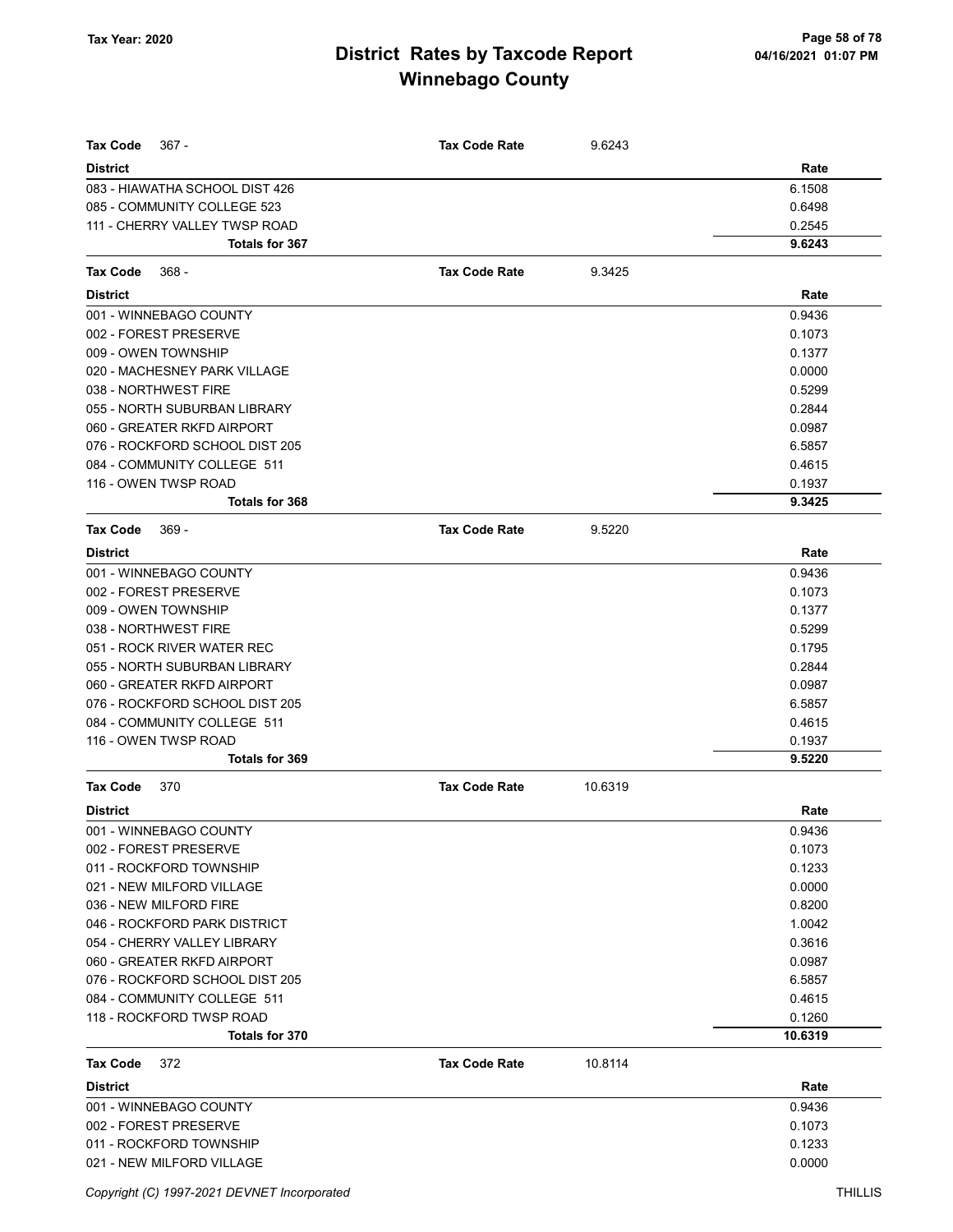| <b>Tax Code</b><br>372         | <b>Tax Code Rate</b> | 10.8114 |                  |
|--------------------------------|----------------------|---------|------------------|
| <b>District</b>                |                      |         | Rate             |
| 036 - NEW MILFORD FIRE         |                      |         | 0.8200           |
| 046 - ROCKFORD PARK DISTRICT   |                      |         | 1.0042           |
| 051 - ROCK RIVER WATER REC     |                      |         | 0.1795           |
| 054 - CHERRY VALLEY LIBRARY    |                      |         | 0.3616           |
| 060 - GREATER RKFD AIRPORT     |                      |         | 0.0987           |
| 076 - ROCKFORD SCHOOL DIST 205 |                      |         | 6.5857           |
| 084 - COMMUNITY COLLEGE 511    |                      |         | 0.4615           |
| 118 - ROCKFORD TWSP ROAD       |                      |         | 0.1260           |
| Totals for 372                 |                      |         | 10.8114          |
| <b>Tax Code</b><br>373 -       | <b>Tax Code Rate</b> | 9.4456  |                  |
| <b>District</b>                |                      |         | Rate             |
| 001 - WINNEBAGO COUNTY         |                      |         | 0.9436           |
| 002 - FOREST PRESERVE          |                      |         | 0.1073           |
| 011 - ROCKFORD TOWNSHIP        |                      |         | 0.1233           |
| 021 - NEW MILFORD VILLAGE      |                      |         | 0.0000           |
| 036 - NEW MILFORD FIRE         |                      |         | 0.8200           |
| 051 - ROCK RIVER WATER REC     |                      |         | 0.1795           |
| 060 - GREATER RKFD AIRPORT     |                      |         | 0.0987           |
| 076 - ROCKFORD SCHOOL DIST 205 |                      |         | 6.5857           |
| 084 - COMMUNITY COLLEGE 511    |                      |         | 0.4615           |
| 118 - ROCKFORD TWSP ROAD       |                      |         | 0.1260           |
| Totals for 373                 |                      |         | 9.4456           |
| Tax Code<br>374 -              | <b>Tax Code Rate</b> | 10.8384 |                  |
| <b>District</b>                |                      |         | Rate             |
| 001 - WINNEBAGO COUNTY         |                      |         | 0.9436           |
| 002 - FOREST PRESERVE          |                      |         | 0.1073           |
| 011 - ROCKFORD TOWNSHIP        |                      |         | 0.1233           |
| 017 - CHERRY VALLEY VILLAGE    |                      |         | 0.0000           |
| 031 - CHERRY VALLEY FIRE       |                      |         | 1.0265           |
| 046 - ROCKFORD PARK DISTRICT   |                      |         | 1.0042           |
| 054 - CHERRY VALLEY LIBRARY    |                      |         | 0.3616           |
| 060 - GREATER RKFD AIRPORT     |                      |         | 0.0987           |
| 076 - ROCKFORD SCHOOL DIST 205 |                      |         | 6.5857           |
| 084 - COMMUNITY COLLEGE 511    |                      |         |                  |
| 118 - ROCKFORD TWSP ROAD       |                      |         | 0.4615<br>0.1260 |
| Totals for 374                 |                      |         | 10.8384          |
| Tax Code<br>378 -              | <b>Tax Code Rate</b> | 11.0179 |                  |
| <b>District</b>                |                      |         |                  |
|                                |                      |         | Rate             |
| 001 - WINNEBAGO COUNTY         |                      |         | 0.9436           |
| 002 - FOREST PRESERVE          |                      |         | 0.1073           |
| 011 - ROCKFORD TOWNSHIP        |                      |         | 0.1233           |
| 017 - CHERRY VALLEY VILLAGE    |                      |         | 0.0000           |
| 031 - CHERRY VALLEY FIRE       |                      |         | 1.0265           |
| 046 - ROCKFORD PARK DISTRICT   |                      |         | 1.0042           |
| 051 - ROCK RIVER WATER REC     |                      |         | 0.1795           |
| 054 - CHERRY VALLEY LIBRARY    |                      |         | 0.3616           |
| 060 - GREATER RKFD AIRPORT     |                      |         | 0.0987           |
| 076 - ROCKFORD SCHOOL DIST 205 |                      |         | 6.5857           |
| 084 - COMMUNITY COLLEGE 511    |                      |         | 0.4615           |
| 118 - ROCKFORD TWSP ROAD       |                      |         | 0.1260           |
| Totals for 378                 |                      |         | 11.0179          |

Copyright (C) 1997-2021 DEVNET Incorporated THILLIS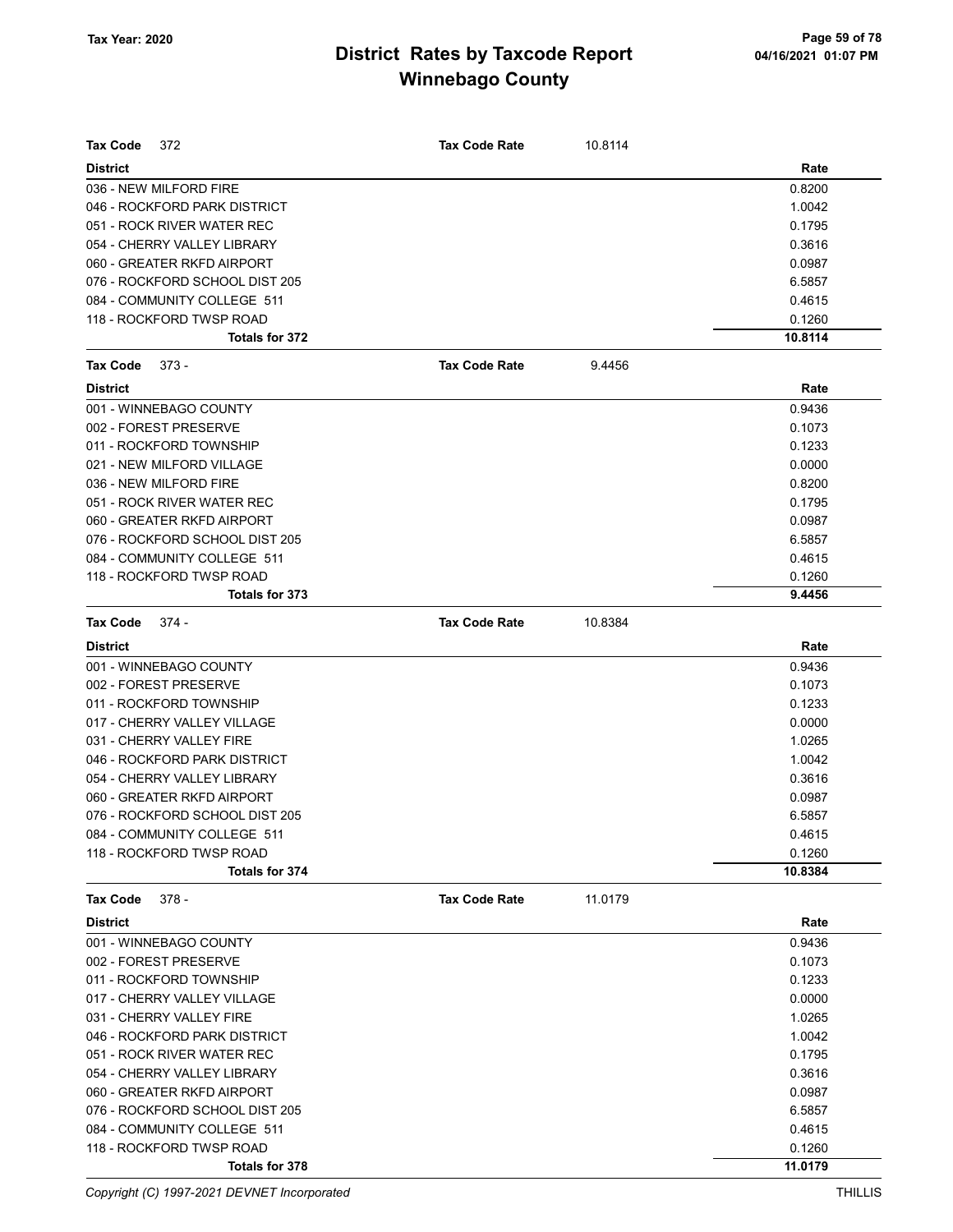| Tax Code<br>379 -              | <b>Tax Code Rate</b> | 9.2661  |         |
|--------------------------------|----------------------|---------|---------|
| <b>District</b>                |                      |         | Rate    |
| 001 - WINNEBAGO COUNTY         |                      |         | 0.9436  |
| 002 - FOREST PRESERVE          |                      |         | 0.1073  |
| 011 - ROCKFORD TOWNSHIP        |                      |         | 0.1233  |
| 021 - NEW MILFORD VILLAGE      |                      |         | 0.0000  |
| 036 - NEW MILFORD FIRE         |                      |         | 0.8200  |
| 060 - GREATER RKFD AIRPORT     |                      |         | 0.0987  |
| 076 - ROCKFORD SCHOOL DIST 205 |                      |         | 6.5857  |
| 084 - COMMUNITY COLLEGE 511    |                      |         | 0.4615  |
| 118 - ROCKFORD TWSP ROAD       |                      |         | 0.1260  |
| <b>Totals for 379</b>          |                      |         | 9.2661  |
| $380 -$<br>Tax Code            | <b>Tax Code Rate</b> | 10.2703 |         |
| <b>District</b>                |                      |         | Rate    |
| 001 - WINNEBAGO COUNTY         |                      |         | 0.9436  |
| 002 - FOREST PRESERVE          |                      |         | 0.1073  |
| 011 - ROCKFORD TOWNSHIP        |                      |         | 0.1233  |
| 021 - NEW MILFORD VILLAGE      |                      |         | 0.0000  |
| 036 - NEW MILFORD FIRE         |                      |         | 0.8200  |
| 046 - ROCKFORD PARK DISTRICT   |                      |         | 1.0042  |
| 060 - GREATER RKFD AIRPORT     |                      |         | 0.0987  |
| 076 - ROCKFORD SCHOOL DIST 205 |                      |         | 6.5857  |
| 084 - COMMUNITY COLLEGE 511    |                      |         | 0.4615  |
| 118 - ROCKFORD TWSP ROAD       |                      |         | 0.1260  |
| Totals for 380                 |                      |         | 10.2703 |
| Tax Code<br>381 -              | <b>Tax Code Rate</b> | 12.8770 |         |
| <b>District</b>                |                      |         | Rate    |
| 001 - WINNEBAGO COUNTY         |                      |         | 0.9436  |
| 002 - FOREST PRESERVE          |                      |         | 0.1073  |
| 011 - ROCKFORD TOWNSHIP        |                      |         | 0.1233  |
| 023 - ROCKFORD CITY            |                      |         | 2.7943  |
| 046 - ROCKFORD PARK DISTRICT   |                      |         | 1.0042  |
| 051 - ROCK RIVER WATER REC     |                      |         | 0.1795  |
| 059 - ROCKFORD CITY LIBRARY    |                      |         | 0.4343  |
| 060 - GREATER RKFD AIRPORT     |                      |         | 0.0987  |
| 082 - WINNEBAGO UNIT SD #323   |                      |         | 6.6043  |
| 084 - COMMUNITY COLLEGE 511    |                      |         | 0.4615  |
| 118 - ROCKFORD TWSP ROAD       |                      |         | 0.1260  |
| Totals for 381                 |                      |         | 12.8770 |
| <b>Tax Code</b><br>382 -       | <b>Tax Code Rate</b> | 12.6975 |         |
| <b>District</b>                |                      |         | Rate    |
| 001 - WINNEBAGO COUNTY         |                      |         | 0.9436  |
| 002 - FOREST PRESERVE          |                      |         | 0.1073  |
| 011 - ROCKFORD TOWNSHIP        |                      |         | 0.1233  |
| 023 - ROCKFORD CITY            |                      |         | 2.7943  |
| 046 - ROCKFORD PARK DISTRICT   |                      |         | 1.0042  |
| 059 - ROCKFORD CITY LIBRARY    |                      |         | 0.4343  |
| 060 - GREATER RKFD AIRPORT     |                      |         | 0.0987  |
| 082 - WINNEBAGO UNIT SD #323   |                      |         | 6.6043  |
| 084 - COMMUNITY COLLEGE 511    |                      |         | 0.4615  |
| 118 - ROCKFORD TWSP ROAD       |                      |         | 0.1260  |
| <b>Totals for 382</b>          |                      |         | 12.6975 |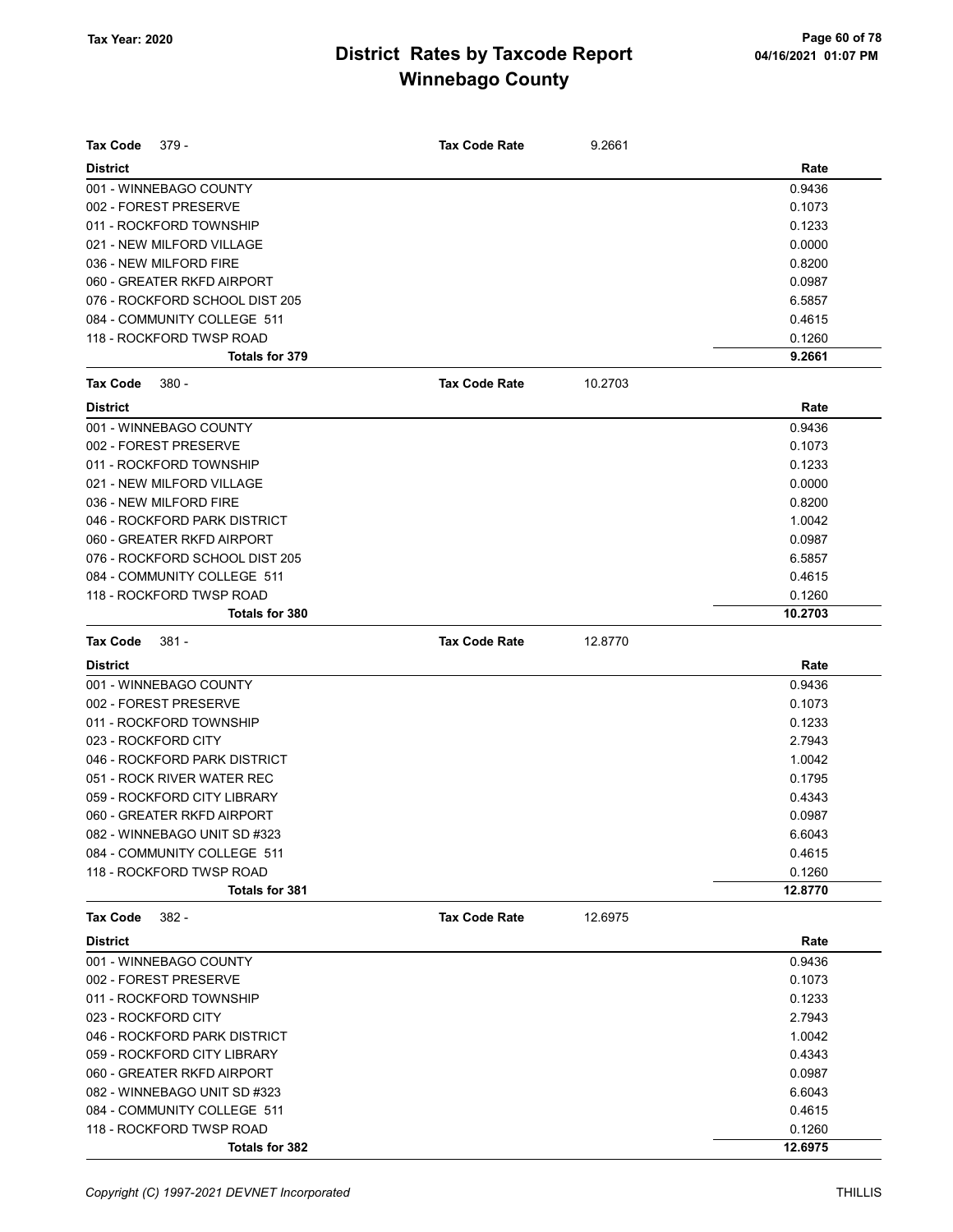| <b>Tax Code</b>     | $383 -$                                                       | <b>Tax Code Rate</b> | 12.8143 |                  |
|---------------------|---------------------------------------------------------------|----------------------|---------|------------------|
| <b>District</b>     |                                                               |                      |         | Rate             |
|                     | 001 - WINNEBAGO COUNTY                                        |                      |         | 0.9436           |
|                     | 002 - FOREST PRESERVE                                         |                      |         | 0.1073           |
|                     | 004 - CHERRY VALLEY TOWNSHIP                                  |                      |         | 0.1302           |
| 023 - ROCKFORD CITY |                                                               |                      |         | 2.7943           |
|                     | 046 - ROCKFORD PARK DISTRICT                                  |                      |         | 1.0042           |
|                     | 059 - ROCKFORD CITY LIBRARY                                   |                      |         | 0.4343           |
|                     | 060 - GREATER RKFD AIRPORT                                    |                      |         | 0.0987           |
|                     | 076 - ROCKFORD SCHOOL DIST 205                                |                      |         | 6.5857           |
|                     | 084 - COMMUNITY COLLEGE 511                                   |                      |         | 0.4615           |
|                     | 111 - CHERRY VALLEY TWSP ROAD                                 |                      |         | 0.2545           |
|                     | Totals for 383                                                |                      |         | 12.8143          |
| <b>Tax Code</b>     | $385 -$                                                       | <b>Tax Code Rate</b> | 10.4498 |                  |
| <b>District</b>     |                                                               |                      |         | Rate             |
|                     | 001 - WINNEBAGO COUNTY                                        |                      |         | 0.9436           |
|                     | 002 - FOREST PRESERVE                                         |                      |         | 0.1073           |
|                     | 011 - ROCKFORD TOWNSHIP                                       |                      |         | 0.1233           |
|                     | 021 - NEW MILFORD VILLAGE                                     |                      |         | 0.0000           |
|                     | 036 - NEW MILFORD FIRE                                        |                      |         | 0.8200           |
|                     | 046 - ROCKFORD PARK DISTRICT                                  |                      |         | 1.0042           |
|                     | 051 - ROCK RIVER WATER REC                                    |                      |         | 0.1795           |
|                     | 060 - GREATER RKFD AIRPORT                                    |                      |         | 0.0987           |
|                     | 076 - ROCKFORD SCHOOL DIST 205                                |                      |         | 6.5857           |
|                     | 084 - COMMUNITY COLLEGE 511                                   |                      |         | 0.4615           |
|                     | 118 - ROCKFORD TWSP ROAD                                      |                      |         | 0.1260           |
|                     | Totals for 385                                                |                      |         | 10.4498          |
|                     |                                                               |                      |         |                  |
|                     |                                                               |                      |         |                  |
| <b>Tax Code</b>     | - 386                                                         | <b>Tax Code Rate</b> | 10.9738 |                  |
| <b>District</b>     |                                                               |                      |         | Rate             |
|                     | 001 - WINNEBAGO COUNTY                                        |                      |         | 0.9436           |
|                     | 002 - FOREST PRESERVE                                         |                      |         | 0.1073           |
|                     | 004 - CHERRY VALLEY TOWNSHIP                                  |                      |         | 0.1302           |
|                     | 021 - NEW MILFORD VILLAGE                                     |                      |         | 0.0000           |
|                     | 031 - CHERRY VALLEY FIRE                                      |                      |         | 1.0265           |
|                     | 046 - ROCKFORD PARK DISTRICT                                  |                      |         | 1.0042           |
|                     | 054 - CHERRY VALLEY LIBRARY                                   |                      |         | 0.3616           |
|                     | 060 - GREATER RKFD AIRPORT                                    |                      |         | 0.0987           |
|                     | 076 - ROCKFORD SCHOOL DIST 205                                |                      |         | 6.5857           |
|                     | 084 - COMMUNITY COLLEGE 511                                   |                      |         | 0.4615           |
|                     | 111 - CHERRY VALLEY TWSP ROAD                                 |                      |         | 0.2545           |
|                     | Totals for 386                                                |                      |         | 10.9738          |
| <b>Tax Code</b>     | 391 -                                                         | <b>Tax Code Rate</b> | 12.8584 |                  |
| <b>District</b>     |                                                               |                      |         | Rate             |
|                     | 001 - WINNEBAGO COUNTY                                        |                      |         | 0.9436           |
|                     | 002 - FOREST PRESERVE                                         |                      |         | 0.1073           |
|                     | 011 - ROCKFORD TOWNSHIP                                       |                      |         | 0.1233           |
| 023 - ROCKFORD CITY |                                                               |                      |         | 2.7943           |
|                     | 046 - ROCKFORD PARK DISTRICT                                  |                      |         | 1.0042           |
|                     | 051 - ROCK RIVER WATER REC                                    |                      |         | 0.1795           |
|                     | 059 - ROCKFORD CITY LIBRARY                                   |                      |         | 0.4343           |
|                     | 060 - GREATER RKFD AIRPORT                                    |                      |         | 0.0987           |
|                     | 076 - ROCKFORD SCHOOL DIST 205<br>084 - COMMUNITY COLLEGE 511 |                      |         | 6.5857<br>0.4615 |

Copyright (C) 1997-2021 DEVNET Incorporated THILLIS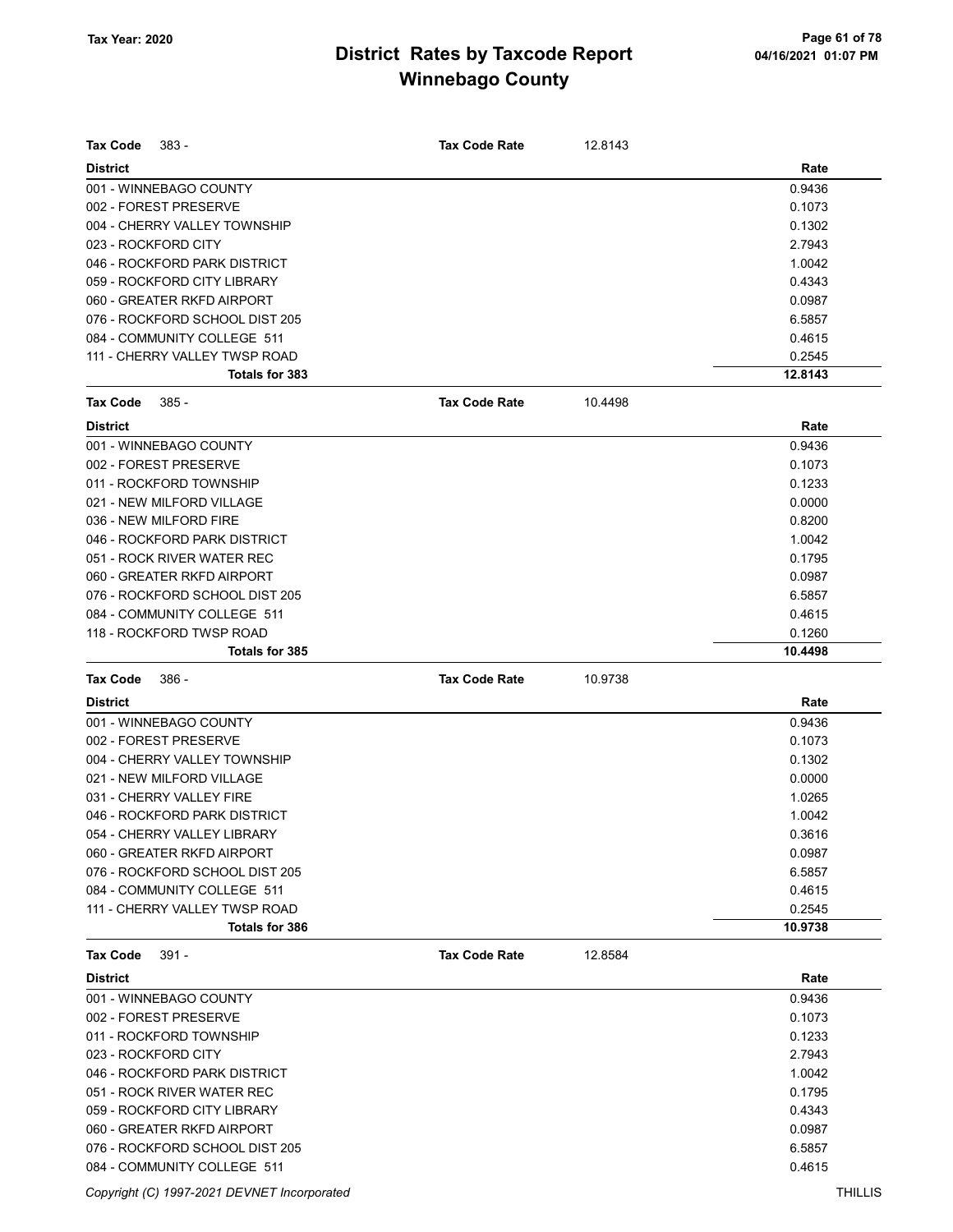| <b>Tax Code</b><br>$391 -$                                   | <b>Tax Code Rate</b> | 12.8584 |                  |
|--------------------------------------------------------------|----------------------|---------|------------------|
|                                                              |                      |         | Rate             |
| <b>District</b><br>093 - NORTH MAIN TIF                      |                      |         | 0.0000           |
| 118 - ROCKFORD TWSP ROAD                                     |                      |         | 0.1260           |
| <b>Totals for 391</b>                                        |                      |         | 12.8584          |
|                                                              |                      |         |                  |
| <b>Tax Code</b><br>$392 -$                                   | <b>Tax Code Rate</b> | 12.8584 |                  |
| <b>District</b>                                              |                      |         | Rate             |
| 001 - WINNEBAGO COUNTY                                       |                      |         | 0.9436           |
| 002 - FOREST PRESERVE                                        |                      |         | 0.1073           |
| 011 - ROCKFORD TOWNSHIP                                      |                      |         | 0.1233           |
| 023 - ROCKFORD CITY                                          |                      |         | 2.7943           |
| 046 - ROCKFORD PARK DISTRICT                                 |                      |         | 1.0042           |
| 051 - ROCK RIVER WATER REC                                   |                      |         | 0.1795           |
| 059 - ROCKFORD CITY LIBRARY                                  |                      |         | 0.4343           |
| 060 - GREATER RKFD AIRPORT<br>076 - ROCKFORD SCHOOL DIST 205 |                      |         | 0.0987           |
|                                                              |                      |         | 6.5857           |
| 084 - COMMUNITY COLLEGE 511                                  |                      |         | 0.4615           |
| 094 - GLOBAL TRADE TIF #1<br>118 - ROCKFORD TWSP ROAD        |                      |         | 0.0000<br>0.1260 |
| <b>Totals for 392</b>                                        |                      |         | 12.8584          |
| <b>Tax Code</b><br>$393 -$                                   | <b>Tax Code Rate</b> | 9.6277  |                  |
| <b>District</b>                                              |                      |         | Rate             |
| 001 - WINNEBAGO COUNTY                                       |                      |         | 0.9436           |
| 002 - FOREST PRESERVE                                        |                      |         | 0.1073           |
| 011 - ROCKFORD TOWNSHIP                                      |                      |         | 0.1233           |
| 021 - NEW MILFORD VILLAGE                                    |                      |         | 0.0000           |
| 036 - NEW MILFORD FIRE                                       |                      |         | 0.8200           |
| 054 - CHERRY VALLEY LIBRARY                                  |                      |         | 0.3616           |
| 060 - GREATER RKFD AIRPORT                                   |                      |         | 0.0987           |
| 076 - ROCKFORD SCHOOL DIST 205                               |                      |         | 6.5857           |
| 084 - COMMUNITY COLLEGE 511                                  |                      |         | 0.4615           |
| 118 - ROCKFORD TWSP ROAD                                     |                      |         | 0.1260           |
| <b>Totals for 393</b>                                        |                      |         | 9.6277           |
| <b>Tax Code</b><br>394                                       | <b>Tax Code Rate</b> | 9.6277  |                  |
| <b>District</b>                                              |                      |         | Rate             |
| 001 - WINNEBAGO COUNTY                                       |                      |         | 0.9436           |
| 002 - FOREST PRESERVE                                        |                      |         | 0.1073           |
| 011 - ROCKFORD TOWNSHIP                                      |                      |         | 0.1233           |
| 017 - CHERRY VALLEY VILLAGE                                  |                      |         | 0.0000           |
| 036 - NEW MILFORD FIRE                                       |                      |         | 0.8200           |
| 054 - CHERRY VALLEY LIBRARY                                  |                      |         | 0.3616           |
| 060 - GREATER RKFD AIRPORT                                   |                      |         | 0.0987           |
| 076 - ROCKFORD SCHOOL DIST 205                               |                      |         | 6.5857           |
| 084 - COMMUNITY COLLEGE 511                                  |                      |         | 0.4615           |
| 118 - ROCKFORD TWSP ROAD                                     |                      |         | 0.1260           |
| Totals for 394                                               |                      |         | 9.6277           |
| <b>Tax Code</b><br>396                                       | <b>Tax Code Rate</b> | 9.8709  |                  |
| <b>District</b>                                              |                      |         | Rate             |
| 001 - WINNEBAGO COUNTY                                       |                      |         | 0.9436           |
| 002 - FOREST PRESERVE                                        |                      |         | 0.1073           |
| 004 - CHERRY VALLEY TOWNSHIP                                 |                      |         | 0.1302           |
| 017 - CHERRY VALLEY VILLAGE                                  |                      |         | 0.0000           |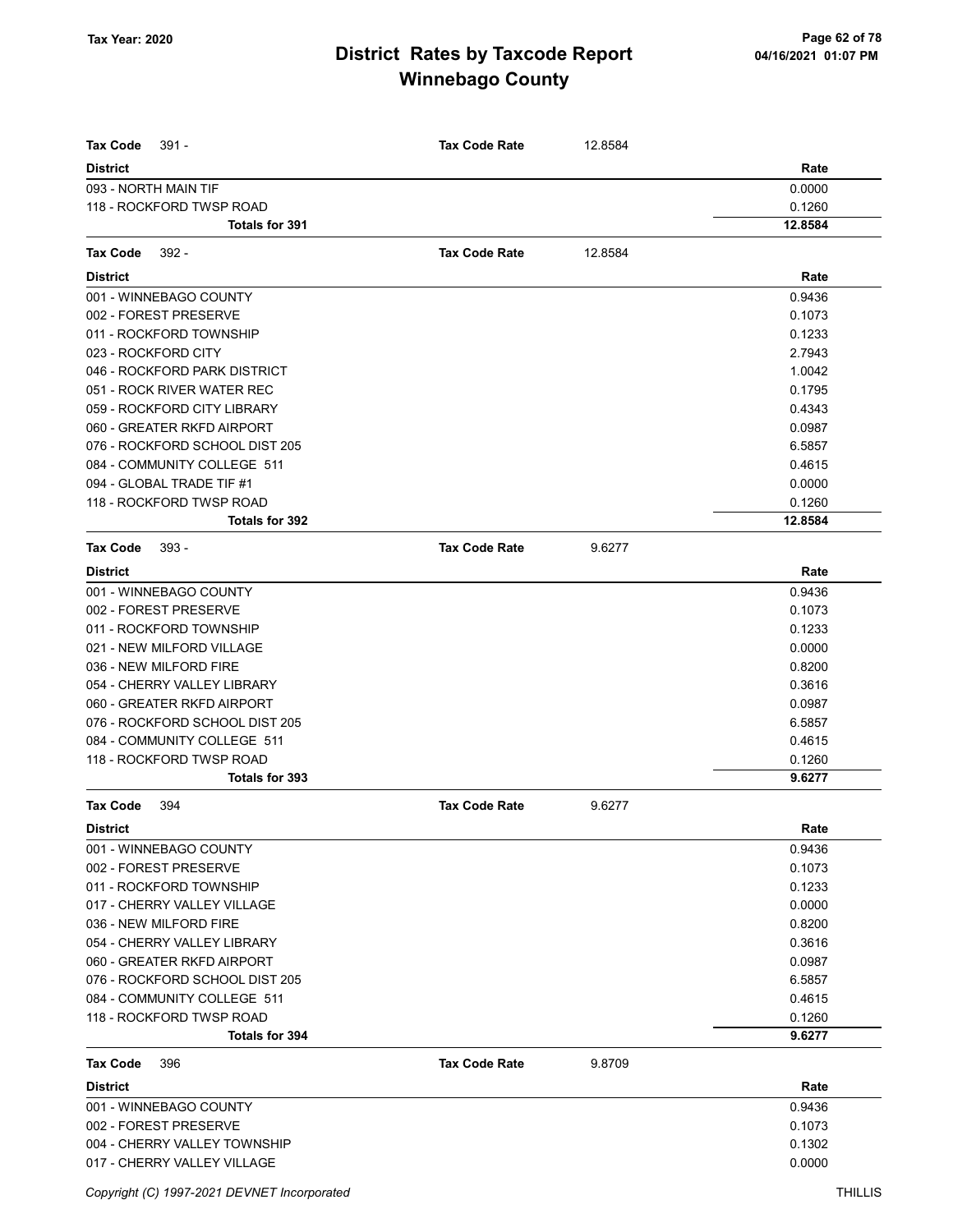| Tax Code<br>396                       | Tax Code Rate        | 9.8709  |         |
|---------------------------------------|----------------------|---------|---------|
| <b>District</b>                       |                      |         | Rate    |
| 031 - CHERRY VALLEY FIRE              |                      |         | 1.0265  |
| 054 - CHERRY VALLEY LIBRARY           |                      |         | 0.3616  |
| 076 - ROCKFORD SCHOOL DIST 205        |                      |         | 6.5857  |
| 084 - COMMUNITY COLLEGE 511           |                      |         | 0.4615  |
| 111 - CHERRY VALLEY TWSP ROAD         |                      |         | 0.2545  |
| Totals for 396                        |                      |         | 9.8709  |
| <b>Tax Code</b><br>397                | <b>Tax Code Rate</b> | 9.4726  |         |
| <b>District</b>                       |                      |         | Rate    |
| 001 - WINNEBAGO COUNTY                |                      |         | 0.9436  |
| 002 - FOREST PRESERVE                 |                      |         | 0.1073  |
| 011 - ROCKFORD TOWNSHIP               |                      |         | 0.1233  |
| 017 - CHERRY VALLEY VILLAGE           |                      |         | 0.0000  |
| 031 - CHERRY VALLEY FIRE              |                      |         | 1.0265  |
| 060 - GREATER RKFD AIRPORT            |                      |         | 0.0987  |
| 076 - ROCKFORD SCHOOL DIST 205        |                      |         | 6.5857  |
| 084 - COMMUNITY COLLEGE 511           |                      |         | 0.4615  |
| 118 - ROCKFORD TWSP ROAD              |                      |         | 0.1260  |
| <b>Totals for 397</b>                 |                      |         | 9.4726  |
| <b>Tax Code</b><br>$400 -$            | <b>Tax Code Rate</b> | 12.8584 |         |
| <b>District</b>                       |                      |         | Rate    |
| 001 - WINNEBAGO COUNTY                |                      |         | 0.9436  |
| 002 - FOREST PRESERVE                 |                      |         | 0.1073  |
| 011 - ROCKFORD TOWNSHIP               |                      |         | 0.1233  |
| 023 - ROCKFORD CITY                   |                      |         | 2.7943  |
| 046 - ROCKFORD PARK DISTRICT          |                      |         | 1.0042  |
| 051 - ROCK RIVER WATER REC            |                      |         | 0.1795  |
| 059 - ROCKFORD CITY LIBRARY           |                      |         | 0.4343  |
| 060 - GREATER RKFD AIRPORT            |                      |         | 0.0987  |
| 076 - ROCKFORD SCHOOL DIST 205        |                      |         | 6.5857  |
| 084 - COMMUNITY COLLEGE 511           |                      |         | 0.4615  |
| 118 - ROCKFORD TWSP ROAD              |                      |         | 0.1260  |
| <b>Totals for 400</b>                 |                      |         | 12.8584 |
| Tax Code<br>401 -                     | Tax Code Rate        | 9.5891  |         |
| <b>District</b>                       |                      |         | Rate    |
| 001 - WINNEBAGO COUNTY                |                      |         | 0.9436  |
| 002 - FOREST PRESERVE                 |                      |         | 0.1073  |
| 012 - ROCKTON TOWNSHIP                |                      |         | 0.1872  |
| 024 - ROCKTON VILLAGE                 |                      |         | 0.6311  |
| 041 - ROCKTON FIRE                    |                      |         | 0.6686  |
| 057 - TALCOTT FREE LIBRARY            |                      |         | 0.2832  |
| 074 - ROCKTON SCHOOL DIST 140         |                      |         | 3.5662  |
| 077 - HONONEGAH HIGH SD #207          |                      |         | 2.5921  |
| 084 - COMMUNITY COLLEGE 511           |                      |         | 0.4615  |
| 119 - ROCKTON TWSP ROAD               |                      |         | 0.1483  |
| 167 - VILLAGE OF ROCKTON DOWNTOWN TIF |                      |         | 0.0000  |
| Totals for 401                        |                      |         | 9.5891  |
| $402 -$<br>Tax Code                   | <b>Tax Code Rate</b> | 9.5891  |         |
| <b>District</b>                       |                      |         | Rate    |
| 001 - WINNEBAGO COUNTY                |                      |         | 0.9436  |
| 002 - FOREST PRESERVE                 |                      |         | 0.1073  |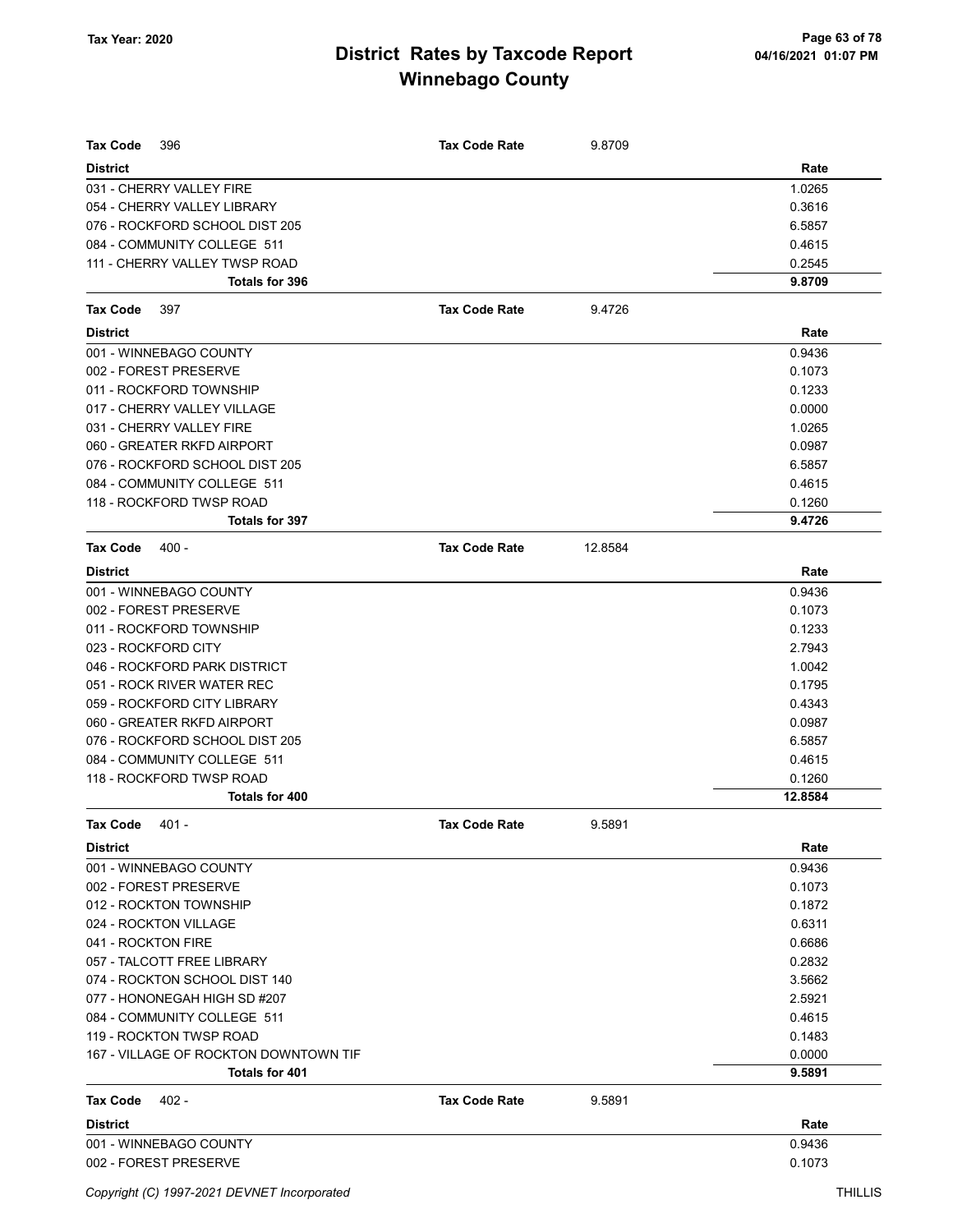| Tax Code<br>402 -                                   | <b>Tax Code Rate</b> | 9.5891  |                   |
|-----------------------------------------------------|----------------------|---------|-------------------|
|                                                     |                      |         |                   |
| <b>District</b>                                     |                      |         | Rate              |
| 012 - ROCKTON TOWNSHIP<br>024 - ROCKTON VILLAGE     |                      |         | 0.1872            |
| 041 - ROCKTON FIRE                                  |                      |         | 0.6311            |
| 057 - TALCOTT FREE LIBRARY                          |                      |         | 0.6686<br>0.2832  |
| 074 - ROCKTON SCHOOL DIST 140                       |                      |         | 3.5662            |
| 077 - HONONEGAH HIGH SD #207                        |                      |         | 2.5921            |
| 084 - COMMUNITY COLLEGE 511                         |                      |         | 0.4615            |
| 119 - ROCKTON TWSP ROAD                             |                      |         | 0.1483            |
| 125 - WAGON WHEEL TIF                               |                      |         | 0.0000            |
| Totals for 402                                      |                      |         | 9.5891            |
| <b>Tax Code</b><br>403 - RIVER OAKS TIF             | <b>Tax Code Rate</b> | 12.8584 |                   |
| <b>District</b>                                     |                      |         | Rate              |
| 001 - WINNEBAGO COUNTY                              |                      |         |                   |
|                                                     |                      |         | 0.9436            |
| 002 - FOREST PRESERVE                               |                      |         | 0.1073            |
| 011 - ROCKFORD TOWNSHIP                             |                      |         | 0.1233            |
| 023 - ROCKFORD CITY<br>046 - ROCKFORD PARK DISTRICT |                      |         | 2.7943            |
|                                                     |                      |         | 1.0042            |
| 051 - ROCK RIVER WATER REC                          |                      |         | 0.1795            |
| 059 - ROCKFORD CITY LIBRARY                         |                      |         | 0.4343            |
| 060 - GREATER RKFD AIRPORT                          |                      |         | 0.0987            |
| 076 - ROCKFORD SCHOOL DIST 205                      |                      |         | 6.5857            |
| 084 - COMMUNITY COLLEGE 511                         |                      |         | 0.4615            |
| 118 - ROCKFORD TWSP ROAD                            |                      |         | 0.1260            |
| 126 - RIVER OAKS TIF<br>Totals for 403              |                      |         | 0.0000<br>12.8584 |
|                                                     |                      |         |                   |
| 404 - GARRISON SCHOOL TIF<br><b>Tax Code</b>        | <b>Tax Code Rate</b> | 12.8584 |                   |
| <b>District</b>                                     |                      |         | Rate              |
| 001 - WINNEBAGO COUNTY                              |                      |         | 0.9436            |
| 002 - FOREST PRESERVE                               |                      |         | 0.1073            |
| 011 - ROCKFORD TOWNSHIP                             |                      |         | 0.1233            |
| 023 - ROCKFORD CITY                                 |                      |         | 2.7943            |
| 046 - ROCKFORD PARK DISTRICT                        |                      |         | 1.0042            |
| 051 - ROCK RIVER WATER REC                          |                      |         | 0.1795            |
| 059 - ROCKFORD CITY LIBRARY                         |                      |         | 0.4343            |
| 060 - GREATER RKFD AIRPORT                          |                      |         | 0.0987            |
| 076 - ROCKFORD SCHOOL DIST 205                      |                      |         | 6.5857            |
| 084 - COMMUNITY COLLEGE 511                         |                      |         | 0.4615            |
| 118 - ROCKFORD TWSP ROAD                            |                      |         | 0.1260            |
| 127 - GARRISON SCHOOL TIF                           |                      |         | 0.0000            |
| Totals for 404                                      |                      |         | 12.8584           |
| Tax Code<br>405 - KISHWAUKEE & HARRISON TIF         | <b>Tax Code Rate</b> | 12.8584 |                   |
| <b>District</b>                                     |                      |         | Rate              |
| 001 - WINNEBAGO COUNTY                              |                      |         | 0.9436            |
| 002 - FOREST PRESERVE                               |                      |         | 0.1073            |
| 011 - ROCKFORD TOWNSHIP                             |                      |         | 0.1233            |
| 023 - ROCKFORD CITY                                 |                      |         | 2.7943            |
| 046 - ROCKFORD PARK DISTRICT                        |                      |         | 1.0042            |
| 051 - ROCK RIVER WATER REC                          |                      |         | 0.1795            |
| 059 - ROCKFORD CITY LIBRARY                         |                      |         |                   |
|                                                     |                      |         | 0.4343            |
| 060 - GREATER RKFD AIRPORT                          |                      |         | 0.0987            |

Copyright (C) 1997-2021 DEVNET Incorporated THILLIS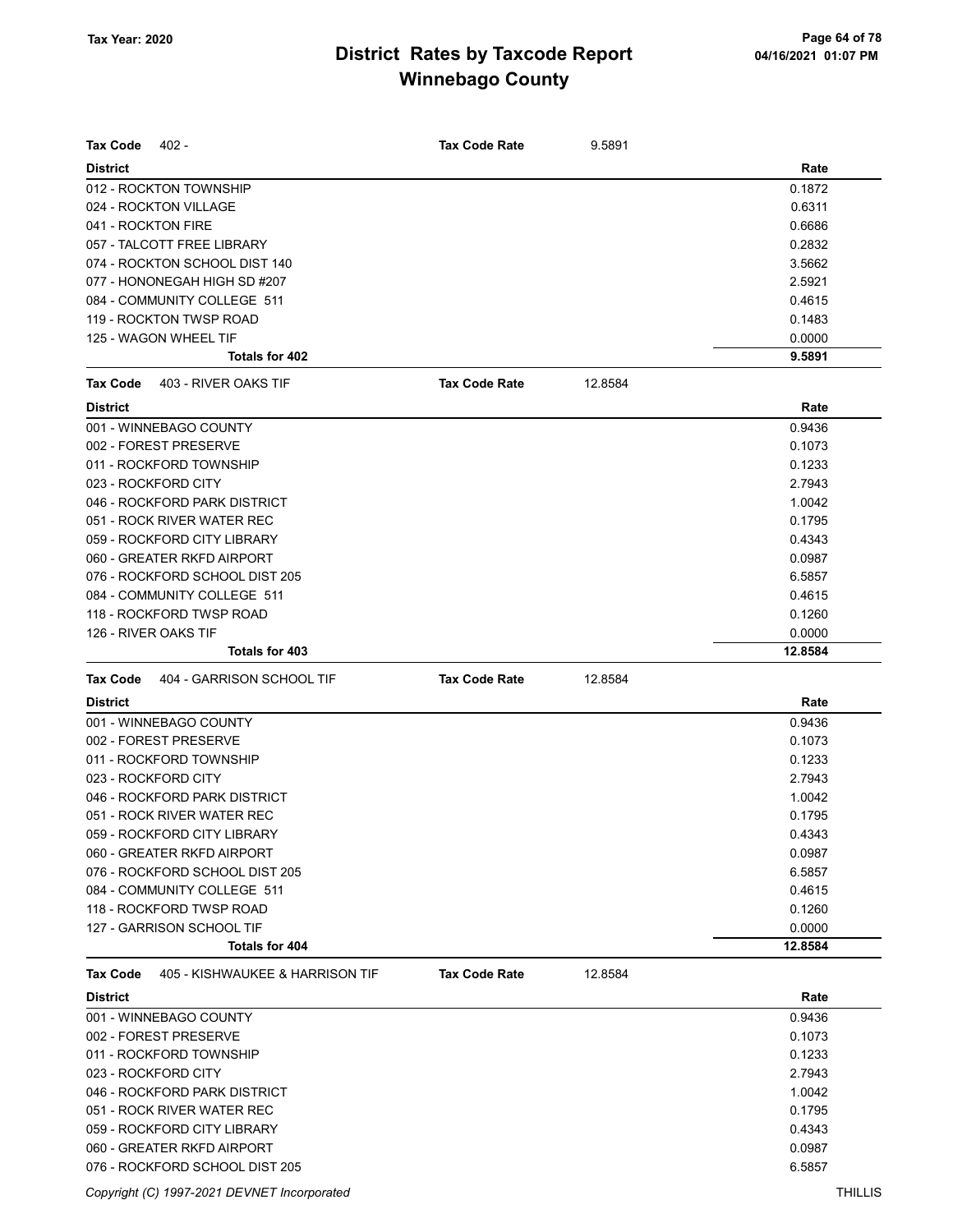| <b>Tax Code</b>   | 405 - KISHWAUKEE & HARRISON TIF | <b>Tax Code Rate</b> | 12.8584 |         |
|-------------------|---------------------------------|----------------------|---------|---------|
| <b>District</b>   |                                 |                      |         | Rate    |
|                   | 084 - COMMUNITY COLLEGE 511     |                      |         | 0.4615  |
|                   | 118 - ROCKFORD TWSP ROAD        |                      |         | 0.1260  |
|                   | 128 - KISHWAUKEE & HARRISON TIF |                      |         | 0.0000  |
|                   | Totals for 405                  |                      |         | 12.8584 |
| <b>Tax Code</b>   | 406 - LINCOLNWOOD TIF #2        | <b>Tax Code Rate</b> | 12.8584 |         |
| <b>District</b>   |                                 |                      |         | Rate    |
|                   | 001 - WINNEBAGO COUNTY          |                      |         | 0.9436  |
|                   | 002 - FOREST PRESERVE           |                      |         | 0.1073  |
|                   | 011 - ROCKFORD TOWNSHIP         |                      |         | 0.1233  |
|                   | 023 - ROCKFORD CITY             |                      |         | 2.7943  |
|                   | 046 - ROCKFORD PARK DISTRICT    |                      |         | 1.0042  |
|                   | 051 - ROCK RIVER WATER REC      |                      |         | 0.1795  |
|                   | 059 - ROCKFORD CITY LIBRARY     |                      |         | 0.4343  |
|                   | 060 - GREATER RKFD AIRPORT      |                      |         | 0.0987  |
|                   | 076 - ROCKFORD SCHOOL DIST 205  |                      |         | 6.5857  |
|                   | 084 - COMMUNITY COLLEGE 511     |                      |         | 0.4615  |
|                   | 118 - ROCKFORD TWSP ROAD        |                      |         | 0.1260  |
|                   | 129 - LINCOLNWOOD TIF #2        |                      |         | 0.0000  |
|                   | <b>Totals for 406</b>           |                      |         | 12.8584 |
| Tax Code          | 407 - HOPE VI TIF               | <b>Tax Code Rate</b> | 12.8584 |         |
| <b>District</b>   |                                 |                      |         | Rate    |
|                   | 001 - WINNEBAGO COUNTY          |                      |         | 0.9436  |
|                   | 002 - FOREST PRESERVE           |                      |         | 0.1073  |
|                   | 011 - ROCKFORD TOWNSHIP         |                      |         | 0.1233  |
|                   | 023 - ROCKFORD CITY             |                      |         | 2.7943  |
|                   | 046 - ROCKFORD PARK DISTRICT    |                      |         | 1.0042  |
|                   | 051 - ROCK RIVER WATER REC      |                      |         | 0.1795  |
|                   | 059 - ROCKFORD CITY LIBRARY     |                      |         | 0.4343  |
|                   | 060 - GREATER RKFD AIRPORT      |                      |         | 0.0987  |
|                   | 076 - ROCKFORD SCHOOL DIST 205  |                      |         | 6.5857  |
|                   | 084 - COMMUNITY COLLEGE 511     |                      |         | 0.4615  |
|                   | 118 - ROCKFORD TWSP ROAD        |                      |         | 0.1260  |
| 130 - HOPE VI TIF |                                 |                      |         | 0.0000  |
|                   | Totals for 407                  |                      |         | 12.8584 |
| <b>Tax Code</b>   | 408 - SOUTH MAIN-ROCK ST TIF    | <b>Tax Code Rate</b> | 12.8584 |         |
| <b>District</b>   |                                 |                      |         | Rate    |
|                   | 001 - WINNEBAGO COUNTY          |                      |         | 0.9436  |
|                   | 002 - FOREST PRESERVE           |                      |         | 0.1073  |
|                   | 011 - ROCKFORD TOWNSHIP         |                      |         | 0.1233  |
|                   | 023 - ROCKFORD CITY             |                      |         | 2.7943  |
|                   | 046 - ROCKFORD PARK DISTRICT    |                      |         | 1.0042  |
|                   | 051 - ROCK RIVER WATER REC      |                      |         | 0.1795  |
|                   | 059 - ROCKFORD CITY LIBRARY     |                      |         | 0.4343  |
|                   | 060 - GREATER RKFD AIRPORT      |                      |         | 0.0987  |
|                   | 076 - ROCKFORD SCHOOL DIST 205  |                      |         | 6.5857  |
|                   | 084 - COMMUNITY COLLEGE 511     |                      |         | 0.4615  |
|                   | 118 - ROCKFORD TWSP ROAD        |                      |         | 0.1260  |
|                   | 177 - SOUTH MAIN-ROCK ST TIF    |                      |         | 0.0000  |
|                   | Totals for 408                  |                      |         | 12.8584 |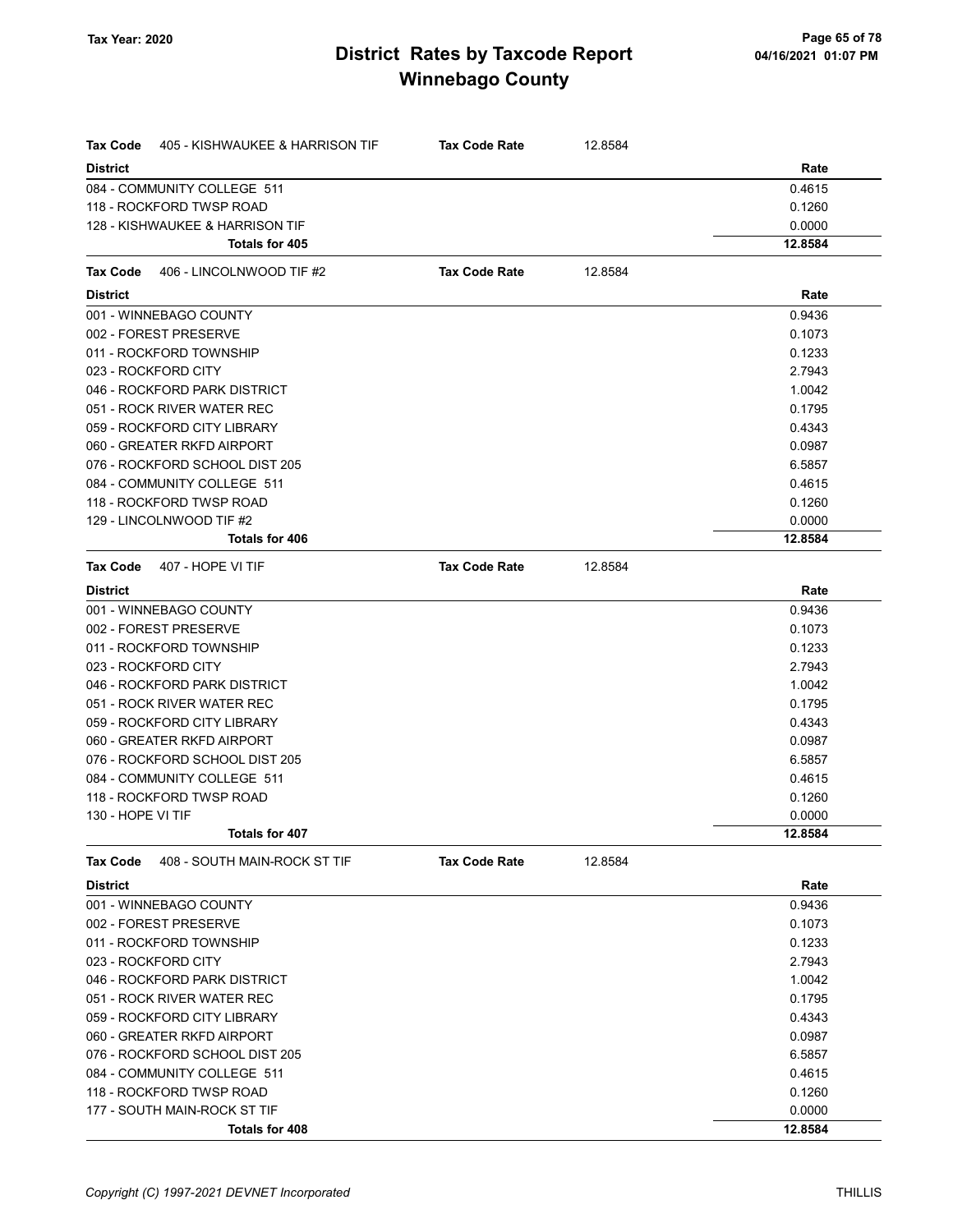| <b>Tax Code</b> | 409 - NORTH 2ND / LOVES PARK TIF      | <b>Tax Code Rate</b> | 9.8131  |                   |
|-----------------|---------------------------------------|----------------------|---------|-------------------|
| <b>District</b> |                                       |                      |         | Rate              |
|                 | 001 - WINNEBAGO COUNTY                |                      |         | 0.9436            |
|                 | 002 - FOREST PRESERVE                 |                      |         | 0.1073            |
|                 | 011 - ROCKFORD TOWNSHIP               |                      |         | 0.1233            |
|                 | 019 - LOVES PARK CITY                 |                      |         | 0.0000            |
|                 | 046 - ROCKFORD PARK DISTRICT          |                      |         | 1.0042            |
|                 | 051 - ROCK RIVER WATER REC            |                      |         | 0.1795            |
|                 | 055 - NORTH SUBURBAN LIBRARY          |                      |         | 0.2844            |
|                 | 060 - GREATER RKFD AIRPORT            |                      |         | 0.0987            |
|                 | 070 - HARLEM SCHOOL DIST 122          |                      |         | 6.4846            |
|                 | 084 - COMMUNITY COLLEGE 511           |                      |         | 0.4615            |
|                 | 118 - ROCKFORD TWSP ROAD              |                      |         | 0.1260            |
|                 | 132 - NORTH 2ND TIF LOVES PARK        |                      |         | 0.0000            |
|                 | <b>Totals for 409</b>                 |                      |         | 9.8131            |
| <b>Tax Code</b> | 410 - GLOBAL TRADE TIF #2             | <b>Tax Code Rate</b> | 12.8584 |                   |
| <b>District</b> |                                       |                      |         | Rate              |
|                 | 001 - WINNEBAGO COUNTY                |                      |         | 0.9436            |
|                 | 002 - FOREST PRESERVE                 |                      |         | 0.1073            |
|                 | 011 - ROCKFORD TOWNSHIP               |                      |         | 0.1233            |
|                 | 023 - ROCKFORD CITY                   |                      |         | 2.7943            |
|                 | 046 - ROCKFORD PARK DISTRICT          |                      |         | 1.0042            |
|                 | 051 - ROCK RIVER WATER REC            |                      |         | 0.1795            |
|                 | 059 - ROCKFORD CITY LIBRARY           |                      |         | 0.4343            |
|                 | 060 - GREATER RKFD AIRPORT            |                      |         | 0.0987            |
|                 | 076 - ROCKFORD SCHOOL DIST 205        |                      |         | 6.5857            |
|                 | 084 - COMMUNITY COLLEGE 511           |                      |         | 0.4615            |
|                 | 118 - ROCKFORD TWSP ROAD              |                      |         | 0.1260            |
|                 | 133 - GLOBAL TRADE TIF #2             |                      |         |                   |
|                 | <b>Totals for 410</b>                 |                      |         | 0.0000<br>12.8584 |
| <b>Tax Code</b> | 411 - GLOBAL TRADE TIF #2             | <b>Tax Code Rate</b> | 12.6789 |                   |
| <b>District</b> |                                       |                      |         | Rate              |
|                 |                                       |                      |         |                   |
|                 | 001 - WINNEBAGO COUNTY                |                      |         | 0.9436            |
|                 | 002 - FOREST PRESERVE                 |                      |         | 0.1073            |
|                 | 011 - ROCKFORD TOWNSHIP               |                      |         | 0.1233            |
|                 | 023 - ROCKFORD CITY                   |                      |         | 2.7943            |
|                 | 046 - ROCKFORD PARK DISTRICT          |                      |         | 1.0042            |
|                 | 059 - ROCKFORD CITY LIBRARY           |                      |         | 0.4343            |
|                 | 060 - GREATER RKFD AIRPORT            |                      |         | 0.0987            |
|                 | 076 - ROCKFORD SCHOOL DIST 205        |                      |         | 6.5857            |
|                 | 084 - COMMUNITY COLLEGE 511           |                      |         | 0.4615            |
|                 | 118 - ROCKFORD TWSP ROAD              |                      |         | 0.1260            |
|                 | 133 - GLOBAL TRADE TIF #2             |                      |         | 0.0000            |
|                 | Totals for 411                        |                      |         | 12.6789           |
| <b>Tax Code</b> | 412 - ASSISTED LIVING / RIVER HOUSING | <b>Tax Code Rate</b> | 12.8584 |                   |
| <b>District</b> |                                       |                      |         | Rate              |
|                 | 001 - WINNEBAGO COUNTY                |                      |         | 0.9436            |
|                 | 002 - FOREST PRESERVE                 |                      |         | 0.1073            |
|                 | 011 - ROCKFORD TOWNSHIP               |                      |         | 0.1233            |
|                 | 023 - ROCKFORD CITY                   |                      |         | 2.7943            |
|                 | 046 - ROCKFORD PARK DISTRICT          |                      |         | 1.0042            |
|                 | 051 - ROCK RIVER WATER REC            |                      |         | 0.1795            |
|                 | 059 - ROCKFORD CITY LIBRARY           |                      |         | 0.4343            |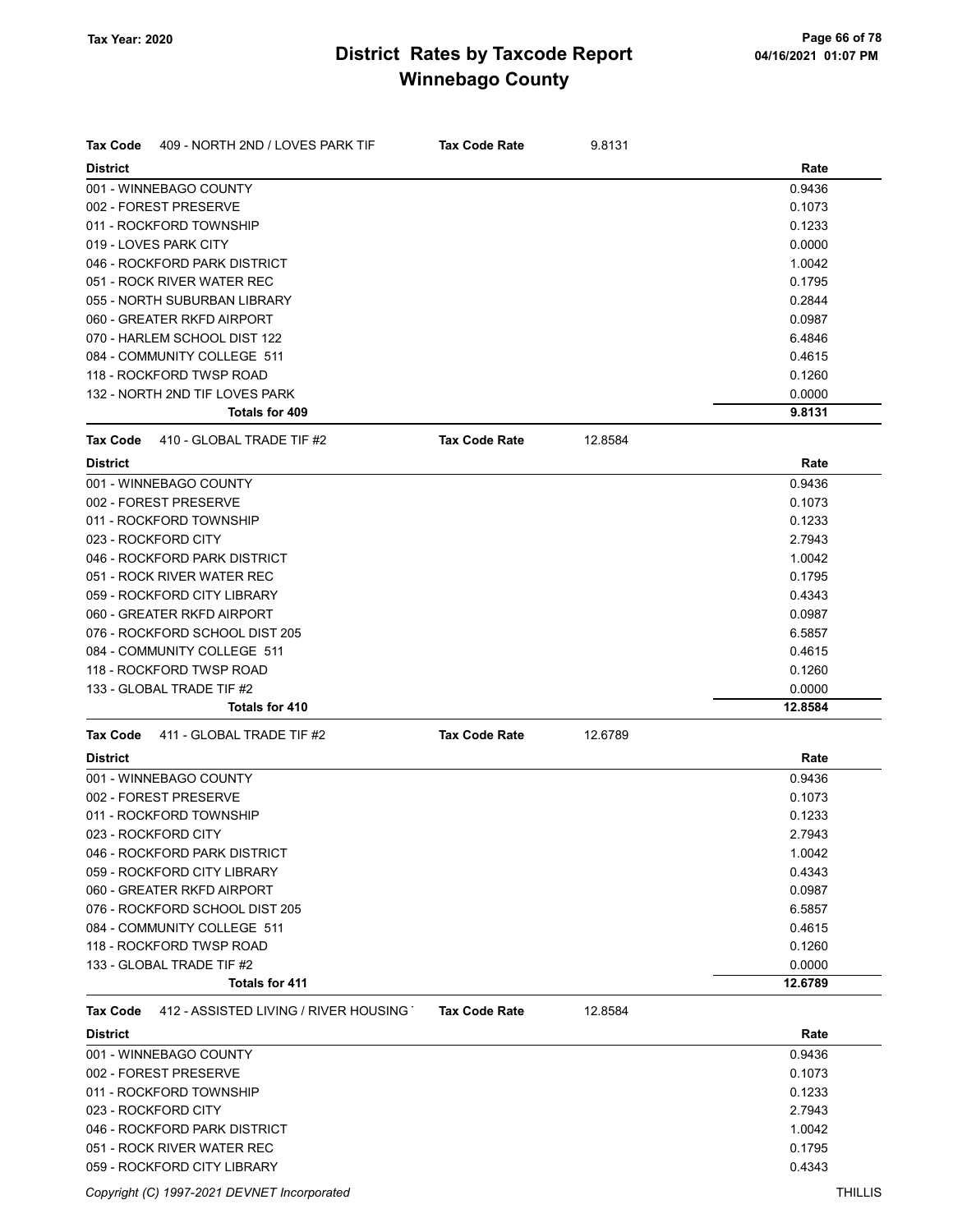| 412 - ASSISTED LIVING / RIVER HOUSING<br>Tax Code    | <b>Tax Code Rate</b> | 12.8584 |                  |
|------------------------------------------------------|----------------------|---------|------------------|
| <b>District</b>                                      |                      |         | Rate             |
| 060 - GREATER RKFD AIRPORT                           |                      |         | 0.0987           |
| 076 - ROCKFORD SCHOOL DIST 205                       |                      |         | 6.5857           |
| 084 - COMMUNITY COLLEGE 511                          |                      |         | 0.4615           |
| 118 - ROCKFORD TWSP ROAD                             |                      |         | 0.1260           |
| 134 - ASSISTED LIVING/ RIVER HOUSING TIF             |                      |         | 0.0000           |
| Totals for 412                                       |                      |         | 12.8584          |
| Tax Code<br>413 - NORTH 2ND / MACHESNEY PARK TIF     | <b>Tax Code Rate</b> | 9.2549  |                  |
| <b>District</b>                                      |                      |         | Rate             |
| 001 - WINNEBAGO COUNTY                               |                      |         | 0.9436           |
| 002 - FOREST PRESERVE                                |                      |         | 0.1073           |
| 006 - HARLEM TOWNSHIP                                |                      |         | 0.1055           |
| 020 - MACHESNEY PARK VILLAGE                         |                      |         | 0.0000           |
| 035 - HARLEM-ROSCOE FIRE                             |                      |         | 0.7241           |
| 055 - NORTH SUBURBAN LIBRARY                         |                      |         | 0.2844           |
| 060 - GREATER RKFD AIRPORT                           |                      |         | 0.0987           |
| 070 - HARLEM SCHOOL DIST 122                         |                      |         | 6.4846           |
| 084 - COMMUNITY COLLEGE 511                          |                      |         | 0.4615           |
| 113 - HARLEM TWSP ROAD                               |                      |         | 0.0452           |
| 135 - NORTH 2ND TIF MACHESNEY PARK                   |                      |         | 0.0000           |
| Totals for 413                                       |                      |         | 9.2549           |
| 414 - NORTH 2ND / MACHESNEY PARK TIF<br>Tax Code     | <b>Tax Code Rate</b> | 9.4344  |                  |
| <b>District</b>                                      |                      |         | Rate             |
| 001 - WINNEBAGO COUNTY                               |                      |         | 0.9436           |
| 002 - FOREST PRESERVE                                |                      |         | 0.1073           |
| 006 - HARLEM TOWNSHIP                                |                      |         | 0.1055           |
| 020 - MACHESNEY PARK VILLAGE                         |                      |         | 0.0000           |
| 035 - HARLEM-ROSCOE FIRE                             |                      |         | 0.7241           |
| 051 - ROCK RIVER WATER REC                           |                      |         | 0.1795           |
| 055 - NORTH SUBURBAN LIBRARY                         |                      |         | 0.2844           |
| 060 - GREATER RKFD AIRPORT                           |                      |         | 0.0987           |
| 070 - HARLEM SCHOOL DIST 122                         |                      |         | 6.4846           |
| 084 - COMMUNITY COLLEGE 511                          |                      |         | 0.4615           |
| 113 - HARLEM TWSP ROAD                               |                      |         | 0.0452           |
| 135 - NORTH 2ND TIF MACHESNEY PARK                   |                      |         | 0.0000           |
| Totals for 414                                       |                      |         | 9.4344           |
| Tax Code<br>416 -                                    | <b>Tax Code Rate</b> | 9.1436  |                  |
| <b>District</b>                                      |                      |         | Rate             |
| 001 - WINNEBAGO COUNTY                               |                      |         | 0.9436           |
| 002 - FOREST PRESERVE                                |                      |         | 0.1073           |
| 006 - HARLEM TOWNSHIP                                |                      |         | 0.1055           |
| 020 - MACHESNEY PARK VILLAGE                         |                      |         | 0.0000           |
| 037 - NORTH PARK FIRE                                |                      |         | 0.4333           |
| 051 - ROCK RIVER WATER REC                           |                      |         | 0.1795           |
| 055 - NORTH SUBURBAN LIBRARY                         |                      |         | 0.2844           |
| 060 - GREATER RKFD AIRPORT                           |                      |         | 0.0987           |
| 070 - HARLEM SCHOOL DIST 122                         |                      |         | 6.4846           |
| 084 - COMMUNITY COLLEGE 511                          |                      |         | 0.4615           |
| 113 - HARLEM TWSP ROAD                               |                      |         | 0.0452           |
| 135 - NORTH 2ND TIF MACHESNEY PARK<br>Totals for 416 |                      |         | 0.0000<br>9.1436 |
|                                                      |                      |         |                  |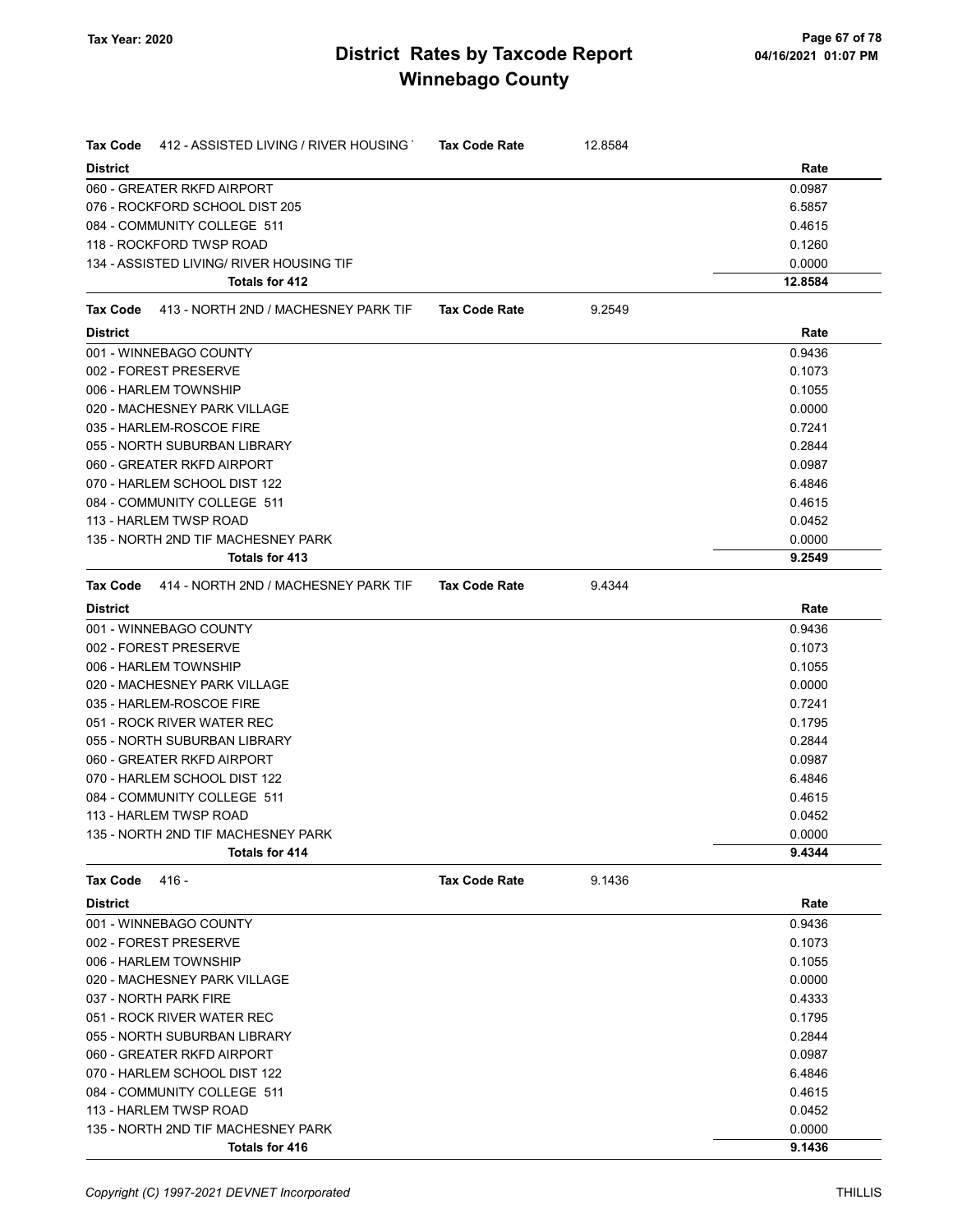| <b>Tax Code</b><br>417 - MAIN/WHITMAN TIF | <b>Tax Code Rate</b> | 12.8584 |         |
|-------------------------------------------|----------------------|---------|---------|
| <b>District</b>                           |                      |         | Rate    |
| 001 - WINNEBAGO COUNTY                    |                      |         | 0.9436  |
| 002 - FOREST PRESERVE                     |                      |         | 0.1073  |
| 011 - ROCKFORD TOWNSHIP                   |                      |         | 0.1233  |
| 023 - ROCKFORD CITY                       |                      |         | 2.7943  |
| 046 - ROCKFORD PARK DISTRICT              |                      |         | 1.0042  |
| 051 - ROCK RIVER WATER REC                |                      |         | 0.1795  |
| 059 - ROCKFORD CITY LIBRARY               |                      |         | 0.4343  |
| 060 - GREATER RKFD AIRPORT                |                      |         | 0.0987  |
| 076 - ROCKFORD SCHOOL DIST 205            |                      |         | 6.5857  |
| 084 - COMMUNITY COLLEGE 511               |                      |         | 0.4615  |
| 118 - ROCKFORD TWSP ROAD                  |                      |         | 0.1260  |
| 137 - MAIN & WHITMAN TIF                  |                      |         | 0.0000  |
| Totals for 417                            |                      |         | 12.8584 |
| <b>Tax Code</b><br>418 - MIDTOWN TIF      | <b>Tax Code Rate</b> | 12.8584 |         |
| <b>District</b>                           |                      |         | Rate    |
| 001 - WINNEBAGO COUNTY                    |                      |         | 0.9436  |
| 002 - FOREST PRESERVE                     |                      |         | 0.1073  |
| 011 - ROCKFORD TOWNSHIP                   |                      |         | 0.1233  |
| 023 - ROCKFORD CITY                       |                      |         | 2.7943  |
| 046 - ROCKFORD PARK DISTRICT              |                      |         | 1.0042  |
| 051 - ROCK RIVER WATER REC                |                      |         | 0.1795  |
| 059 - ROCKFORD CITY LIBRARY               |                      |         | 0.4343  |
| 060 - GREATER RKFD AIRPORT                |                      |         | 0.0987  |
| 076 - ROCKFORD SCHOOL DIST 205            |                      |         | 6.5857  |
| 084 - COMMUNITY COLLEGE 511               |                      |         | 0.4615  |
| 118 - ROCKFORD TWSP ROAD                  |                      |         | 0.1260  |
| 138 - MIDTOWN TIF                         |                      |         | 0.0000  |
| <b>Totals for 418</b>                     |                      |         | 12.8584 |
| 419 - KISH/HAR TIF #2<br><b>Tax Code</b>  | <b>Tax Code Rate</b> | 12.8584 |         |
| <b>District</b>                           |                      |         | Rate    |
| 001 - WINNEBAGO COUNTY                    |                      |         | 0.9436  |
| 002 - FOREST PRESERVE                     |                      |         | 0.1073  |
| 011 - ROCKFORD TOWNSHIP                   |                      |         | 0.1233  |
| 023 - ROCKFORD CITY                       |                      |         | 2.7943  |
| 046 - ROCKFORD PARK DISTRICT              |                      |         | 1.0042  |
| 051 - ROCK RIVER WATER REC                |                      |         | 0.1795  |
| 059 - ROCKFORD CITY LIBRARY               |                      |         | 0.4343  |
| 060 - GREATER RKFD AIRPORT                |                      |         | 0.0987  |
| 076 - ROCKFORD SCHOOL DIST 205            |                      |         | 6.5857  |
| 084 - COMMUNITY COLLEGE 511               |                      |         | 0.4615  |
| 118 - ROCKFORD TWSP ROAD                  |                      |         | 0.1260  |
| 139 - KISHWAUKEE & HARRISON TIF #2        |                      |         | 0.0000  |
| Totals for 419                            |                      |         | 12.8584 |
| $420 -$<br><b>Tax Code</b>                | <b>Tax Code Rate</b> | 9.5891  |         |
| <b>District</b>                           |                      |         | Rate    |
| 001 - WINNEBAGO COUNTY                    |                      |         | 0.9436  |
| 002 - FOREST PRESERVE                     |                      |         | 0.1073  |
| 012 - ROCKTON TOWNSHIP                    |                      |         | 0.1872  |
| 024 - ROCKTON VILLAGE                     |                      |         | 0.6311  |
| 041 - ROCKTON FIRE                        |                      |         | 0.6686  |

057 - TALCOTT FREE LIBRARY 0.2832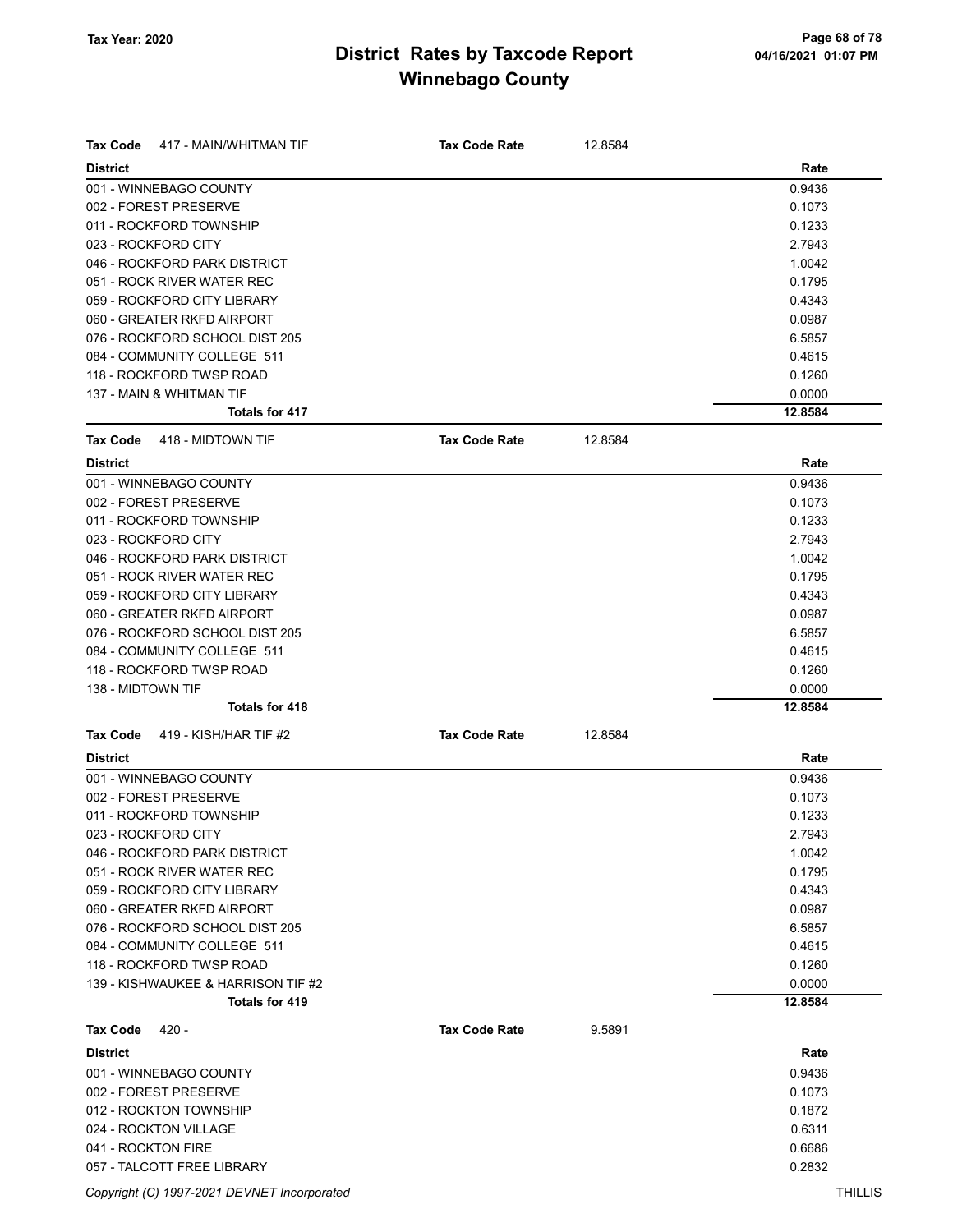| $420 -$<br>Tax Code                   | <b>Tax Code Rate</b> | 9.5891  |         |
|---------------------------------------|----------------------|---------|---------|
| <b>District</b>                       |                      |         | Rate    |
| 074 - ROCKTON SCHOOL DIST 140         |                      |         | 3.5662  |
| 077 - HONONEGAH HIGH SD #207          |                      |         | 2.5921  |
| 084 - COMMUNITY COLLEGE 511           |                      |         | 0.4615  |
| 119 - ROCKTON TWSP ROAD               |                      |         | 0.1483  |
| 140 - FORMER BELOIT CORP TIF          |                      |         | 0.0000  |
| Totals for 420                        |                      |         | 9.5891  |
| Tax Code<br>421 - GLOBAL TRADE TIF #3 | <b>Tax Code Rate</b> | 12.8584 |         |
| <b>District</b>                       |                      |         | Rate    |
| 001 - WINNEBAGO COUNTY                |                      |         | 0.9436  |
| 002 - FOREST PRESERVE                 |                      |         | 0.1073  |
| 011 - ROCKFORD TOWNSHIP               |                      |         | 0.1233  |
| 023 - ROCKFORD CITY                   |                      |         | 2.7943  |
| 046 - ROCKFORD PARK DISTRICT          |                      |         | 1.0042  |
| 051 - ROCK RIVER WATER REC            |                      |         | 0.1795  |
| 059 - ROCKFORD CITY LIBRARY           |                      |         | 0.4343  |
| 060 - GREATER RKFD AIRPORT            |                      |         | 0.0987  |
| 076 - ROCKFORD SCHOOL DIST 205        |                      |         | 6.5857  |
| 084 - COMMUNITY COLLEGE 511           |                      |         | 0.4615  |
| 118 - ROCKFORD TWSP ROAD              |                      |         | 0.1260  |
| 141 - GLOBAL TRADE TIF #3             |                      |         | 0.0000  |
| Totals for 421                        |                      |         | 12.8584 |
| <b>Tax Code</b><br>$422 -$            | <b>Tax Code Rate</b> | 12.8584 |         |
| <b>District</b>                       |                      |         | Rate    |
| 001 - WINNEBAGO COUNTY                |                      |         | 0.9436  |
| 002 - FOREST PRESERVE                 |                      |         | 0.1073  |
| 011 - ROCKFORD TOWNSHIP               |                      |         | 0.1233  |
| 023 - ROCKFORD CITY                   |                      |         | 2.7943  |
| 046 - ROCKFORD PARK DISTRICT          |                      |         | 1.0042  |
| 051 - ROCK RIVER WATER REC            |                      |         | 0.1795  |
| 059 - ROCKFORD CITY LIBRARY           |                      |         | 0.4343  |
| 060 - GREATER RKFD AIRPORT            |                      |         | 0.0987  |
| 076 - ROCKFORD SCHOOL DIST 205        |                      |         | 6.5857  |
| 084 - COMMUNITY COLLEGE 511           |                      |         | 0.4615  |
| 118 - ROCKFORD TWSP ROAD              |                      |         | 0.1260  |
| 142 - RIVER DISTRICT NORTH TIF        |                      |         | 0.0000  |
| Totals for 422                        |                      |         | 12.8584 |
| <b>Tax Code</b><br>423 -              | <b>Tax Code Rate</b> | 12.8584 |         |
| <b>District</b>                       |                      |         | Rate    |
| 001 - WINNEBAGO COUNTY                |                      |         | 0.9436  |
| 002 - FOREST PRESERVE                 |                      |         | 0.1073  |
| 011 - ROCKFORD TOWNSHIP               |                      |         | 0.1233  |
| 023 - ROCKFORD CITY                   |                      |         | 2.7943  |
| 046 - ROCKFORD PARK DISTRICT          |                      |         | 1.0042  |
| 051 - ROCK RIVER WATER REC            |                      |         | 0.1795  |
| 059 - ROCKFORD CITY LIBRARY           |                      |         | 0.4343  |
| 060 - GREATER RKFD AIRPORT            |                      |         | 0.0987  |
| 076 - ROCKFORD SCHOOL DIST 205        |                      |         | 6.5857  |
| 084 - COMMUNITY COLLEGE 511           |                      |         | 0.4615  |
| 118 - ROCKFORD TWSP ROAD              |                      |         | 0.1260  |
| 143 - BROADWAY TIF                    |                      |         | 0.0000  |
| Totals for 423                        |                      |         | 12.8584 |

Copyright (C) 1997-2021 DEVNET Incorporated THILLIS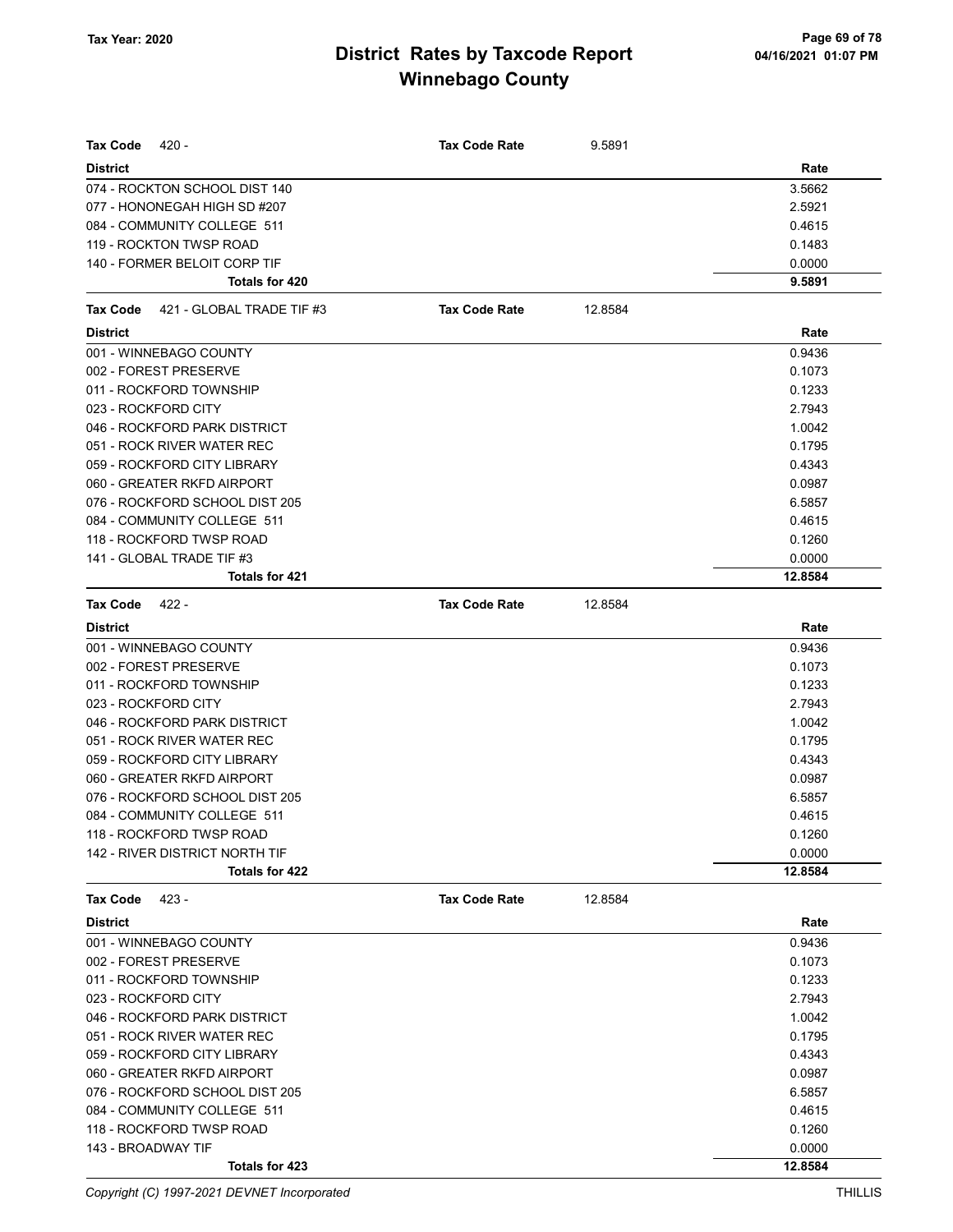| <b>Tax Code</b>                  | 424 - EAST RIVER TIF                 | <b>Tax Code Rate</b> | 12.8584 |         |
|----------------------------------|--------------------------------------|----------------------|---------|---------|
| <b>District</b>                  |                                      |                      |         | Rate    |
| 001 - WINNEBAGO COUNTY           |                                      |                      |         | 0.9436  |
| 002 - FOREST PRESERVE            |                                      |                      |         | 0.1073  |
| 011 - ROCKFORD TOWNSHIP          |                                      |                      |         | 0.1233  |
| 023 - ROCKFORD CITY              |                                      |                      |         | 2.7943  |
| 046 - ROCKFORD PARK DISTRICT     |                                      |                      |         | 1.0042  |
| 051 - ROCK RIVER WATER REC       |                                      |                      |         | 0.1795  |
| 059 - ROCKFORD CITY LIBRARY      |                                      |                      |         | 0.4343  |
| 060 - GREATER RKFD AIRPORT       |                                      |                      |         | 0.0987  |
| 076 - ROCKFORD SCHOOL DIST 205   |                                      |                      |         | 6.5857  |
| 084 - COMMUNITY COLLEGE 511      |                                      |                      |         | 0.4615  |
| 118 - ROCKFORD TWSP ROAD         |                                      |                      |         | 0.1260  |
| 144 - EAST RIVER TIF             |                                      |                      |         | 0.0000  |
|                                  | Totals for 424                       |                      |         | 12.8584 |
| <b>Tax Code</b>                  | 425 - SUMNER ROAD / GROVE STREET TIF | <b>Tax Code Rate</b> | 9.1386  |         |
| <b>District</b>                  |                                      |                      |         | Rate    |
| 001 - WINNEBAGO COUNTY           |                                      |                      |         | 0.9436  |
| 002 - FOREST PRESERVE            |                                      |                      |         | 0.1073  |
| 010 - PECATONICA TOWNSHIP        |                                      |                      |         | 0.1752  |
| 022 - PECATONICA VILLAGE         |                                      |                      |         | 0.7750  |
| 039 - PECATONICA FIRE            |                                      |                      |         | 0.3757  |
| 047 - SUMNER PARK                |                                      |                      |         | 0.1382  |
| 056 - PECATONICA LIBRARY         |                                      |                      |         | 0.1856  |
| 080 - PECATONICA UNIT SD #321    |                                      |                      |         | 5.7454  |
| 084 - COMMUNITY COLLEGE 511      |                                      |                      |         | 0.4615  |
| 117 - PECATONICA TWSP ROAD       |                                      |                      |         | 0.1794  |
| 124 - PE/SE MULTI TOWNSHIP       |                                      |                      |         | 0.0517  |
| 145 - SUMNER ROAD / GROVE ST TIF |                                      |                      |         | 0.0000  |
|                                  | <b>Totals for 425</b>                |                      |         | 9.1386  |
| <b>Tax Code</b><br>- 426         |                                      | <b>Tax Code Rate</b> | 9.9142  |         |
| <b>District</b>                  |                                      |                      |         | Rate    |
| 001 - WINNEBAGO COUNTY           |                                      |                      |         | 0.9436  |
| 002 - FOREST PRESERVE            |                                      |                      |         | 0.1073  |
| 011 - ROCKFORD TOWNSHIP          |                                      |                      |         | 0.1233  |
| 019 - LOVES PARK CITY            |                                      |                      |         | 0.0000  |
| 046 - ROCKFORD PARK DISTRICT     |                                      |                      |         | 1.0042  |
| 051 - ROCK RIVER WATER REC       |                                      |                      |         | 0.1795  |
| 055 - NORTH SUBURBAN LIBRARY     |                                      |                      |         | 0.2844  |
| 060 - GREATER RKFD AIRPORT       |                                      |                      |         | 0.0987  |
| 076 - ROCKFORD SCHOOL DIST 205   |                                      |                      |         | 6.5857  |
| 084 - COMMUNITY COLLEGE 511      |                                      |                      |         | 0.4615  |
| 118 - ROCKFORD TWSP ROAD         |                                      |                      |         | 0.1260  |
|                                  | 146 - LOVES PARK CORP CENTER TIF     |                      |         | 0.0000  |
|                                  | Totals for 426                       |                      |         | 9.9142  |
| <b>Tax Code</b>                  | 427 - LOVES PARK CORPORATE CENTER T  | <b>Tax Code Rate</b> | 9.6361  |         |
| <b>District</b>                  |                                      |                      |         | Rate    |
| 001 - WINNEBAGO COUNTY           |                                      |                      |         | 0.9436  |
| 002 - FOREST PRESERVE            |                                      |                      |         | 0.1073  |
| 006 - HARLEM TOWNSHIP            |                                      |                      |         | 0.1055  |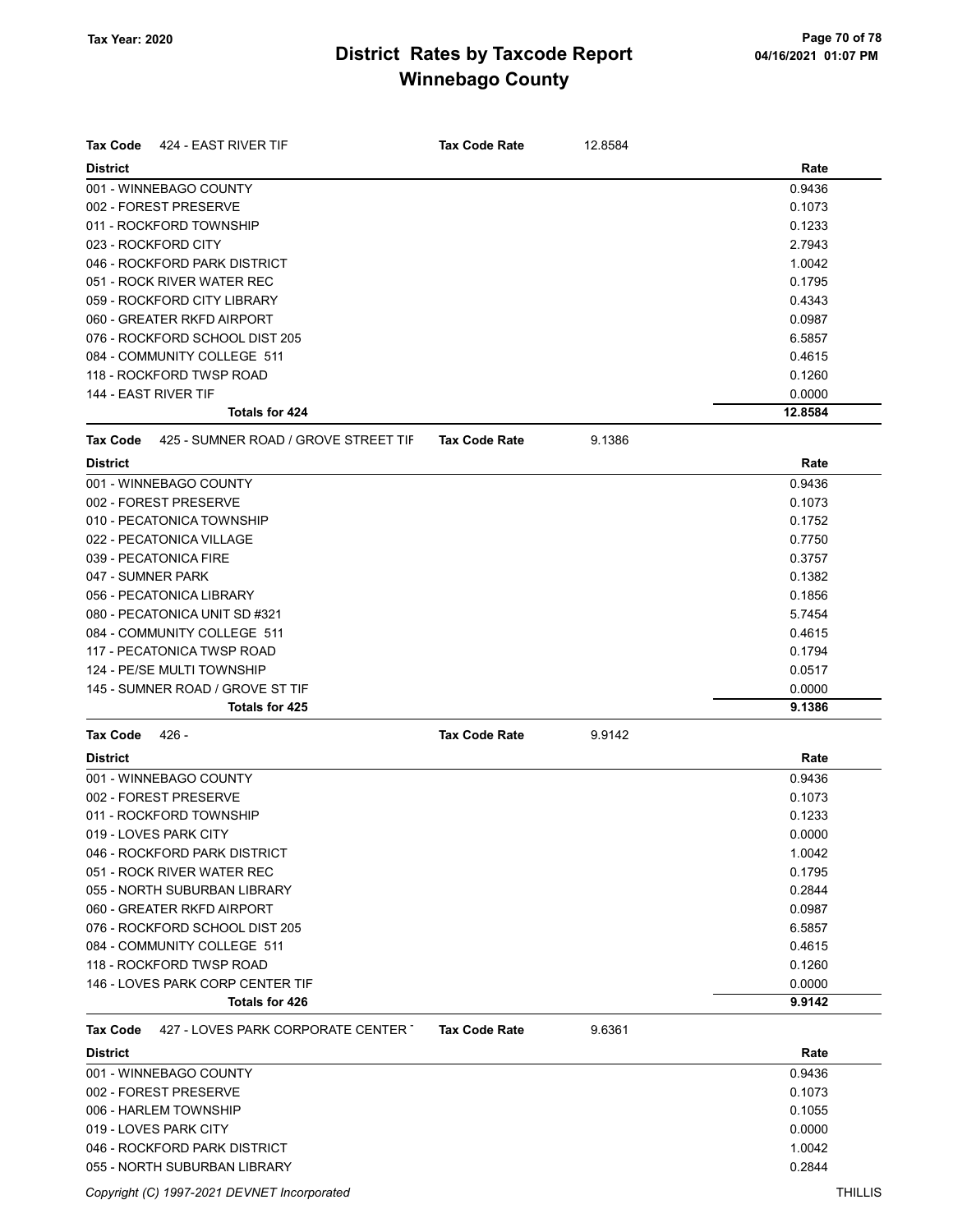| <b>Tax Code</b><br>427 - LOVES PARK CORPORATE CENTER T          | <b>Tax Code Rate</b> | 9.6361 |        |
|-----------------------------------------------------------------|----------------------|--------|--------|
| <b>District</b>                                                 |                      |        | Rate   |
| 060 - GREATER RKFD AIRPORT                                      |                      |        | 0.0987 |
| 076 - ROCKFORD SCHOOL DIST 205                                  |                      |        | 6.5857 |
| 084 - COMMUNITY COLLEGE 511                                     |                      |        | 0.4615 |
| 113 - HARLEM TWSP ROAD                                          |                      |        | 0.0452 |
| 146 - LOVES PARK CORP CENTER TIF                                |                      |        | 0.0000 |
| <b>Totals for 427</b>                                           |                      |        | 9.6361 |
| <b>Tax Code</b><br>428 -                                        | <b>Tax Code Rate</b> | 9.8156 |        |
| <b>District</b>                                                 |                      |        | Rate   |
| 001 - WINNEBAGO COUNTY                                          |                      |        | 0.9436 |
| 002 - FOREST PRESERVE                                           |                      |        | 0.1073 |
| 006 - HARLEM TOWNSHIP                                           |                      |        | 0.1055 |
| 019 - LOVES PARK CITY                                           |                      |        | 0.0000 |
| 046 - ROCKFORD PARK DISTRICT                                    |                      |        | 1.0042 |
| 051 - ROCK RIVER WATER REC                                      |                      |        | 0.1795 |
| 055 - NORTH SUBURBAN LIBRARY                                    |                      |        | 0.2844 |
| 060 - GREATER RKFD AIRPORT                                      |                      |        | 0.0987 |
| 076 - ROCKFORD SCHOOL DIST 205                                  |                      |        | 6.5857 |
| 084 - COMMUNITY COLLEGE 511                                     |                      |        | 0.4615 |
| 113 - HARLEM TWSP ROAD                                          |                      |        | 0.0452 |
| 146 - LOVES PARK CORP CENTER TIF                                |                      |        | 0.0000 |
| Totals for 428                                                  |                      |        | 9.8156 |
| 429 - Weststone Industrial Business Park TIF<br><b>Tax Code</b> | <b>Tax Code Rate</b> | 9.3560 |        |
| <b>District</b>                                                 |                      |        | Rate   |
| 001 - WINNEBAGO COUNTY                                          |                      |        | 0.9436 |
| 002 - FOREST PRESERVE                                           |                      |        | 0.1073 |
| 006 - HARLEM TOWNSHIP                                           |                      |        | 0.1055 |
| 020 - MACHESNEY PARK VILLAGE                                    |                      |        | 0.0000 |
| 035 - HARLEM-ROSCOE FIRE                                        |                      |        | 0.7241 |
| 055 - NORTH SUBURBAN LIBRARY                                    |                      |        | 0.2844 |
| 060 - GREATER RKFD AIRPORT                                      |                      |        | 0.0987 |
| 076 - ROCKFORD SCHOOL DIST 205                                  |                      |        | 6.5857 |
| 084 - COMMUNITY COLLEGE 511                                     |                      |        | 0.4615 |
| 113 - HARLEM TWSP ROAD                                          |                      |        | 0.0452 |
| 147 - WESTSTONE TIF                                             |                      |        | 0.0000 |
| Totals for 429                                                  |                      |        | 9.3560 |
| 430 - Weststone Industrial Business Park TIF<br><b>Tax Code</b> | <b>Tax Code Rate</b> | 9.5355 |        |
| <b>District</b>                                                 |                      |        | Rate   |
| 001 - WINNEBAGO COUNTY                                          |                      |        | 0.9436 |
| 002 - FOREST PRESERVE                                           |                      |        | 0.1073 |
| 006 - HARLEM TOWNSHIP                                           |                      |        | 0.1055 |
| 020 - MACHESNEY PARK VILLAGE                                    |                      |        | 0.0000 |
| 035 - HARLEM-ROSCOE FIRE                                        |                      |        | 0.7241 |
| 051 - ROCK RIVER WATER REC                                      |                      |        | 0.1795 |
| 055 - NORTH SUBURBAN LIBRARY                                    |                      |        | 0.2844 |
| 060 - GREATER RKFD AIRPORT                                      |                      |        | 0.0987 |
| 076 - ROCKFORD SCHOOL DIST 205                                  |                      |        | 6.5857 |
| 084 - COMMUNITY COLLEGE 511                                     |                      |        | 0.4615 |
| 113 - HARLEM TWSP ROAD                                          |                      |        | 0.0452 |
| 147 - WESTSTONE TIF                                             |                      |        | 0.0000 |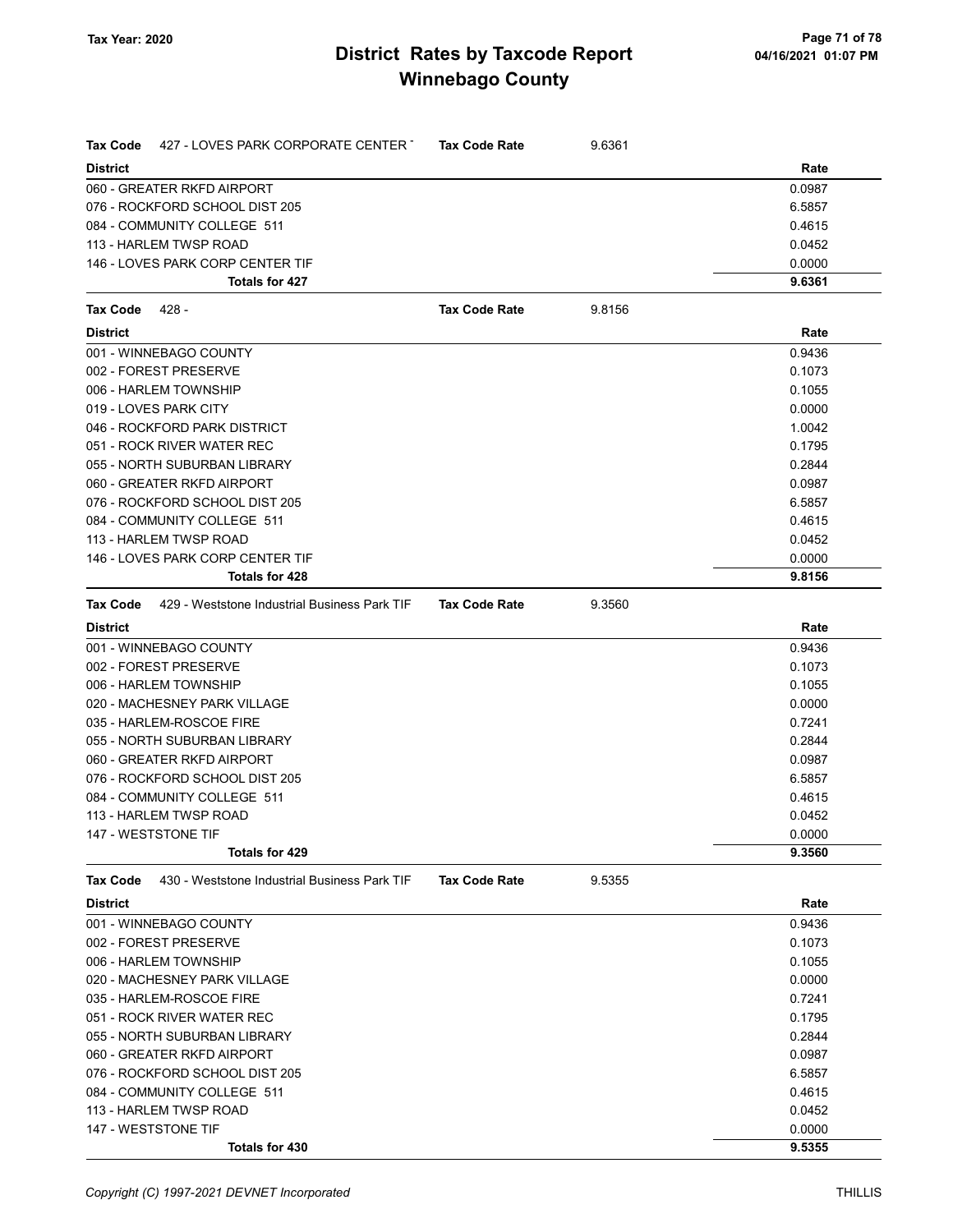| Tax Code<br>433 - North Willow Creek Ind Business Park T | <b>Tax Code Rate</b> | 9.4344 |        |
|----------------------------------------------------------|----------------------|--------|--------|
| <b>District</b>                                          |                      |        | Rate   |
| 001 - WINNEBAGO COUNTY                                   |                      |        | 0.9436 |
| 002 - FOREST PRESERVE                                    |                      |        | 0.1073 |
| 006 - HARLEM TOWNSHIP                                    |                      |        | 0.1055 |
| 020 - MACHESNEY PARK VILLAGE                             |                      |        | 0.0000 |
| 035 - HARLEM-ROSCOE FIRE                                 |                      |        | 0.7241 |
| 051 - ROCK RIVER WATER REC                               |                      |        | 0.1795 |
| 055 - NORTH SUBURBAN LIBRARY                             |                      |        | 0.2844 |
| 060 - GREATER RKFD AIRPORT                               |                      |        | 0.0987 |
| 070 - HARLEM SCHOOL DIST 122                             |                      |        | 6.4846 |
| 084 - COMMUNITY COLLEGE 511                              |                      |        | 0.4615 |
| 113 - HARLEM TWSP ROAD                                   |                      |        | 0.0452 |
| 148 - NORTH WILLOW CREEK TIF                             |                      |        | 0.0000 |
| <b>Totals for 433</b>                                    |                      |        | 9.4344 |
| 434 - South Willow Creek Ind Business Park 1<br>Tax Code | <b>Tax Code Rate</b> | 9.4344 |        |
| <b>District</b>                                          |                      |        | Rate   |
| 001 - WINNEBAGO COUNTY                                   |                      |        | 0.9436 |
| 002 - FOREST PRESERVE                                    |                      |        | 0.1073 |
| 006 - HARLEM TOWNSHIP                                    |                      |        | 0.1055 |
| 035 - HARLEM-ROSCOE FIRE                                 |                      |        | 0.7241 |
| 051 - ROCK RIVER WATER REC                               |                      |        | 0.1795 |
| 055 - NORTH SUBURBAN LIBRARY                             |                      |        | 0.2844 |
| 060 - GREATER RKFD AIRPORT                               |                      |        | 0.0987 |
| 070 - HARLEM SCHOOL DIST 122                             |                      |        | 6.4846 |
| 084 - COMMUNITY COLLEGE 511                              |                      |        | 0.4615 |
| 113 - HARLEM TWSP ROAD                                   |                      |        | 0.0452 |
| 149 - SOUTH WILLOW CREEK TIF                             |                      |        | 0.0000 |
| <b>Totals for 434</b>                                    |                      |        | 9.4344 |
| Tax Code<br>435 -                                        | <b>Tax Code Rate</b> | 9.4344 |        |
| <b>District</b>                                          |                      |        | Rate   |
| 001 - WINNEBAGO COUNTY                                   |                      |        | 0.9436 |
| 002 - FOREST PRESERVE                                    |                      |        | 0.1073 |
| 006 - HARLEM TOWNSHIP                                    |                      |        | 0.1055 |
| 020 - MACHESNEY PARK VILLAGE                             |                      |        | 0.0000 |
|                                                          |                      |        |        |
| 035 - HARLEM-ROSCOE FIRE<br>051 - ROCK RIVER WATER REC   |                      |        | 0.7241 |
|                                                          |                      |        | 0.1795 |
| 055 - NORTH SUBURBAN LIBRARY                             |                      |        | 0.2844 |
| 060 - GREATER RKFD AIRPORT                               |                      |        | 0.0987 |
| 070 - HARLEM SCHOOL DIST 122                             |                      |        | 6.4846 |
| 084 - COMMUNITY COLLEGE 511                              |                      |        | 0.4615 |
| 113 - HARLEM TWSP ROAD                                   |                      |        | 0.0452 |
| 149 - SOUTH WILLOW CREEK TIF                             |                      |        | 0.0000 |
| Totals for 435                                           |                      |        | 9.4344 |
| 438 - I-39 / BAXTER ROAD TIF<br>Tax Code                 | <b>Tax Code Rate</b> | 9.6277 |        |
| <b>District</b>                                          |                      |        | Rate   |
| 001 - WINNEBAGO COUNTY                                   |                      |        | 0.9436 |
| 002 - FOREST PRESERVE                                    |                      |        | 0.1073 |
| 011 - ROCKFORD TOWNSHIP                                  |                      |        | 0.1233 |
| 036 - NEW MILFORD FIRE                                   |                      |        | 0.8200 |
| 054 - CHERRY VALLEY LIBRARY                              |                      |        | 0.3616 |
| 060 - GREATER RKFD AIRPORT                               |                      |        | 0.0987 |
| 076 - ROCKFORD SCHOOL DIST 205                           |                      |        | 6.5857 |
|                                                          |                      |        |        |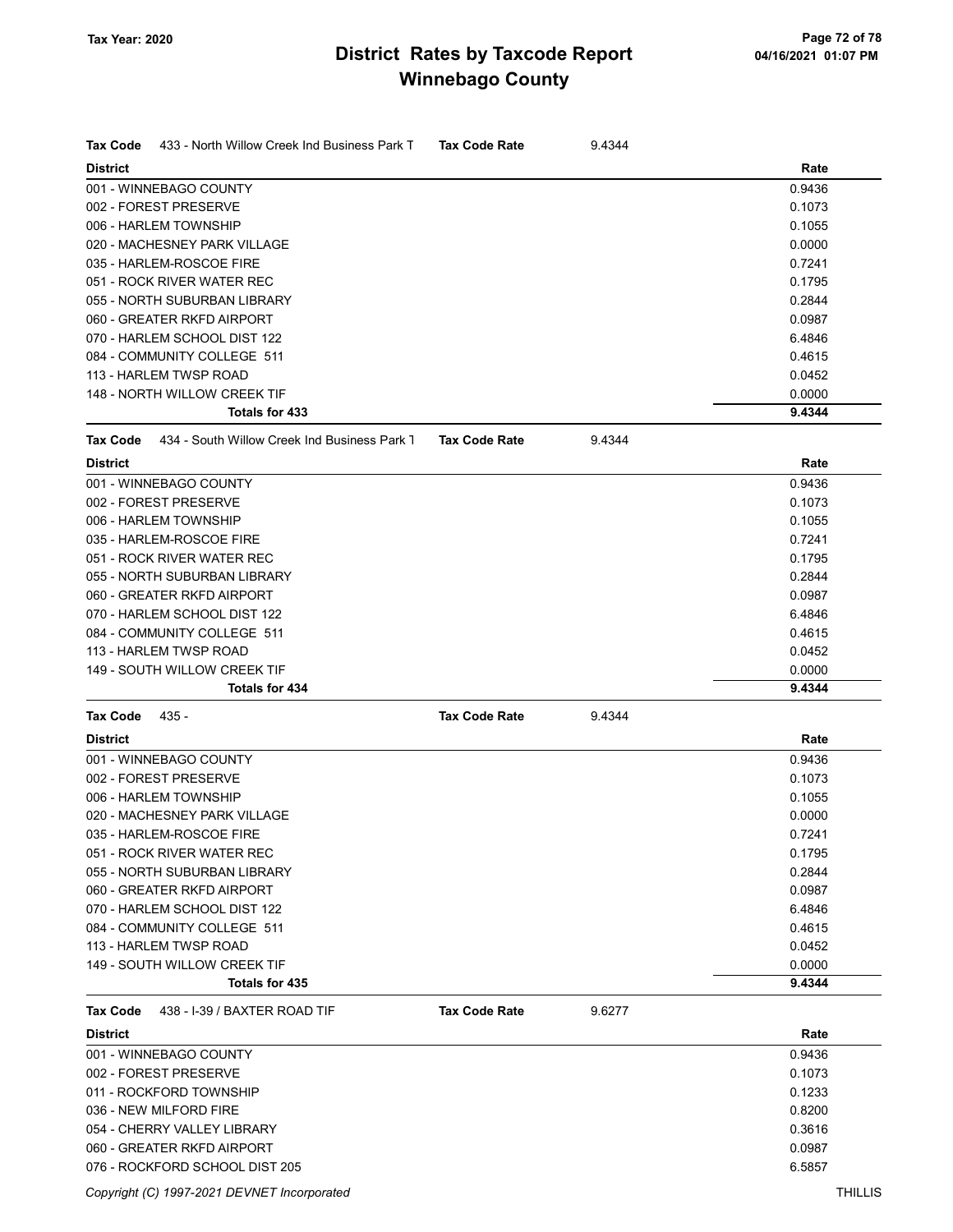| <b>Tax Code</b><br>438 - I-39 / BAXTER ROAD TIF       | <b>Tax Code Rate</b> | 9.6277 |                  |
|-------------------------------------------------------|----------------------|--------|------------------|
| <b>District</b>                                       |                      |        | Rate             |
| 084 - COMMUNITY COLLEGE 511                           |                      |        | 0.4615           |
| 118 - ROCKFORD TWSP ROAD                              |                      |        | 0.1260           |
| 151 - I-39 / BAXTER ROAD TIF                          |                      |        | 0.0000           |
| <b>Totals for 438</b>                                 |                      |        | 9.6277           |
| Tax Code<br>439 -                                     | <b>Tax Code Rate</b> | 9.8342 |                  |
| <b>District</b>                                       |                      |        | Rate             |
| 001 - WINNEBAGO COUNTY                                |                      |        | 0.9436           |
| 002 - FOREST PRESERVE                                 |                      |        | 0.1073           |
| 011 - ROCKFORD TOWNSHIP                               |                      |        | 0.1233           |
| 017 - CHERRY VALLEY VILLAGE                           |                      |        | 0.0000           |
| 031 - CHERRY VALLEY FIRE                              |                      |        | 1.0265           |
| 054 - CHERRY VALLEY LIBRARY                           |                      |        | 0.3616           |
| 060 - GREATER RKFD AIRPORT                            |                      |        | 0.0987           |
| 076 - ROCKFORD SCHOOL DIST 205                        |                      |        | 6.5857           |
| 084 - COMMUNITY COLLEGE 511                           |                      |        | 0.4615           |
| 118 - ROCKFORD TWSP ROAD                              |                      |        | 0.1260           |
| 151 - I-39 / BAXTER ROAD TIF                          |                      |        | 0.0000           |
| Totals for 439                                        |                      |        | 9.8342           |
| <b>Tax Code</b><br>440 -                              | <b>Tax Code Rate</b> | 9.9696 |                  |
| <b>District</b>                                       |                      |        | Rate             |
| 001 - WINNEBAGO COUNTY                                |                      |        | 0.9436           |
| 002 - FOREST PRESERVE                                 |                      |        | 0.1073           |
| 004 - CHERRY VALLEY TOWNSHIP                          |                      |        | 0.1302           |
| 017 - CHERRY VALLEY VILLAGE                           |                      |        | 0.0000           |
| 031 - CHERRY VALLEY FIRE                              |                      |        | 1.0265           |
| 054 - CHERRY VALLEY LIBRARY                           |                      |        | 0.3616           |
| 060 - GREATER RKFD AIRPORT                            |                      |        | 0.0987           |
| 076 - ROCKFORD SCHOOL DIST 205                        |                      |        | 6.5857           |
| 084 - COMMUNITY COLLEGE 511                           |                      |        | 0.4615           |
| 111 - CHERRY VALLEY TWSP ROAD                         |                      |        | 0.2545           |
| 151 - I-39 / BAXTER ROAD TIF                          |                      |        | 0.0000           |
| Totals for 440                                        |                      |        | 9.9696           |
| <b>Tax Code</b><br>441 - I-39 / BAXTER ROAD TIF       | <b>Tax Code Rate</b> | 9.6277 |                  |
| <b>District</b>                                       |                      |        | Rate             |
| 001 - WINNEBAGO COUNTY                                |                      |        | 0.9436           |
| 002 - FOREST PRESERVE                                 |                      |        | 0.1073           |
| 011 - ROCKFORD TOWNSHIP                               |                      |        | 0.1233           |
| 021 - NEW MILFORD VILLAGE                             |                      |        | 0.0000           |
| 036 - NEW MILFORD FIRE                                |                      |        | 0.8200           |
| 054 - CHERRY VALLEY LIBRARY                           |                      |        | 0.3616           |
| 060 - GREATER RKFD AIRPORT                            |                      |        | 0.0987           |
| 076 - ROCKFORD SCHOOL DIST 205                        |                      |        | 6.5857           |
| 084 - COMMUNITY COLLEGE 511                           |                      |        | 0.4615           |
| 118 - ROCKFORD TWSP ROAD                              |                      |        | 0.1260           |
| 151 - I-39 / BAXTER ROAD TIF<br><b>Totals for 441</b> |                      |        | 0.0000<br>9.6277 |
|                                                       |                      |        |                  |
| <b>Tax Code</b><br>442 - ZENITH CUTTER TIF            | <b>Tax Code Rate</b> | 9.7145 |                  |
| <b>District</b>                                       |                      |        | Rate             |
| 001 - WINNEBAGO COUNTY                                |                      |        | 0.9436           |
| 002 - FOREST PRESERVE                                 |                      |        | 0.1073           |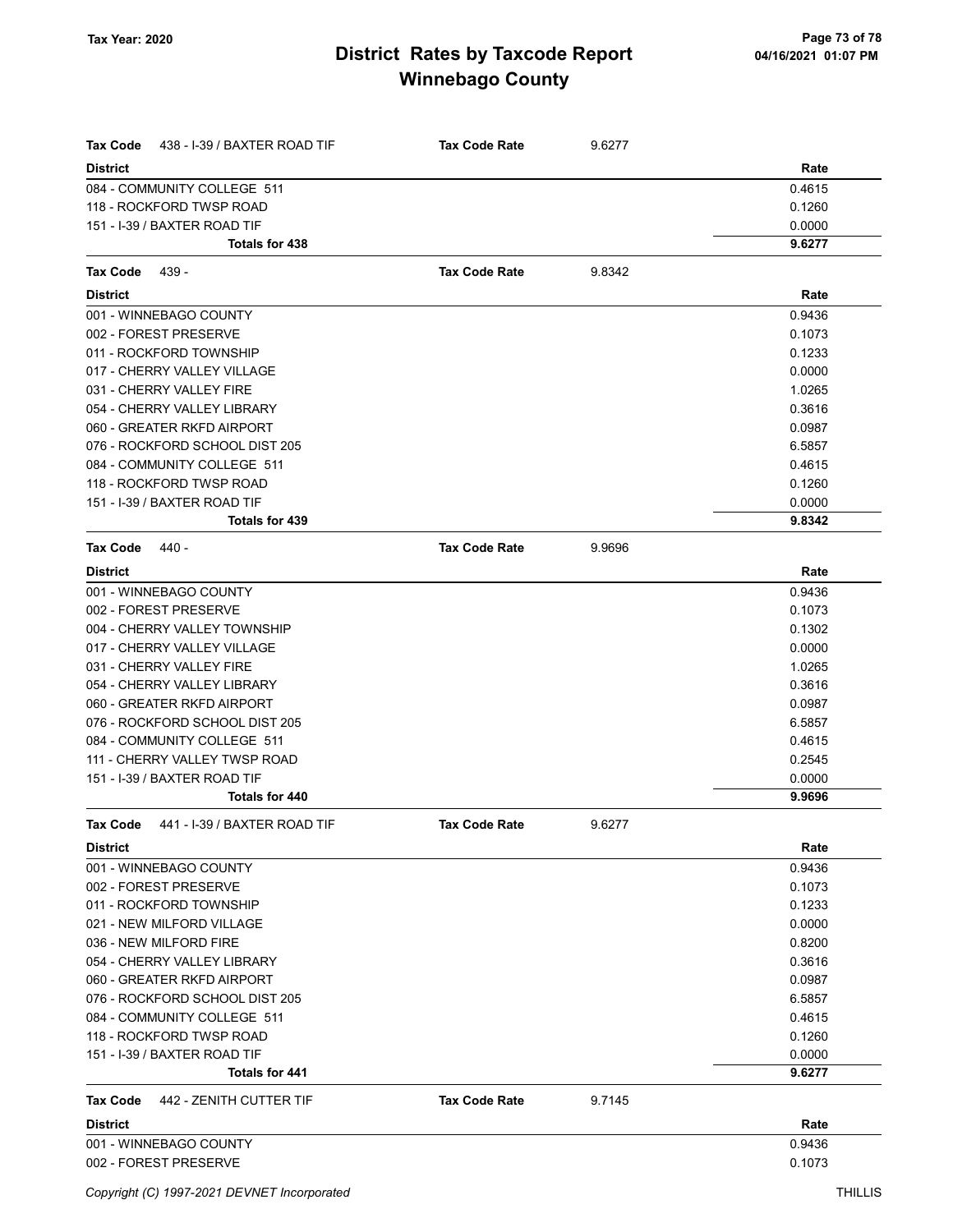| Tax Code<br>442 - ZENITH CUTTER TIF                            | <b>Tax Code Rate</b> | 9.7145  |        |
|----------------------------------------------------------------|----------------------|---------|--------|
| <b>District</b>                                                |                      |         | Rate   |
| 006 - HARLEM TOWNSHIP                                          |                      |         | 0.1055 |
| 019 - LOVES PARK CITY                                          | 0.0000               |         |        |
| 046 - ROCKFORD PARK DISTRICT                                   | 1.0042               |         |        |
| 051 - ROCK RIVER WATER REC                                     |                      |         | 0.1795 |
| 055 - NORTH SUBURBAN LIBRARY                                   |                      |         | 0.2844 |
| 060 - GREATER RKFD AIRPORT                                     |                      |         | 0.0987 |
| 070 - HARLEM SCHOOL DIST 122                                   |                      |         | 6.4846 |
| 084 - COMMUNITY COLLEGE 511                                    |                      |         | 0.4615 |
| 113 - HARLEM TWSP ROAD                                         |                      |         | 0.0452 |
| 152 - ZENITH CUTTER TIF                                        |                      |         | 0.0000 |
| Totals for 442                                                 |                      |         | 9.7145 |
| 443 - SPRING CREEK LAKES TIF<br>Tax Code                       | <b>Tax Code Rate</b> | 8.6319  |        |
| <b>District</b>                                                |                      |         | Rate   |
| 001 - WINNEBAGO COUNTY                                         |                      |         | 0.9436 |
| 002 - FOREST PRESERVE                                          |                      |         | 0.1073 |
| 006 - HARLEM TOWNSHIP                                          |                      |         | 0.1055 |
| 019 - LOVES PARK CITY                                          |                      |         | 0.0000 |
| 055 - NORTH SUBURBAN LIBRARY                                   |                      |         | 0.2844 |
| 060 - GREATER RKFD AIRPORT                                     |                      |         | 0.0987 |
| 076 - ROCKFORD SCHOOL DIST 205                                 |                      |         | 6.5857 |
| 084 - COMMUNITY COLLEGE 511                                    |                      |         | 0.4615 |
| 113 - HARLEM TWSP ROAD                                         |                      |         | 0.0452 |
| 153 - SPRING CREEK LAKES TIF                                   |                      |         | 0.0000 |
| Totals for 443                                                 |                      |         | 8.6319 |
| 444 - SPRING CREEK LAKES TIF<br><b>Tax Code</b>                | <b>Tax Code Rate</b> | 9.8156  |        |
| <b>District</b>                                                |                      |         | Rate   |
| 001 - WINNEBAGO COUNTY                                         |                      |         | 0.9436 |
| 002 - FOREST PRESERVE                                          |                      |         | 0.1073 |
| 006 - HARLEM TOWNSHIP                                          |                      |         | 0.1055 |
| 019 - LOVES PARK CITY                                          |                      |         | 0.0000 |
| 046 - ROCKFORD PARK DISTRICT                                   |                      |         | 1.0042 |
| 051 - ROCK RIVER WATER REC                                     |                      |         | 0.1795 |
| 055 - NORTH SUBURBAN LIBRARY                                   |                      |         | 0.2844 |
| 060 - GREATER RKFD AIRPORT                                     |                      |         | 0.0987 |
| 076 - ROCKFORD SCHOOL DIST 205                                 |                      |         | 6.5857 |
| 084 - COMMUNITY COLLEGE 511                                    |                      |         | 0.4615 |
| 113 - HARLEM TWSP ROAD                                         |                      |         | 0.0452 |
| 153 - SPRING CREEK LAKES TIF                                   |                      |         | 0.0000 |
| Totals for 444                                                 |                      |         | 9.8156 |
| 447 - Former Warner Electric Brake & Clutch<br><b>Tax Code</b> | <b>Tax Code Rate</b> | 10.0428 |        |
| <b>District</b>                                                |                      |         | Rate   |
| 001 - WINNEBAGO COUNTY                                         |                      |         | 0.9436 |
| 002 - FOREST PRESERVE                                          |                      |         | 0.1073 |
| 013 - ROSCOE TOWNSHIP                                          |                      |         | 0.1394 |
| 025 - ROSCOE VILLAGE                                           |                      |         | 0.6304 |
| 035 - HARLEM-ROSCOE FIRE                                       |                      |         | 0.7241 |
| 055 - NORTH SUBURBAN LIBRARY                                   |                      |         | 0.2844 |
| 071 - KINNIKINNICK SD #131                                     |                      |         | 3.9981 |
| 077 - HONONEGAH HIGH SD #207                                   |                      |         | 2.5921 |
| 084 - COMMUNITY COLLEGE 511                                    |                      |         | 0.4615 |

120 - ROSCOE TWSP ROAD **0.1619** 0.1619

Copyright (C) 1997-2021 DEVNET Incorporated THILLIS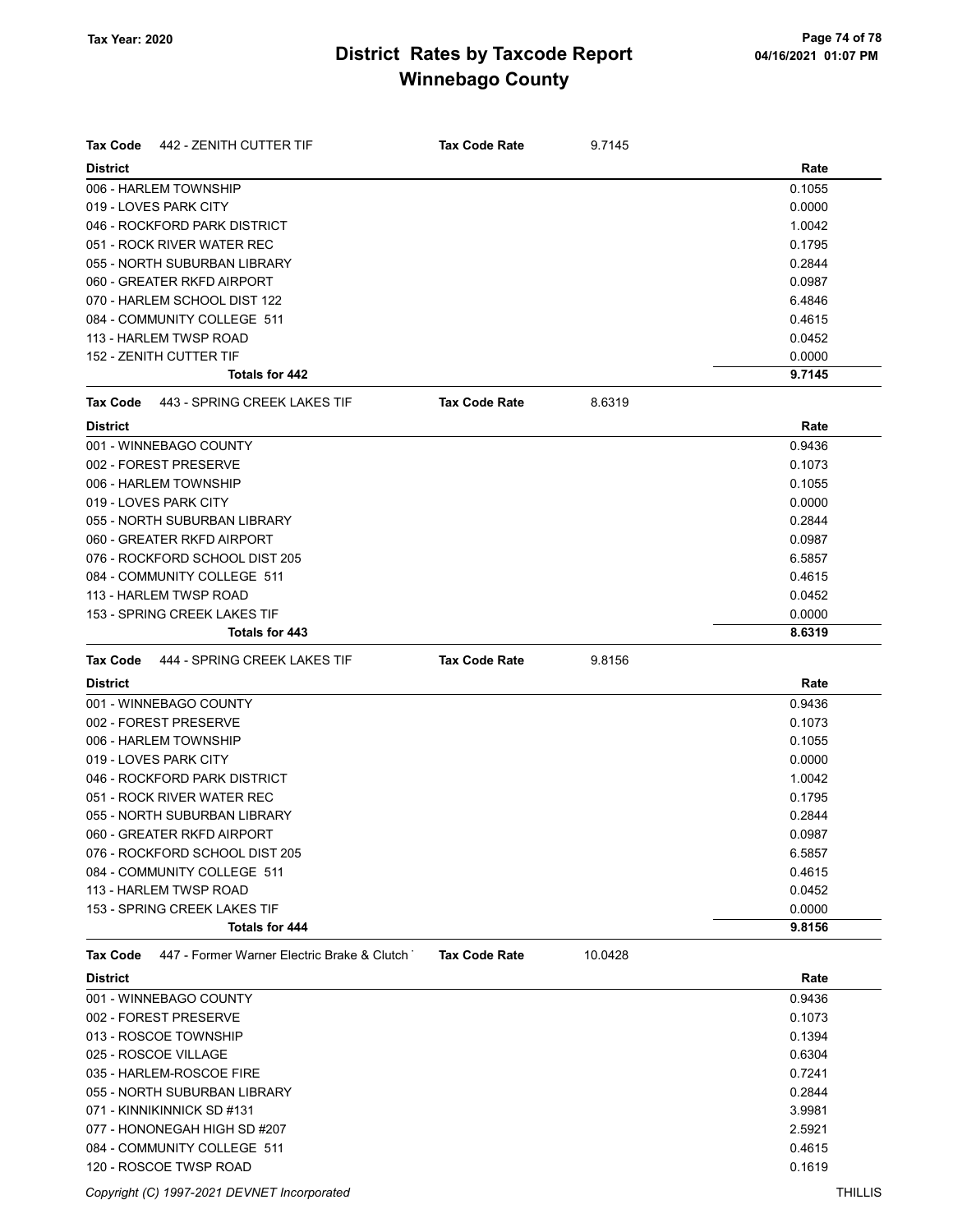| Tax Code            | 447 - Former Warner Electric Brake & Clutch | <b>Tax Code Rate</b> | 10.0428 |         |
|---------------------|---------------------------------------------|----------------------|---------|---------|
| <b>District</b>     |                                             |                      |         | Rate    |
|                     | 154 - FORMER WARNER ELECTRIC TIF            |                      |         | 0.0000  |
|                     | Totals for 447                              |                      |         | 10.0428 |
| Tax Code            | 448 - SPRING CREEK LAKES TIF                | <b>Tax Code Rate</b> | 9.9142  |         |
| <b>District</b>     |                                             |                      |         | Rate    |
|                     | 001 - WINNEBAGO COUNTY                      |                      |         | 0.9436  |
|                     | 002 - FOREST PRESERVE                       |                      |         | 0.1073  |
|                     | 011 - ROCKFORD TOWNSHIP                     |                      |         | 0.1233  |
|                     | 019 - LOVES PARK CITY                       |                      |         | 0.0000  |
|                     | 046 - ROCKFORD PARK DISTRICT                |                      |         | 1.0042  |
|                     | 051 - ROCK RIVER WATER REC                  |                      |         | 0.1795  |
|                     | 055 - NORTH SUBURBAN LIBRARY                |                      |         | 0.2844  |
|                     | 060 - GREATER RKFD AIRPORT                  |                      |         | 0.0987  |
|                     | 076 - ROCKFORD SCHOOL DIST 205              |                      |         | 6.5857  |
|                     | 084 - COMMUNITY COLLEGE 511                 |                      |         | 0.4615  |
|                     | 118 - ROCKFORD TWSP ROAD                    |                      |         | 0.1260  |
|                     | 153 - SPRING CREEK LAKES TIF                |                      |         | 0.0000  |
|                     | Totals for 448                              |                      |         | 9.9142  |
| <b>Tax Code</b>     | 450 -                                       | <b>Tax Code Rate</b> | 12.8584 |         |
| <b>District</b>     |                                             |                      |         | Rate    |
|                     | 001 - WINNEBAGO COUNTY                      |                      |         | 0.9436  |
|                     | 002 - FOREST PRESERVE                       |                      |         | 0.1073  |
|                     | 011 - ROCKFORD TOWNSHIP                     |                      |         | 0.1233  |
| 023 - ROCKFORD CITY |                                             |                      |         | 2.7943  |
|                     | 046 - ROCKFORD PARK DISTRICT                |                      |         | 1.0042  |
|                     | 051 - ROCK RIVER WATER REC                  |                      |         | 0.1795  |
|                     | 059 - ROCKFORD CITY LIBRARY                 |                      |         | 0.4343  |
|                     | 060 - GREATER RKFD AIRPORT                  |                      |         | 0.0987  |
|                     | 076 - ROCKFORD SCHOOL DIST 205              |                      |         | 6.5857  |
|                     | 084 - COMMUNITY COLLEGE 511                 |                      |         | 0.4615  |
|                     | 118 - ROCKFORD TWSP ROAD                    |                      |         | 0.1260  |
|                     | 157 - JEFFERSON / NORTH 3RD ST TIF          |                      |         | 0.0000  |
|                     | Totals for 450                              |                      |         | 12.8584 |
| Tax Code            | 451 -                                       | Tax Code Rate        | 12.8584 |         |
| <b>District</b>     |                                             |                      |         | Rate    |
|                     | 001 - WINNEBAGO COUNTY                      |                      |         | 0.9436  |
|                     | 002 - FOREST PRESERVE                       |                      |         | 0.1073  |
|                     | 011 - ROCKFORD TOWNSHIP                     |                      |         | 0.1233  |
| 023 - ROCKFORD CITY |                                             |                      |         | 2.7943  |
|                     | 046 - ROCKFORD PARK DISTRICT                |                      |         | 1.0042  |
|                     | 051 - ROCK RIVER WATER REC                  |                      |         | 0.1795  |
|                     | 059 - ROCKFORD CITY LIBRARY                 |                      |         | 0.4343  |
|                     | 060 - GREATER RKFD AIRPORT                  |                      |         | 0.0987  |
|                     | 076 - ROCKFORD SCHOOL DIST 205              |                      |         | 6.5857  |
|                     | 084 - COMMUNITY COLLEGE 511                 |                      |         | 0.4615  |
|                     | 118 - ROCKFORD TWSP ROAD                    |                      |         | 0.1260  |
|                     | 159 - MULFORD & EAST STATE STREET TIF       |                      |         | 0.0000  |
|                     | Totals for 451                              |                      |         | 12.8584 |
| Tax Code            | 452 - I-39 / BAXTER ROAD TIF                | <b>Tax Code Rate</b> | 9.6277  |         |
| <b>District</b>     |                                             |                      |         | Rate    |
|                     | 001 - WINNEBAGO COUNTY                      |                      |         | 0.9436  |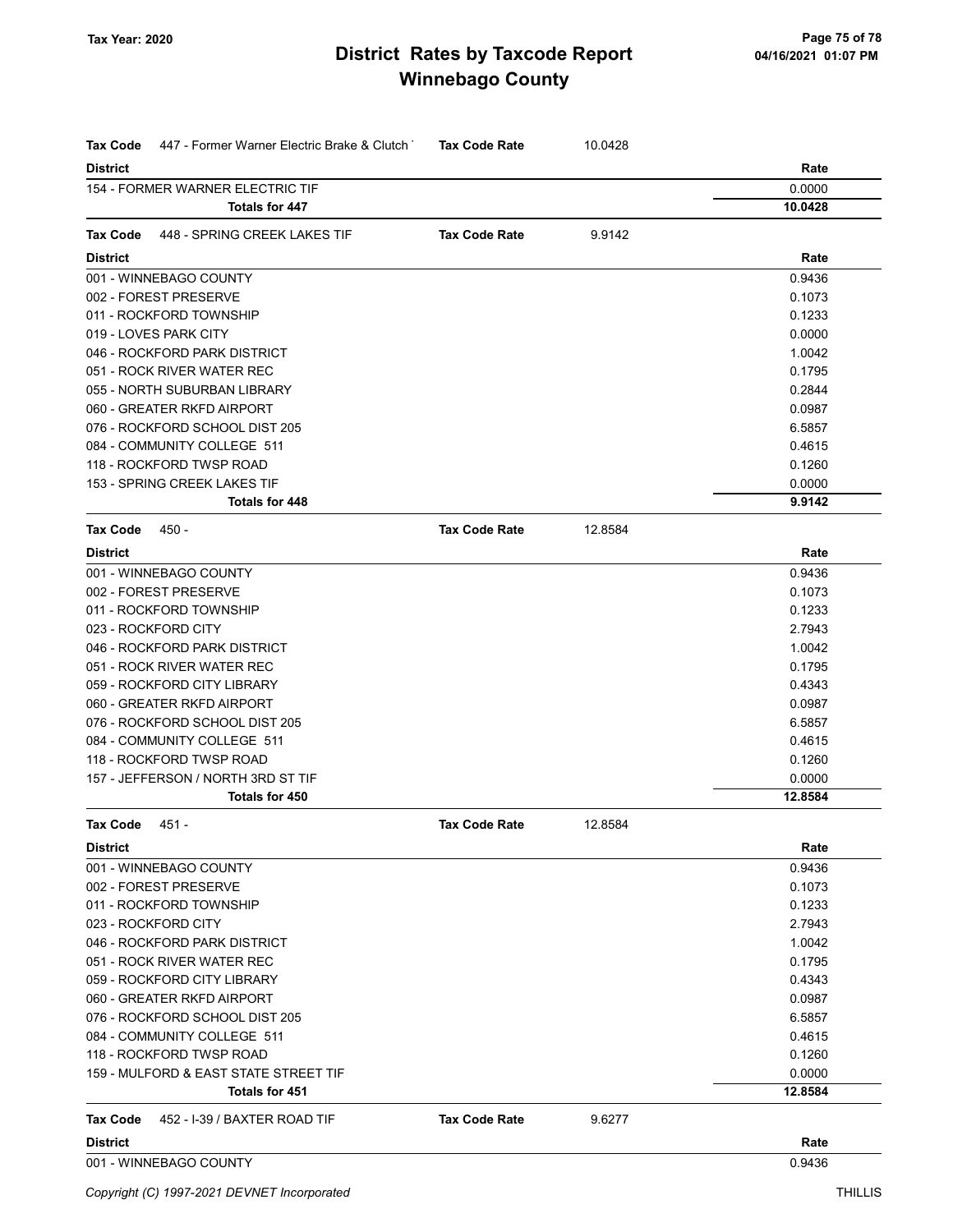| <b>Tax Code</b> | 452 - I-39 / BAXTER ROAD TIF     | <b>Tax Code Rate</b> | 9.6277  |         |
|-----------------|----------------------------------|----------------------|---------|---------|
| <b>District</b> |                                  |                      |         | Rate    |
|                 | 002 - FOREST PRESERVE            |                      |         | 0.1073  |
|                 | 011 - ROCKFORD TOWNSHIP          |                      |         | 0.1233  |
|                 | 017 - CHERRY VALLEY VILLAGE      |                      |         | 0.0000  |
|                 | 036 - NEW MILFORD FIRE           |                      |         | 0.8200  |
|                 | 054 - CHERRY VALLEY LIBRARY      |                      |         | 0.3616  |
|                 | 060 - GREATER RKFD AIRPORT       |                      |         | 0.0987  |
|                 | 076 - ROCKFORD SCHOOL DIST 205   |                      |         | 6.5857  |
|                 | 084 - COMMUNITY COLLEGE 511      |                      |         | 0.4615  |
|                 | 118 - ROCKFORD TWSP ROAD         |                      |         | 0.1260  |
|                 | 151 - I-39 / BAXTER ROAD TIF     |                      |         | 0.0000  |
|                 | Totals for 452                   |                      |         | 9.6277  |
| Tax Code        | 453 -                            | <b>Tax Code Rate</b> | 11.8064 |         |
| <b>District</b> |                                  |                      |         | Rate    |
|                 | 001 - WINNEBAGO COUNTY           |                      |         | 0.9436  |
|                 | 002 - FOREST PRESERVE            |                      |         | 0.1073  |
|                 | 011 - ROCKFORD TOWNSHIP          |                      |         | 0.1233  |
|                 | 023 - ROCKFORD CITY              |                      |         | 2.7943  |
|                 | 046 - ROCKFORD PARK DISTRICT     |                      |         | 1.0042  |
|                 | 059 - ROCKFORD CITY LIBRARY      |                      |         | 0.4343  |
|                 | 060 - GREATER RKFD AIRPORT       |                      |         | 0.0987  |
|                 | 078 - MERIDIAN SCHOOL DIST 223   |                      |         | 5.7132  |
|                 | 084 - COMMUNITY COLLEGE 511      |                      |         | 0.4615  |
|                 | 118 - ROCKFORD TWSP ROAD         |                      |         | 0.1260  |
|                 | 150 - GLOBAL TRADEPARK SOUTH TIF |                      |         | 0.0000  |
|                 | Totals for 453                   |                      |         | 11.8064 |
|                 |                                  |                      |         |         |
| Tax Code        | 454 -                            | <b>Tax Code Rate</b> | 9.6361  |         |
| <b>District</b> |                                  |                      |         | Rate    |
|                 | 001 - WINNEBAGO COUNTY           |                      |         | 0.9436  |
|                 | 002 - FOREST PRESERVE            |                      |         | 0.1073  |
|                 | 006 - HARLEM TOWNSHIP            |                      |         | 0.1055  |
|                 | 019 - LOVES PARK CITY            |                      |         | 0.0000  |
|                 | 046 - ROCKFORD PARK DISTRICT     |                      |         | 1.0042  |
|                 | 055 - NORTH SUBURBAN LIBRARY     |                      |         | 0.2844  |
|                 | 060 - GREATER RKFD AIRPORT       |                      |         | 0.0987  |
|                 | 076 - ROCKFORD SCHOOL DIST 205   |                      |         | 6.5857  |
|                 | 084 - COMMUNITY COLLEGE 511      |                      |         | 0.4615  |
|                 | 113 - HARLEM TWSP ROAD           |                      |         | 0.0452  |
|                 | 153 - SPRING CREEK LAKES TIF     |                      |         | 0.0000  |
|                 | Totals for 454                   |                      |         | 9.6361  |
| Tax Code        | 455 - AUBURN STREET TIF          | <b>Tax Code Rate</b> | 12.8584 |         |
| <b>District</b> |                                  |                      |         | Rate    |
|                 | 001 - WINNEBAGO COUNTY           |                      |         | 0.9436  |
|                 | 002 - FOREST PRESERVE            |                      |         | 0.1073  |
|                 | 011 - ROCKFORD TOWNSHIP          |                      |         | 0.1233  |
|                 | 023 - ROCKFORD CITY              |                      |         | 2.7943  |
|                 | 046 - ROCKFORD PARK DISTRICT     |                      |         | 1.0042  |
|                 | 051 - ROCK RIVER WATER REC       |                      |         | 0.1795  |
|                 | 059 - ROCKFORD CITY LIBRARY      |                      |         | 0.4343  |
|                 | 060 - GREATER RKFD AIRPORT       |                      |         | 0.0987  |
|                 | 076 - ROCKFORD SCHOOL DIST 205   |                      |         | 6.5857  |

Copyright (C) 1997-2021 DEVNET Incorporated THILLIS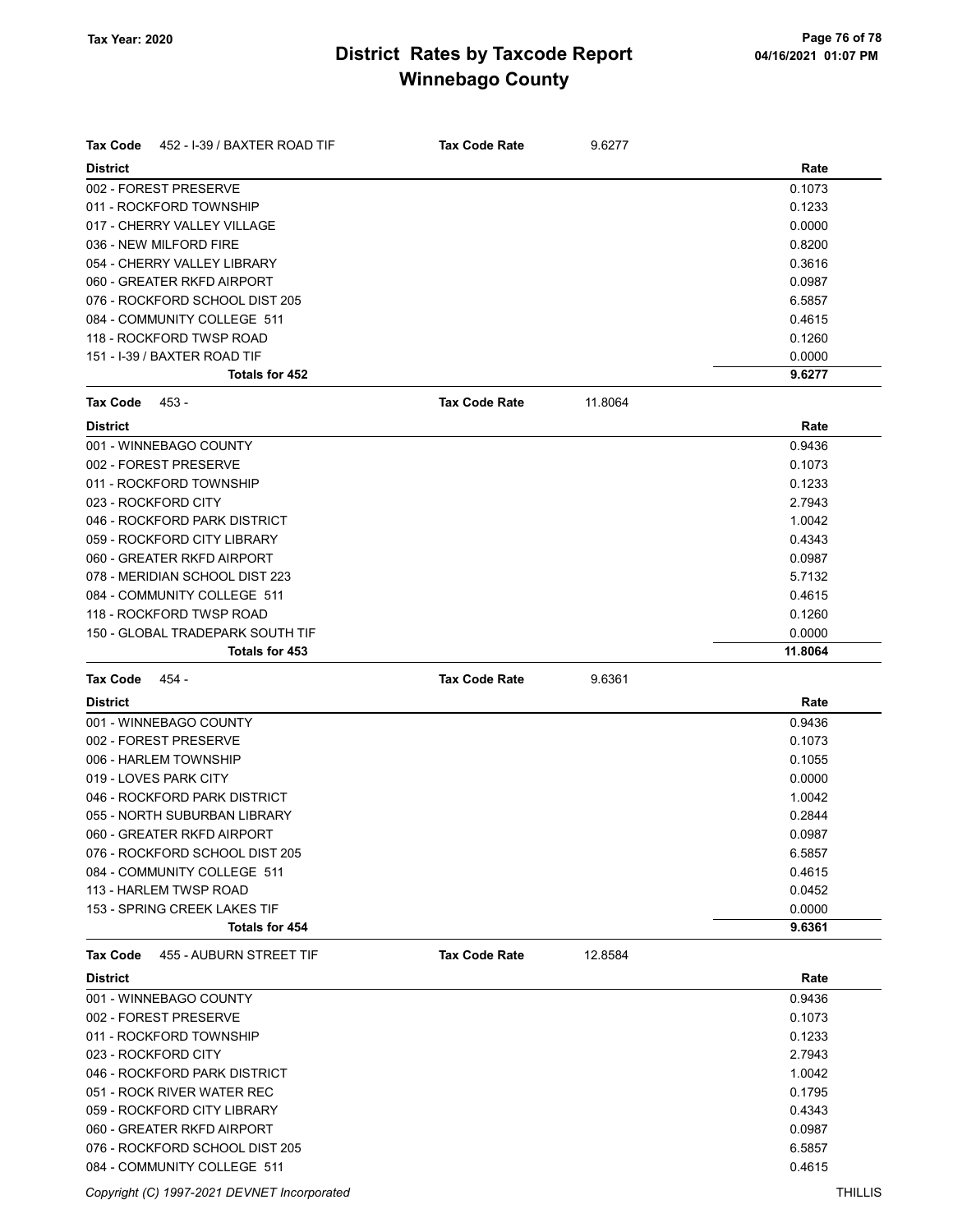| Tax Code<br>455 - AUBURN STREET TIF        | <b>Tax Code Rate</b> | 12.8584 |         |
|--------------------------------------------|----------------------|---------|---------|
| <b>District</b>                            |                      |         | Rate    |
| 118 - ROCKFORD TWSP ROAD                   |                      |         | 0.1260  |
| 164 - AUBURN STREET TIF                    |                      |         | 0.0000  |
| <b>Totals for 455</b>                      |                      |         | 12.8584 |
| 456 -<br>Tax Code                          | <b>Tax Code Rate</b> | 9.8131  |         |
| <b>District</b>                            |                      |         | Rate    |
| 001 - WINNEBAGO COUNTY                     |                      |         | 0.9436  |
| 002 - FOREST PRESERVE                      |                      |         | 0.1073  |
| 011 - ROCKFORD TOWNSHIP                    |                      |         | 0.1233  |
| 019 - LOVES PARK CITY                      |                      |         | 0.0000  |
| 046 - ROCKFORD PARK DISTRICT               |                      |         | 1.0042  |
| 051 - ROCK RIVER WATER REC                 |                      |         | 0.1795  |
| 055 - NORTH SUBURBAN LIBRARY               |                      |         | 0.2844  |
| 060 - GREATER RKFD AIRPORT                 |                      |         | 0.0987  |
| 070 - HARLEM SCHOOL DIST 122               |                      |         | 6.4846  |
| 084 - COMMUNITY COLLEGE 511                |                      |         | 0.4615  |
| 118 - ROCKFORD TWSP ROAD                   |                      |         | 0.1260  |
| 165 - FOREST HILLS ROAD TIF                |                      |         | 0.0000  |
| Totals for 456                             |                      |         | 9.8131  |
| Tax Code<br>457 -                          | <b>Tax Code Rate</b> | 9.0103  |         |
| <b>District</b>                            |                      |         | Rate    |
| 001 - WINNEBAGO COUNTY                     |                      |         | 0.9436  |
| 002 - FOREST PRESERVE                      |                      |         | 0.1073  |
| 013 - ROSCOE TOWNSHIP                      |                      |         | 0.1394  |
| 026 - SOUTH BELOIT CITY                    |                      |         | 1.0349  |
| 061 - SOUTH BELOIT CITY LIBRARY            |                      |         | 0.1968  |
| 079 - SOUTH BELOIT SD #320                 |                      |         | 5.9649  |
| 084 - COMMUNITY COLLEGE 511                |                      |         | 0.4615  |
| 120 - ROSCOE TWSP ROAD                     |                      |         | 0.1619  |
| 166 - GARDNER / BLACKHAWK TIF              |                      |         | 0.0000  |
| <b>Totals for 457</b>                      |                      |         | 9.0103  |
| <b>Tax Code</b><br>458 -                   | <b>Tax Code Rate</b> | 9.0445  |         |
| <b>District</b>                            |                      |         | Rate    |
| 001 - WINNEBAGO COUNTY                     |                      |         | 0.9436  |
| 002 - FOREST PRESERVE                      |                      |         | 0.1073  |
| 012 - ROCKTON TOWNSHIP                     |                      |         | 0.1872  |
| 026 - SOUTH BELOIT CITY                    |                      |         | 1.0349  |
| 061 - SOUTH BELOIT CITY LIBRARY            |                      |         | 0.1968  |
| 079 - SOUTH BELOIT SD #320                 |                      |         | 5.9649  |
| 084 - COMMUNITY COLLEGE 511                |                      |         | 0.4615  |
| 119 - ROCKTON TWSP ROAD                    |                      |         | 0.1483  |
| 166 - GARDNER / BLACKHAWK TIF              |                      |         | 0.0000  |
| Totals for 458                             |                      |         | 9.0445  |
| 460 - AMEROCK HOTEL TIF<br><b>Tax Code</b> | <b>Tax Code Rate</b> | 12.8584 |         |
| <b>District</b>                            |                      |         | Rate    |
| 001 - WINNEBAGO COUNTY                     |                      |         | 0.9436  |
| 002 - FOREST PRESERVE                      |                      |         | 0.1073  |
| 011 - ROCKFORD TOWNSHIP                    |                      |         | 0.1233  |
| 023 - ROCKFORD CITY                        |                      |         | 2.7943  |
| 046 - ROCKFORD PARK DISTRICT               |                      |         | 1.0042  |
| 051 - ROCK RIVER WATER REC                 |                      |         | 0.1795  |